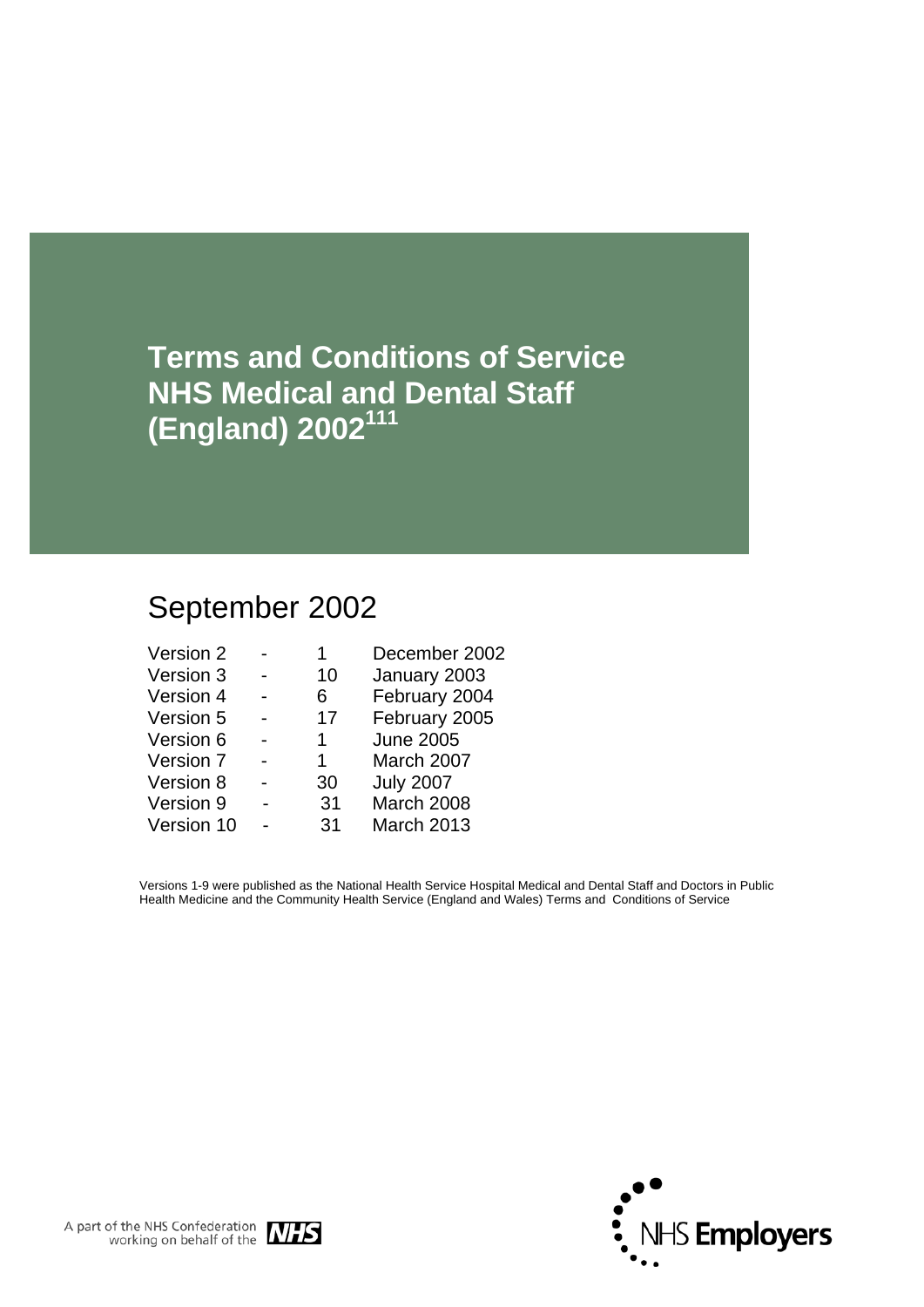# **CONTENTS**

| <b>Subject</b>                                                               | <b>Paragraphs</b> |
|------------------------------------------------------------------------------|-------------------|
|                                                                              |                   |
|                                                                              |                   |
|                                                                              |                   |
|                                                                              |                   |
|                                                                              |                   |
| Payment of Fees: Doctors in Public Health Medicine and                       |                   |
|                                                                              |                   |
| <b>Private Practice</b>                                                      |                   |
|                                                                              |                   |
|                                                                              |                   |
|                                                                              |                   |
|                                                                              |                   |
| Part-time Appointments                                                       |                   |
|                                                                              |                   |
|                                                                              |                   |
|                                                                              |                   |
|                                                                              |                   |
|                                                                              |                   |
|                                                                              |                   |
|                                                                              |                   |
|                                                                              |                   |
|                                                                              |                   |
| Application of the Terms and Conditions of Service to Locum Practitioners117 |                   |
|                                                                              |                   |
|                                                                              |                   |
|                                                                              |                   |
|                                                                              |                   |
|                                                                              |                   |
|                                                                              |                   |
|                                                                              |                   |
|                                                                              |                   |
|                                                                              |                   |
|                                                                              |                   |
|                                                                              |                   |
|                                                                              |                   |
|                                                                              |                   |
|                                                                              | 189               |
|                                                                              | 195 - 198         |
|                                                                              |                   |
|                                                                              | $205 - 217$       |
|                                                                              |                   |
|                                                                              |                   |
|                                                                              |                   |
|                                                                              |                   |
|                                                                              |                   |
|                                                                              |                   |
|                                                                              |                   |
|                                                                              |                   |
|                                                                              | $330 - 342$       |
|                                                                              |                   |
|                                                                              |                   |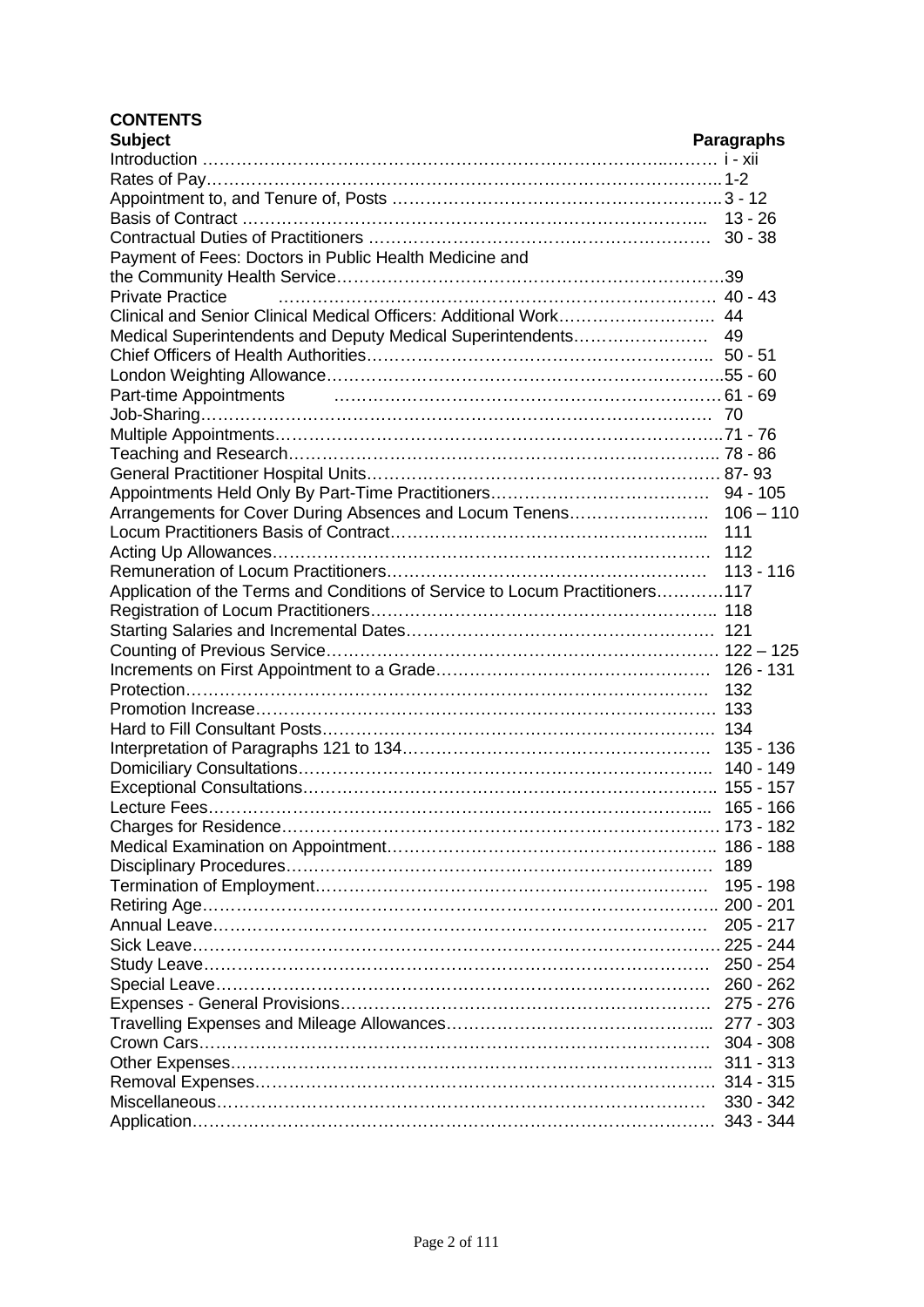SUPPLEMENT: Terms and conditions of service for doctors undertaking sessional work in the community health service, providing medical services to local authorities under the collaborative arrangements and undertaking medical examinations of prospective NHS employees

| <b>APPENDIX I</b>      | Please see the latest Pay Circular, which deals with pay and<br>conditions of service, available in the relevant section of the NHS<br>Employers website at: http://www.nhsemployers.org                                                            |
|------------------------|-----------------------------------------------------------------------------------------------------------------------------------------------------------------------------------------------------------------------------------------------------|
| <b>APPENDIX II</b>     | Application of General Whitley Council Agreements                                                                                                                                                                                                   |
| <b>APPENDIX III</b>    | Application of General Whitley Council Agreements by Subject Matter                                                                                                                                                                                 |
| <b>APPENDIX IV</b>     | Please see the latest Pay Circular, which deals with fees and<br>allowances payable to doctors for sessional work, available in the<br>section<br><b>NHS</b><br>Employers<br>relevant<br>of<br>the<br>website<br>at:<br>http://www.nhsemployers.org |
| <b>APPENDIX V</b>      | Index to Examples of Category 1 and 2 Items of Service                                                                                                                                                                                              |
| <b>APPENDIX VI(i)</b>  | [Temporary Insertion] Maternity Leave and Pay                                                                                                                                                                                                       |
| <b>APPENDIX VI(ii)</b> | [Temporary Insertion] Employment Break Scheme                                                                                                                                                                                                       |
| APPENDIX VI (iii)      | [Temporary Insertion] Redundancy Pay <sup>35</sup>                                                                                                                                                                                                  |
| APPENDIX VI (iv)       | [Temporary Insertion] Caring for Children and Adults                                                                                                                                                                                                |
| APPENDIX VI (v)        | [Temporary Insertion] Flexible Working Arrangements                                                                                                                                                                                                 |
| APPENDIX VI (vi)       | [Temporary Insertion] Balancing Work and Personal Life                                                                                                                                                                                              |
| <b>INDEX</b>           | Index to Terms and Conditions by Subject Matter <sup>17, 41</sup>                                                                                                                                                                                   |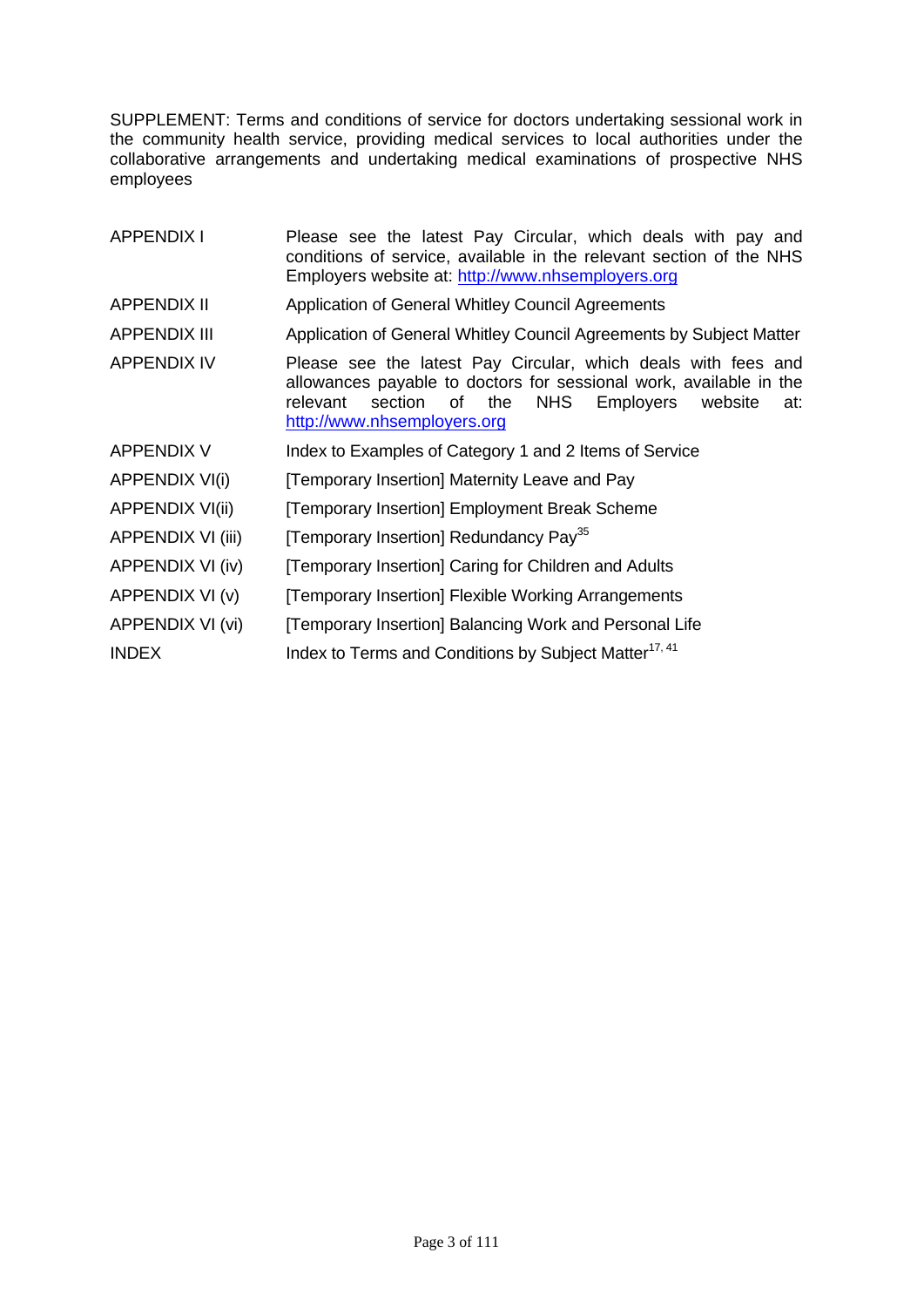# **INTRODUCTION**

i. This handbook sets out the Terms and Conditions of Service of hospital medical and dental Staff and doctors and dentists in public health and the community health service in England. It supersedes the handbook issued in 1994, and incorporates all amendments agreed between the Secretary of State and the medical and dental professions as at31 March 2013.<sup>18, 36, 42, 113</sup>

ii. The remuneration and conditions of service set out in this handbook have been approved by the Secretary of State under Regulations 2 and 3 of the National Health Service (Remuneration and Conditions of Service) Regulations 1991 (SI 1991 No 481) and under paragraph 11 of Schedule 3 to the National Health Service Act 1977.

iii. The Terms and Conditions of Service set out in this handbook shall incorporate, and be read subject to, any amendments which are from time to time the subject of negotiation by the appropriate negotiating bodies and are approved by the Secretary of State after considering the results of such negotiations. A record of amendments to these Terms and Conditions of Service is available in the relevant section of the NHS Employers website at [http://www.nhsemployers.org.](http://www.nhsemployers.org/)<sup>43, 114</sup>

iv. The approved provisions of this handbook are the Terms and Conditions of Service determined from time to time for the purposes of the contracts of hospital medical and dental staff and doctors and dentists in public health and the community health service and have been so determined by the Secretary of State for the purpose of those contracts requiring the Secretary of State's determination. The fees and allowances set out in Appendix IV do not form part of these Terms and Conditions of Service, and are included solely for the convenience of users.<sup>115</sup>

v. Where reference is made in these Terms and Conditions of Service to the Secretary of State, this shall be taken to mean the Secretary of State for Health.

vi. Where reference is made to health authorities in these Terms and Conditions of Service this should be taken as including the Special Health Authorities for the London Postgraduate Teaching Hospitals.

vii. The term 'clinical' should be taken to include hospital medical and dental work and work in public health and the community health service.<sup>117</sup>

viii. This handbook should be read in conjunction with the General Whitley Council Conditions of Service; those sections of the General Council Conditions of Service which apply to medical and dental staff are listed in Appendices II and III to this handbook.

ix. The following abbreviations have been used

|                    | SHMO/SHDO: Senior hospital medical/dental officer |
|--------------------|---------------------------------------------------|
| AS:                | Associate specialist                              |
| SG:                | Staff grade                                       |
| SCMO:              | Senior clinical medical officer                   |
| CMO:               | Clinical medical officer                          |
| SpR:               | Specialist registrar                              |
| StR:               | <b>Specialty Registrar</b>                        |
| $StR$ (CT):        | Specialty Registrar (Core Trainee) <sup>118</sup> |
| $StR(FT)$ :        | Specialty Registrar (Fixed Term)                  |
| SHO:               | Senior house officer                              |
| FHO <sub>2</sub> : | Foundation House Officer (Post-Registration)      |
| FHO <sub>1:</sub>  | Foundation House Officer (Pre-Registration)       |
| LAT:               | Locum Appointment for Training                    |
| LAS:               | Locum Appointment for Service (NHS appointments)  |
| HO:                | House officer                                     |
| PRHO:              | Pre Registration House Officer <sup>44</sup>      |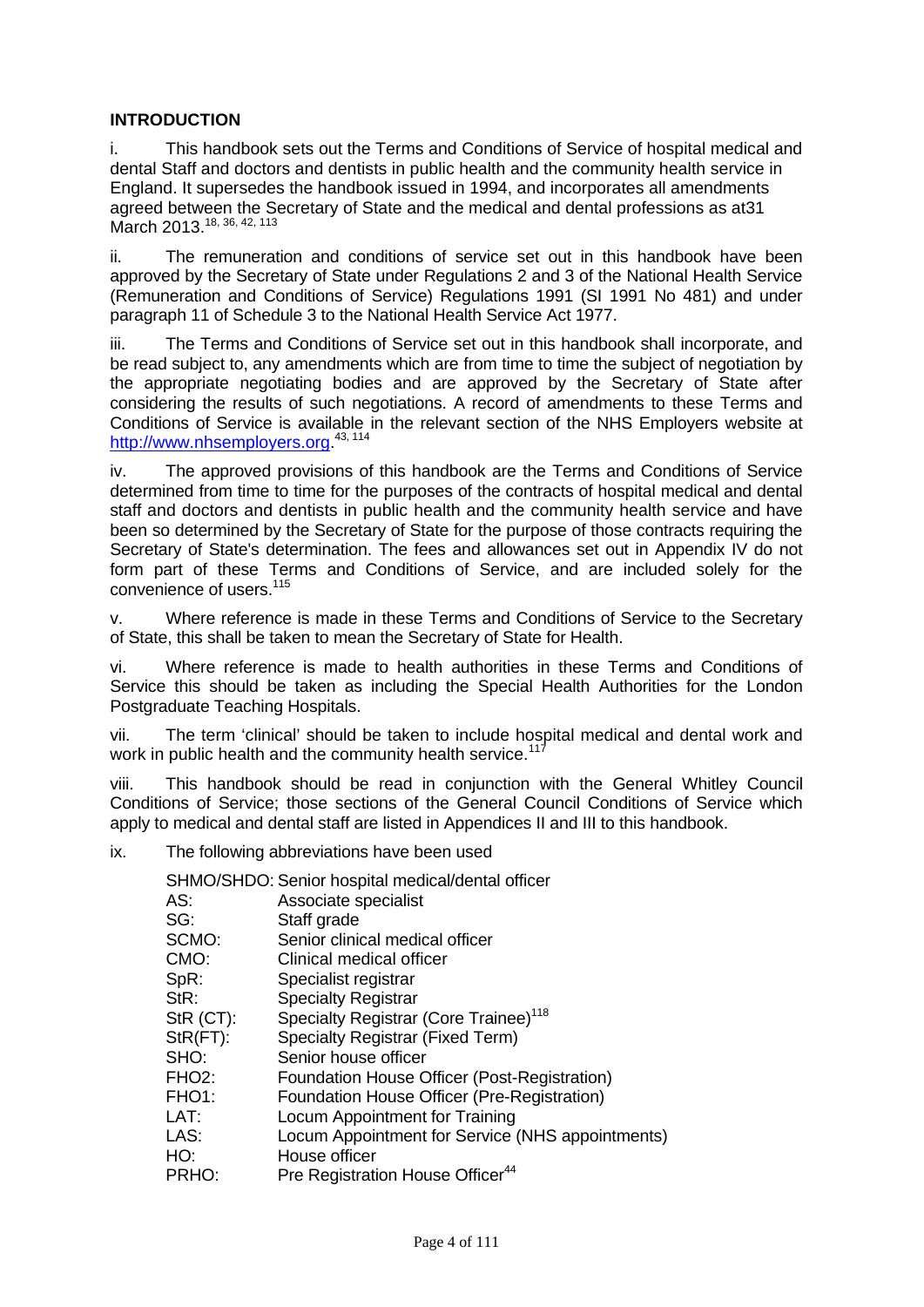x. All provisions apply to both medical and dental staff, except where the text specifically indicates the contrary.

- xi. The term "regular appointment" excludes locum appointments.
- xii The term "training grades" is used as an inclusive term for doctors in the grades of SpR, StR, StR (CT), StR(FT), SHO, PRHO, HO, FHO1 and FHO2 including locums for training (LAT).<sup>119</sup>
- xiii For the purposes of paragraph 132 and 135 e the term 'career grade' is a reference to any NHS medical or dental practitioner appointment on national terms and conditions of service other than those in training grades.<sup>120</sup>

# **RATES OF PAY**

1.a. Practitioners shall be paid at the rates set out in Appendix I.

b. Consultants who have reached the maximum of the salary scale shall be paid Discretionary Points where the employing authority has agreed at the rates given in Appendix I.

c. Distinction awards shall be payable where these have been recommended for an individual consultant by the Advisory Committee on Distinction Awards, at the rates given in Appendix 1. The detailed provisions governing the criteria for granting awards, the process for deciding them, and the review of awards, together with other information about the distinction awards scheme and how it operates, are set out in the Guide to the NHS Consultants' Distinction Awards Scheme published annually by the Advisory Committee on Distinction Awards.

d. Associate specialists who have reached the maximum of the salary scale shall be paid Discretionary Points where the employing authority has agreed at the rates given in Appendix I.

e. Staff Grade practitioners who have reached the maximum point possible on the automatic incremental salary scale shall be paid optional points where the employing authority has agreed, at the rates given in Appendix 1.

2. Payments relating to sessional employment and item of service fees in the community health service are set out in the supplement to these terms and conditions of service.

# **APPOINTMENT TO, AND TENURE OF, POSTS**

#### **Consultant**

3. Consultants holding medical posts must be fully registered medical practitioners; consultants holding dental posts must be registered dental practitioners or fully registered medical practitioners.

#### **Closed Grades**

4.a. Entry to the career grades of Senior Hospital Medical and Dental Officer, and of child psychiatrist appointed to a personal substantive post under circular HC(79)7, is closed. The terms of service of such child psychiatrists are, unless otherwise specified, the same as those of officers in the grade of SHMO/SHDO.

b. Entry to the career grades of Clinical and Senior Clinical Medical Officer is closed. The terms of service of these practitioners are, unless otherwise specified, those of Associate Specialists (or, in the case of practitioners who do not fulfil the conditions of paragraphs 5.a - d below, those of Staff Grade practitioners).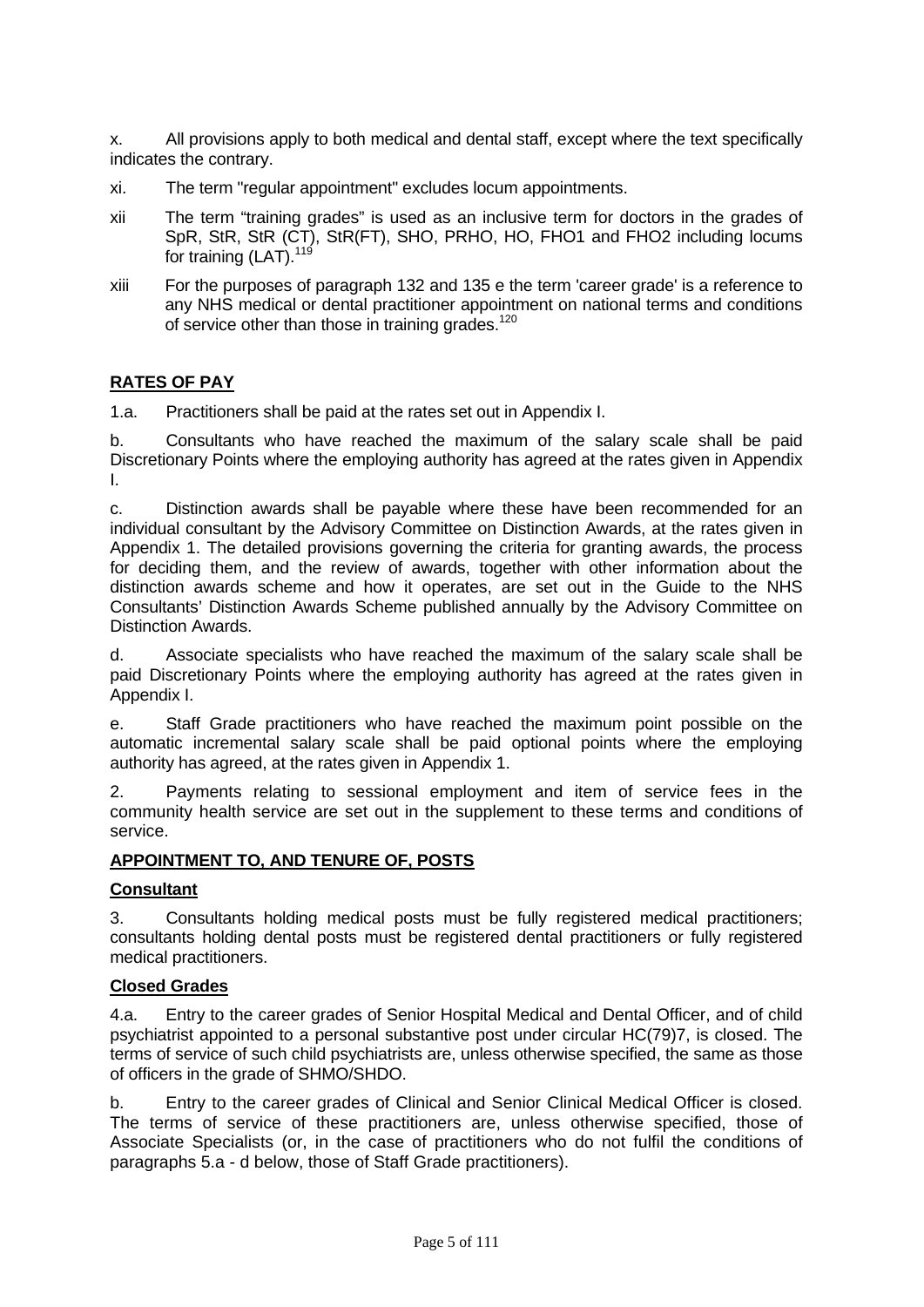- c. Entry to the grades of PRHO and HO are closed for medical practitioners. Entry to the grade of  $SpR$  is closed from  $31<sup>st</sup>$  December 2006.
- d. From  $31<sup>st</sup>$  July 2007 entry to the grade of SHO is closed.<sup>46</sup>
- e. From 31<sup>st</sup> March 2008 entry to the grades of AS, SG, Hospital Practitioner, Part-Time Medical Practitioners and Part-Time General Dental Practitioners is closed.<sup>121</sup>

# **Associate Specialist**

5.a. A medical practitioner appointed to the AS grade should have served for a minimum of four years in the staff grade or a training grade higher than SHO, and/or in the clinical and/or senior clinical medical officer grades, at least two of which have been in the appropriate specialty. Equivalent service is also acceptable, with the agreement of the relevant College or Faculty Regional Adviser and the Regional Postgraduate Dean; and

b. the practitioner should have completed 10 years medical work (either a continuous period or in aggregate) since obtaining a primary medical qualification which is (or would at the time have been) acceptable by the GMC for full, limited or temporary (but not provisional) registration. Placement on the overseas list will not by itself count towards the qualifying period.

c. A dental practitioner appointed to the AS grade should have served for a minimum of four years in the registrar or staff grade, at least two of which have been in the appropriate specialty. Equivalent service is also acceptable, with the agreement of the relevant College or Faculty Regional Adviser and the Regional Postgraduate Dental Dean; and

d. the practitioner should have completed 10 years dental work since obtaining a primary dental qualification which is acceptable for registration by the General Dental Council.

#### **Hospital Practitioner Grade**

6.a. Appointments to the grade of hospital practitioner shall be in accordance with HC(79)16 as amended by HSG(93)50. A practitioner appointed to the grade shall be a principal providing general medical or dental services under Part II of the National Health Service Act 1977. A medical practitioner appointed to the grade shall have been fully registered for at least four years; a dental practitioner shall have been registered for at least five years.

b. Appointments shall be for one year in the first instance, except where a practitioner had previously occupied a post as part-time medical or dental officer or as an AS in the same unit.

c. A medical practitioner shall have full registration and a dental practitioner shall be registered.

d. Posts shall be limited to a maximum of five notional half-days each week.

# **Staff Grade**

7.a. Subject to such manpower controls as may be exercised from time to time by the Department:

i. employing authorities may offer whole or part-time appointments in the Staff Grade; and

ii. exceptionally, and subject to the approval of the Department, an employing authority may offer an appointment for a limited term.

b. A medical practitioner appointed to the grade:

i. shall have full registration; and

ii. shall have completed at least three years' aggregate full-time hospital service in SHO, FHO2 or higher grades since first obtaining full or limited registration,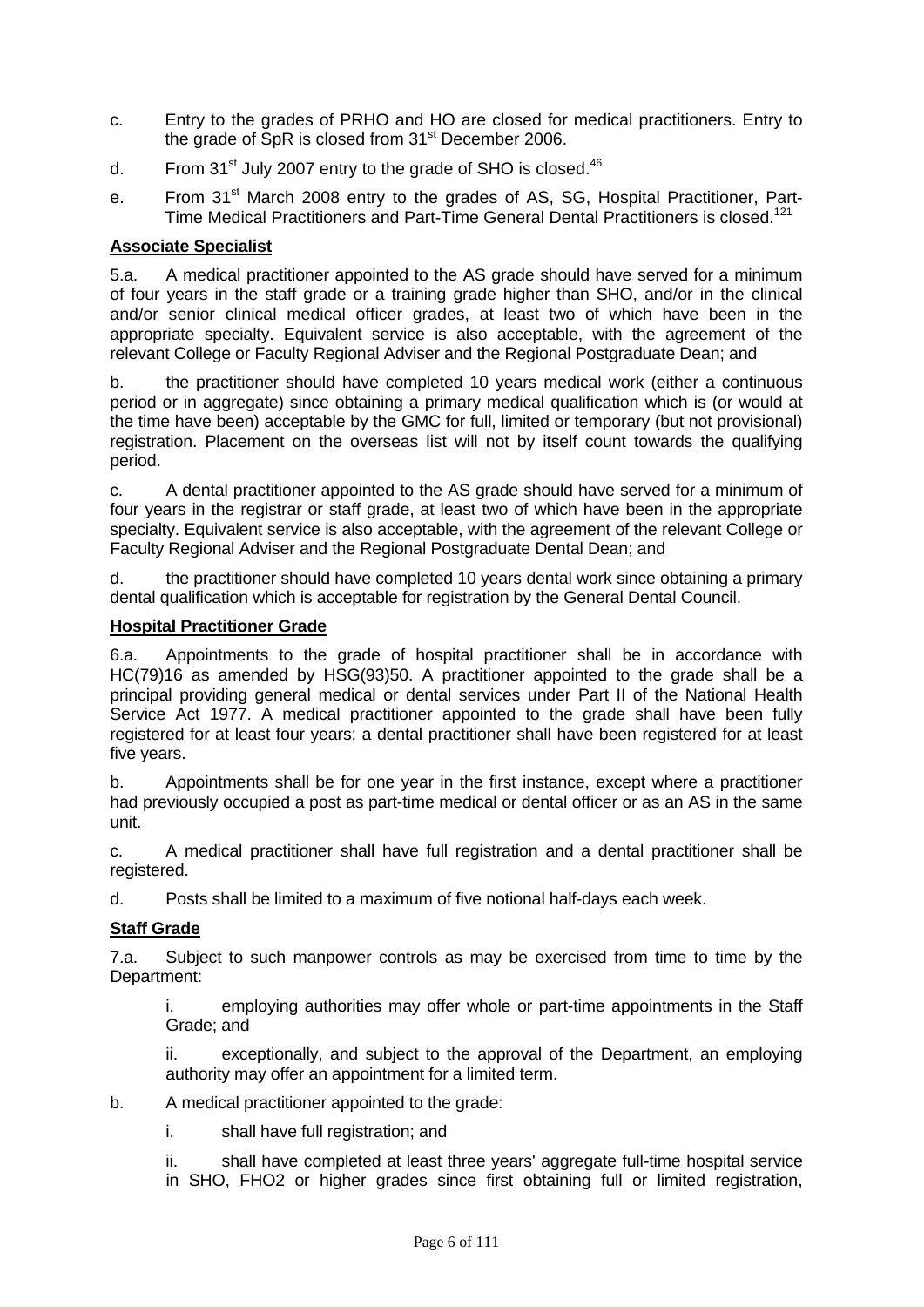including adequate experience in the relevant specialty;  $or<sup>48</sup>$ 

- iii. shall have had equivalent experience.
- c. A dental practitioner appointed to the grade:
	- i. shall be registered; and

ii. shall have completed at least four years' full-time hospital service since first obtaining registration, including adequate experience in the SHO, FHO2 or a higher grade in the relevant specialty:<sup>49</sup>

iii. shall have had equivalent experience.

# **Tenure of post**

8.a. Appointments in the grade of consultant, SHMO, SHDO, and appointments in the grade of AS and hospital practitioner, if confirmed after the first year where this is appropriate, may be held until retirement age under paragraph 200 unless terminated under the provisions of paragraph 192 or 195 to 198; provided that an appointment as hospital practitioner shall cease if the practitioner ceases to be a principal in general medical or dental practice.

b. Subject to confirmation after the first year where appropriate, an appointment to the Staff Grade may be held until retirement age under paragraph 200, unless offered for a limited term, or terminated in accordance with paragraphs 191, 192 and 195 to 198.

9. Not Allocated<sup>50</sup>

#### **Specialist Registrar or Specialty Registrar**

10. On appointment to the grade through the requisite appointments procedure run by the Postgraduate Dean a specialist or specialty registrar appointed to a full programme will be allocated a National Training Number guaranteeing a continued place in a training programme. Training placements will be arranged by the Postgraduate Dean in consultation with employers culminating in the award of a Certificate of Completion of Specialist Training (CCST) or Certificate of Completion of Training (CCT) or permanent removal from a place in a training programme. The final placement will end 6 months after the completion of training, or 6 months after notification of completion of training, whichever is the later. In certain circumstances the postgraduate dean will recommend a new fixed term contract. A practitioner appointed to a post of Specialty Registrar (Fixed Term) shall be appointed for a fixed period of one year (or the equivalent for a practitioner appointed on a less than full time basis) and will not be allocated a National Training Number.<sup>51</sup>

10a. Not allocated.<sup>52</sup>

#### **Senior House Officer**

11. On appointment as SHO a medical practitioner shall have at least twelve months' postgraduate experience in hospital posts; and shall have full registration or, if provisionally registered, shall obtain full registration within fourteen days of taking up the appointment; or shall have limited registration. A dental practitioner shall normally have been registered for at least one year. Posts shall normally be held for one year.

#### **House Officer / Foundation House Officer**

12. A medical practitioner may have full, limited or provisional registration; a dental practitioner must be registered. Posts shall normally be held for 12 or 24 months, but may include rotations (including rotations between different employing authorities) for shorter periods within that period.<sup>53</sup>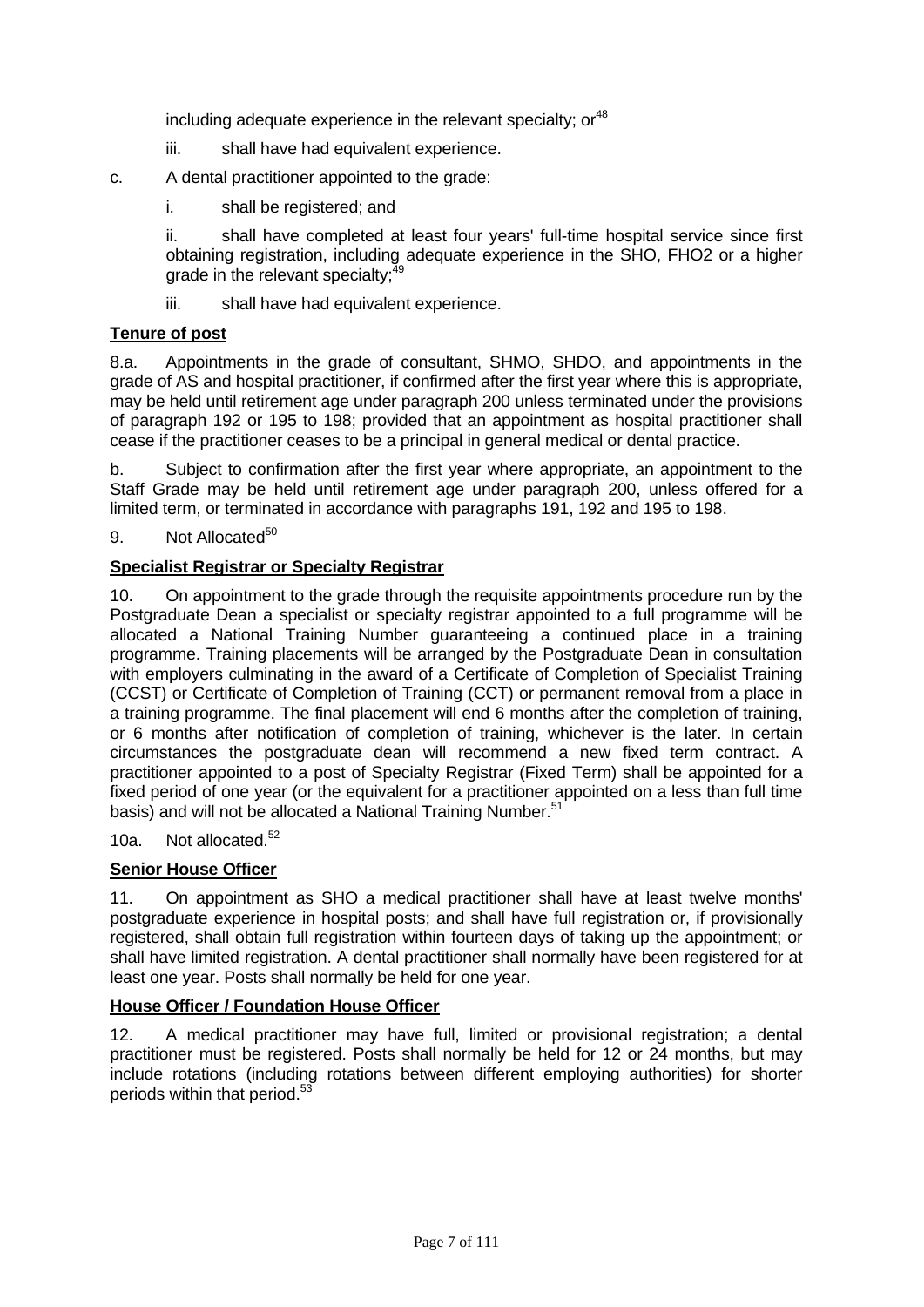# **BASIS OF CONTRACT**

# **CONSULTANT, SHMO/SHDO AND AS**

13.a. When a whole-time consultant or AS appointment is made in the National Health Service it may be held on either a whole-time or maximum part-time basis. Practitioners who opt for the maximum part-time contract are, like whole-time practitioners in these grades, expected to devote substantially the whole of their professional time to their duties in the NHS. Subject to any controls that may be exercised from time to time by the Health Departments, employing authorities may offer part-time appointments to be held by consultants and ASs; and by any SHMO or SHDO who is already employed by them.

b. A maximum part-time practitioner is paid ten elevenths of the whole-time salary (including any Discretionary Points granted) set out in Appendix I and of a distinction award if applicable. Such a practitioner has a minimum work commitment equivalent to ten notional half-days, which should be assessed on the basis set out in paragraphs 61 and 62. Any such consultant in post on 31 December 1979 electing to do so may retain a personal maximum part-time contract paid at nine elevenths of the whole-time salary.

c. A part-time practitioner is paid on the basis set out in paragraphs 61 to 69.

# **Additional session**

14.a. Subject to sub-paragraphs c, d, e and f below, in exceptional circumstances an authority may, at their discretion, enter into a separate contract with practitioners in any of these grades, for an extra notional half-day or fraction thereof to undertake work which is not part of their normal contractual duties (including their obligations under paragraph 106). Such contracts shall be reviewed not less often than annually and will be terminable at three months' notice on either side without formality. The provisions of paragraph 191 do not apply to notional half-days contracted for under these arrangements. The notional half-day shall be remunerated at the rate of one eleventh of the appropriate whole-time salary including any Discretionary Point(s) granted. Where a consultant is in receipt of a Distinction Award, the notional half-day shall be remunerated in all cases as if the individual had reached point 8 on the Discretionary Point Scale. For consultants who receive a Distinction Award for the first time, temporary additional notional half-days should be remunerated at this rate from 1 April of that year. Locum practitioners will be eligible for this session on the same basis as other practitioners, subject only to the period of notice for the additional session not exceeding that of their locum contract.

b. When family planning work undertaken by gynaecologists consists largely of counselling or examination, then, subject to the agreement of the employing authority, and irrespective of the nature of their contract, they may be contracted for extra sessions (in addition to existing contracted sessions) to carry out such work. These sessions should be assessed in accordance with paragraph 61 below.

c. An authority may, at their discretion, award an additional session to maximum parttime consultants without prejudice to their private practice rights where they are:

i. appointed as a part-time general manager and their clinical sessions have not been reduced sufficiently to take full account of their general manager duties; or

ii. the immediate colleague of a consultant appointed part-time general manager, and is called upon to take on additional work to cover clinical sessions temporarily relinquished by the general manager.

d. An authority may, at their discretion, and for clinical tutor duties on the advice of the postgraduate dean, enter into a separate contract with a consultant for a temporary additional notional half-day or fraction thereof, or where such duties are particularly onerous, for up to two temporary additional notional half-days or fraction thereof, where the practitioner has taken on significant responsibilities which are not part of his or her normal contractual duties, either in management in one of the following fields: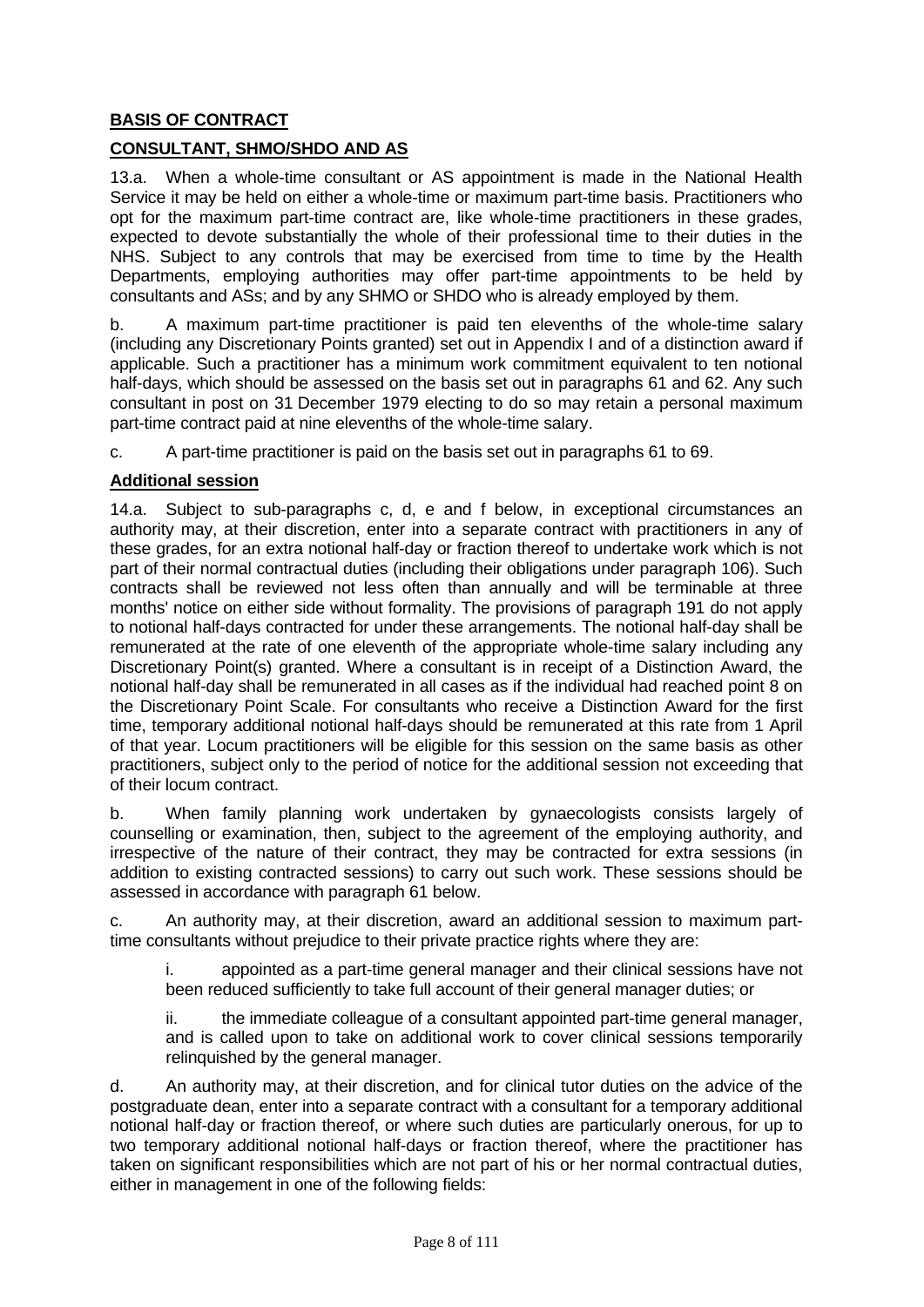i. in co-ordinating the development and the operation of medical audit in a hospital or district;

- ii. as a clinical director or with equivalent management responsibility;
- iii. in leadership of the Resource Management Initiative; or as a clinical tutor.

Any contract agreed under this sub-paragraph will be agreed as part of the job plan of the consultant, and will take effect from the date of agreement of the job plan. The provisions of sub-paragraph a above shall also apply.

e. Alternatively, where another consultant is the immediate colleague of a consultant who has taken on such significant management responsibilities or clinical tutor responsibilities as defined in sub-paragraph d above, and agrees to take on additional work to cover clinical sessions relinquished by that consultant, the authority may instead enter into a contract with that colleague for a temporary additional notional half-day or fraction thereof. Where the duties of the consultant who has taken on such management responsibilities or clinical tutor responsibilities are particularly onerous so as to justify two additional notional half-days and the consultant opts to relinquish one clinical session and receive one temporary additional notional half-day under sub-paragraph d above, the authority may also enter into a separate contract for a temporary additional notional half-day or fraction thereof with the immediate colleague who agrees to take on the clinical session thus relinquished. Any contract agreed under this sub-paragraph will be agreed as part of the job plan. The provisions of sub-paragraph a above shall also apply.

f. An authority may, at their discretion, enter into a separate contract with an associate specialist for a temporary additional notional half-day or fraction thereof where the practitioner is considered by the authority to have particularly onerous contractual duties or, exceptionally, up to 2 temporary additional notional half-days. Such a contract may be made with a maximum part-time associate specialist, without prejudice to the practitioner's private practice rights, or with any other part-time associate specialist. The provisions of sub-paragraph a. above shall otherwise apply.

g. The total number of temporary additional notional half-days awarded to a consultant under sub-paragraphs a to e shall not normally exceed two, except in very exceptional circumstances (where consultants are undertaking work that is clearly in addition to their normal duties agreed under their inclusive professional contract).

# **STAFF GRADE**

15. A whole-time practitioner shall be remunerated at the basic rate set out in Appendix I. Such a practitioner contracts for:

i. a minimum average work commitment of ten sessions a week, each session being equivalent to four hours' work; and

ii. liability to deputise for absent colleagues in accordance with paragraph 108; and

iii. such exceptional irregular commitments outside normally rostered duties as are essential for continuity of patient care; and

iv. exceptionally, duty in occasional emergencies and unforeseen circumstances.

# **Sessional assessment**

16.a. A whole-time practitioner may be contracted for such sessions or part sessions as required to meet the needs of the service and may be remunerated at the rate of one-tenth or pro-rata for part sessions of the appropriate basic rate for each session. The allocation of sessions or part sessions, including any additional sessions deemed necessary, shall be determined in accordance with paragraphs 16 b to e below, taking account of any guidance issued by the Department.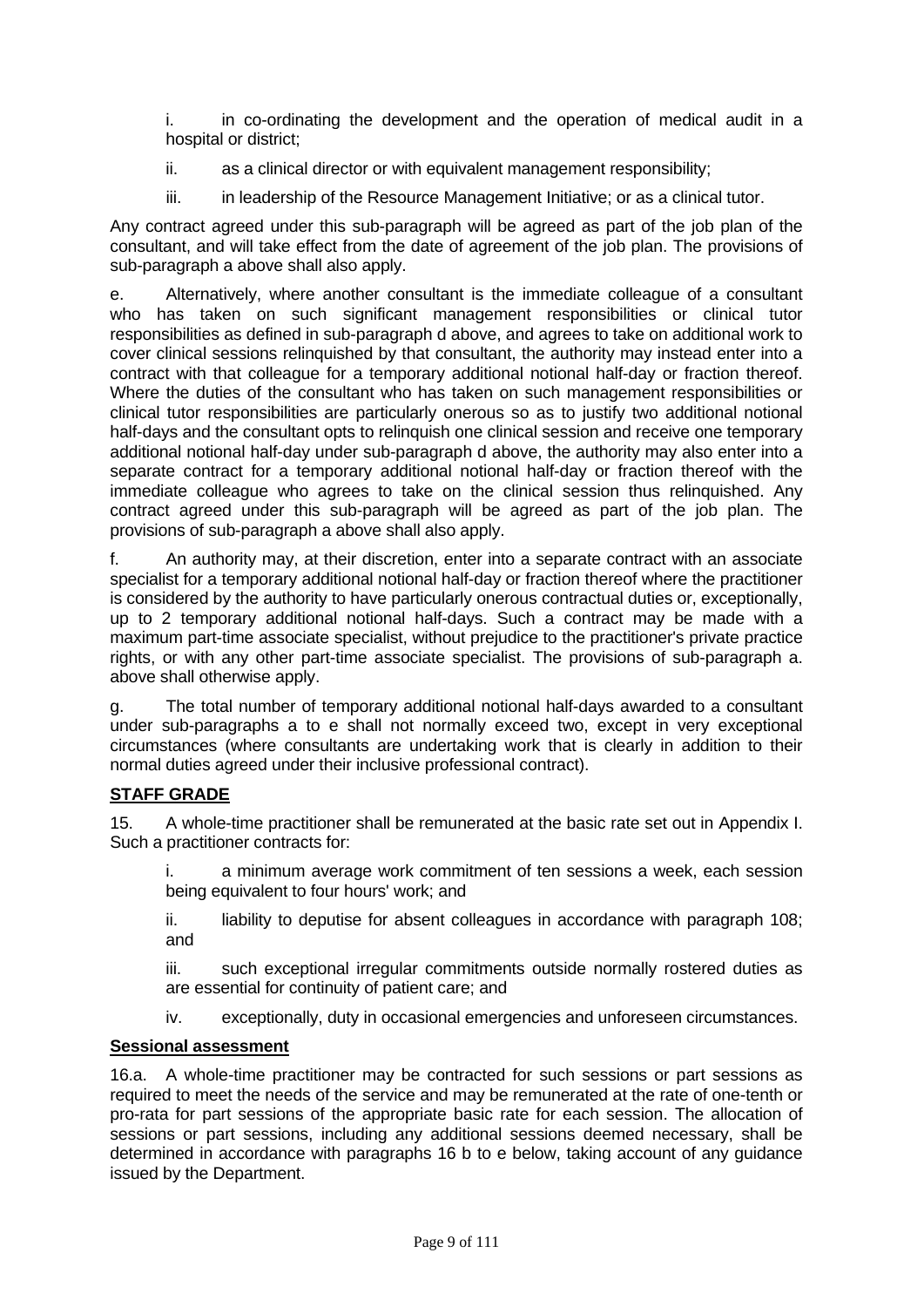b. The average weekly number of sessions allocated will be assessed by reference to the work commitment specified in the practitioner's job plan and should take account of any assessment under paragraph 16 d. Contributions in the following areas should be taken into account in drawing up the job plan: out-patient clinics, ward rounds, operating procedures, investigative work, administration, teaching, participation in clinical audit, emergency visits, on-call duties. This list is not intended to be prescriptive.

c. The assessment should exclude time attributable to:

i. the practitioner's commitment under paragraph 15ii to iv; and to

ii. travelling time between the practitioner's place of residence and his or her principal place of work.

The assessment shall be rounded up to the nearest whole number of sessions, and shall be deemed to continue throughout the year regardless of the practitioner's absence on leave.

d. In assessing the allocation of sessions or part sessions for out of hours work the following factors should be taken into account:

where in effect staff grade doctors work for the whole time that they are on duty out-of-hours (whether compulsorily resident or not), the allocation should be no less than 1 session per 4 hour session actually worked

ii. staff grade doctors should not have their personal freedom unnecessarily restricted by being required to be compulsorily resident on-call where there is no legitimate service reason for such a requirement

iii. where a staff grade doctor is compulsorily resident on-call the allocation should normally be no less than 1 session per 4 hour session of on-call duty

iv. where in effect staff grade doctors work for a substantial proportion of the time that they are on duty out-of-hours, but where paragraphs d(i) or d(iii) do not apply, the allocation should be no less than 1 session per 6 hours of duty.

e. The sessional assessment should be reviewed not less than annually via a job plan review. Where appropriate, the allocation should be revised, in consultation with the consultant and the practitioner concerned, in accordance with paragraph 16b. The salary payable shall be recalculated from the date of change, and any protection of pay shall be determined in accordance with Section 48 of the General Council Conditions of Service. In the event of failure to agree on a sessional assessment, the practitioner shall be entitled to appeal, via a local mechanism set up by the employing authority.

# 17. Unallocated

# **PRACTITIONERS IN THE TRAINING GRADES**

18.a. Practitioners in the training grades contract for:<sup>54</sup>

i. 40 hours per week (see paragraph 65 for part-time practitioners);

ii. such further contracted hours as are agreed with the employing authority subject to the controls set out in paragraph 20 below;

iii. exceptionally, duty in occasional emergencies or unforeseen circumstances (see paragraph 110).

b. Practitioners in these grades work on an on-call rota, partial shift, 24 hour partial shift, full shift or hybrid working arrangement. Controls on the contracted hours of duty for each of these working arrangements are set out in paragraph 20 below and employing authorities shall ensure that these controls are met. They shall keep the working and contractual arrangements under review to ensure that they remain in line with the demands of the post. Hours of duty include periods of formal and organised study (other than study leave), training, all rest while on duty, and prospective cover where applicable.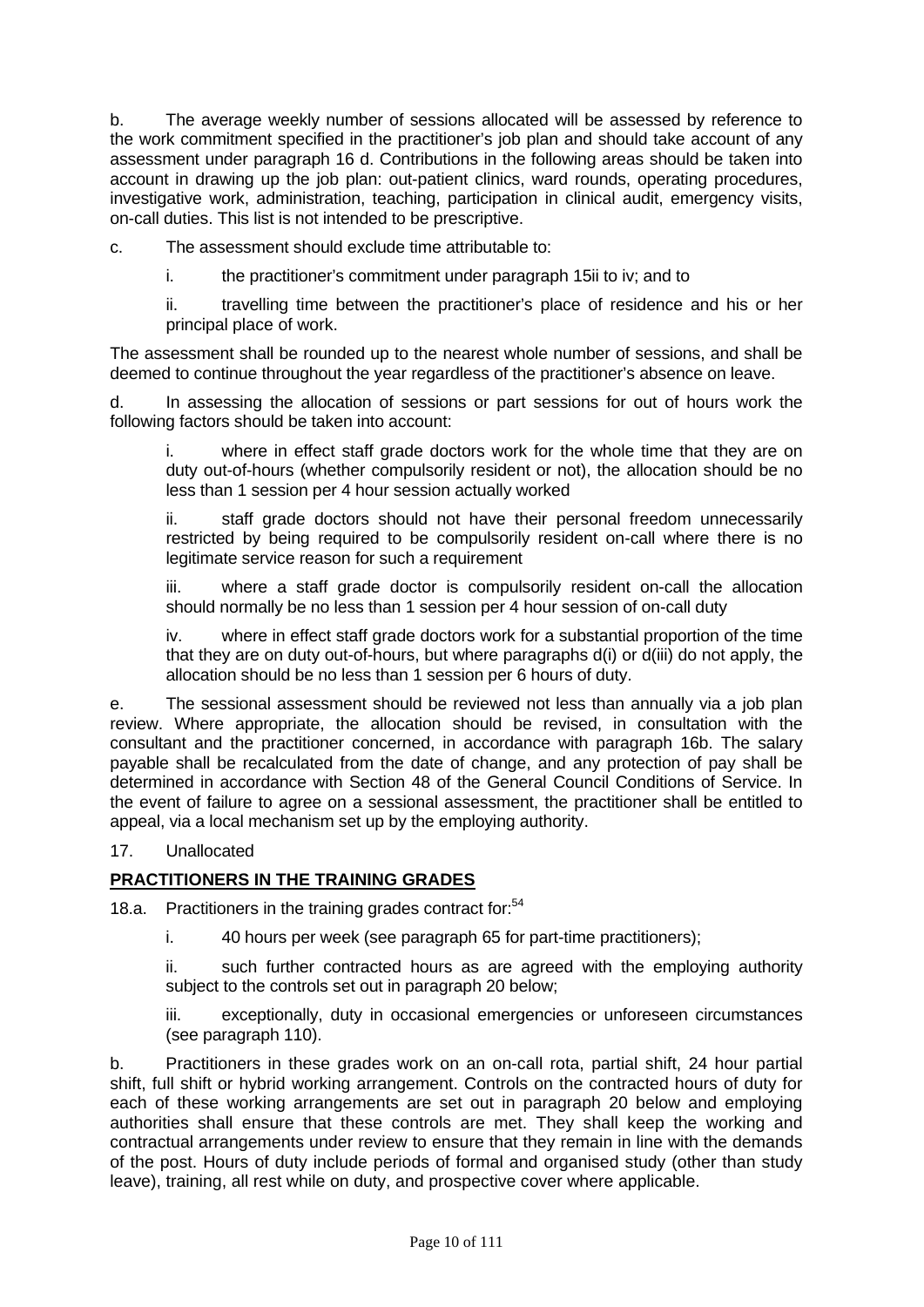# **Definitions**

19. For the purposes of paragraph 20 below the following definitions shall apply:

# a. **On-call rotas**

Practitioners on on-call rotas usually work a set working day on weekdays, from Monday to Friday. The out-of-hours duty period is covered by practitioners working "on call" in rotation. Practitioners are rostered for duty periods of more than 24 hours. The frequency of on-call depends on the number of practitioners providing cover and is normally expressed as 1 in 4, 1 in 5, etc. Practitioners working on on-call rotas shall have adequate rest during a period of duty.

# b. **Partial shifts**

i. On most weekdays practitioners on partial shifts work a normal day. But, at intervals, one or more practitioners will work a different duty for a fixed period of time, eg. evening or night shifts. Practitioners can expect to work for a substantial proportion of the out-of-hours duty period, during which time they will expect to achieve some rest in addition to natural breaks. Practitioners will be rostered for duty periods of not more than 16 hours. Practitioners working on partial shifts shall have adequate rest during a period of duty;

ii. 24 hour partial shifts: Weekdays are usually worked as normal days. In rotation, a duty period is rostered, not exceeding 24 hours including handovers, for the weekend and out-of-hours cover. Practitioners will be rostered for duty periods of more than 16 hours, but less than or equal to 24 hours. Practitioners working 24 hour partial shifts shall have adequate rest during a period of duty.

# c. **Full shifts**

A full shift will divide the total working week into definitive time blocks with practitioners rotating around the shift pattern. Practitioners can expect to be working for the whole duty period, except for natural breaks. Practitioners will be rostered for duty periods that do not exceed 14 hours*.* Practitioners working on full shifts shall have adequate rest during a period of duty.

# d. **Hybrids**

Working arrangements of two or more distinct working arrangements described in subparagraphs 19.a, b, c above. The different working arrangements must be worked either concurrently in the same rota or alternately within a time limit of up to one month. Practitioners working on hybrids shall have adequate rest during a period of duty.

# **Controls on Hours**

20. The following controls on hours of duty shall apply to practitioners in the training grades working on-call rotas, partial shifts, 24 hour partial shifts, full shifts or hybrids (except in circumstances where they are acting up as a consultant): $55$ 

# a. **On-call rotas**

- i. Employing authorities shall ensure that the maximum average contracted hours of duty for practitioners working on on-call rotas do not exceed 72 per week, including handovers at the start and finish of duty periods.
- ii. Practitioners in higher specialist training may contract for duty for up to a maximum average of 83 hours per week when it would be to the benefit of their training and they wish to do so, providing the proper supporting staff structure exists and providing the duties are not harmful either to the trainees or to patients.
- iii. Employing authorities shall ensure that no period of continuous duty for practitioners working on on-call rotas is longer than 32 hours during the week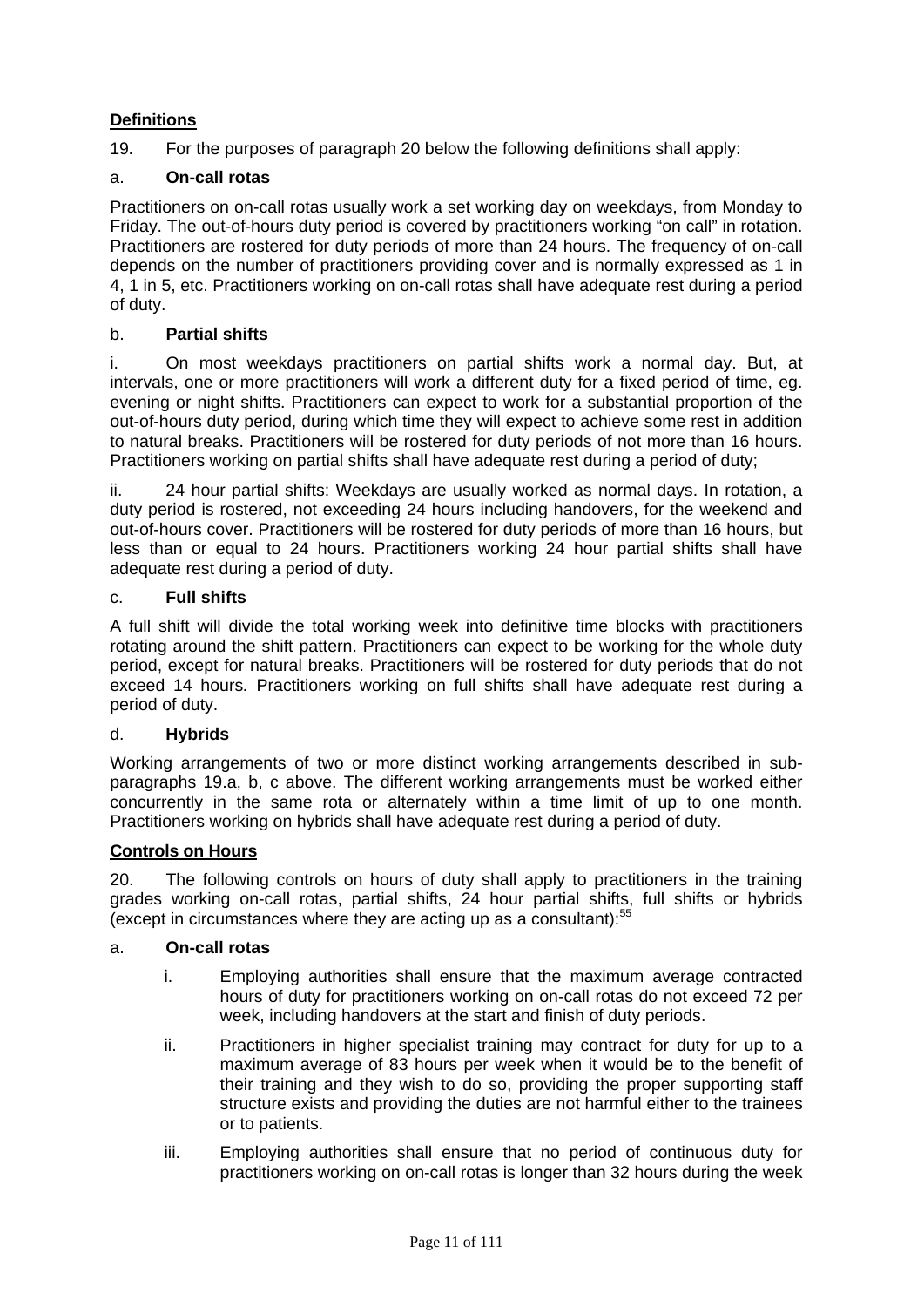and 56 hours at the weekend, except that for a transitional period of two years from 1 September 2002 practitioners in public health medicine may, in consultation with organisers of training schemes in public health medicine, choose to continue to work for a week at a time on call, provided that the average weekly hours of work do not exceed 48 and they can expect to receive 11 hours continuous rest between 9 pm and 8 am on at least 75% of nights when on call. Practitioners undertaking a week on call meeting the above criteria shall not be entitled to Band 3.

iii. Employing authorities shall ensure that practitioners working on on-call rotas have a minimum period of 12 hours off duty between periods of duty and one minimum continuous period off duty of 62 hours and one minimum continuous period off duty of 48 hours in every period of 21 days.

# b. **Partial Shifts and 24 Hour Partial Shifts**

Employing authorities shall ensure that:

- i. The maximum average contracted hours of duty for practitioners working a partial shift or 24 hour partial shift do not exceed 64 per week, including handovers at the start and finish of shifts.
- ii. No period of continuous duty for practitioners working partial shifts is longer than 16 hours, including the time required for handovers.
- iii. No period of continuous duty for practitioners working 24 hour partial shifts is longer than 24 hours, including the time required for handovers.
- iv. Practitioners working partial shifts and 24 hour partial shifts have a minimum period of 8 hours off-duty time between shifts; do not work more than 13 days without a minimum period of 48 hours of continuous off-duty time; and have one minimum continuous period off-duty of 62 hours and one minimum continuous period off-duty of 48 hours in every period of 28 days.

# c. **Full Shifts**

Employing authorities shall ensure that:

- i. The maximum average contracted hours of duty for practitioners working a full shift do not exceed 56 per week including handovers at the start and finish of shifts.
- ii. No period of continuous duty for practitioners working full shifts is longer than 14 hours, including the time required for handovers.
- iii. Practitioners working full shifts have a minimum period of 8 hours off duty between shifts; do not work more than 13 days without a minimum period of 48 hours of continuous off-duty time; and have one minimum continuous period off duty of 62 hours and one minimum continuous period off duty of 48 hours in every period of 28 days.

#### d. **Hybrids**

Employing authorities shall ensure that the maximum average contracted hours of duty for practitioners working an hybrid arrangement do not exceed a point, calculated as a proportion of the part that each arrangement makes to the hybrid, between the average maximum contracted hours of duty for each of the working arrangements which comprise the hybrid arrangement.

#### e. **Hours protection**

Following the changes in contractual terms on 1 December 2000, any substantive change to the working arrangement of any existing post which might lead to an increase in the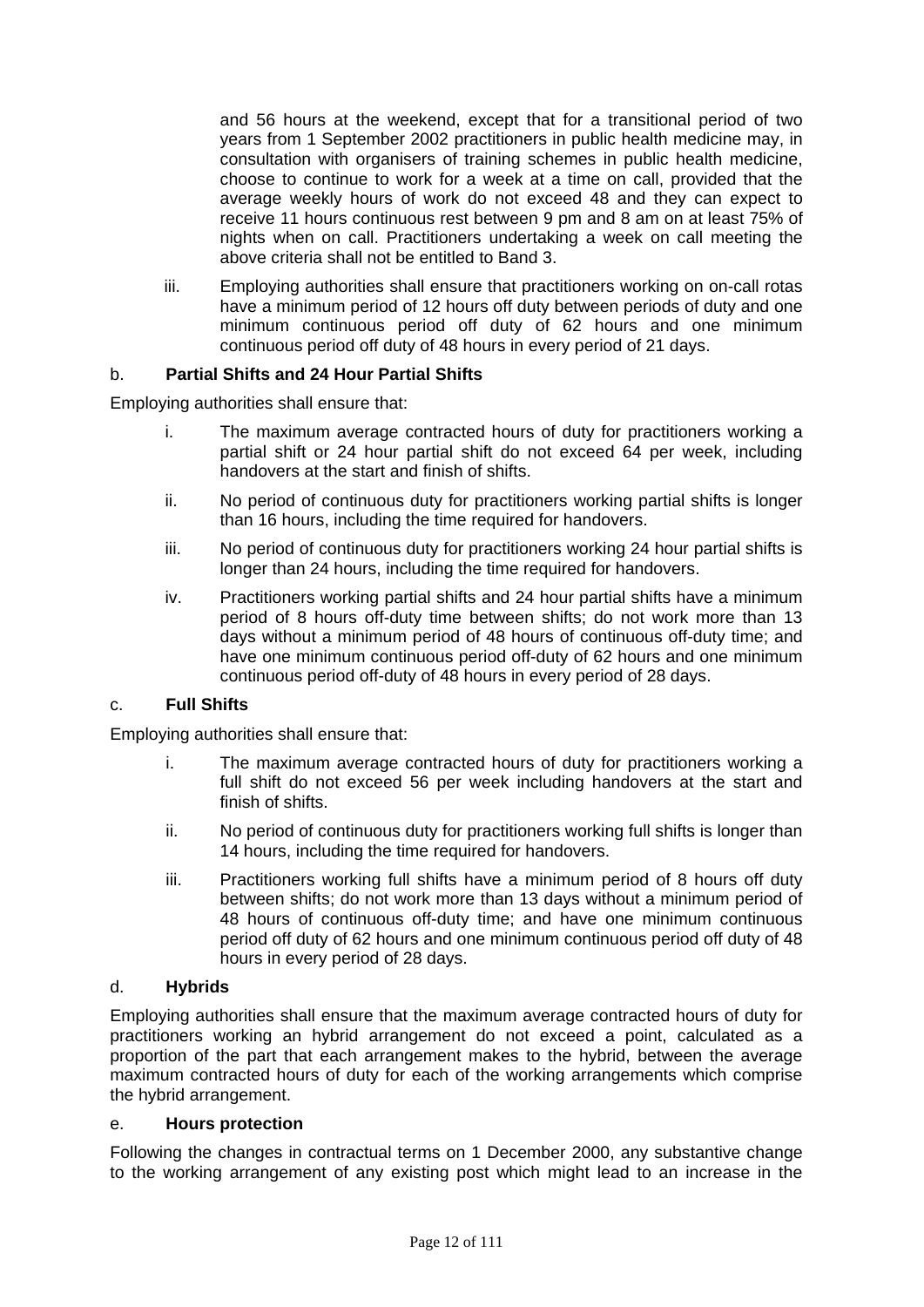number of hours of work can only be introduced with the agreement of the practitioner in post and the approval of the regional improving junior doctors working lives action team (or equivalent). The nature of the approval system is described in guidance accompanying HSC 2000/031.

- f. Not allocated.<sup>56</sup>
- g. Not allocated.<sup>57</sup>

h. Employing authorities shall ensure that practitioners in the training grades comply with the relevant controls on hours of duty. Practitioners and their employing authority shall agree to work together to identify appropriate working arrangements or other organisational changes in working practice to ensure the controls on hours of duty, actual work and rest described in sub-paragraphs 18.b, 20.a to d above and 22.a below are met for practitioners in all training grades, and to comply with reasonable changes following these discussions; changes to working arrangements shall be monitored by regional improving junior doctors working lives action team's (or equivalents).<sup>58</sup>

# **Payment**

21a. Full time practitioners in the training grades receive a base salary. Part time practitioners in these grades receive as base salary a proportion of the full-time base salary based on average weekly hours of actual work. An additional supplement will be paid according to one of the pay bands, in accordance with the assessment of their post as described in paragraph 22 below, at the rates set out in Appendix I.<sup>29, 59</sup>

b. For practitioners contracted to work 40 or more hours of duty per week, pensionable pay for contributions purposes must be based on the practitioner's actual whole-time basic pay (1.0) only. Pay supplements over and above base salary are non-pensionable.

# **Pay protection at transition**

c. Pay protection in compliant posts will apply from 1 December 2000 to any junior doctor whose total pay under the ADH system (at current ADH percentages) in the post they are occupying on 1 December 2000, or in any post in a rotation accepted before 1 December 2000, where a formal ADH assessment has been made, would be higher than that due under the proposed new contractual arrangements.

d. Until 1 December 2003 pay protection will also apply to any post or placement in a rotation accepted before 1 December 2000 where no formal ADH assessment was made but where the post, at the time the junior doctor accepted the rotation, was paid at a higher rate under the ADH system than is the case under the new contractual arrangements when the junior doctor takes up the post.

e. On 1 December 2000, where a post attracts a higher rate ADH payment in recognition of excessive intensity, under EL (96)10 or HSC 1998/027 (in England), then the post shall attract the same overall salary for so long as it is more favourable until the intensity problem has been shown to be resolved. This shall also apply where a claim with full supporting evidence has been lodged by 30 November 2000 in accordance with these circulars.

# **Principles of pay protection**

f. The principle of pay protection applies to practitioners in all bands for the duration of the post/placement or within a rotation subject to the conditions set out in sub-paragraphs 21.h to m.

g. Pay protection applies to the base salary on the scale plus the supplement in payment at the time the post or placement is rebanded. The salary shall be increased only to take account of increments in the base salary on the old scale.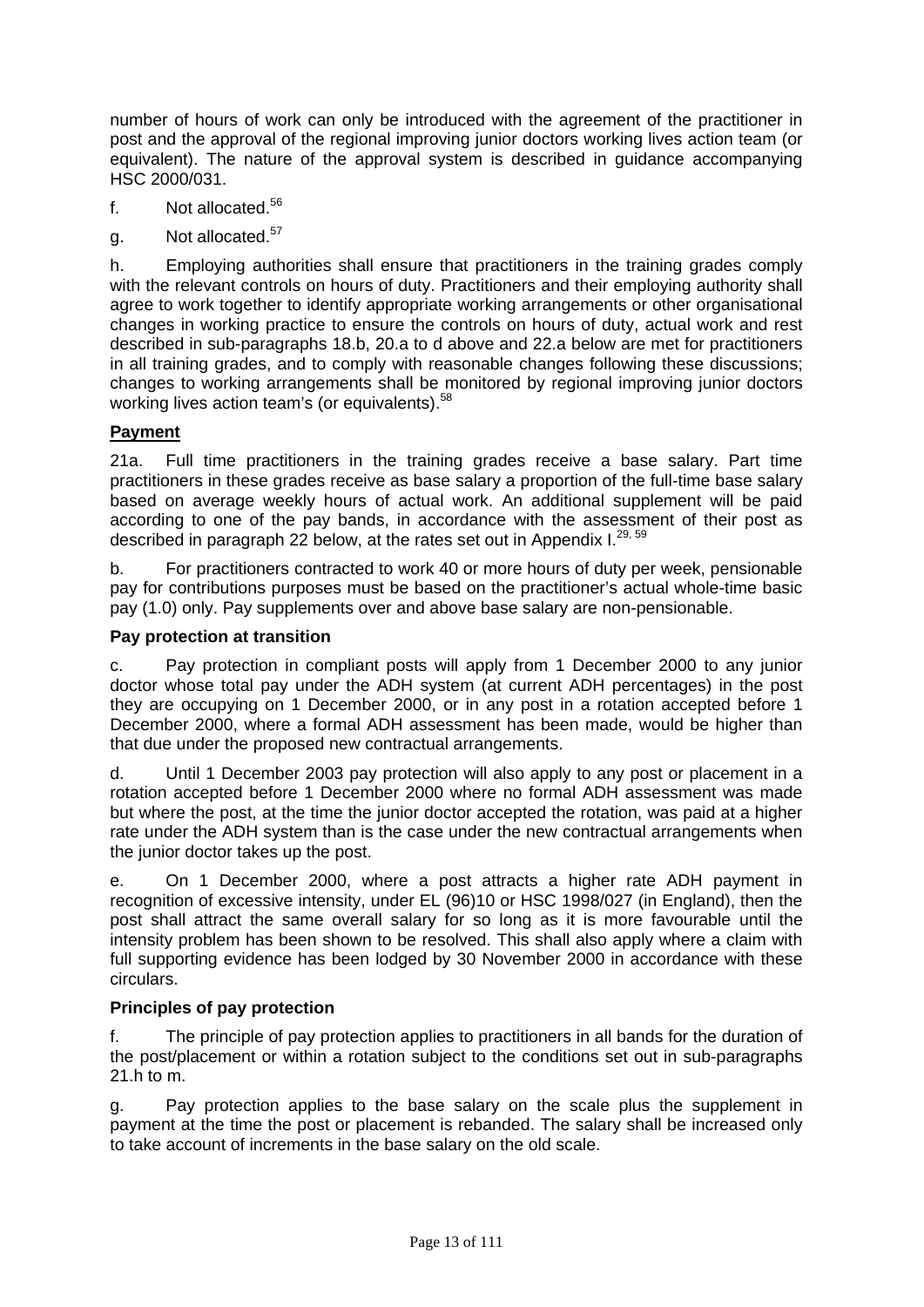# **Pay protection in New Deal compliant posts**

h. Where a practitioner reaches agreement with his or her employing authority on a new or revised contract on or after 1 December 2000, the practitioner's post shall be reassessed in accordance with paragraphs 19 to 23, effective from the date of the change. For so long as it is more favourable, and so long as the practitioner remains in the same post, the practitioner shall retain the overall salary applicable to the band he or she was placed in immediately before the change. The salary shall be increased only to take account of increments in the base salary on the old scale.

i. If a practitioner in a rotational appointment has accepted appointment to a future post in that rotation for which a New Deal compliant pay band assessment has been made at the time of appointment to the rotation and the duties of that future post have been changed before the practitioner actually takes it up, then sub-paragraph 21.h shall apply, and the practitioner shall be treated as if he or she had already been occupying the post at the time of the change. If no assessment of the pay band has been made at the time of appointment then sub-paragraphs 21.c, d and e apply.

# **Pay protection in New Deal non-compliant posts**

j. Where a New Deal non-compliant post/placement (pay band 3) becomes compliant before 1 December 2002, the practitioner shall retain the overall salary protected at the pay band 3 rate applicable at the time of rebanding, for so long as it is more favourable and for the duration of the post/placement. The salary shall be increased only to take account of increments in the base salary on the old scale.

k. Where a New Deal non-compliant post/placement (pay band 3) becomes compliant on or after 1 December 2002, the practitioner shall have their salary protected at the pay band 2A rate applicable at the time of rebanding, for so long as it is more favourable and for the duration of the post/placement. The salary shall be increased only to take account of increments in the base salary on the old scale.

l. Where a future post/placement in a rotation, which has been accepted by the practitioner at pay band 3, becomes compliant before 1 December 2002, the practitioner when they take up that post/placement shall retain the overall salary protected at the pay band 3 rate applicable at the time of the rebanding, for so long as it is more favourable and for the duration of that post/placement. The salary shall be increased only to take account of increments in the base salary on the old scale.

m. Where a future post/placement in a rotation, which has been accepted by the practitioner at pay band 3, becomes compliant on or after 1 December 2002, the practitioner when they take up that post/placement shall have their salary protected at the pay band 2A rate applicable at the time of the rebanding, for so long as it is more favourable and for the duration of that post/placement. The salary shall be increased only to take account of increments in the base salary on the old scale.

# **Definition**

n. For these purposes a rotation is a series of posts or placements forming part of a training programme which might be in any training grade. Such a rotation may involve the trainee having a series of different employing trusts and contracts, but will not involve a new appointment panel.<sup>60</sup>

# **Backdating of Pay on Re-Banding after Monitoring**

o) When following a change of house a rota is properly monitored to be in a higher band than demonstrated by previous valid monitoring, backdating of pay will apply to those doctors currently in post and will not apply to former postholders regardless of when previous monitoring took place, unless former postholders have formally raised concerns and requested monitoring but where that has not taken place. In such cases where the later valid monitoring confirms the concerns of the former postholders, they should receive back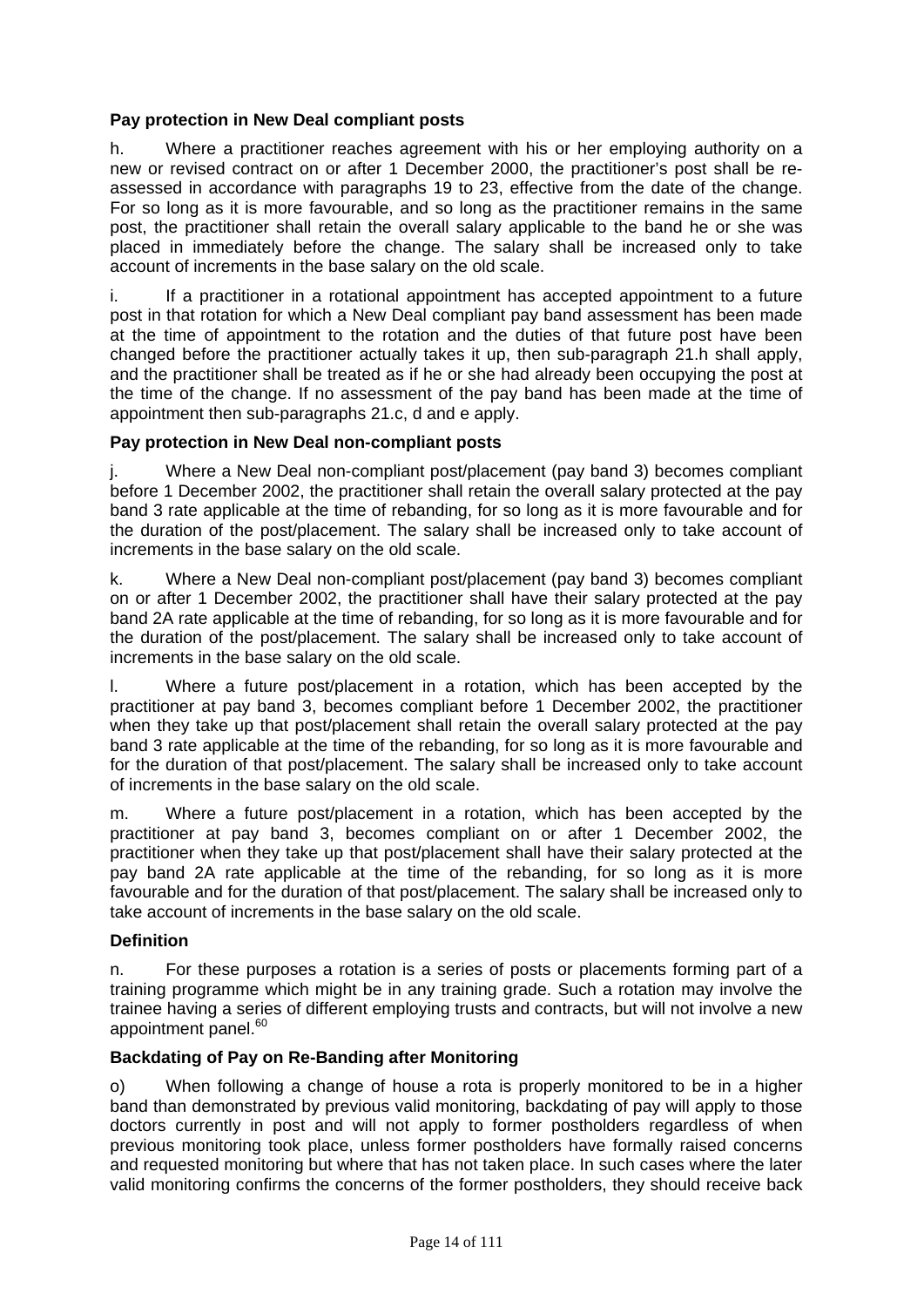pay at the higher rate from the date of the request for monitoring to the end of the placement.

p) In the event of a rota, without any change in working pattern, being shown to belong in a higher pay band as a result of a valid monitoring round, pay at the higher level shall be backdated to the point three calendar months after the first day of the previous successful monitoring round, i.e. that which most recently showed the lower pay band, except:

where there are postholders who have taken up their posts after the previous valid monitoring round, for whom the most recent round is also their first one in their current post, in which case their pay increase will be backdated to their first day in the post;

or

when there have been intervening attempts by the trust to monitor, which the trust can demonstrate to have been done in accordance with good practice guidelines and which have not been successful despite the proven best efforts of the trust, in which case pay shall be backdated to the first day of the valid monitoring exercise which led to the rota being shown for the first time to belong in a higher pay band.

or

where a valid monitoring round which has been requested by the doctors in post demonstrates an increase in the pay band, when backdating will be to the date of the request to monitor if this is less than three calendar months from the first day of the previous successful monitoring round.

# **Notification of Posts becoming Compliant**

q) Where a previously non-compliant rota is shown on valid monitoring to fall into a compliant pay band, an employer shall notify the doctors on that rota of the change in writing, and salaries at the protected level of band 2A shall be paid from the first day of the month following that in which notification was made. An employer cannot require repayment of any salary paid at the higher band prior to the last day of the month in which formal notification was given.<sup>12</sup>

# **Assessment of Pay Supplements**

22. Subject to paragraph 24 below, the assessment of pay supplements for staff in the training grades shall be made as follows:<sup>61</sup>

a. Band 3 shall apply to full-time and part-time practitioners in posts which do not comply with the controls on hours of duty described in paragraph 20 above or with the controls on hours of actual work or rest described below (refer HSC 1998/240 and HSC 2000/031 including agreement to modify weekend rest requirements for on-call rotas) applicable to their working pattern.

i. That practitioners working any of the working arrangements defined in paragraph 19 above, work on average no more than 56 hours of actual work per week;

ii. That practitioners working on on-call rotas have rest equivalent to at least one half of the out-of-hours duty period, with a minimum of 5 hours continuous rest between 10pm and 8am, on 75% of occasions when on-call;

iii. For practitioners working at weekends on an on-call rota, if the agreed total rest expectation of 50% of the out-of-hours duty period within the duty period is achieved (see paragraph 22a.(ii) above), this is acceptable. For a weekend duty period of 9am Saturday to 5pm Monday, this would mean a total of 24 hours rest during that period; or

iv. For practitioners working at weekends on an on-call rota, if the rest requirement equivalent to that for a weekday is achieved (8 hours for 24 hour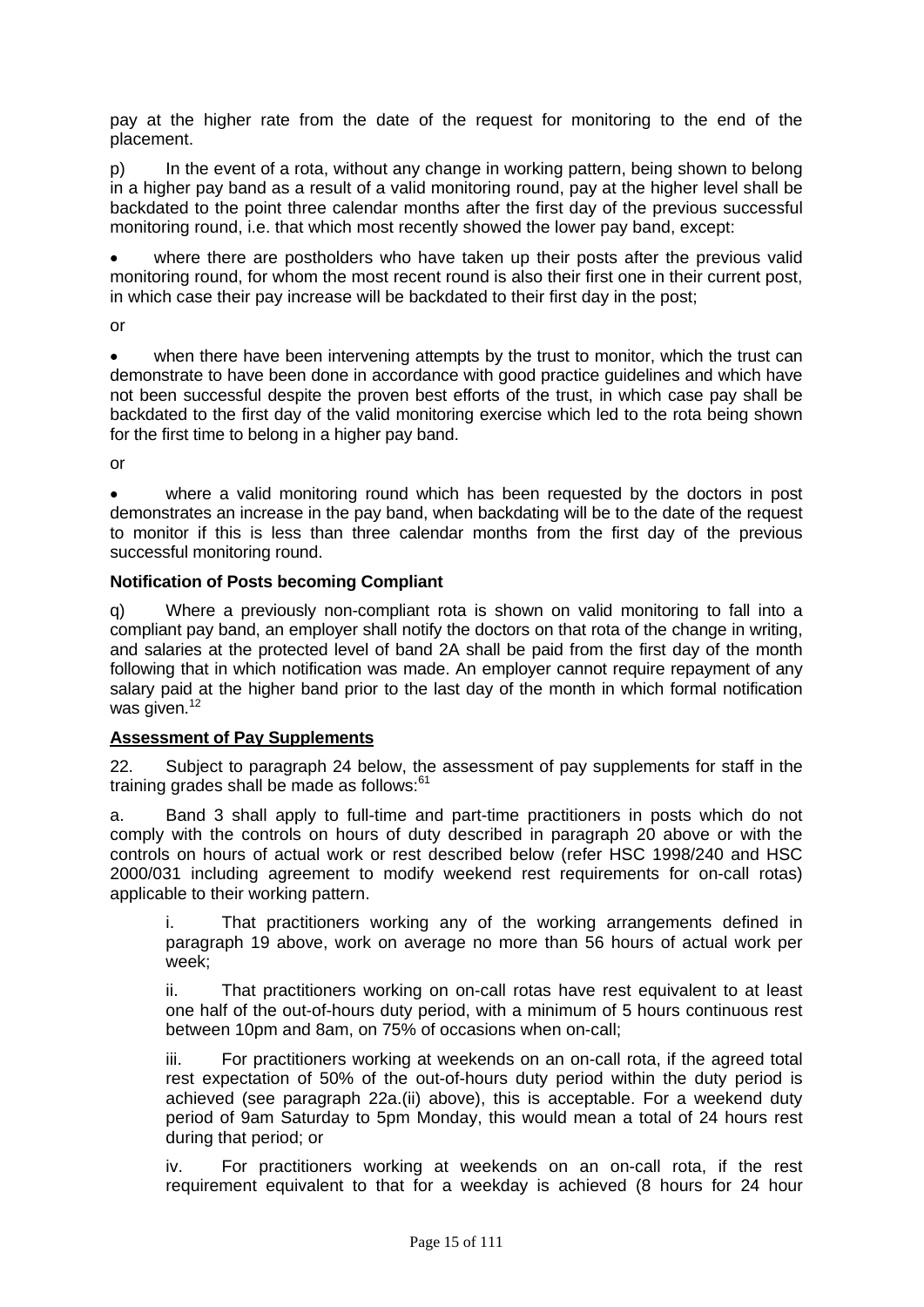period, 5 continuous between 10pm and 8am, on at least 75% of duty periods - see paragraph 22a.(ii) above), but the total rest does not meet the requirement for the weekend (at least 50% of the out of hours duty period on 75% of occasions – see paragraph 22a.(ii) above), the requirements for the controls on hours governing weekend rest will still be met if: - "equivalent paid rest" is built into the rota for each weekend worked, in the form of working days or half days (to count as a day or half day on duty for total hours purposes – see Junior Doctors Contract: A general guide to the new pay system. This rest should be taken by the end of the Monday of the following week (ie. within 8 days). However, in exceptional circumstances, the period of equivalent paid rest built into the rota may be taken at another time in the rota cycle. This must be with the agreement of the individual trainee and apply to no more than 25% of weekends worked; and the employing authority clearly demonstrates that the post is fully compliant with all other aspects of the New Deal, including the 56 hours of actual work limit. $2$ 

v. That practitioners working partial shifts have rest for at least one quarter of the out-of-hours duty period on at least 75% of occasions; and where there is no out-of-hours duty that practitioners have natural breaks at any time during the whole of each duty period.

vi. That practitioners working 24 hour partial shifts have 6 hours rest during the duty period with a minimum of 4 hours continuous rest between 10pm and 8am on at least 75% of occasions; and that practitioners are not on duty for more than four hours following the 16 hour period of out-of-hours duty, and the next duty period should not start until at least the beginning of the next normal working day.

vii. That practitioners working full shifts shall have natural breaks as minimum rest during the whole of each duty period with at least 30 minutes continuous rest after approximately 4 hours continuous duty.

viii. That practitioners working an hybrid arrangement shall receive the appropriate controls on hours described in paragraphs 20 and 22 above that applies to each of the working arrangements that comprise the hybrid arrangement.

b. Band 2A shall apply to full-time and part-time practitioners who work within the controls on hours applicable to their working arrangement as described in paragraphs 20 and 22.a above, and who work on average more than 48 but less than or equal to 56 hours of actual work per week; and:

i. to practitioners on on-call rotas who either work an on-call rota of 1 in 6 including prospective cover or more frequently, or who work 1 in 3 weekends or more frequently; and who have an expectation that, for 50% or more of their out-ofhours duty periods, either they will work after 7pm and will be required, for clinical or contractual reasons, to be resident at their place(s) of work when on-call, or they will be non-resident and required to work, for clinical or contractual reasons, for 4 hours or more after 7pm; or

ii. to practitioners on partial or full shifts or hybrid arrangements for whom one third of their hours of duty fall outside the period 7am to 7pm Monday to Friday; or who work 1 in 3 weekends or more frequently.

c. Band 2B shall apply to full-time and part-time practitioners who work within the controls on hours applicable to their working arrangement as described in paragraphs 20 and 22.a above, and who work on average more than 48 but less than or equal to 56 hours of actual work per week; and who do not fulfil the criteria for Band 2A described in subparagraph 22.b above.

d. Band 1A shall apply to full-time and part-time practitioners who work within the controls on hours applicable to their working arrangement as described in paragraphs 20 and 22.a above, and who work on average 48 hours or less of actual work per week; and: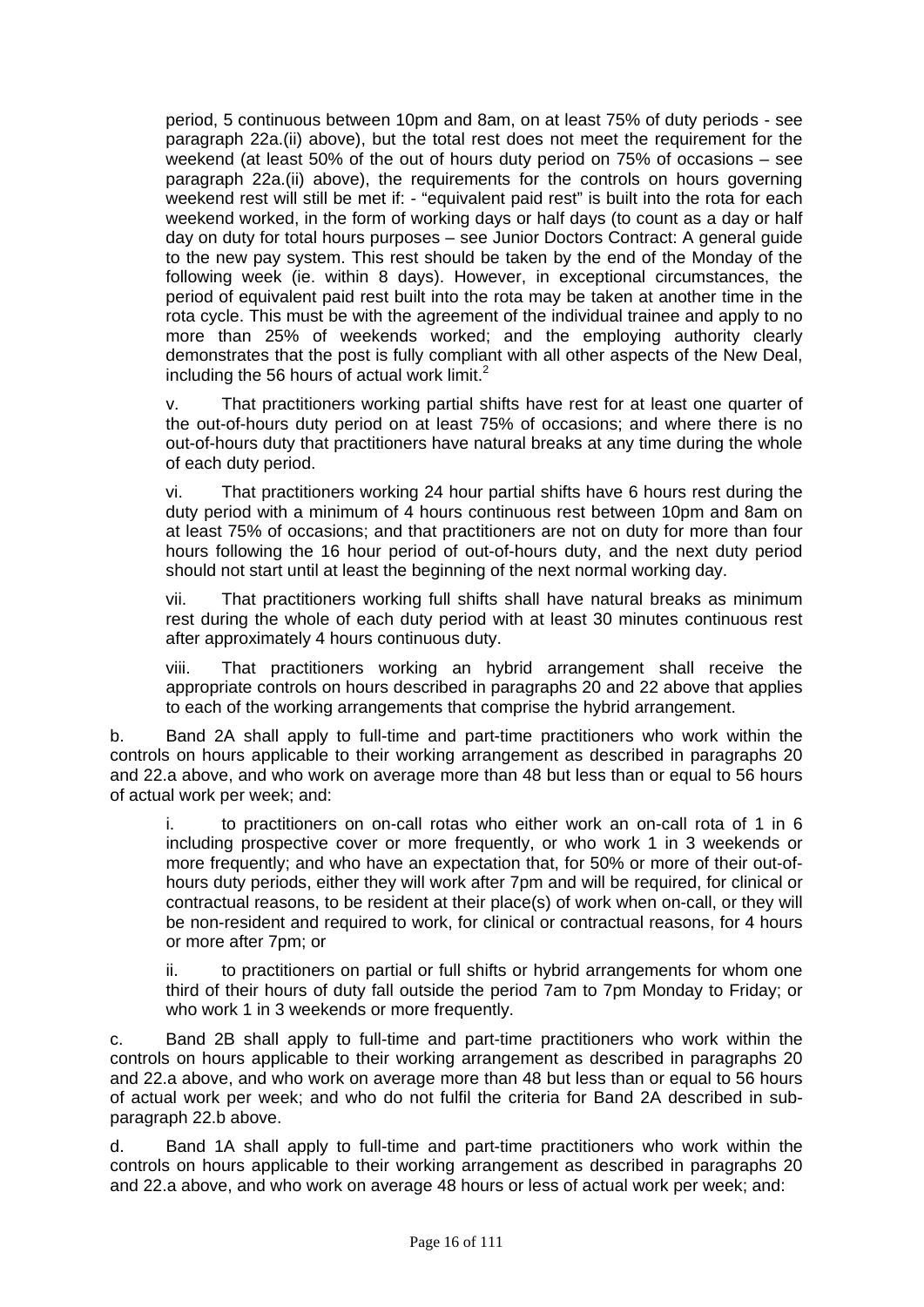i. to practitioners on on-call rotas who work an on-call rota of 1 in 6 including prospective cover or more frequently; or

ii. to practitioners on on-call rotas who either work an on-call rota of 1 in 8 including prospective cover or more frequently, or who work 1 in 4 weekends or more frequently; and who have an expectation that, for 50% or more of their out-ofhours duty periods, either they will work after 7pm and will be required, for clinical or contractual reasons, to be resident at their place(s) of work when on duty out-ofhours, or they will be non-resident and required to work, for clinical or contractual reasons, for 4 hours or more after 7pm; or

iii. to practitioners on partial or full shifts or hybrid arrangements for whom one third of their hours of duty fall outside the period 7am to 7pm Monday to Friday; or who work 1 in 4 weekends or more frequently.

e. Band 1C shall apply to full-time and part-time practitioners who work within the controls on hours applicable to on-call rotas as described in sub-paragraphs 20.a and 22.a above, and who work on average 48 hours or less of actual work per week and, for parttime practitioners, more than 40 hours; and who work an on-call rota of 1 in 8 without prospective cover or less frequently and are not required to be resident, for clinical or contractual reasons, at their place(s) of work when on duty out-of-hours.

f. Band 1B shall apply to full-time and part-time practitioners who work within the controls on hours applicable to their working arrangement as described in paragraphs 20 and 22.a above, and who work on average 48 hours or less of actual work per week and, for part-time practitioners, more than 40 hours; and who do not fulfil the criteria for Band 1A or 1C described in sub-paragraphs 22.d and e above.

g. Band FA shall apply to part-time practitioners who work within the controls on hours applicable to their working arrangement as described in paragraphs 20 and 22.a above, and who work on average less than 40 hours of actual work per week; and:

i. to practitioners on on-call rotas who work an on-call rota of 1 in 10 including prospective cover or more frequently; or

ii. to practitioners on on-call rotas who either work an on-call rota of 1 in 13.5 including prospective cover or more frequently, or who work 1 in 6.5 weekends or more frequently; and who have an expectation that, for 50% or more of their out-ofhours duty periods, either they will work after 7pm and will be required, for clinical or contractual reasons, to be resident at their place(s) of work when on duty out-ofhours, or they will be non-resident and required to work, for clinical or contractual reasons, for 4 hours or more after 7pm; or

iii. to practitioners on partial or full shifts or hybrid arrangements for whom one third of their hours of duty fall outside the period 7am to 7pm Monday to Friday; or who work 1 in 6.5 weekends or more frequently.<sup>30</sup>

h. Band FC shall apply to part-time practitioners who work within the controls on hours applicable to on-call rotas as described in sub-paragraphs 20.a and 22.a above, and who work on average less than 40 hours of actual work per week; and who work an on-call rota of 1 in 13.5 without prospective cover or less frequently and are not required to be resident, for clinical or contractual reasons, at their place(s) of work when on duty out-of-hours.<sup>31</sup>

i. Band FB shall apply to part-time practitioners who work within the controls on hours applicable to their working arrangement as described in paragraphs 20 and 22.a above, and who work on average less than 40 hours of actual work per week; and who do not fulfil the criteria for Band FA or FC described in sub-paragraphs 22.h and i above.<sup>32</sup>

j. No supplement shall apply to: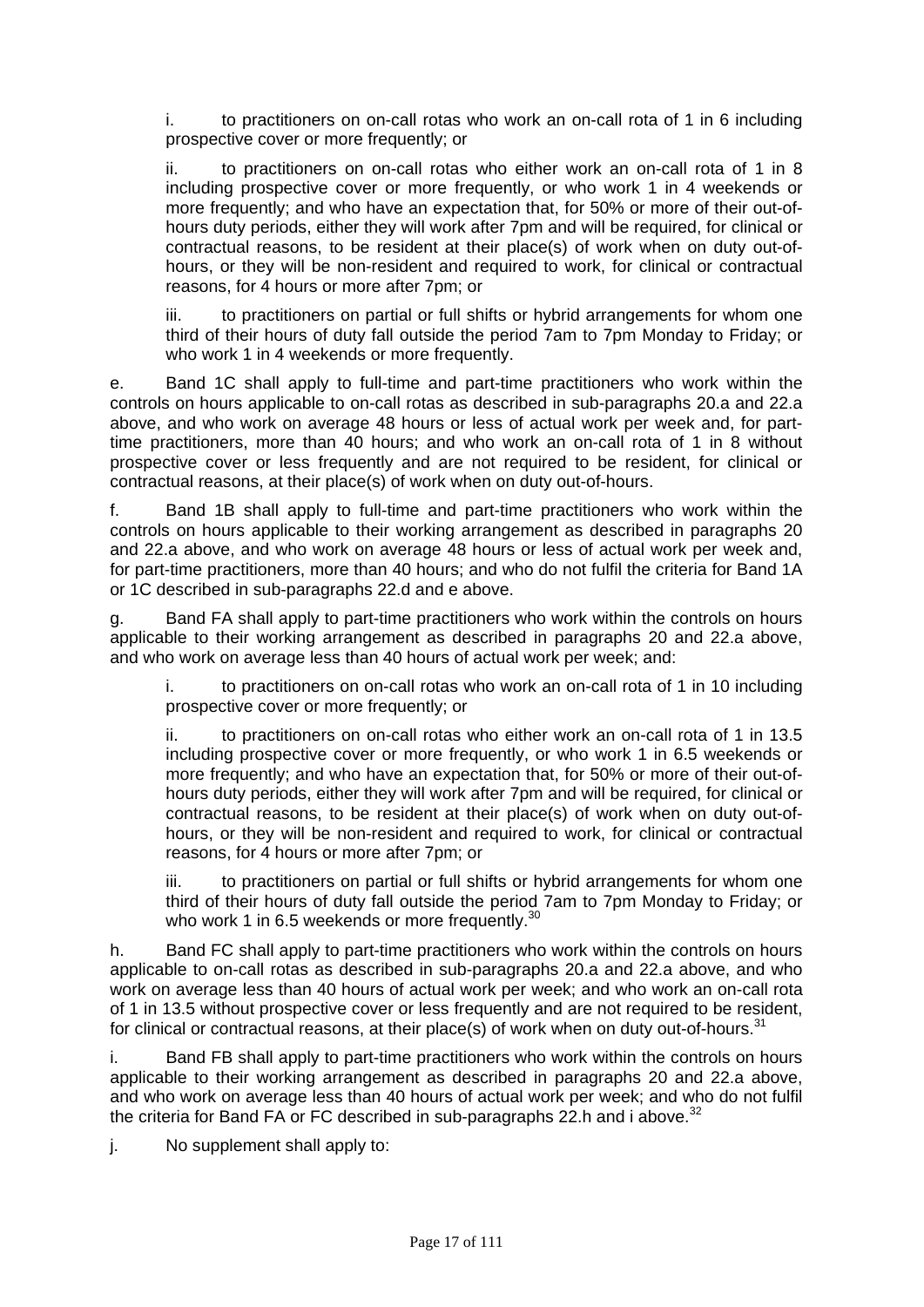- (i) full-time practitioners who work within all the controls on hours applicable to their working arrangement as described in paragraphs 20 and 22.a above, and who work on average 40 hours or fewer all between 7am to 7pm, Monday to Friday;
- (ii) part time practitioners who work within all the controls on hours applicable to their working arrangement as described in paragraphs 20 and 22.a above, and who work on average less than 40 hours all between 7am to 7pm, Monday to Friday.<sup>33</sup>

k. For the purposes of the assessment of pay supplements as described in subparagraphs 22.a to j above, the following definitions shall apply:

i. Actual work: All hours of duty when practitioners are carrying out tasks for the employer, including periods of formal study/teaching. For the purposes of defining actual work after 7pm, work begins when a doctor is disturbed from rest and ends when that rest is resumed. This includes, for example, time spent waiting to perform a clinical duty and time spent giving advice on the telephone;

ii. Rest: All time on duty when not performing or waiting to perform a clinical or administrative task, and not undertaking a formal educational activity; but including time spent sleeping. Natural breaks do not count as rest;

iii. Weekend: When the practitioner is on duty at any time during the period from 7pm Friday to 7am Monday;

iv. 1 in x on-call rota: For example: if six practitioners share a rota equally between them, but locums are employed for leave, this is a 1 in 6 rota without prospective cover. This means each practitioner will, for the whole duration of their contract or placement, work less than one-sixth of all on-call duty periods unless they do not take any leave. If, for example, six practitioners share a rota equally between them and cover each other's leave, this is a 1 in 6 with prospective cover. The contribution of non-training grades and flexible trainees in the frequency of oncall rotas should be taken into consideration.

v. Prospective cover: When the practitioner is contracted to provide internal cover for colleagues when they are on annual and/or study leave, ie. if no locums are provided. Prospective cover is also in operation when on-calls are required to be swapped when taking leave or when leave is fixed in advance. When a practitioner not on the rota acts as a "floater", i.e. covering any practitioners on the rota who are away on holiday, prospective cover is not in operation.

l. Where either the employing authority or the practitioner rejects the opinion of the regional improving junior doctors working lives action team (or equivalent) in any case where there is a dispute regarding the allocation of posts to pay bands or in cases where the regional improving junior doctors working lives action team (or equivalent) finds it necessary to intervene, there is a right of appeal:

i. Appeals shall be heard by a local committee that shall be convened as soon as possible and employing authorities shall be expected to do so while the practitioner remains in post;

ii. The appeal panel shall be constituted of the following, none of whom shall have been involved in the earlier decision: two representatives of the employing authority nominated by the chief executive or medical director of the employing authority (one of whom shall chair the panel); a representative from the training grades from the same employing authority conversant with the working arrangements applicable to the case; a representative from a regional list supplied by the BMA's Junior Doctors Committee; an independent external assessor nominated by the regional improving junior doctors working lives action team (or equivalent).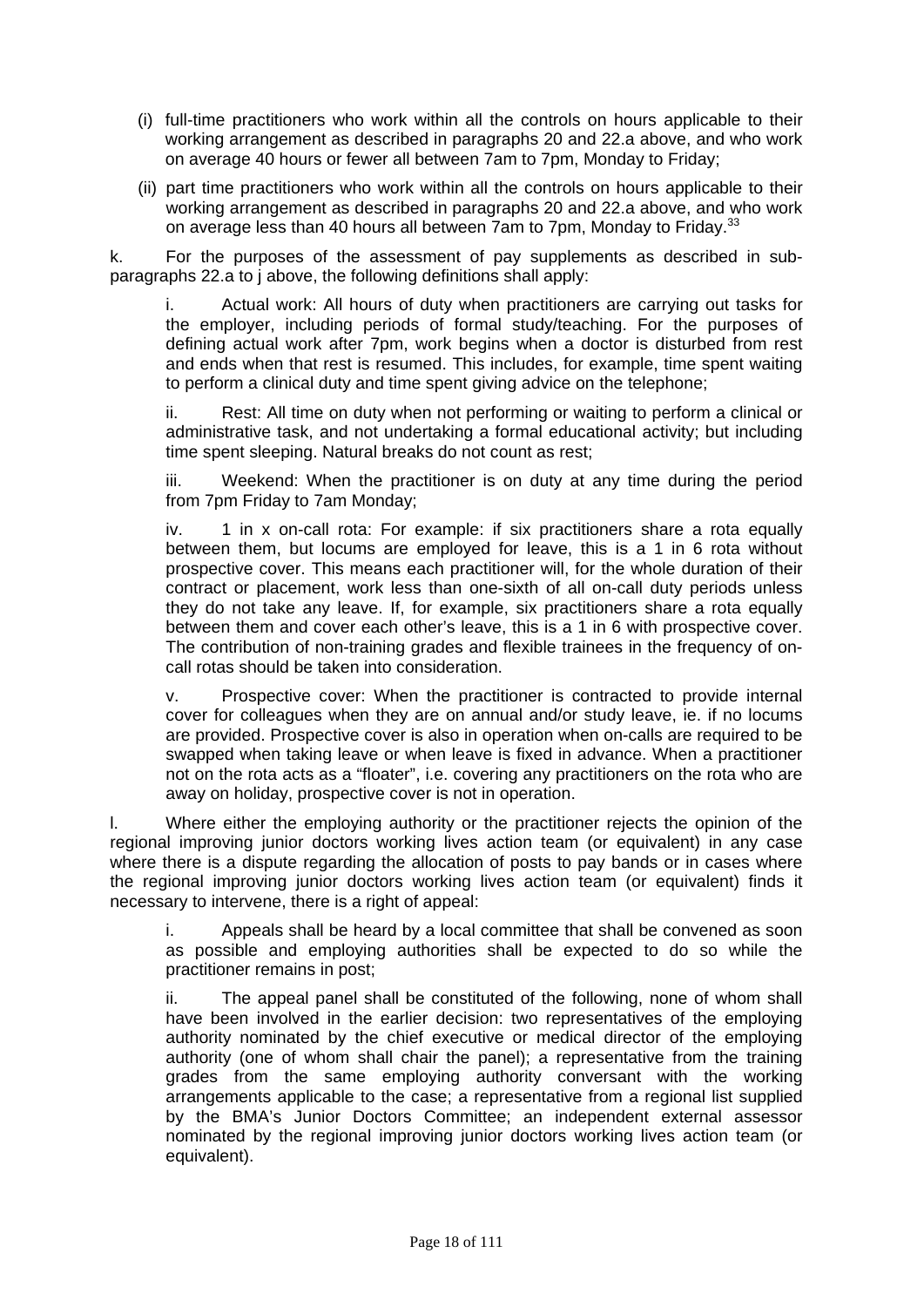iii. Decisions of the appeals panel which confirm the appellant(s) had been underpaid shall lead to the practitioner(s) receiving appropriate reimbursement backdated to the date of the change, or to 1 December 2000, whichever is applicable.

iv. Decisions of the appeals panel which confirm the trust's original decision shall lead to the trust receiving appropriate reimbursement backdated to the date of the change, or to 1 December 2000, whichever is applicable.

m. The process for reallocating posts to new pay bands due to changes in working practice shall be as follows:

- i. Stage one to institute a change in working practice, the employer must:
- consult the postholders and obtain the agreement of the majority participating in the rota;
- obtain agreement from the clinical tutor for education purposes;
- submit details of the new rota to the regional action team (or equivalent) for information and invited comment.

ii. Stage two – monitoring of working pattern. Such monitoring must comply with the principles set out in HSC 2000/031 and be subject to validation by local junior doctor representatives and the regional action team (or equivalent).

iii. Stage three – written notification of monitoring outcome.

iv. Stage four – approval mechanism to change band. The following information must be sent to the regional action team (or equivalent):

- details of the change in working practice;
- monitoring data;
- agreement of postholder;
- agreement of clinical tutor.
- v. Stage five appeals mechanism (see sub-paragraph 22.l above).

#### **Full Pay**

23. The total remuneration calculated on the basis of paragraph 22 represents full pay for the purpose of the agreements relating to leave in these Terms and Conditions of Service and of the General Whitley Council Conditions of Service. Provisions as to other rates of pay should be construed accordingly.

#### **Retention of Existing Contracts**

24. Where contracts had been entered into before 1 February 1992 on the basis of the then current paragraphs of the Terms and Conditions of Service relating to the assessment of workload, that basis shall continue in force until the expiry or negotiated revision of that contract.

#### **PUBLIC HEALTH MEDICINE AND COMMUNITY HEALTH EMERGENCY ROTA ALLOWANCES**

25.a. Where a doctor in public health medicine and the community health service (other than a public health physician or trainee in public health medicine) who has the appropriate experience and training, deputises for a public health physician who acts as medical officer for environmental health in regard to his or her responsibilities for communicable diseases and food poisoning on the 24 hour rota, he or she shall each half year receive an allowance at the rate given in Appendix I. Each week should be regarded as consisting of 9 duties, ie. 7 nights plus the days of Saturday and Sunday. Statutory and general national holidays should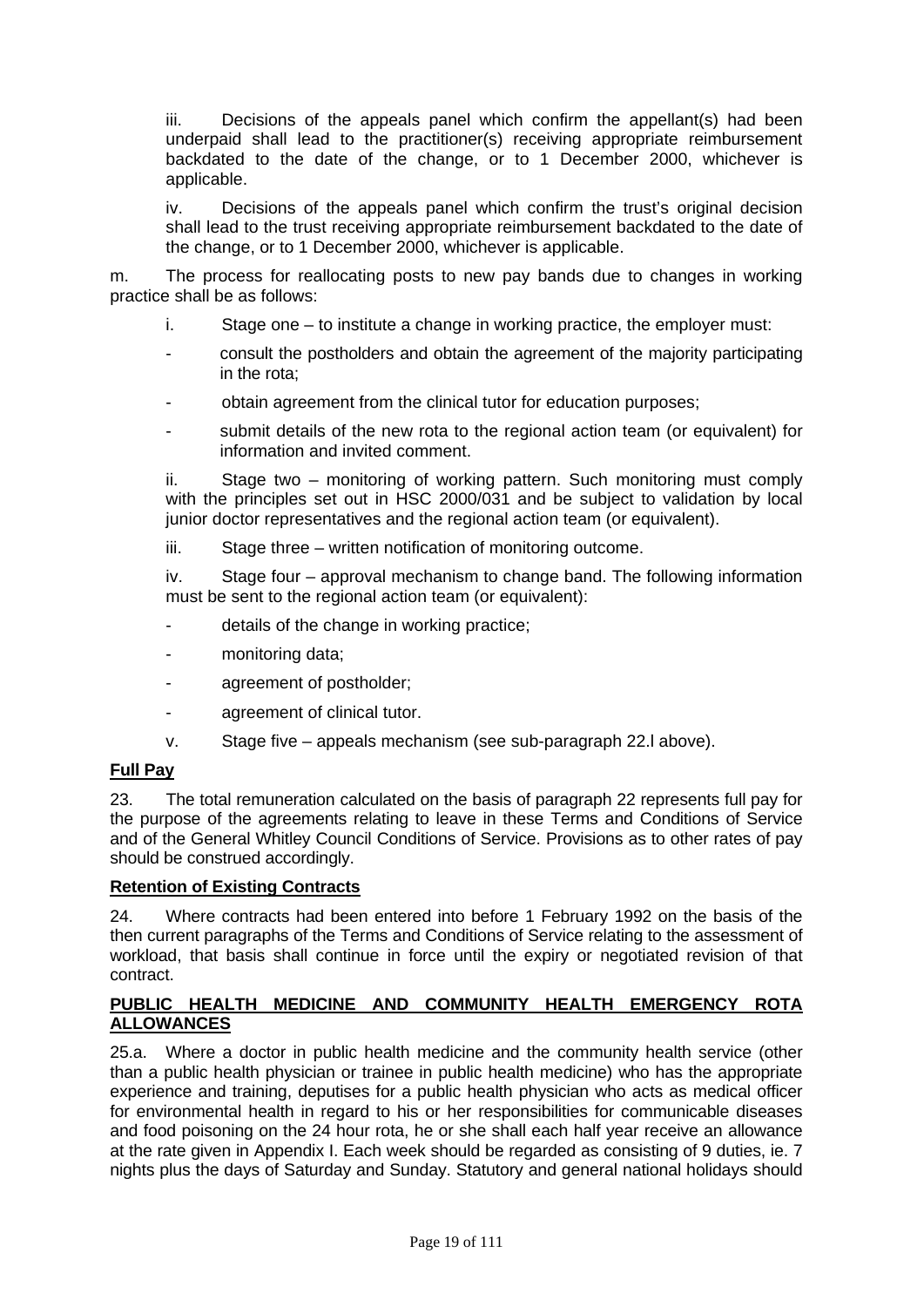be treated in the same way as Saturdays and Sundays. The allowance should be assessed and paid at the end of each half-year ending 30 June and 31 December. The allowance is pensionable.111

b. Where a clinical or senior clinical medical officer is on a 24 hour rota for work at a designated customs air port or for a constituted port health authority, he or she shall receive an allowance, at the same rate as that payable under paragraph 25(a), except in the circumstances specified in sub-paragraph (c) below.3

c. If such a doctor is on a rota which requires him or her simultaneously to be on duty for environmental health and for port health work (as defined in (b) above) and he or she is eligible for an allowance under sub-paragraph (a) and (b) above, only one such allowance will be payable, at 150 percent of the rate set out in Appendix I, in respect of each duty during which he or she was on call for both rotas.<sup>4</sup>

d. A doctor who receives an allowance under sub-paragraph (b) or (c) above may also receive an allowance under sub-paragraph (a) for nights when he or she is on call for environmental health only but not port health.

e. A doctor may retain any existing personal terms and conditions relating to port health if these are more favourable on a marked time basis unless section 19(a) of the NHS (Reorganisation) Act 1974 applies.

# **ASSOCIATE SPECIALIST**

#### **Minimum Time Off-Duty**

26. Provided that the needs of patients permit, the following assured periods of time offduty, including freedom from on-call liability, or the equivalent of these periods taken at other times, shall be made available as a minimum to practitioners in whole-time or maximum parttime appointments as AS:

- i. one afternoon a week;
- ii. two nights off in three (from Monday to Thursday);

iii. two weekends off in three being the nights of Friday, Saturday and Sunday and the days of Saturday and Sunday.

- 27. Unallocated.
- 28. Unallocated.
- 29. Unallocated.

# **CONTRACTUAL DUTIES OF PRACTITIONERS**

30.a. A practitioner's duties under his or her contract of employment should be agreed in that contract or its associated job description. The duties will include work relating to the prevention, diagnosis or treatment of illness which forms part of the services provided by the practitioner's employing authority under section 3(1) of the National Health Service Act 1977, including services provided to patients who have elected to receive services under section 65(1) of the Act. They may also include work related to services provided under the following provisions:

i. under section 5(1)(b) of the National Health Service Act 1977 (relating to contraceptive services);

ii. for local authorities under section 26(3) of the National Health Service Act 1977 (in connection with their functions relating to social services, education and public health) and under section 26(1) of that Act (in relation to staff health schemes);

iii. under section 7 of the Health and Medicines Act 1988 (relating to the provision of services to third parties).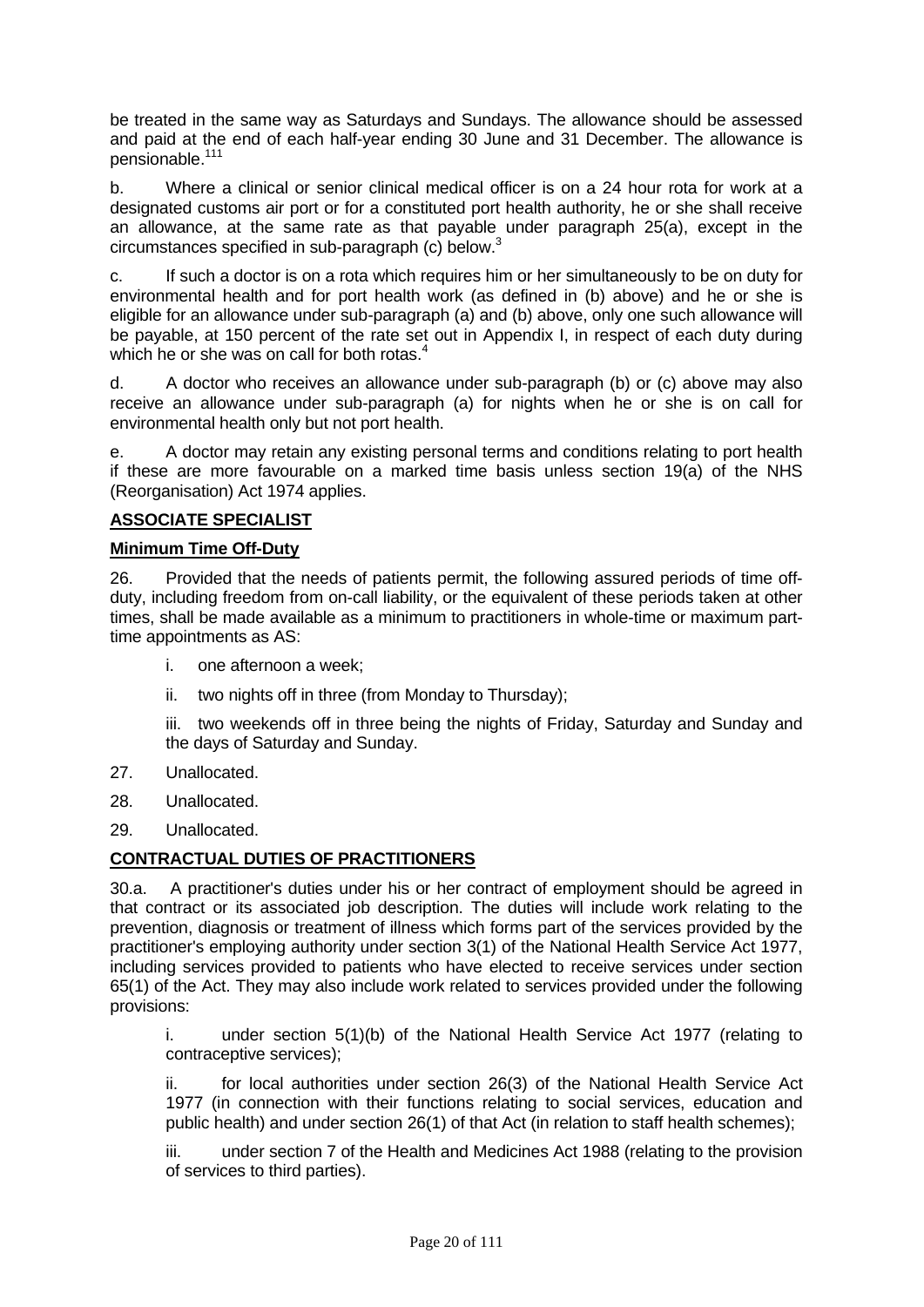b. The work will also include the provision of reports which are reasonably incidental to the practitioner's work. Illustration of such work (for which charges may not be made) are set out in Category 1 of the Schedule (paragraph 36), while illustrations of work which is regarded as not related to services provided under these sections and therefore is not part of the practitioner's duties under his or her contract are set out in Category 2 of the Schedule (paragraph 37): see also paragraph 33.

c. A hospital consultant has continuing clinical responsibility for any patient admitted under his or her care. A consultant and the general manager responsible for the management of the consultant's contract shall agree a job plan for the performance of duties under the contract of employment. For the purpose of drawing up a job plan, the authority shall take the following duties into account: out-patient clinics, ward rounds, operating procedures, investigative work, administration, teaching, participation in medical audit, management commitments (for example as clinical director), emergency visits, on-call rota commitments, and so on, including occasional visits to outlying hospitals or other institutions for consultation, diagnosis or operative work. The authority shall also take into account time given, for example, as consultant adviser to the authority on special branches of the service or by way of "pastoral visits" to outlying hospitals.

d. The job plan will identify the nature and timing of the consultant's fixed commitments. Fixed commitments are to be assessed and worked in notional half-days or fractions thereof, and for a whole-time or maximum part-time consultant shall normally account for between 5 and 7 NHDs, depending on specialty. For consultants on other part-time contracts, including honorary contracts, at least half of the NHDs specified in the contract shall normally be accounted for by fixed commitments. The number of fixed commitments may be varied with the agreement of the consultant and the general manager, taking account of the other components of the job plan. Except in an emergency, the consultant shall fulfil fixed commitments unless the local general manager has agreed otherwise; such agreement is not to be unreasonably withheld. The job plan will be subject to review each year and revisions may be proposed by either the general manager or the consultant, who shall use their best endeavours to reach agreement on any revised job plan. If agreement is not reached and the health authority notifies the consultant of its intention to amend the job plan, the consultant may appeal against the proposed amendment. Where an appeal is made in relation to matters governed by this paragraph or paragraph 30.c, the employing authority shall establish an appeal panel. The panel will be chaired by the Director of Public Health or a senior medical or dental officer of the authority, and will include a lay member of the authority and a senior officer of the authority. If either party judges that it would be helpful a medical or dental adviser acceptable to each party will be co-opted to the panel. The panel will submit its advice to the authority, which shall then determine the appeal.

# **Section 7 Services**

31. Where an employing authority proposes to provide services to a third party under section 7 of the Health and Medicines Act 1988 which will involve a practitioner, then the prior agreement of that practitioner should be obtained. The practitioner may negotiate separately with, and obtain fees from, a third party for any such medical or dental work the practitioner undertakes; such fees will count as part of the practitioner's gross income from private practice for the purposes of sub-paragraph 42.a. Alternatively, by mutual consent, a sessional assessment may be made within the practitioner's NHS contract.

# **Fees payable by employing authorities**

32. A practitioner shall receive fees from his or her employing authority for undertaking the following work, provided it does not form part of the practitioner's duties under paragraph 30:

a. work related to the services referred to under sub-paragraphs 30.a. and b.;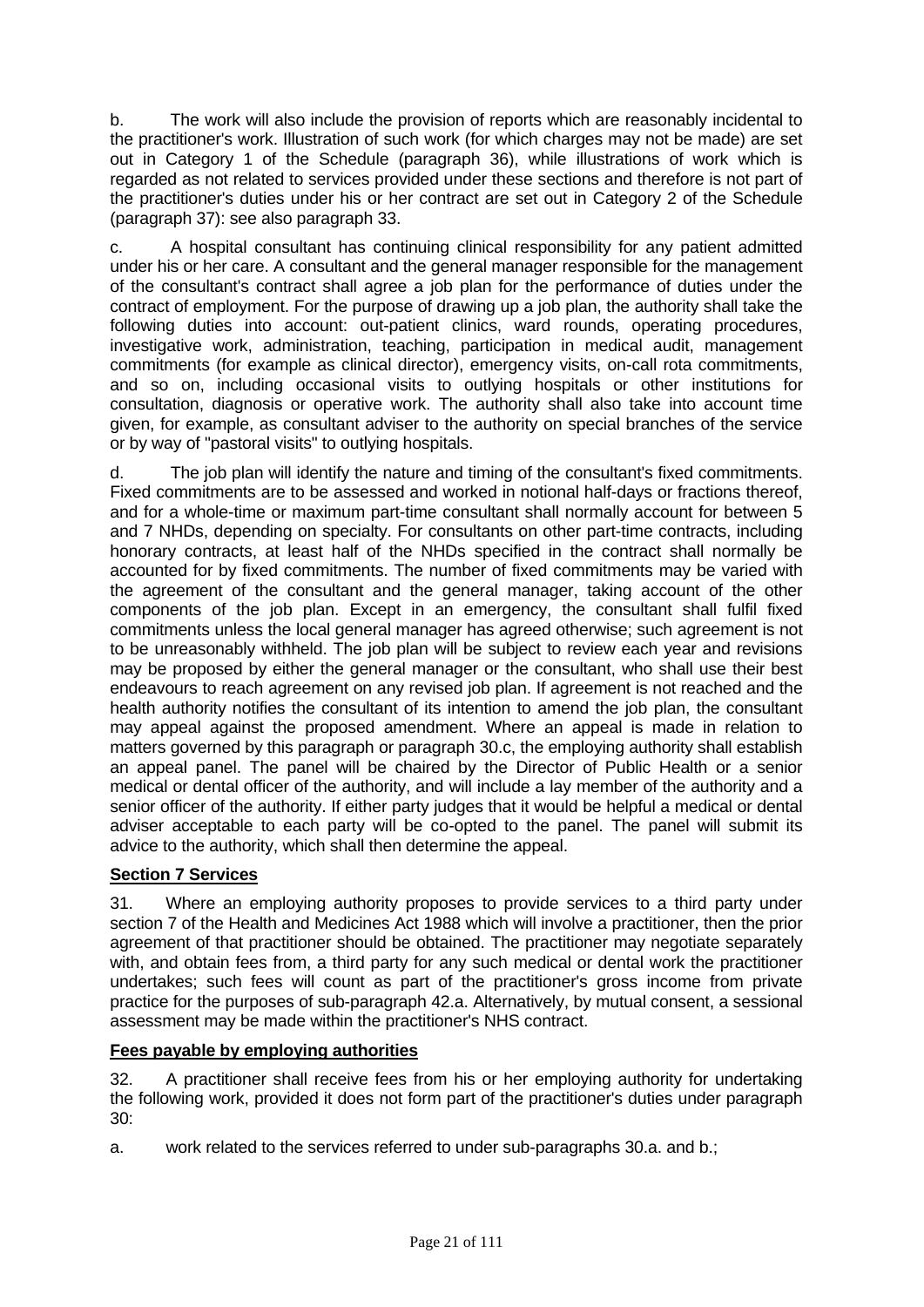b. radiology and pathology tests required as part of examinations and reports illustrated in Category 1(c)(vi) of the Schedule in paragraph 36, where either time is not allocated to such work in a practitioner's contract or the volume of work does not justify a separate arrangement. The fee for this work is shown in Appendix I.

# **Retention of other fees**

33. Provided that it would not in the opinion of the practitioner's employing authority interfere with other NHS activities, or with the proper discharge of the practitioner's contractual duties, and the person or third party concerned accepts that a fee is payable, a practitioner may undertake and retain fees for the following work, whether at a hospital or elsewhere:

a. examination, reports, etc. (illustrations of which are set out in Category 2) which do not fulfil any of the conditions referred to in Category 1 of the Schedule or fall within the definition of private practice; and

b. general practitioner services given by a hospital medical officer under Part II of the National Health Service Act 1977 to members of the hospital staff who are on his or her list.

#### **Use of hospital facilities**

34.a. Where, in carrying out work referred to in sub-paragraph 33a, hospital facilities are used the charge made by the practitioner to the person or third party shall represent two elements:

- i. payment for professional services; and
- ii. payment for NHS services, accommodation and facilities.

b. The employing authority shall determine and make such charges for the use of its services, accommodation or facilities, after discussions with the practitioners concerned, as it considers reasonable. It may also decide not to make any such charges. Any charge made for such use shall be collected by the employing authority, with the agreement of the practitioner concerned, either:

i. from the person or third party commissioning the work, in which case the authority must remit to the practitioner the professional fee collected on his or her behalf and make an administrative charge to the practitioner where appropriate, or

ii. from the practitioner, in which case it will be the responsibility of the practitioner to collect the charge from the person or third party commissioning the work and make an administrative charge to the authority where appropriate.

Alternatively either party may collect its own fees by arrangement with the third party concerned.

c. All charges in respect of professional services shall be a matter of agreement between the practitioner and the person or third party concerned.

35.a. No absolute definition is possible of the service (mainly examinations and reports) which fall under Category 1 or 2. Broadly, Category 1 work is reasonably incidental to a practitioner's duties under his or her contract of employment and its associated job description or job plan. Those duties include work relating to the prevention, diagnosis or treatment of illness which forms part of the services provided by the practitioner's employing authority under section 3(1) of the National Health Service Act 1977. Such contractual duties may also include services provided under other sections of the Act (see paragraph 30). Examinations and reports which are not part of, or reasonably incidental to, normal contractual duties fall within Category 2. This distinction is illustrated further in paragraphs 36 and 37 below by means of examples of items of service which fall within one or other of the Categories. As it is not possible to construct a definitive list of every type of work, these examples should be regarded as illustrating general principles, the application of which shall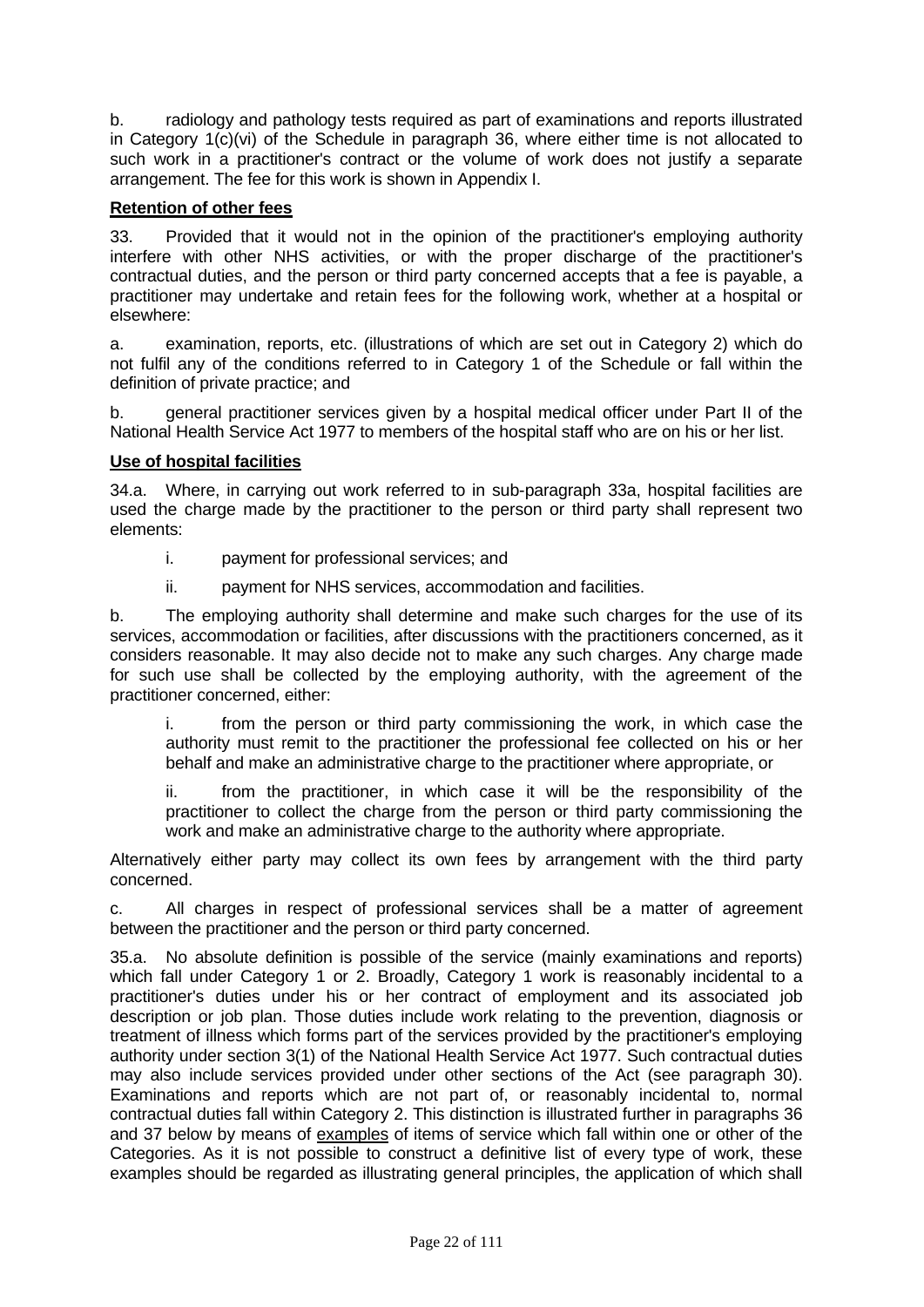determine to which Category other similar services belong, and consequently whether or not the work is or may be part of the practitioner's contractual duties.

b. An index to the examples of Category 1 and 2 items of service is attached at Appendix V to this Handbook.

36. CATEGORY 1: work undertaken by hospital medical and dental staff which is reasonably incidental to contractual duties and for which charges may not be made.

For convenience, such work has been divided into five sub-sections, which are set out below (Categories 1a-1e), with accompanying illustrative examples:

CATEGORY 1.a: The examination, diagnosis and provision of related reports on a person referred to the health services from a medical source for a second opinion.

For this purpose, reference "from a medical source" means reference from a medical or dental practitioner (including, for example, a medical board) who, having clinically examined a person, requires a second opinion in connection with the prevention, diagnosis or treatment of illness. It does not include reference for examination included in Category 2 or reference from an administrative medical officer who has not clinically examined the person referred.

Examples of Category 1.a examinations and reports include those on:

i. a person referred by a general practitioner;

ii. members of HM Armed Forces (including members of overseas forces serving on duty in the UK) and their families, referred by medical officers who are treating them;

iii. persons referred in connection with diagnosis or treatment by a medical practitioner in the Community Health Service; (But examinations of and reports required on employees or prospective employees for the purpose of, for example, pension schemes fall within Category 2.) <sup>112</sup>

iv. a person referred by an occupational health physician or employment medical adviser following an accident or incident which may give rise to occupational disease or where an employment medical adviser, following a clinical examination of a person or persons, suspects the possibility of occupational disease and seeks an investigation and a second medical opinion;

v. a person referred by a medical officer of a Medical Boarding Centre (Respiratory Diseases) of the Department of Social Security for the purposes of diagnosis and treatment; (But when the second opinion is required solely in connection with a compensation or social security claim, this falls within Category 2.a.)

vi. a person referred by a medical interviewing committee set up by the Department of Social Security to advise disability employment advisers of the Employment Service on the working capacity of disabled persons.

CATEGORY 1.b: The provision of a medical or dental report either to a patient currently under hospital observation or treatment or, with his or her consent, to an interested third party, when the information required is reasonably incidental to such observation and treatment and can be given readily from knowledge of the case without a separate examination or without an appreciable amount of work in extracting information from case notes. (But if a special examination of the patient is required, or the information requested cannot be given readily from knowledge of the case, or an appreciable amount of work is required to extract medically correct information from case notes, the work falls within Category 2, unless it is specifically included in the practitioner's contractual duties as provided by paragraph 30 above.)

Examples of Category 1.b services are: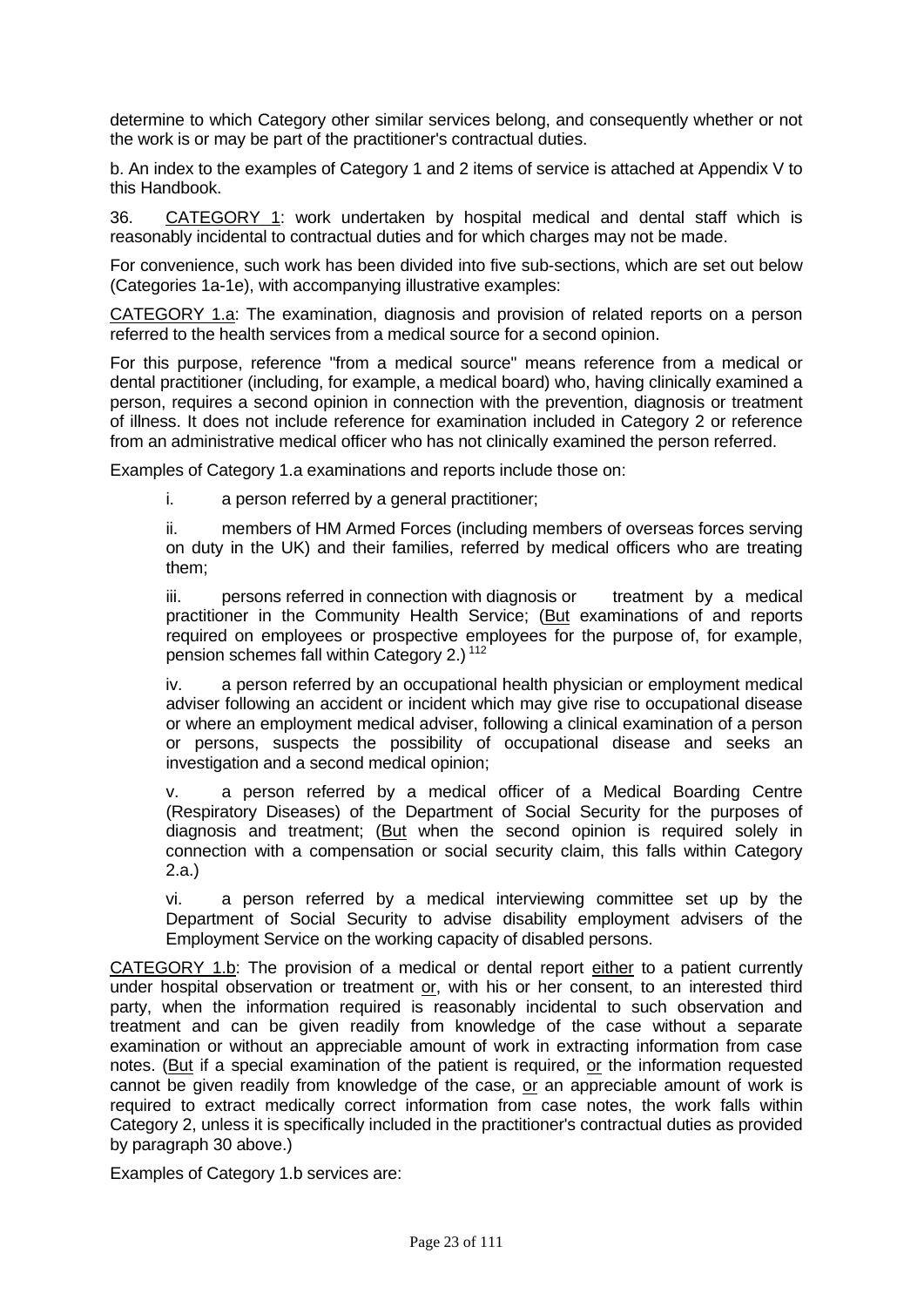i. doctors' statements given to the patient for social security purposes;

ii. reports required by the Department of Social Security on a person who is under hospital observation or treatment;

iii. reports required by the Employment Service on the working capacity of disabled patients;

iv. reports required by employers (including government departments and local authorities) on employees who are under observation or treatment, eg. reports required in connection with sick leave or premature retirement on health grounds; (But information required primarily to serve the interests of the person or his or her employer in such non-clinical contexts as insurance, pension arrangements, foreign travel or emigration would fall within Category 2.)<sup>113</sup>

CATEGORY 1.c: Examinations and reports on persons for the purposes of the prevention of illness, under arrangements approved by the Secretary of State after consultation with the profession. (But examinations and reports required by a person or third party primarily to serve the interests of the person, his or her employer or other third party, in such non-clinical contexts as insurance, pension arrangements, foreign travel, or emigration, fall within Category  $2.1$ <sup>114</sup>

Examples of Category 1.c. examinations and reports include those:

i. where it is necessary, as a preventative measure, to investigate the contacts of a patient with a transmissible or epidemic disease, such as typhoid or a sexually transmitted disease;

ii. in respect of transmissible disease on entrants to teacher training colleges, applicants for teaching posts, teachers, and any other persons whose course of training, prospective occupation or occupation brings them into close or prolonged contact with children;

iii. on employees or prospective employees (not otherwise covered by subparagraph 1.c.ii. above) of health authorities or NHS Trusts, and of local authority education, social services and environmental health departments who may be at particular risk of acquiring or spreading transmissible diseases by reason of the nature of their employment or prospective employment. This includes voluntary workers and employees of voluntary bodies similarly at risk;

iv. in connection with individual screening measures (eg. cervical cytology) for the benefit of particular people who, by reason of age, sex, constitutional or other factors not related to the nature of their employment, are particularly at risk of developing specific diseases; (but routine screening of workers, including screening made necessary by the nature of the working environment, is covered either by subparagraph 1.c.vi below or Category 2.k or 2.m.)

v. where the defined duties of the practitioner specifically includes such work, examinations and reports on prospective employees of health authorities, NHS Trusts and local authorities (other than those covered in sub-paragraph 1.c.ii and 1.c.iii above);

vi. where the defined duties of the practitioner specifically includes such work, examinations and reports in connection with the routine screening of employees of health authorities, NHS trusts and local authorities, to such extent as may be approved by the Secretary of State after consultation with the profession. (But this excludes work under sub-paragraph 1.c.iii and 1.c.iv above; see also paragraph 32.)

CATEGORY 1.d: Recommendations under Part II of the Mental Health Act 1983:

i. if given by a doctor on the staff of the hospital where the patient is an inpatient;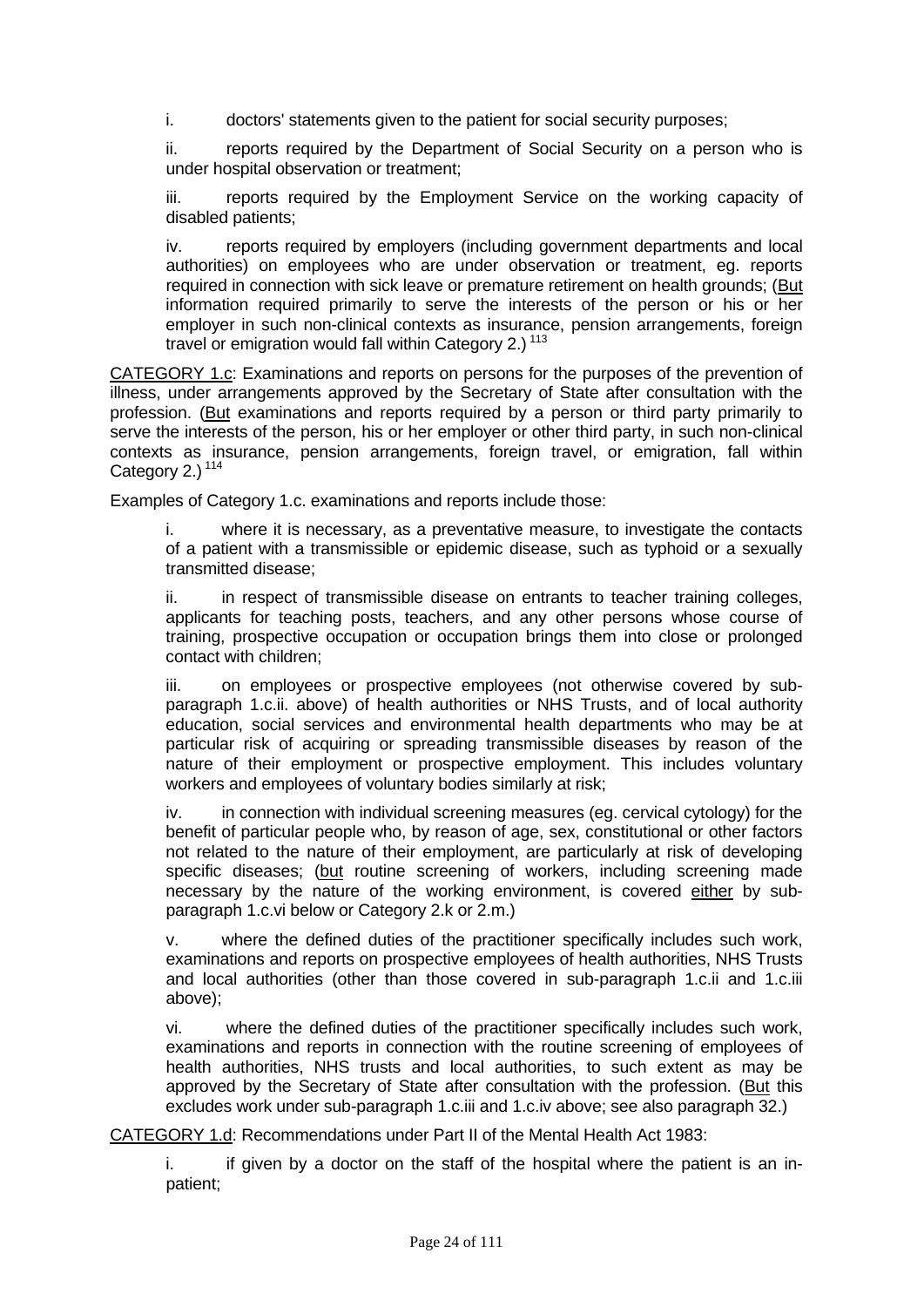ii. ii. if given following examination at an out-patient clinic;

iii. iii. if given as a result of a domiciliary consultation carried out at the request of a general practitioner.

CATEGORY 1.e: Attendance at court hearings as a witness as to fact by a practitioner giving evidence on his or her own behalf or on behalf of his or her employing authority in connection with a case with which the practitioner is professionally concerned. (But attendance at coroners' courts is normally work falling within Category 2).

37. CATEGORY 2: When work undertaken by hospital medical and dental staff on examinations, reports etc does not fulfil any of the qualifying conditions for Category 1 as set out in paragraph 36 above, it falls within Category 2 and charges may be made.

Examples of Category 2 examinations and/or reports include those:

a. on a patient not under observation or treatment at the hospital at the time the report is requested, or a report which involves a special examination of the patient, or an appreciable amount of work in making extracts from case notes - other than in circumstances referred to in Category 1;

b. on a person referred by a Medical Adviser of the Department of Social Security, or by an Adjudicating Medical Authority or a Medical Appeal Tribunal, in connection with any benefits administered by the Department of Social Security;

c. for the Criminal Injuries Compensation Board, when a special examination is required or an appreciable amount of work is involved in making extracts from case notes;

d. required by a patient or interested third party to serve the interests of the person, his or her employer or other third party, in such non-clinical contexts as insurance, pension arrangements, foreign travel, emigration, or sport and recreation. (This includes the issue of certificates confirming that inoculations necessary for foreign travel have been carried out, but excludes the inoculations themselves. It also excludes examinations in respect of the diagnosis and treatment of injuries or accidents); 115

e. required for life insurance purposes;

f. on prospective emigrants including X-ray examinations and blood tests;

g. on persons in connection with legal actions other than reports which can be given under Category 1.b and reports associated with cases referred to in Category 1.b;

h. for coroners, as well as attendance at coroners' courts as medical witnesses;

i. requested by the courts on the medical condition of an offender or defendant and attendance at court hearings as medical witnesses, otherwise than in the circumstances referred to in Category 1.e;

j. on a person referred by a medical examiner of HM Armed Forces Recruiting Organisation;

k. in connection with the routine screening of workers to protect them or the public from specific health risks, whether such screening is a statutory obligation laid on the employer by specific regulation or a voluntary undertaking by the employer in pursuance of the employer's general liability to protect the health of its workforce;

l. on a person referred by a medical referee appointed under the Workmen's Compensation Act 1925 or under a scheme certified under section 31 of that Act;

m. on prospective students of universities or other institutions of further education, provided that they are not covered by Category 1.c.ii. Such examinations may include chest radiographs;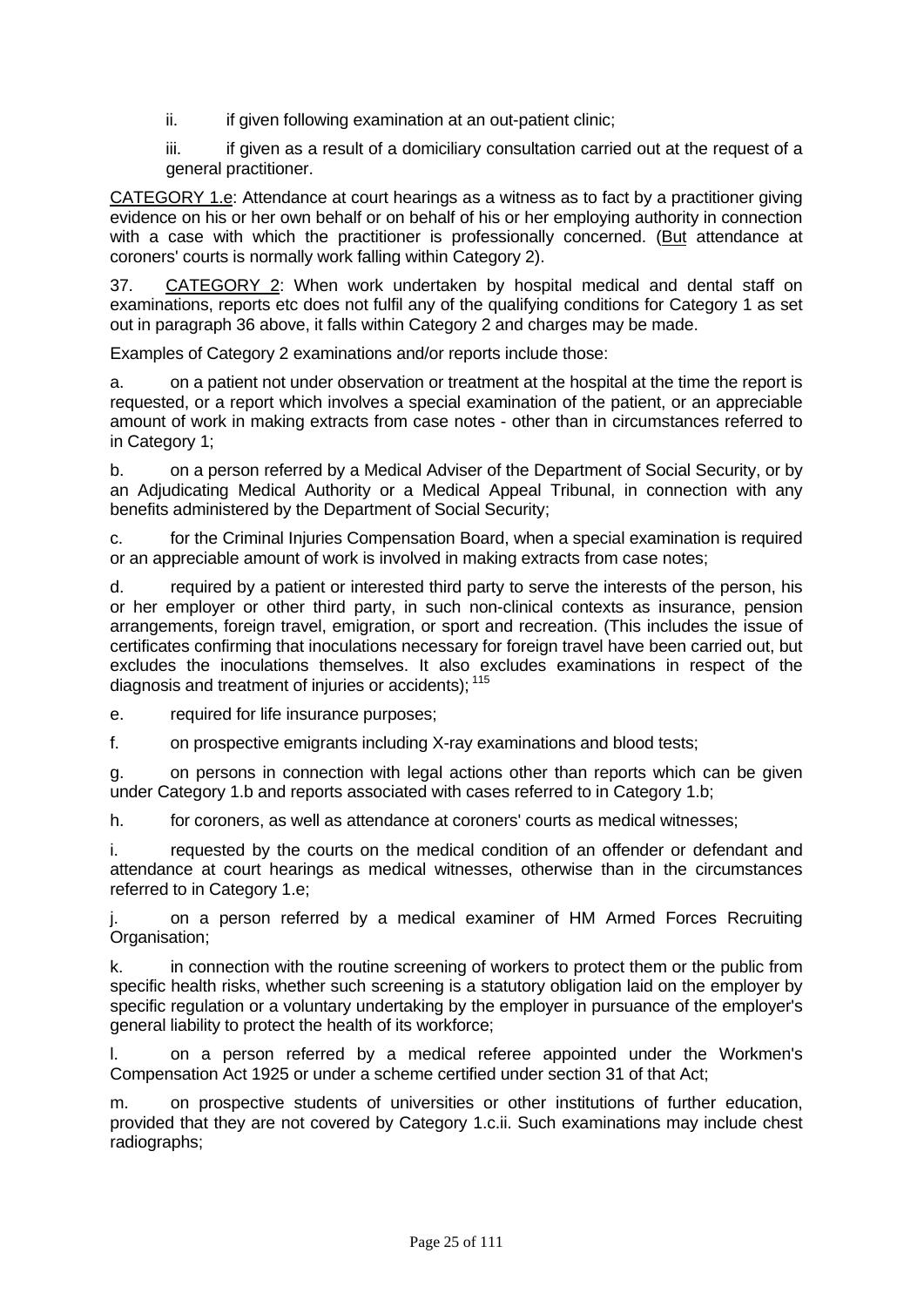n. examinations and recommendations under Part II of the Mental Health Act 1983 (except where this falls within Category 1.d):

i. if given by a doctor who is not on the staff of the hospital where the patient is examined; or

ii. if the recommendation is given as a result of a special examination carried out at the request of a local authority officer at a place other than a hospital or clinic administered by a hospital authority.

Where fees are payable under i or ii above, they will be paid where the practitioner has carried out a special examination whether or not, as a result, he or she completes a recommendation;

o. services performed by members of hospital medical staffs for government departments as members of medical boards;

p. work undertaken on behalf of the employment medical advisory service in connection with research/survey work, ie. the medical examination of employees intended primarily to increase the understanding of the cause, other than to protect the health of people immediately at risk (except where such work falls within Category 1.a.iv);

q. completion of Form B (Certificate of Medical Attendant) and Form C (Confirmatory Medical Certificate) of the cremation certificates;

r. examinations and reports including visits to prison required by the Prison Service which do not fall with in Category 1 and which are not covered by separate contractual arrangements between the Practitioner and the Prison Service;

s. examination on blind or partially-sighted persons for the completion of form BD8 (except where this falls within Category 1.b);

t. in respect of sub paragraph s. above, when payment is due in connection with registration with a local authority this will be made by the health authority under the collaboration arrangements in accordance with the appropriate schedule of fees.

38. For the avoidance of doubt, and in accordance with the requirements at section 1(2) of the National Health Service Act 1977, a practitioner shall not otherwise than pursuant to these Terms and Conditions of Service demand or accept any fee or other remuneration for the provision of the services which the practitioner is required to provide by virtue of his or her contract of employment.

#### **Payment of Fees: Doctors in Public Health Medicine and the Community Health Service**

39.a. A doctor in public health medicine and the community health service employed under these terms and conditions of service may, unless it would, in the opinion of the employing authority, interfere with the proper discharge of his or her normal duties and provided it does not form part of his or her normal duties, undertake and receive payment for work other than that referred to in paragraph 39.b., including services to a local or public authority of a kind not provided by a health authority under the collaborative arrangements, such as:

i. work as a medical referee (or deputy) to a cremation authority and signing confirmatory cremation certificates;

ii. medical examination in relation to staff health schemes of local authorities and fire and police authorities and to driving licence;

iii. lectures to other than NHS staff:

iv. medical advice in a specialised field of communicable disease control, eg. membership of a Departmental panel for an infectious disease;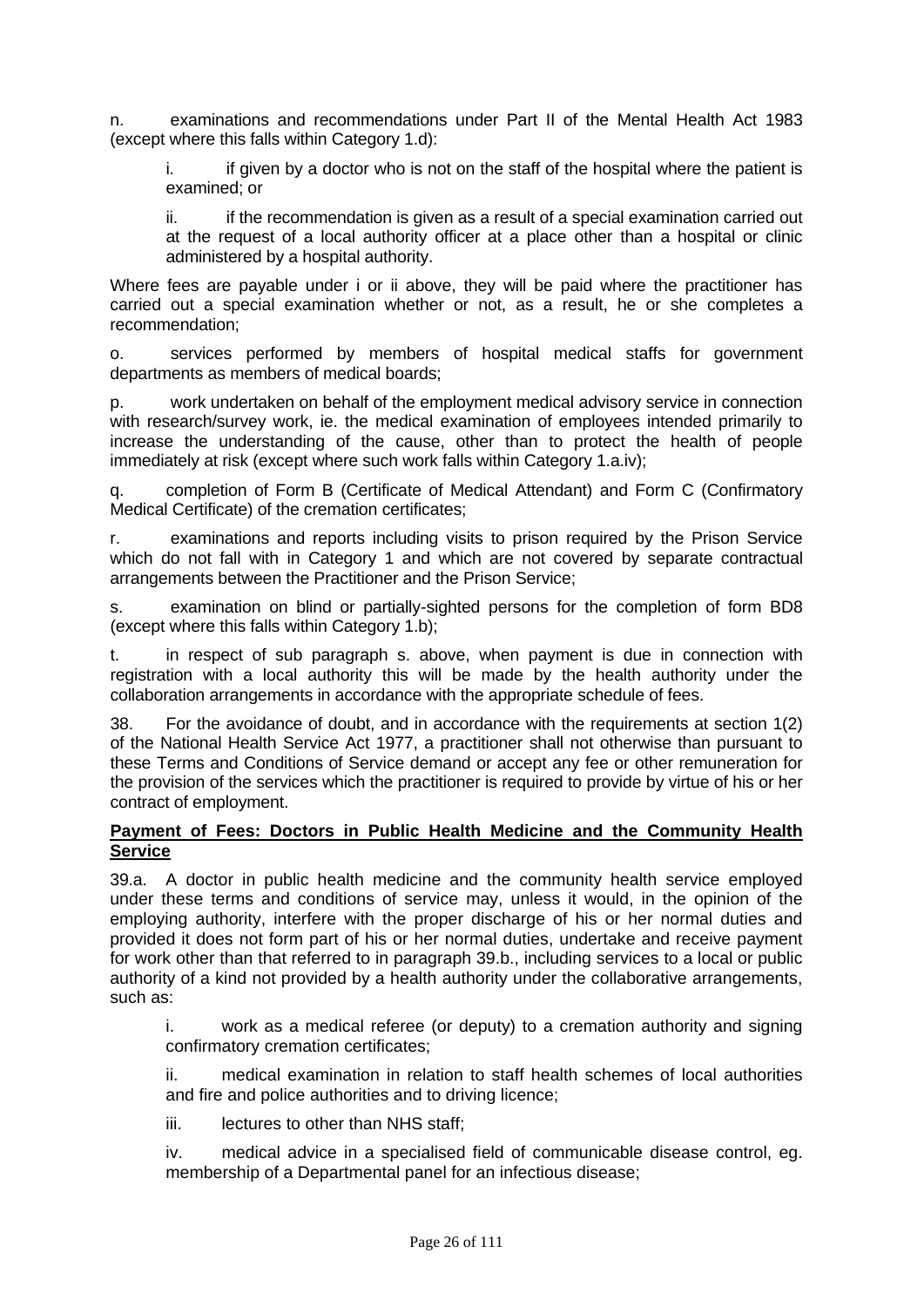v. work for water authorities, including medical examinations in relation to staff health schemes;

vi. attendance as a witness in court (other than in the course of an officer's normal duties);

vii. medical examinations and reports for commercial purposes eg. certificates of hygiene on goods to be exported or reports for insurance companies;

viii. advice to organisations (including NHS authorities), other than the doctor's employing authority, on matters which the doctor is acknowledged to be an expert;

ix. examinations and recommendations under Part II of the Mental Health Act 1983

39.b. A doctor in public health medicine and the community health service employed under these terms and conditions of service, whether whole-time or part-time, shall not accept a fee from a local or public authority or from an NHS authority for the provision of advice or services of a kind which a health authority provides under the arrangements for collaboration between health authorities and local and public authorities in accordance with Section 26 of the National Health Service Act 1977, including:

i. advice and services relating to social services, education and environmental health (including control of communicable disease);

ii. advice in relation to staff health schemes of local authorities and driving licences (but see paragraph 39.a.ii);

iii. advice to an NHS authority other than under paragraph 39.a.iv. or viii.

#### **PRIVATE PRACTICE**

#### **Definition**

40. The expression "private practice" in these Terms and Conditions of Service includes:

a. the diagnosis or treatment of patients by private arrangement (including such diagnosis or treatment under section 65(2) of the National Health Service Act 1977), excluding however work of the kind referred to in paragraph 33; and

b. work in the general medical, dental or ophthalmic services under Part II of the National Health Service Act 1977 (except in respect of patients for whom a hospital medical officer is allowed a limited "list", eg. members of the hospital staff).

#### **Entitlement to undertake private practice**

41. Subject to the limits set out in paragraph 42 below, all practitioners (including locums) may undertake private practice or other work, provided that practitioners in grades other than consultant may undertake it only outside the times for which they are contracted to an employing authority.

#### **Limitation on Earnings from private practice and work performed on NHS patients by separate arrangement outside the practitioner's principal contract of employment**

42.a. Whole-time practitioners in the grades of consultant and associate specialist must certify annually (if their employing authority requests this, by the production of fully audited accounts) that their gross income from private practice (excluding any payments made for the use of NHS hospital facilities) and from work performed on NHS patients by separate arrangement outside the practitioner's principal contract of employment in accordance with paragraph 43 below does not exceed 10% of their gross salary (including any distinction award or discretionary point(s) held, but excluding any other fees, whether payable under these Terms and Conditions of Service or otherwise).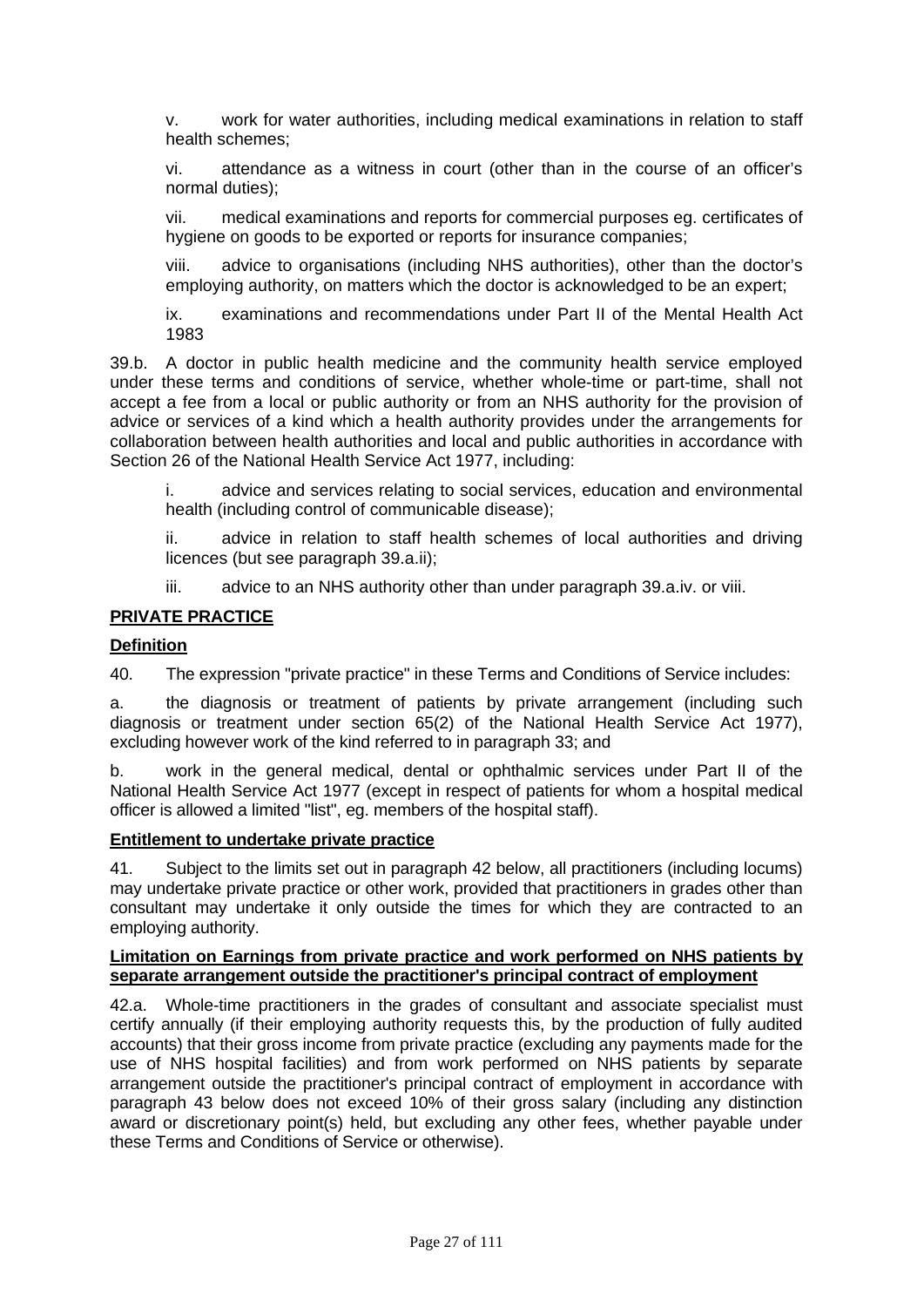b. Where whole-time consultants' or associate specialists' certified private practice and paragraph 43 income exceeds 10% of their gross salary (as defined) for two consecutive years beginning 6 April, their contract will automatically be deemed to be a maximum parttime contract and their remuneration adjusted accordingly, with effect from 1 April in the year following, unless by that date they can show that they have taken effective steps to reduce their private practice and paragraph 43 commitments to enable them to comply with subparagraph 42.a. and this is substantially confirmed by their earnings return due at that time.

c. When consultants or associate specialists have been regraded under 42.b. above, they will not be able to exercise an option to return to whole-time status until two consecutive years have passed in which they can show that their private practice and paragraph 43 earnings have not exceeded the limit of 10%.

# d. Unallocated.

e. Where private practice and paragraph 43 work is undertaken by whole-time practitioners outside the NHS hospitals where they are contracted to provide a service, it shall be so limited that significant amounts of their time are not taken up in travelling to and from private commitments.

f. An employing authority may interpret failure to provide a certificate that a practitioner's private practice and paragraph 43 earnings have not exceeded 10% of the practitioner's whole-time NHS salary within three months of request as evidence that the practitioner concerned has private practice and paragraph 43 income in excess of 10% of his or her salary.

#### **Treatment of earnings from work performed on NHS patients by separate arrangement outside the practitioner's principal contract of employment**

43. Earnings from work performed on NHS patients by separate arrangement outside the practitioner's principal contract of employment, eg. work under a contract between a practitioner and a GP fund holder, or work under a contract between a practitioner and a health authority which is not subject to these terms and conditions of service, shall be added to the income from any private practice for the purposes of the 10% earnings limit specified in paragraph 42 above. Income from the supply of family planning services under the terms of HC(PC)(76)20 is not included under this provision and should not be counted.

# **CLINICAL AND SENIOR CLINICAL MEDICAL OFFICERS: ADDITIONAL WORK**

44. An employing authority may permit a full-time senior medical officer (community medicine), senior clinical medical officer or clinical medical officer to undertake additional work remunerated on a sessional basis, provided the authority is satisfied that this does not conflict with the performance of his or her normal duties. In the case of SCMOs such work may represent managerial duties or highly specialist professional responsibilities.

45-48. Unallocated.

# **MEDICAL SUPERINTENDENTS AND DEPUTY MEDICAL SUPERINTENDENTS**

49.a. Medical superintendents or deputy medical superintendents graded as consultant, SHMO or AS who are normally engaged for at least thirty-two hours a week in clinical work shall be remunerated in respect of the whole of their duties at the appropriate rate for their grade.

b. An allowance shall be paid to a clinician (whether whole-time or part-time) who holds an appointment as medical superintendent of one or more psychiatric hospitals or an appointment the duties of which require him or her to be the chief officer of such hospital or hospitals for the whole of the therapeutic sphere. This allowance will be pensionable. A deputy medical superintendent shall receive no part of this allowance.<sup>116</sup>

c. The salaries of a medical superintendent and a deputy medical superintendent engaged wholly or partly in administrative duties who are not covered by sub-paragraph a.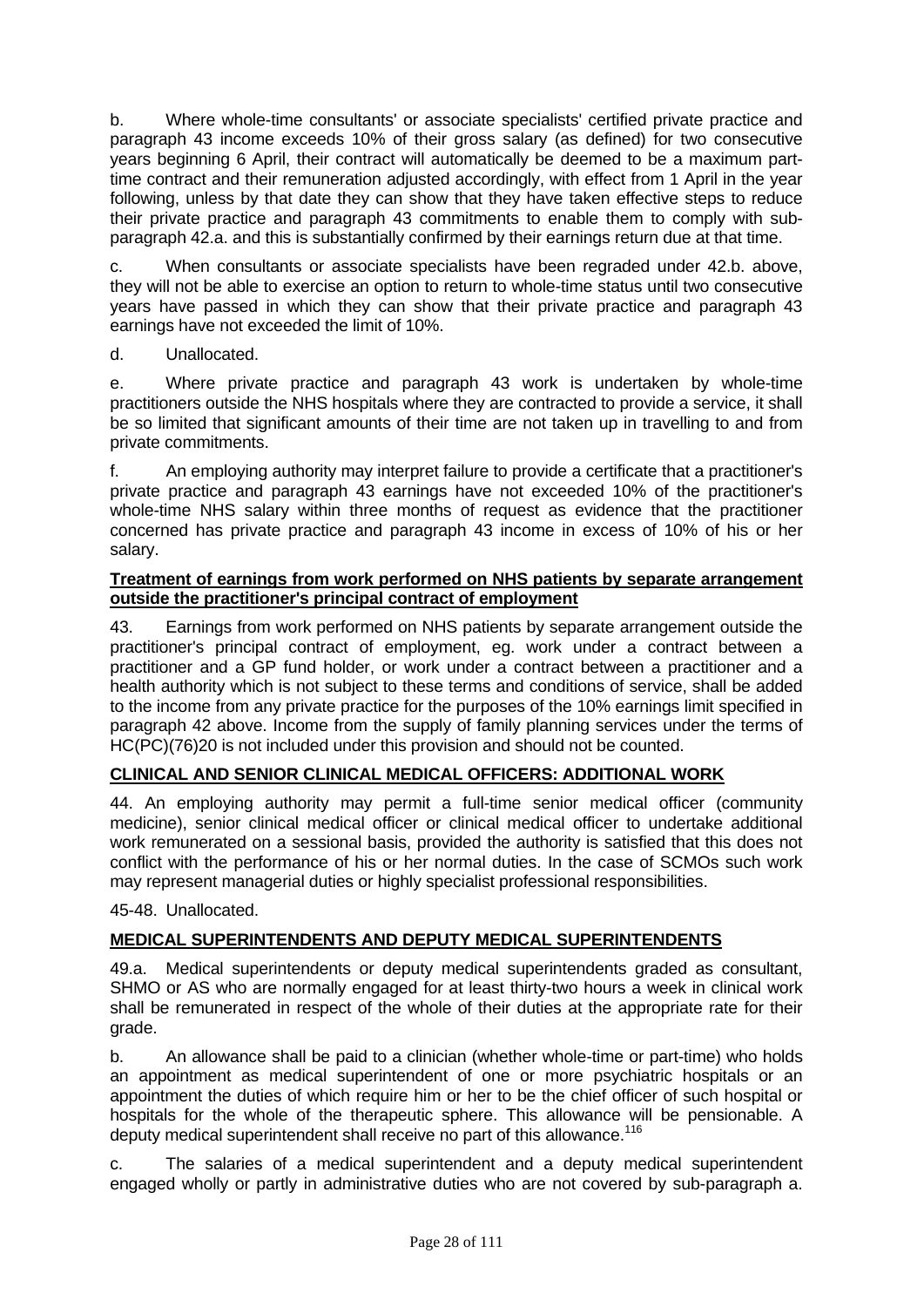above shall be determined on an individual basis by the Joint Negotiating Committee. A medical superintendent whose duties are partly clinical and partly administrative and who holds an appointment of the kind specified in sub-paragraph b. shall be entitled to the additional allowance under that sub-paragraph.

# **CHIEF OFFICERS OF HEALTH AUTHORITIES**

50.a. A chief officer of a strategic health authority or primary care trust shall receive a supplement within the range set out in Appendix 1, depending on the band within which his or her post falls and the weight of the post as assessed by his or her employing authority. "Chief Officer" means a regional director of public health, strategic health authority medical director (who is a public health medicine consultant), other director of public health or chief administrative medical officer. Band A applies to each regional health authority, irrespective of population. The definition of the relevant bands is set out below:

| Band A - | Regional Director of Public Health                                             |
|----------|--------------------------------------------------------------------------------|
| Band B - | Medical Director/District Director of Public Health<br>population over 450,000 |

- Band C Medical Director/District Director of Public Health population 250,000 - 449,999
- Band D Medical Director./District Director of Public Health population 50,000 - 249,999

b. Supplements shall be an element of remuneration and shall be pensionable.<sup>117</sup>

c. Population shall be reviewed annually at 1 April. The relevant population for this purpose shall be the Registrar General's estimate of the home population for the employing authority at the previous 30 June.

i. If the home population for the employing authority increases to a higher population band for one year only, this shall have no effect on the minimum supplement. If the rise to a higher population band is confirmed by the next year's estimate, a review of the supplement payable should be completed within 6 months. Payment of any increased supplement following such a review shall be made with retrospective effect from 1 April of the previous year.

ii. If the home population for the employing authority falls to a lower population band for one year only, this shall have no effect on the minimum supplement. If the fall in population is confirmed by the next year's estimate, a review of the supplement payable should be completed within 6 months. Where this would result in a reduction in the value of the supplement, an officer shall retain the cash value of his or her existing supplement for so long as that remains more favourable.

51.a. For so long as it is more favourable, a chief officer may opt to retain the cash value of his or her existing supplement, including any incremental progression, until such time as the value of the supplement is overtaken by the value of the supplement payable under the provisions of paragraph 50.a. Where such an officer, other than a regional chief officer, who has so opted, receives a distinction award, his or her total remuneration including the supplement payable under paragraph 50.a (but excluding London Weighting if payable) will be limited to the sum that would be received by a consultant in a clinical specialty on the maximum point of his or her scale and holding an equivalent award.

b. The incremental supplements for 1991-92, together with the supplement to DsPH of districts designated for teaching are set out in HSG(92)12. They will not be subject to revaluation.

52-54. Unallocated.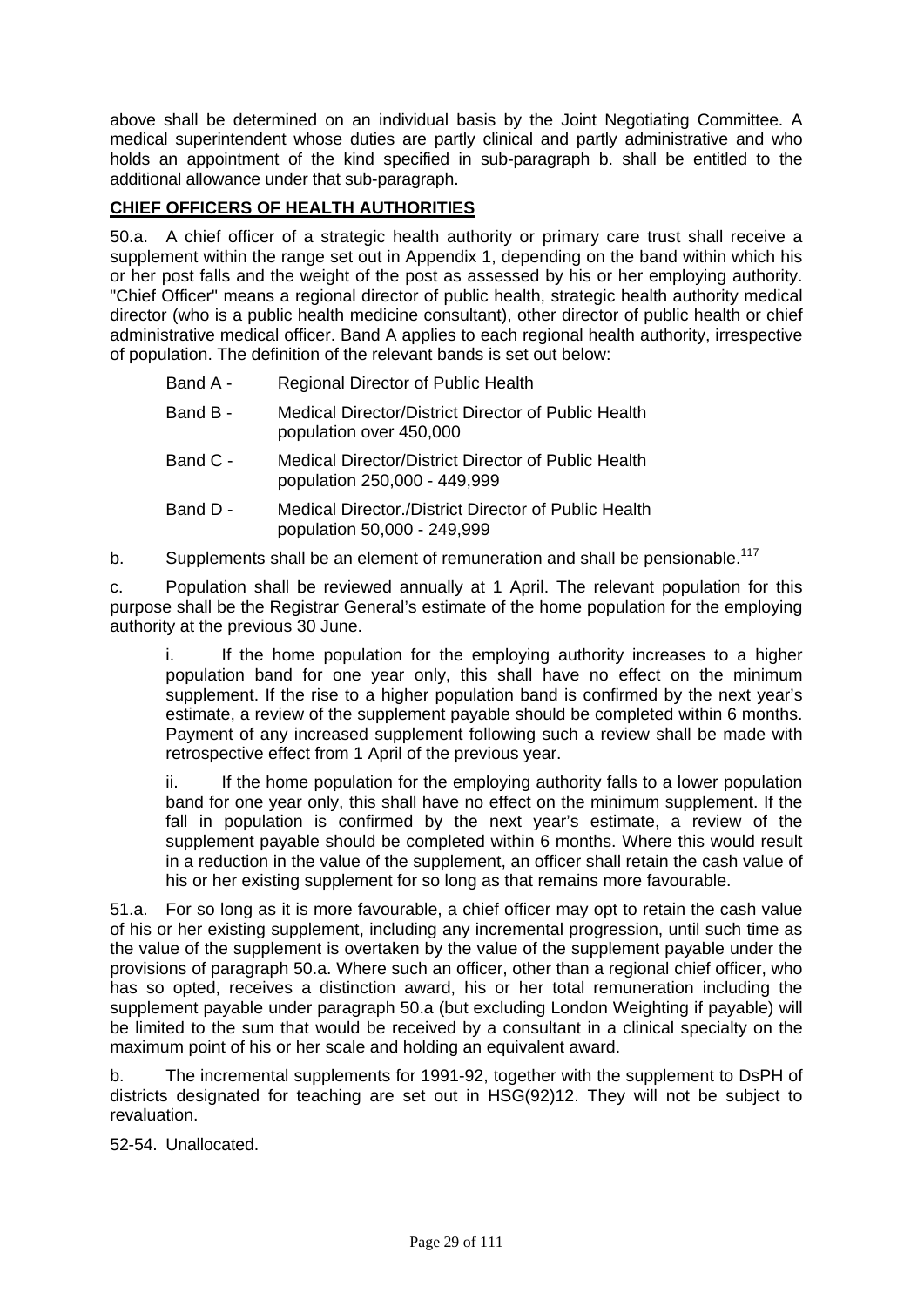# **LONDON WEIGHTING ALLOWANCE**

### **London zone and extra-territorially managed units**

55.a. An officer whose place of work (ie. where his or her principal duties lie) is within the boundaries of the health authorities designated by paragraph 5 of section 56 of the General Council Conditions of Service shall be paid London Weighting at the rate specified in Table 3 of Appendix I of this handbook.

b. An officer whose place of work (ie. where his or her principal duties lie) is in one of the units designated by paragraph 10 of section 56 of the General Council Conditions of Service shall be paid London Weighting at the rate specified in Table 3 of Appendix I of this handbook.

#### **Fringe Zone**

56. An officer whose place of work (ie. where his or her principal duties lie) is within the boundaries of the health authorities designated by paragraph 12 of section 56 of the General Council Conditions of Service shall be paid London Weighting at the rate specified in Table 3 of Appendix I of this handbook, unless he or she is employed at a unit described in subparagraph 55.b. above.

#### **Resident Staff**

57. A reduced rate of allowance is payable to resident staff who receive free accommodation or pay a national charge for residence under the provisions of paragraph 174. However, compulsorily resident doctors occupying free single accommodation who also necessarily maintain a separate home within reasonable daily travelling distance of the place of work should receive the full rate of London Weighting.

#### **Part-Time Appointments**

58. Part-time practitioners shall receive the appropriate proportion of London Weighting.

#### **Locum Tenens**

59. Practitioners engaged as locums to posts which attract London Weighting may exercise the option to receive the appropriate allowance in place of any travel expenses permitted under the terms of paragraph 289, or, where these are payable, subsistence allowance paid under the provisions of Section 22 of the General Council Conditions of Service.

#### **Rotational Appointments**

60. Practitioners in rotational appointments moving from posts which do not attract London Weighting to posts that do, or moving from posts attracting the outer London allowance to posts attracting the inner London allowance, in their second or any subsequent post in such linked appointments, may exercise the option to receive the appropriate London Weighting allowance in place of any excess travelling expenses permitted under the terms of paragraph 315.

#### **PART-TIME APPOINTMENTS**

#### **Assessment of Duties**

61. For part-time practitioners in the grades of consultant, AS, SHMO, SHDO, hospital practitioner and part-time medical or dental officers (paragraph 94 or paragraph 105 appointments), the Authority shall make a general assessment, in terms of notional half-days and fractions thereof, of the average time per week required by an average practitioner in the grade and specialty to perform the duties of the post. A notional half-day is regarded as the equivalent of a period of 3½ hours flexibly worked. In making this assessment, the Authority shall take into account such duties as are set out at paragraph 30.c above. They should also take into account time necessarily required in travelling between home or private consulting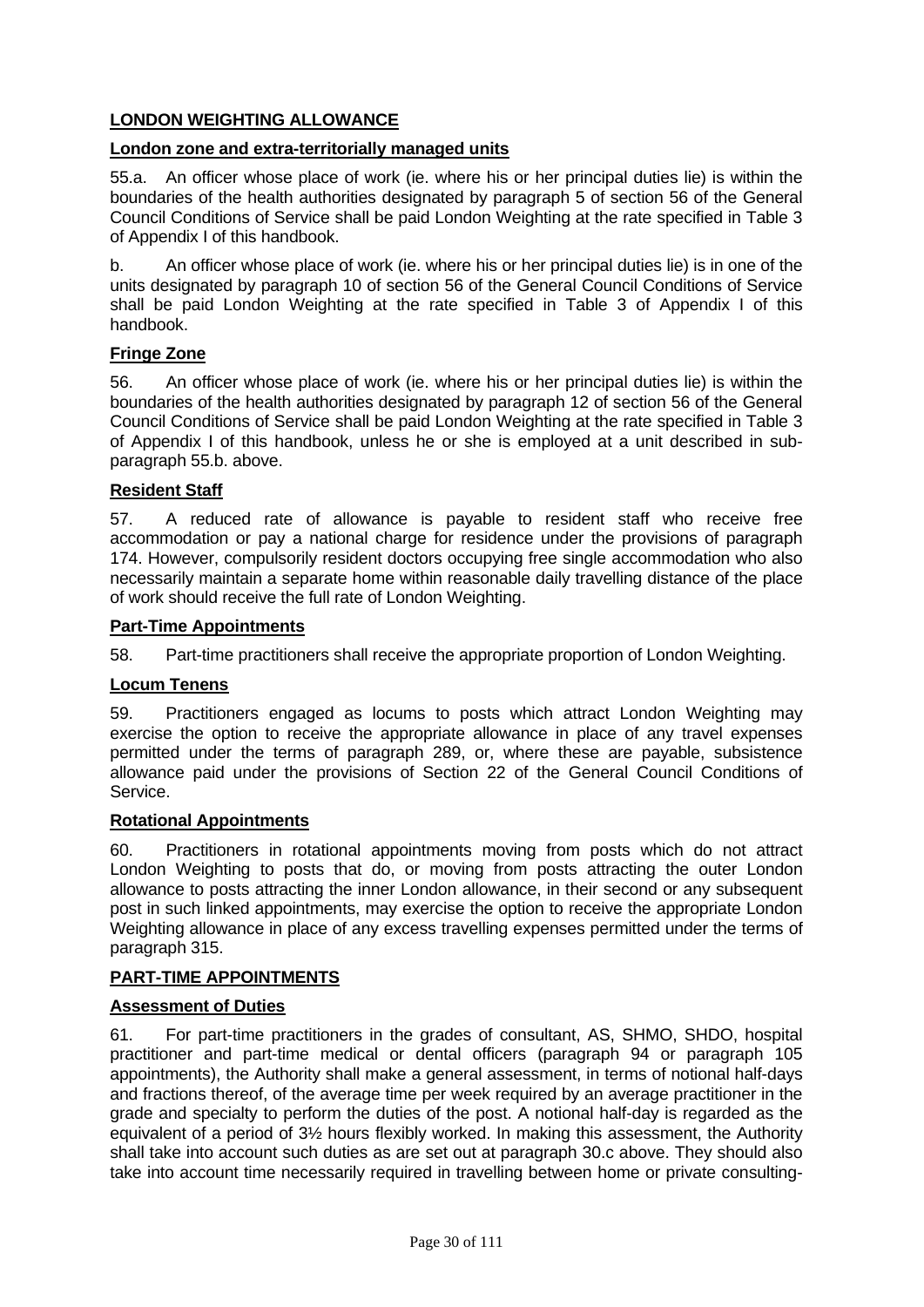room, whichever is the nearer, and the hospital(s) or other place(s) of work served (unless the journey is one which the practitioner would undertake irrespective of his or her work for the Authority), subject, unless the circumstances warrant exceptional treatment, to a maximum of half an hour each way in respect of journeys to the practitioner's main hospital or principal place of work. There should be excluded from the computation any element of time for committee work other than on behalf of the Authority, and care of private patients under Section 65(2) of the National Health Service Act 1977. There shall also be excluded time required for domiciliary consultations (for which special fees are payable), and any time contracted for, and remunerated separately, under the provisions of paragraph 14. This paragraph shall also be used as the basis for assessing the minimum work commitment of maximum part-time practitioners - see sub-paragraph 13.b.

# **Rounding Up**

62. Where a practitioner's appointment is with a single employing authority and in one grade only, any fraction of a notional half-day resulting from the assessment made in accordance with paragraph 61 above shall count as a notional half-day, so that the notional half-days resulting from the general assessment of duties of the practitioner's appointment shall always be in terms of whole numbers of notional half-days.

# **Remuneration of Part-Timers**

63. The salary of a part-time practitioner in the grades of consultant, SHMO, SHDO and AS shall be one eleventh of the appropriate whole-time salary for each notional half day, together, in the case of a part-time consultant, with the same proportion of any distinction award held, subject to the maximum in paragraph 69. In the case of a consultant or AS this should include a proportion of any Discretionary Point(s) granted.<sup>62</sup>

# **Part-Time Appointments in the Staff Grade**

64. A part-time practitioner shall be remunerated at one-tenth of the appropriate basic rate for each session. Such a practitioner contracts for an average work commitment equivalent to no more than 9 sessions a week, to be assessed in accordance with paragraph 17.

# **Part-Time Practitioners in the training grades**

65.a. A practitioner in the training grades may contract with one or more employing authorities for an aggregate of less than 40 hours of duty per week.<sup>63</sup>

b. Details of remuneration for a part time practitioner in these grades can be found at paragraphs 21 and 22.

c. i. Pensionable pay for contributions purposes will be the appropriate proportion of actual whole-time basic pay (1.0). However, contributions must also be paid on any additional hours of duty a practitioner works between their contracted hours and a maximum of 40 hours per week.

ii The employing authority must make arrangements to track and record these additional hours for pension purposes.

66-68. Unallocated.64

# **Maximum remuneration of part-time appointments**

69.a. The maximum remuneration for part-time appointments shall be that appropriate to:

i. five notional half-days for practitioners in the HP grade and practitioners, other than those specified in sub-paragraph 69.a.ii, holding appointments under paragraphs 94 and 105;

ii. nine notional half-days for practitioners in the grades of consultant, AS, SHMO and SHDO, and for practitioners holding appointments under paragraphs 94 and 105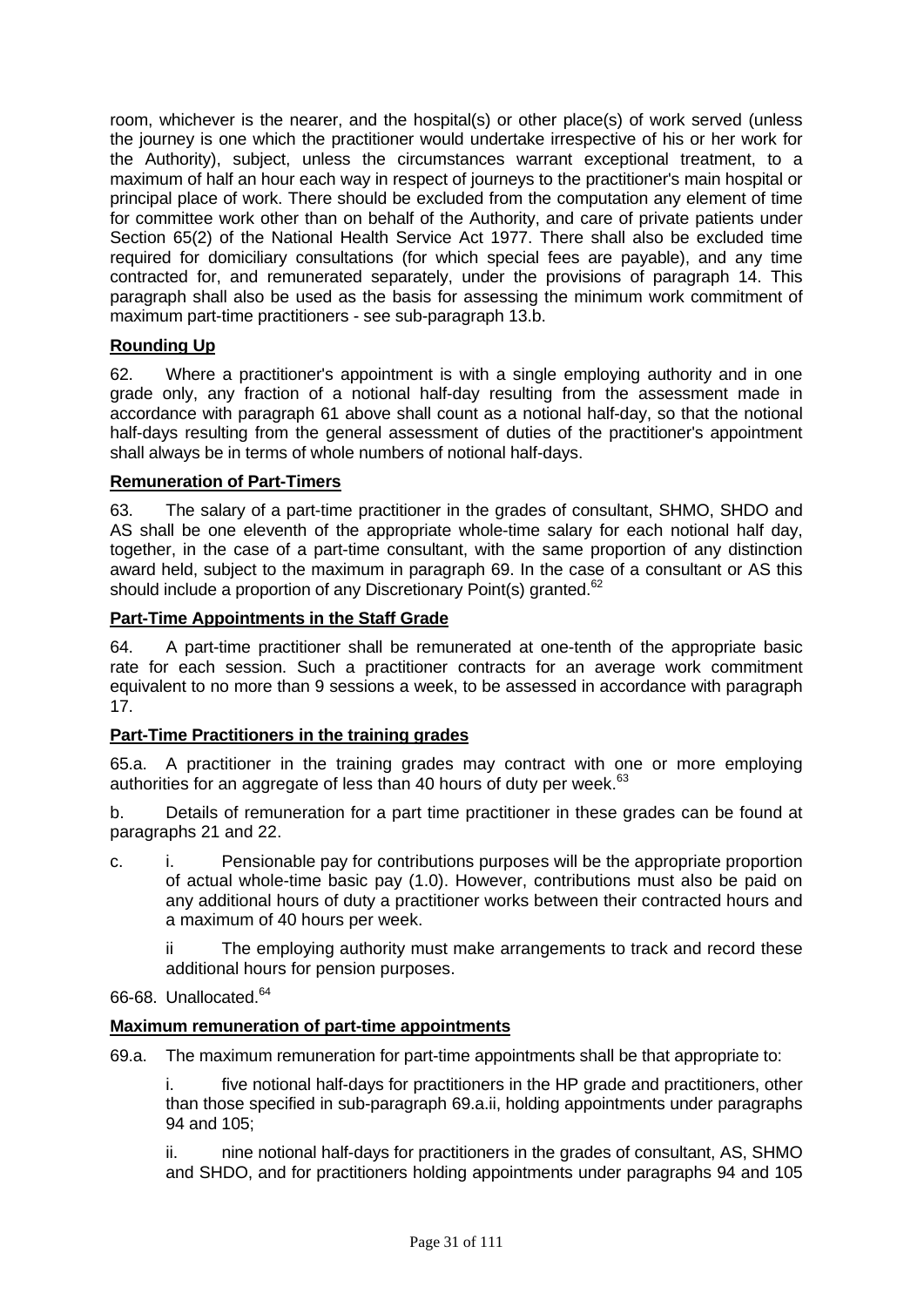who also provide general medical or dental services under Part II of the National Health Service Act 1977;

iii. nine sessions for practitioners in the Staff Grade.

b. Where a practitioner holds part-time appointments with more than one authority, these maxima shall apply to the aggregate remuneration from all the authorities concerned.

c. These maxima shall not include payments made for an additional notional half-day contracted under paragraph 14 or in respect of exceptional consultations performed for an authority with whom the practitioner is not in contract, payment made in respect of work as locum tenens, payments for domiciliary consultations, fees paid for items of service related to family planning, payments for an additional session under sub-paragraph 16.b, and any allowance paid to practitioners holding appointments as medical superintendents of psychiatric hospitals.

# **JOB SHARING**

70. Subject to the provisions of these Terms and Conditions of Service where appropriate, arrangements for the job sharing of a post in any grade shall be determined in accordance with the provisions of temporary Appendix VI(v). $65$ 

# **MULTIPLE APPOINTMENTS**

71. Where a practitioner holds appointments in more than one grade other than the training grades and/or with more than one authority, the practitioner's remuneration in respect of each appointment shall be calculated in accordance with the method set out in paragraphs 72 to 75. However, a notional half-day arising from an additional session contracted under the terms of paragraph 14 or an additional session under sub-paragraph 16.b. shall not be included in the calculation.

# **Multiple appointments in one grade**

72. Where a practitioner holds appointments in one grade only:

a. each authority shall assess the number of notional half-days or sessions and fractions thereof per week in respect of the contract with that authority;

b. the total number of notional half-days or sessions so assessed shall be aggregated. Where the aggregate number of half-days includes a fraction of a half-day the total shall be rounded up to the next whole number;

c. the remuneration due under each contract shall be a fraction of the total salary calculated accordingly: the fraction being the number of notional half-days or sessions assessed by the authority under sub-paragraph 72.a. divided by the total number of notional half-days or sessions aggregated under sub-paragraph 72.b. before any fraction of a half-day in the total has been rounded up.

# **Multiple appointments in more than one grade**

73. Where a practitioner holds appointments in more than one grade (whether with one employing authority or more), the practitioner's remuneration shall be calculated as follows;

a. the total number of notional half-days or sessions shall be assessed as in subparagraphs 72.a. and b.;

b. for each grade in which a contract is held the notional total salary that would be payable if all the contracts were in that grade shall be calculated;

c. the remuneration due under each contract shall be a fraction of each notional total salary calculated as in sub-paragraph 73.a.; the fraction being determined as in subparagraph 72.c.

74. Not allocated.<sup>67</sup>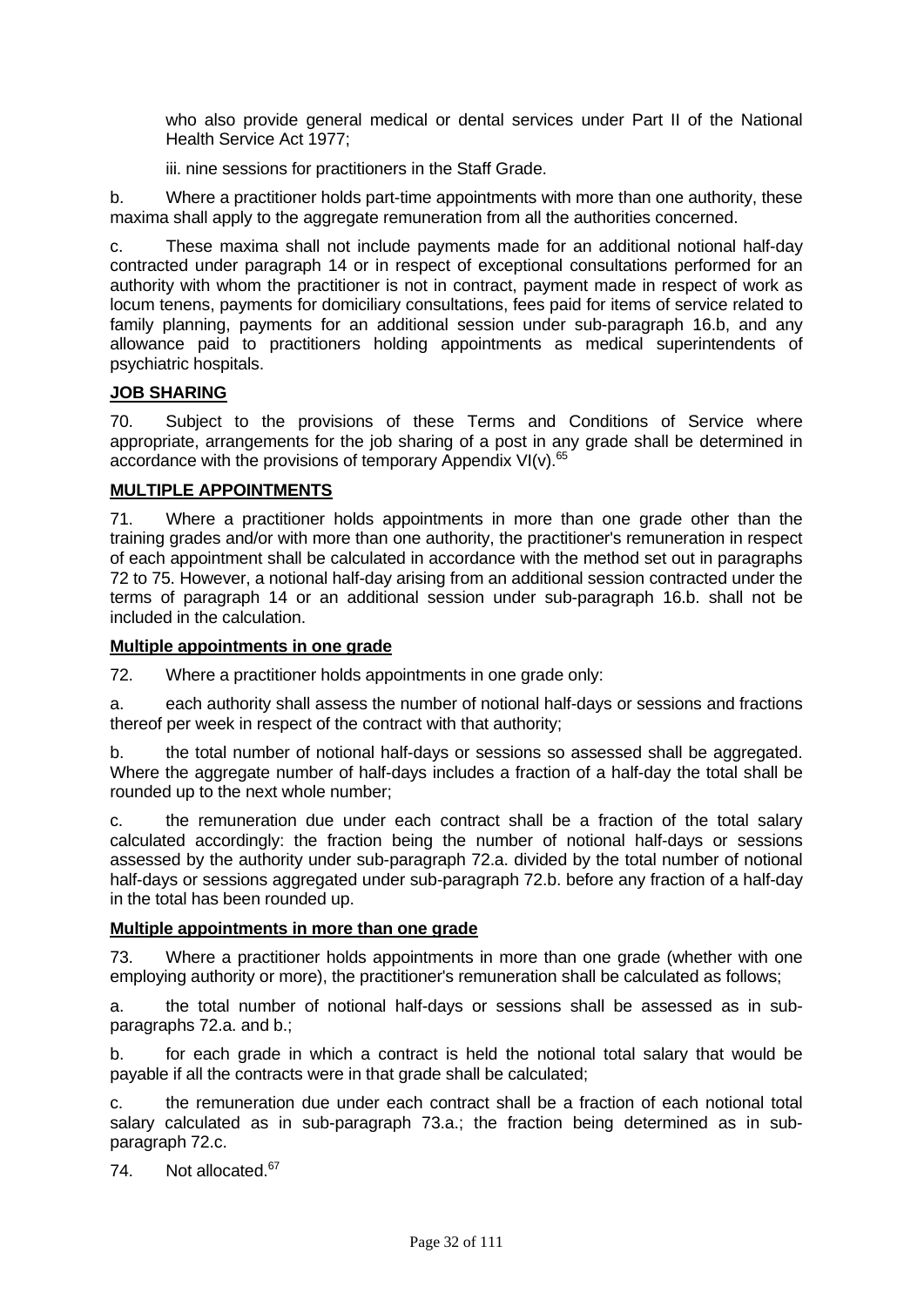# **Discounting of notional half-days or sessions in excess of limit**

75. If the number of notional half-days or sessions for separate appointments (or groups of appointments) when added together exceeds the limit for that type of appointment, there shall be excluded from the calculation (at all its stages) such number of notional half-days or sessions and fractions thereof as may be necessary to ensure that the limit is not exceeded, the practitioner being entitled to determine under which contract or contracts these notional half-days or sessions and fractions thereof shall be discounted.

# **Medical and dental staff holding more than one contract of employment in the NHS**

76.a. A consultant or AS who holds under these Terms and Conditions of Service two or more appointments, one or more of which is with an NHS Trust established under the National Health Service and Community Care Act 1990 and which taken together constitute whole-time employment under these Terms and Conditions of Service, shall be treated as a whole-time practitioner. Where a consultant or an AS holds such appointments, he or she may opt to be treated as either a whole-time or a maximum part-time practitioner, and the employing authority(ies) shall not unreasonably withhold agreement. The authority(ies) shall agree with the Trust(s) the appropriate adjustment to the practitioner's salary (and distinction award or discretionary point(s), if applicable) in accordance with paragraph 13, and the provisions of paragraphs 13 and 40-42 shall apply.

b. If a consultant or AS holds two or more appointments, one or more of which is with an NHS Trust but is not under these Terms and Conditions, the authority shall:

i. determine whether the practitioner holds the appointments taken together on a whole-time, maximum part-time, or other part-time basis; where the practitioner holds the appointments on a whole-time or maximum part-time basis, he or she may exercise the option in paragraph 13, subject to the provisions of paragraphs 40-42, and the authority shall not unreasonably withhold agreement;

ii. where the practitioner is treated as a whole-time practitioner under i. above, apply the provisions of paragraphs 40-42; and for this purpose the gross salary referred to in paragraph 42 shall be regarded as the equivalent of the gross salary of a whole-time consultant or AS employed wholly under these Terms and Conditions of Service (including any distinction award or discretionary point(s), but excluding any other fees, whether payable under these Terms and Conditions of Service or otherwise).

The 10/11ths provision in paragraph 13.b shall be 10/11ths of the salary (and any distinction award or discretionary point(s)) payable for the commitment under these Terms and Conditions of Service.

# 77. Unallocated.

# **TEACHING AND RESEARCH**

78. Where a consultant holds appointments with one authority or more and with the Medical Research Council and/or a University, which together constitute whole-time employment (excluding any notional half-days contracted under paragraph 14), and where the Medical Research Council or University appointment involves clinical work, the consultant shall have the option of being treated either:<sup>5</sup>

a. as though he or she were employed on a part-time basis with each employing authority. In such a case the provisions of paragraphs 61 to 66 and 69 to 75 will apply for the purpose of calculating the consultant's remuneration from the authority; or

b. as though he or she were employed jointly on a whole-time basis.

Where the consultant elects to be treated under b., the salary rate paid by each separate employing authority shall be in accordance with the appropriate rates in the respective fields and the proportions of the whole-time rates payable shall be in accordance with the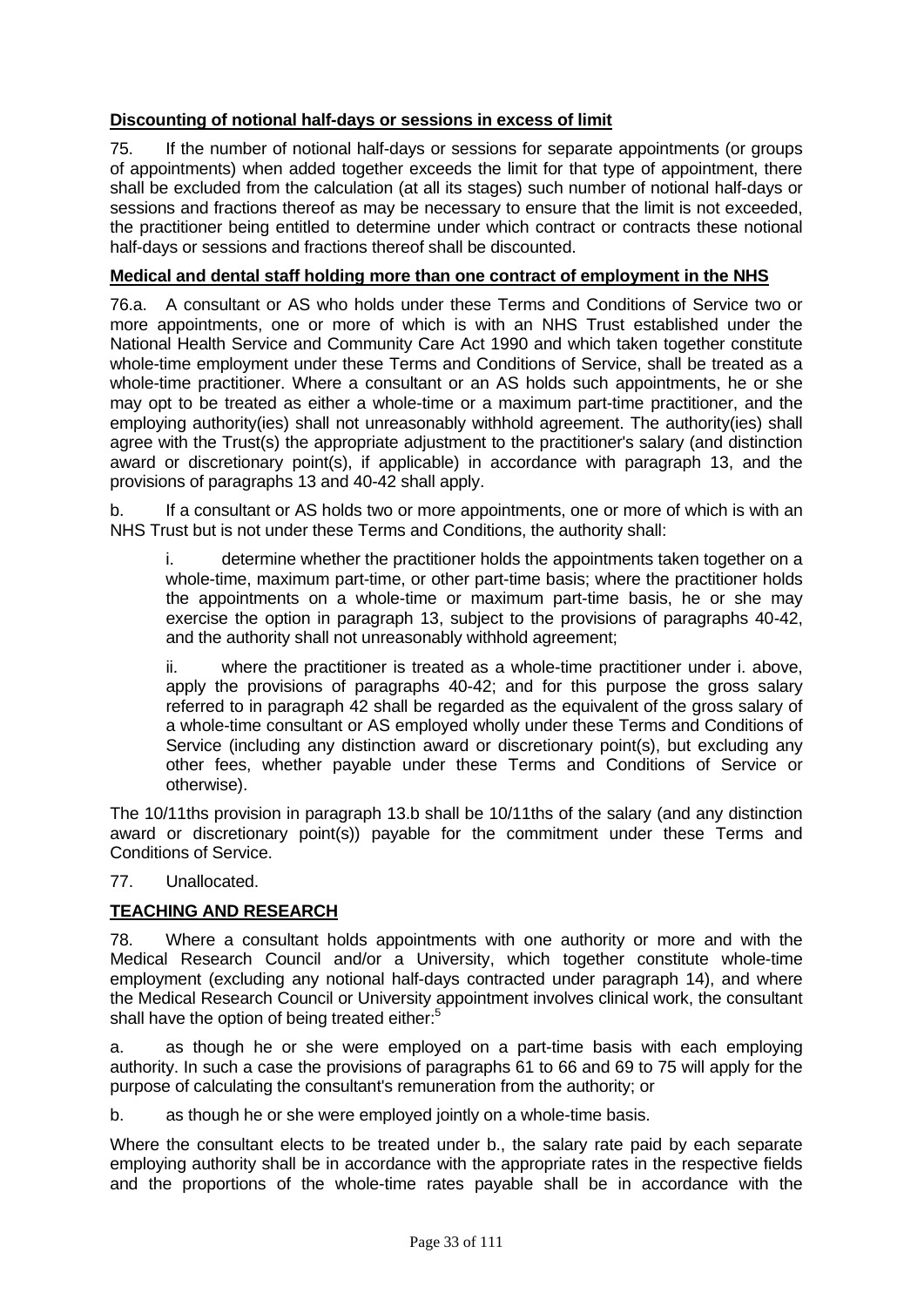proportion of time spent in each part of the joint appointment. For the purposes of paragraphs 30 to 38, 40 to 42 and 275 to 315, the consultant shall be treated as if he or she were a whole-time practitioner.

79-80. Unallocated.

### **Honorary appointments**

81. Holders of clinical posts in medical or dental schools or with the Medical Research Council, and teachers, (including part-time clinical professors or heads of university clinical departments) who devote part of their time to NHS work, shall hold honorary (unpaid) appointments with the appropriate authority, but shall receive reimbursement of travelling expenses, expenses of candidates for appointment, subsistence allowances and postage and telephone expenses incurred in the performance of NHS duties. Such practitioners who hold honorary consultant appointments shall, however, be eligible for distinction awards and discretionary point(s), which shall be paid in accordance with paragraphs 82 to 86.

81 (a) Practitioners in the training grades who are required as part of their approved training programme to work in non-NHS organisations shall be guaranteed continuity of service for employment purposes.<sup>68</sup>

#### **Whole-time posts**

82. Whole-time clinical teachers and research workers shall receive a proportion of any distinction award or discretionary point(s) made to them according to the average time per week for which they are engaged in clinical work, as follows:

| Average number of hours of clinical work per week                          | Proportion of award<br>payable |
|----------------------------------------------------------------------------|--------------------------------|
| 21 or more                                                                 | The full amount                |
| 17 <sup>1</sup> / <sub>2</sub> or more but less than 21                    | 80%                            |
| 14 or more but less than $17\frac{1}{2}$                                   | 65%                            |
| 10 <sup>1</sup> / <sub>2</sub> or more but less than 14                    | 50%                            |
| 7 or more but less than $10\%$                                             | 35%                            |
| $3\frac{1}{2}$ or more but less than 7                                     | 25%                            |
| an assessable amount of clinical work but less than 3 <sup>1/2</sup> hours | 15%                            |

#### **Practitioners engaged in private practice**

83. Whole-time clinical teachers who are, exceptionally, permitted to engage in private practice and to retain the fees therefrom, or to receive a consolidated sum in return for handing these fees to their employer, shall, for the purpose of determining the amount of any distinction award or discretionary point(s) payable, be treated as part-time clinical teachers and the provisions of paragraph 84 shall apply to them.

#### **Part-time posts**

84. Part-time clinical teachers and research workers shall be paid fractions of any awards made to them on the same basis as part-time clinicians according to the amount of time spent in clinical work, subject to a maximum of that appropriate for nine notional half-days.

# **Teaching duties undertaken by part-time consultants**

85. Consultants who hold paid part-time appointments with an authority and who undertake teaching duties concomitantly with their clinical work shall be permitted to retain any remuneration they may receive from the University or School in recognition of their teaching duties.

#### **Joint appointments**

86. Consultants who hold appointments of the kind described in paragraph 78 and who have elected to be treated as whole-time practitioners under the provisions of sub-paragraph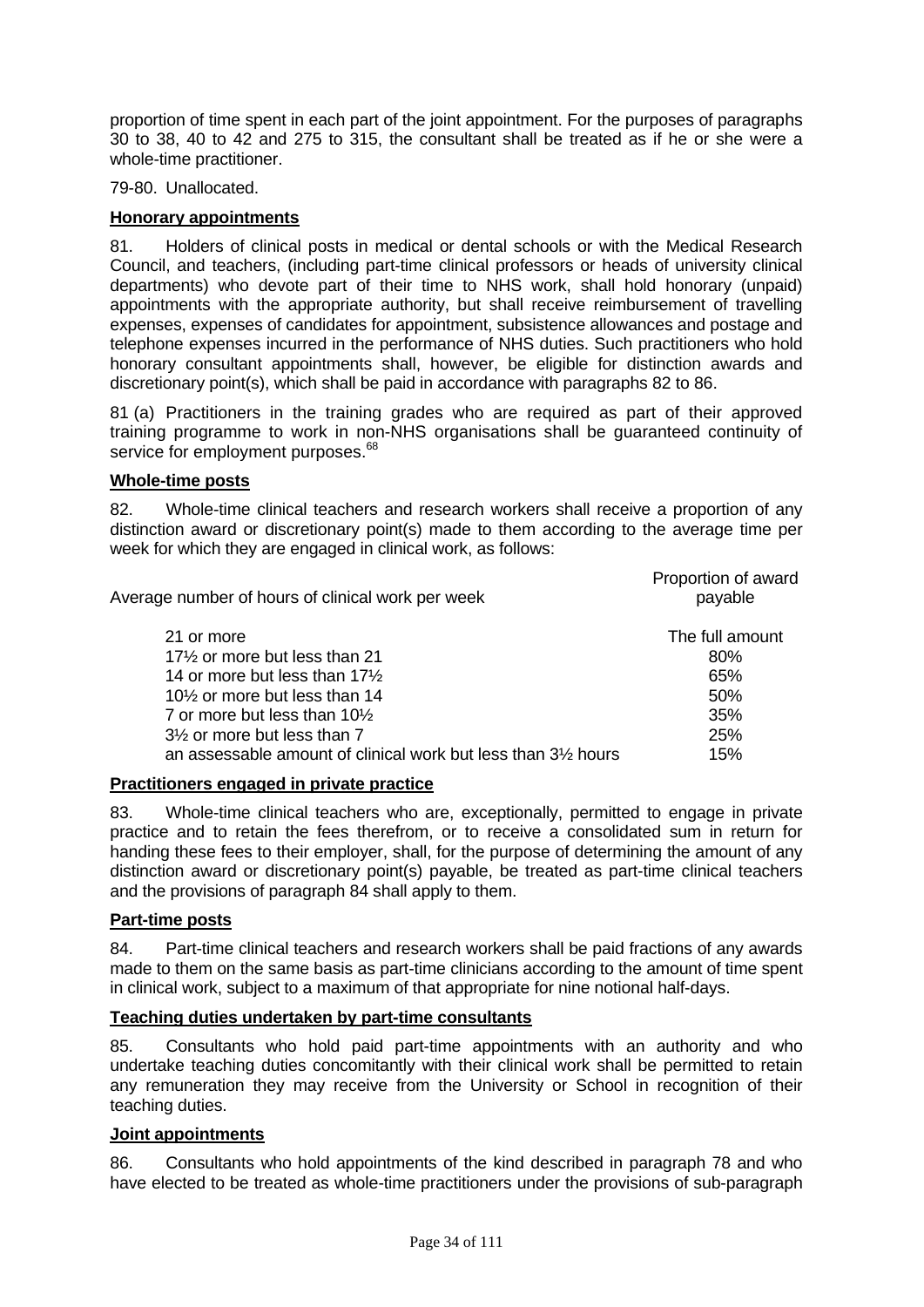78.b. shall, where necessary, also hold honorary appointments with the authority covering access to the hospital for clinical work arising out of the Medical Research Council or University part of the appointment and shall be eligible for distinction awards and discretionary points on the following basis.

a. the amount of the distinction award or discretionary point(s) payable in respect of the contract with the health authority (or authorities) shall be the same fractional proportion of the full award as the salary is of the whole-time consultant salary;

b. the amount of the distinction award or discretionary point(s) payable by the authority (or authorities) in respect of the contract with the University or Medical Research Council shall be calculated in relation to the proportion which, on average, the time spent on clinical work arising from the University or Council contract bears to the total time under that contract, on the following basis:

Where the average time spent on clinical work under the University or Medical Research Council bears to the total time under contract a proportion greater than or equal to:

The amount of the distinction award payable shall be the following proportion of the difference between the value of the full award and the amount payable under a. above:

| $6/11$ ths                                                         | The full amount |
|--------------------------------------------------------------------|-----------------|
| $5/11$ ths                                                         | 80%             |
| $4/11$ ths                                                         | 65%             |
| $3/11$ ths                                                         | 50%             |
| $2/11$ ths                                                         | 35%             |
| $1/11^{th}$                                                        | 25%             |
| an assessable amount of clinical work but less than<br>$1/11^{th}$ | 15%             |

# **GENERAL PRACTITIONER HOSPITAL UNITS**

# **Staff Fund**

87. The health authority shall create a staff fund in respect of each hospital in which medical services are provided by general practitioners where they take full clinical responsibility for their patients. The fund shall be shared among the general practitioner staff as they may themselves determine.

# **In-patients**

88. A payment should be made to the fund for each eligible bed (other than private paybeds and maternity beds) in the hospital or unit. An eligible bed shall be defined as follows:

a. in a hospital or unit in which average bed occupancy during the preceding calendar year exceeded 70%, the average number of staffed available beds during that year;

b. in a hospital or unit in which average bed occupancy during the previous calendar year was 70% or less, the average daily number of occupied beds during the preceding calendar year multiplied by 1.2.

# **Beds under the control of a consultant**

89. Where beds in these hospitals or units are under the control of a consultant, the beds shall:

a. be included in computing the staff fund if, in the absence of the consultant, responsibility for attending the patients is shared by the general practitioner staff;

b. be excluded from the calculation if one or more general practitioners or other medical staff hold contracts with the health authority whole-time or for a certain number of notional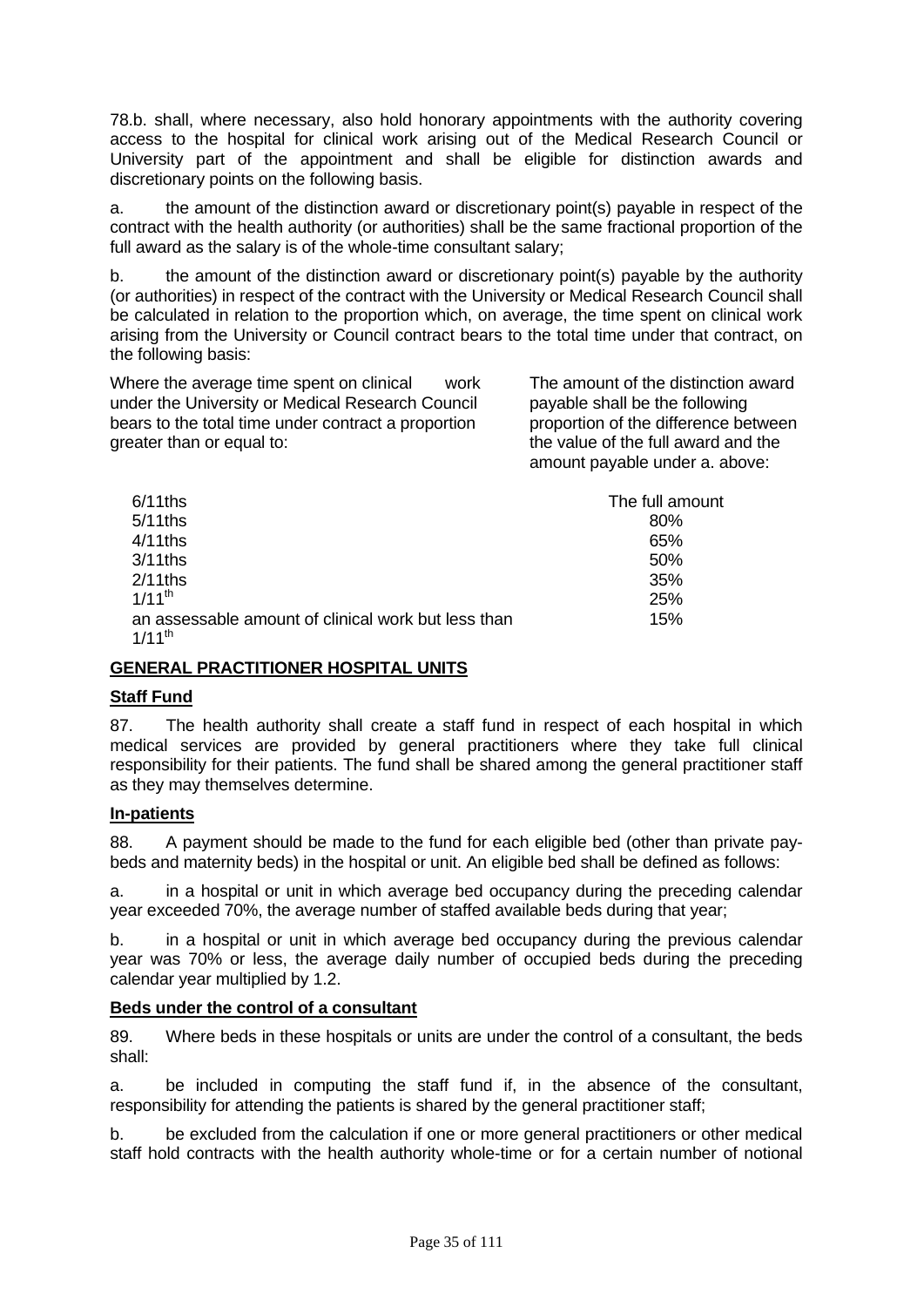half-days for the purpose of attending to the patients in these beds, under the direction of the consultant.

# **Casualty work**

90. Where a health authority decides:

a. that it is necessary to maintain a casualty service in a hospital in which general practitioners have beds under their control, or exceptionally, where they do not; and

b. that the casualty service can be most appropriately staffed by relying at all times at which service is offered upon general practitioners organising the service themselves and acting on their own clinical responsibility

payment should be made through the staff fund for such casualty work.

#### **Basis of payment**

91. Except where the number of casualties seen is very small (for which, see paragraph 93 below) payment into the fund shall consist of:

a. a flat-rate payment, to reflect the availability of the service; this being at the higher rate if the authority wish a twenty-four hour service to be provided and at the lower rate if a service is offered only for twelve hours or less (ie., only by day or only by night). Payment shall be made pro-rata to the appropriate rate if a service is not offered every day of the week;

b. a sum calculated according to the annual number of notional half-days of actual clinical work required by the authority in order to provide the casualty service. A notional halfday shall be assessed in accordance with paragraphs 61 and 62 of these Terms and Conditions of Service.

#### **Limit on number of sessions**

92. The number of sessions under which payment is made under sub-paragraph 91.b. above shall not exceed nine sessions a week where a twelve hour (or less) service is provided and eighteen sessions per week for a twenty-four hour service, unless the Department after consultation with the profession's representatives shall otherwise direct.

#### **Very small casualty units**

93. Where the number of new casualty attendances is expected to be less than two hundred a year, a sum shall be paid into the fund for each new attendance seen by a member of the staff participating in the fund.

# **APPOINTMENTS HELD ONLY BY PART-TIME PRACTITIONERS**

#### **Part-time medical officers**

94.a. In convalescent homes, general practitioner maternity hospitals or other types of hospital where no other rate is appropriate, including general practitioner hospital units in respect of work not covered by payments into the staff fund, payment shall be made at the rates set out in Appendix I for each weekly notional half-day or less a year, the notional halfdays being assessed as in paragraph 61.

b. Where a practitioner holds appointments under this paragraph with more than one authority or holds one or more appointments under this paragraph and one or more part-time appointments under paragraph 61, the practitioner's remuneration in respect of each appointment shall be calculated in accordance with the methods set out in paragraphs 71 to 75.

95-103. Unallocated.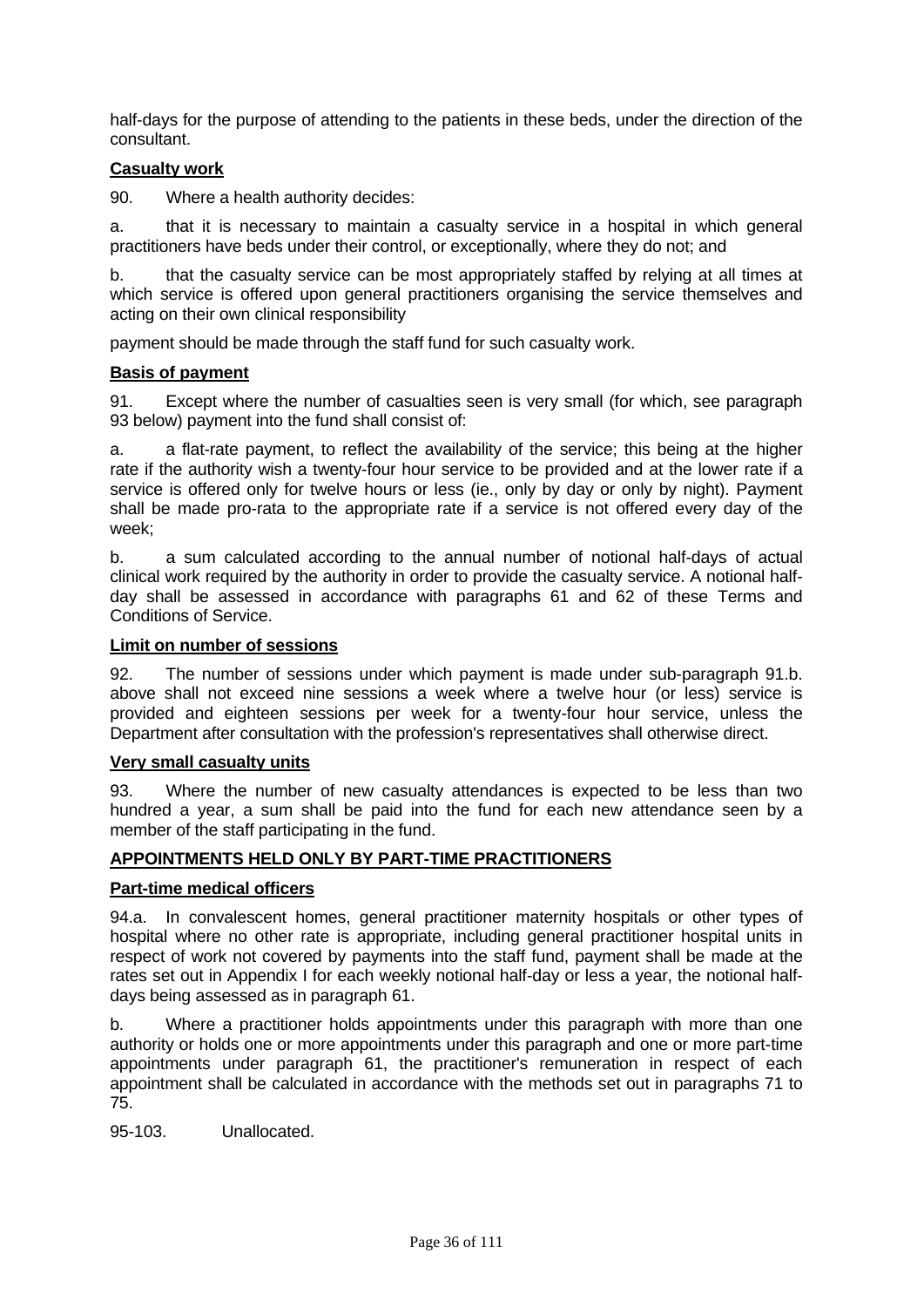# **Occasional work in the Blood Transfusion Service**

104. Where a practitioner is not in contract with a health authority and undertakes occasional work for the Blood Transfusion Service but is not engaged sufficiently frequently to make a part-time appointment under paragraph 94 appropriate payment shall be made, irrespective of the qualifications of the practitioner, on a sessional basis at the rates set out in Appendix I.

## **Part-time General Dental Practitioners**

105. The remuneration of part-time general dental practitioner appointments shall be as provided for part-time medical officers in paragraph 94.

# **ARRANGEMENTS FOR COVER DURING ABSENCES AND LOCUM TENENS**

## **Consultant, SHMO/SHDO and AS**

106. Subject to paragraphs 112 and 113, practitioners shall be expected in the normal run of their duties to deputise for absent colleagues in these grades so far as is practicable, even if on occasions this should involve interchange of staff between hospitals. However, where the normal duties of an AS colleague involve sharing a duty rota with staff in the training grades, then consultants, SHMOs and SHDOs will not be expected to cover that part of the AS colleague's duties. Where appropriate these will fall to the AS's colleagues on the rota under sub-paragraph 110.c. When deputising is not practicable the authority (and not the practitioner) shall be responsible for the engagement of a locum tenens, but the practitioner shall have the responsibility of bringing the need to their notice. The authority shall assess the number of notional half-days required, a notional half-day being regarded as the equivalent of three and a half hours, the basis of the assessment being as in paragraphs 61 and 62.

#### **Hospital Practitioner**

107. A practitioner who holds a hospital practitioner post under the provisions of subparagraph 69 a. may also act as a locum in a hospital practitioner post, provided that the total number of locum sessions shall not exceed twenty-five in any one financial year.

#### **Staff Grade**

108.a. Subject to paragraph 112, practitioners are liable so far as is practicable to deputise for absent colleagues in the same or other grades who participate in the same duty roster. Such liability is confined to absences due to:

- i. annual and study leave; or to
- ii. other forms of leave and unfilled vacancies not exceeding two weeks.

Where no liability arises, deputising shall be subject to the practitioner's agreement. Where deputising is not practicable, the authority, and not the practitioner, shall be responsible for the engagement of a locum tenens. The authority shall assess the number of sessions required, each session being regarded as four hours and the basis of the assessment being as in paragraph 17.

b. Where practitioners undertake duty in accordance with this paragraph which falls outside their normal contracted hours and their commitments under sub-paragraph 15.iii and iv, the authority shall, where practicable, allocate an equivalent off-duty period. If it appears to the authority that such allocation has not been or is unlikely to be made within six months, or by the terminal date of the practitioner's contract if sooner, payment shall be made retrospectively for the actual amount of duty undertaken. Payment shall be at one-tenth of the weekly locum rate set out in Appendix I for each session, subject to a maximum of fifty sessions in any one financial year.

109. Unallocated.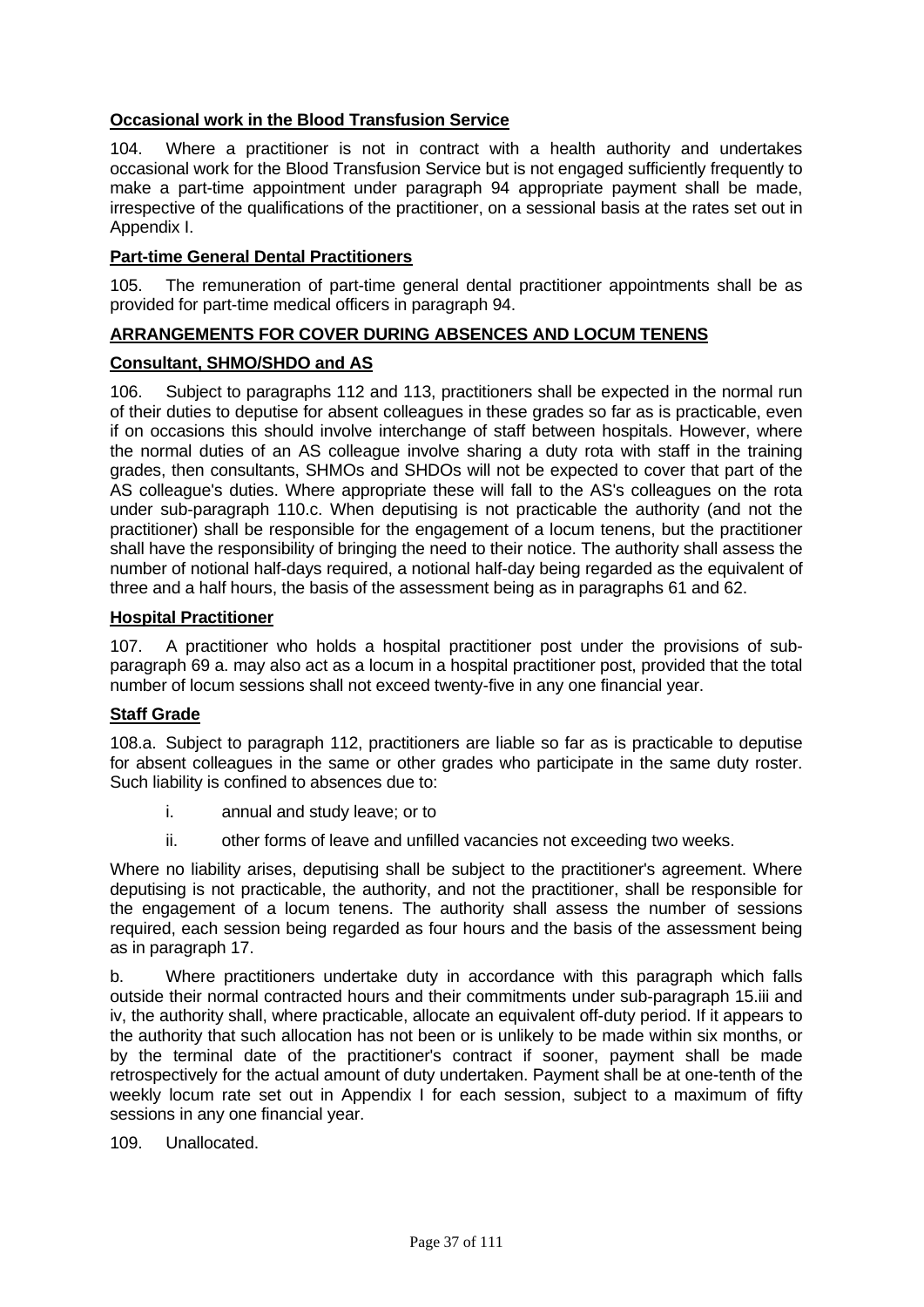# **Training Grades**

110.a. Subject to paragraphs 112 and 113, and to sub-paragraphs b. to g. below, practitioners in the training grades shall be expected in the normal run of their duties, and within their contract and job description, to cover for the occasional brief absence of colleagues as far as is practicable (for the purposes of paragraph 110, a colleague is another practitioner participating in the same duty rota or shift).<sup>7</sup>

b. Sick colleagues will normally be covered only for short periods of absence. Any additional cover required for sickness shall be provided under the terms of sub-paragraph e. below.

c. Account should necessarily be taken in the job description of the need to provide cover for annual and study leave of colleagues, provided always that the resulting increase in duties does not cause a practitioner's average weekly hours to exceed the limits set out in paragraph 20. Such prospective cover shall not extend to other forms of leave or to vacant posts.

d. In addition, practitioners will be prepared to perform duties in occasional emergencies and unforeseen circumstances without additional remuneration but may be granted time off in lieu at the discretion of the employing authority. Commitments arising in such circumstances are, however, exceptional and practitioners should not be required to undertake work of this kind for prolonged periods or on a regular basis.

e. In circumstances other than those in b. to d. above, eg., where cover is required for a practitioner on maternity leave or for a temporarily vacant post, the employing authority (and not the practitioner) shall be responsible for the engagement of a locum tenens to undertake work which in their view must be carried out, but the practitioner shall have the responsibility of bringing the need to their notice. The employing authority shall assess the number of hours required.

f. Arrangements for engaging locums shall, wherever practicable, be made in advance of need.

g. Practitioners on a 1 in 2 rota shall not be obliged to contract prospectively to cover for a colleague during the latter's absence on annual or study leave. Where cover is required, every effort should be made to obtain a locum under the terms of sub-paragraph 111.d. Where such a locum cannot be obtained, the employing authority may contract with a practitioner to provide locum cover under the terms of sub-paragraph 111.c.

# **LOCUM PRACTITIONERS: BASIS OF CONTRACT**

111.a Practitioners in the training grades may be employed on a locum tenens basis by their own employing authority but not within the hours for which they are already contracted and provided that such employment does not cause their average weekly hours to exceed the limits set out in paragraph 20 (except in circumstances where they are acting up as a consultant).

b. Practitioners in the training grades shall not undertake locum medical or dental work for any other employer where such work would cause their contracted hours to breach the controls set out in paragraph 20. (except in circumstances where they are acting up as a consultant).

c. A practitioner employed in a training grade (except Locum Appointment for Training) accepting an appointment as on a locum basis (cf. sub-paragraph 110.f) in any of these grades, in a hospital identified in the job description applicable to the practitioner's main employment, will contract for each hour in such appointments at the standard hourly rate in accordance with the pay banding arrangements with effect from 1 December 2000 as set out in Appendix I, or shall be entitled to receive a days leave for each week night (the night of Friday/Saturday being classed as a week night) or complete Saturday (including the night of Saturday/Sunday) or Sunday (including up to the start of normal duty on Monday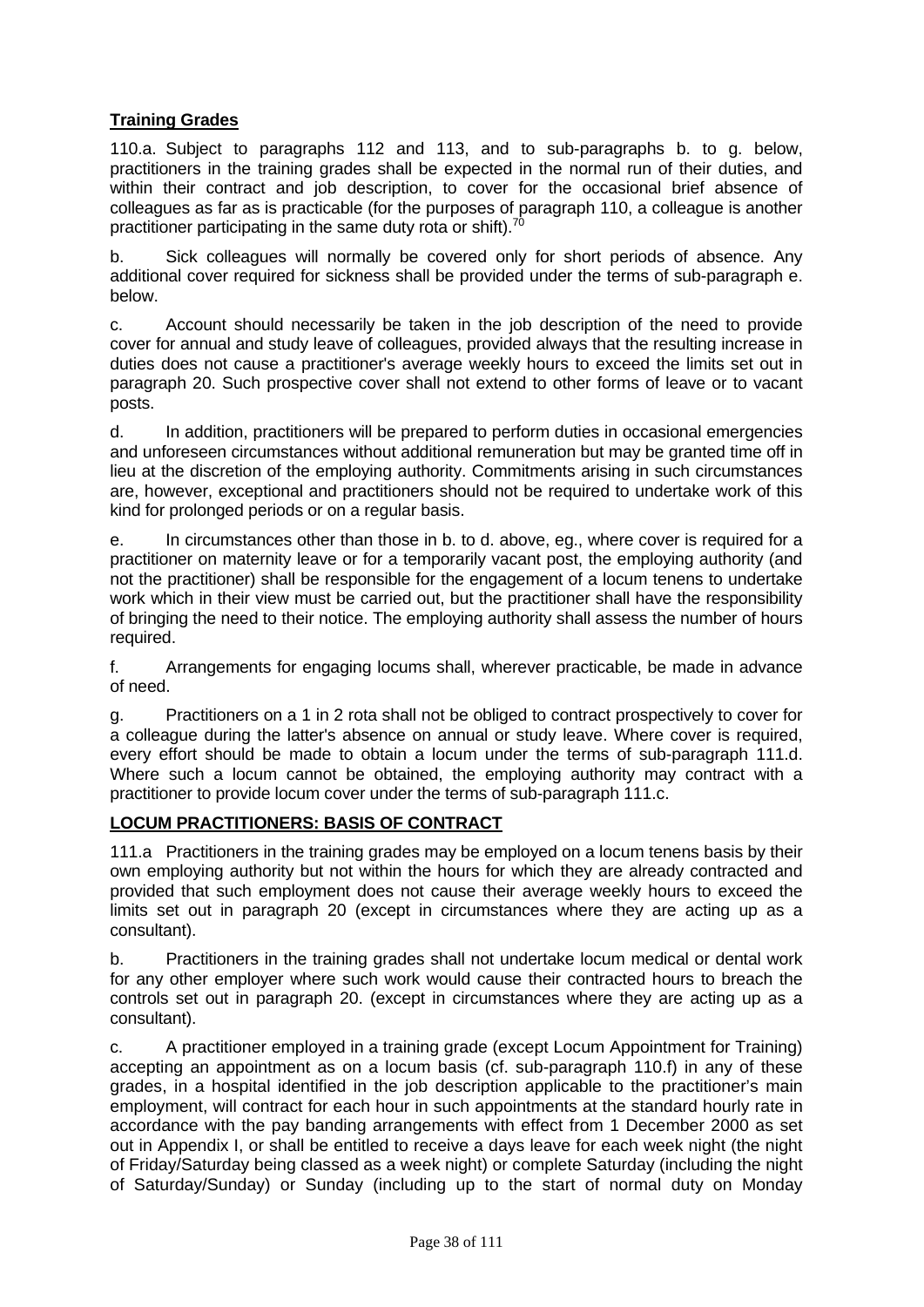morning) of additional duty. The taking of such leave shall be subject to the needs of the service and to the authority's approval. Any such leave which has not been taken within twelve months or by the end of the practitioner's contract, whichever is the earlier, shall be relinquished. Payment shall be made retrospectively under the terms of this sub-paragraph for the actual amount of additional duty undertaken at the time and for which the practitioner has not otherwise been paid and has been unable to take leave in compensation.

d. A practitioner engaged as a locum for a week or less in a training grade (except Locum Appointment for Training) in circumstances other than those described in c. shall be paid at the standard hourly rate in accordance with the pay banding arrangements with effect from 1 December 2000 as set out in Appendix I.

e. A practitioner engaged as a locum for less than 40 hours of duty per week in a training grade (except Locum Appointment for Training) in circumstances other than those described in c. above, shall contract for hours on the basis set out in paragraph 65 and, in accordance with the pay banding arrangements with effect from 1 December 2000, at the rates set out in Appendix  $I^{1}$ .

# **ACTING UP ALLOWANCES**

112. An acting-up allowance shall be payable to a practitioner who with the approval of the authority takes over the full range of duties and responsibilities of a grade senior to his or her own, subject to the following provisions:

a. when a consultant is absent for more than a qualifying period of fourteen days other than on annual or professional leave within the recommended standard for the senior grade, and arrangements cannot be made either for cover by other consultants or for a locum to be engaged, a practitioner below the grade of consultant shall be paid for acting-up if the authority consider it is practicable for the practitioner to take over the full range of duties and responsibilities of the absent consultant without supervision;

b. the allowance shall be such as to bring the practitioner's rate of pay to the rate of pay he or she would receive on promotion to the senior grade;

c. payment of the allowance shall have effect from the first day of the qualifying period;

d. for the purposes of paragraphs 1, 15 to 24, 27 and 28, 49, 121 to 134, 140 to 149, 165 and 166, 205 and 206, 277 to 284 and 311, periods acting-up in a grade shall be treated as service in that grade. Paragraph 191 shall not apply to a practitioner in respect of an appointment in which he or she is acting-up. Provision for protection of salary in paragraph 132 excludes acting-up allowances;

e. continuity of a period of acting-up will not be broken by days on which the practitioner is not required to be on duty; continuity will normally be broken by absence on leave of any kind of more than fourteen days and a further qualifying period of fourteen consecutive days will be required after such absence. Where a practitioner acts-up for a long period, he or she will be entitled to take in addition, without breaking continuity, whatever annual leave in excess of fourteen days the practitioner has earned in the grade in which he or she is acting up;

f. exceptionally, a practitioner may be paid for acting-up in a post below the grade of consultant where the health authority, in consultation with the responsible consultant, finds that no other means of reallocating the duties and responsibilities of a post are practicable.

# **REMUNERATION OF LOCUM PRACTITIONERS**

# **Consultants**

113.a. Payment shall be made to a locum engaged to fill a consultant post at the rates set out in Appendix I. The higher rate is payable to a retired consultant, who before his or her retirement was paid at the maximum point of the salary scale. In this context, a retired consultant is a practitioner who does not hold any regular paid appointment under these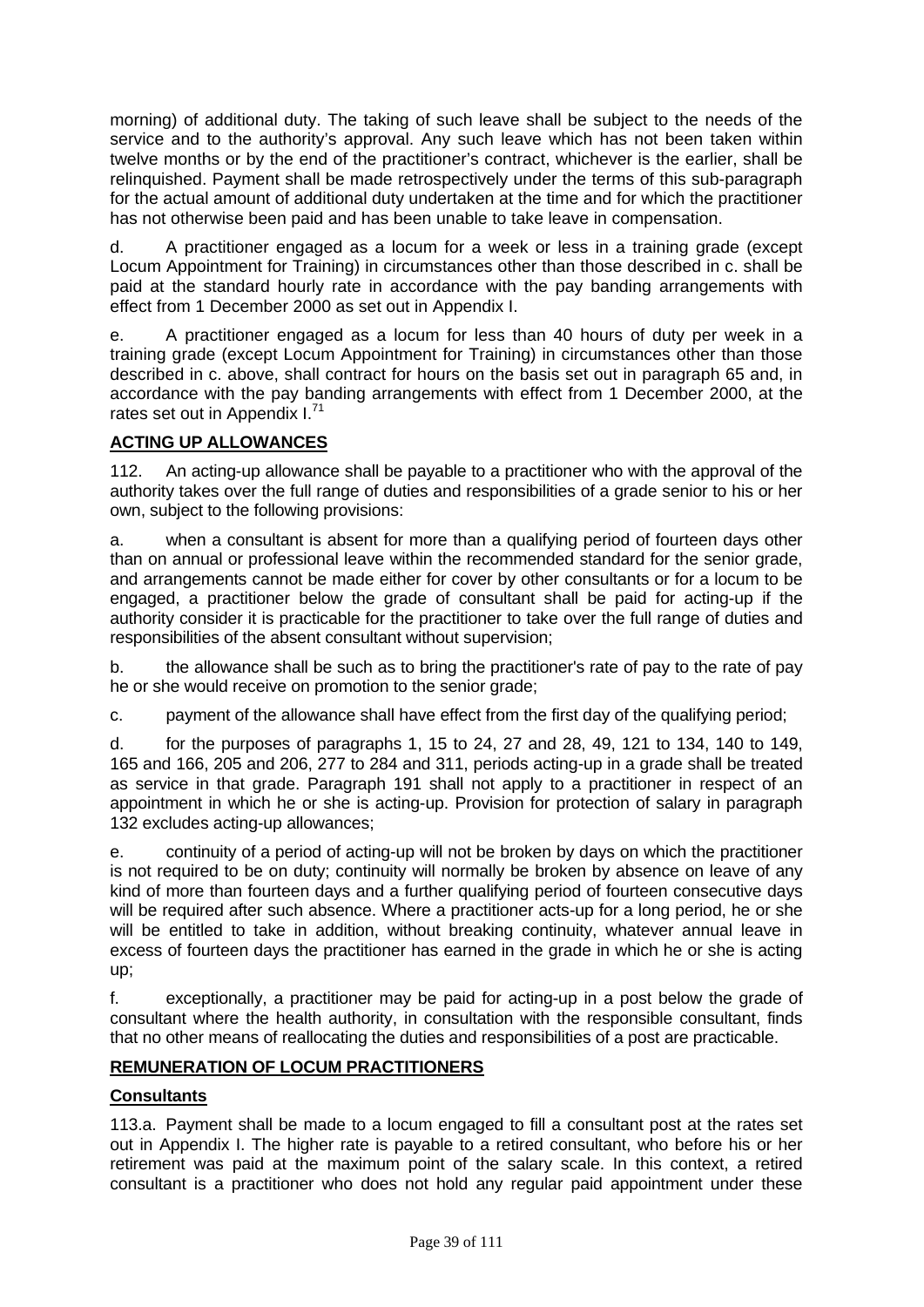Terms and Conditions of Service and whose last regular appointment as a consultant (whether paid or honorary) came to an end either:

i. when the practitioner was at or over the minimum age at which the practitioner could receive an age retirement pension under his or her scheme; or

ii. as a result of compulsory redundancy, irrespective of the age at which this occurred.

- b. A locum consultant may receive domiciliary consultation fees.
- c. Such a locum must have full registration.

#### **Associate specialists**

114. Payment shall be made to a locum AS at the rate set out in Appendix I.

#### **Other posts**

115.a. Subject to paragraph 108, locum practitioners in the Staff Grade shall be paid at the rate set out in Appendix I. The maximum remuneration shall be that appropriate to thirteen sessions for whole-time appointments and to nine sessions for part-time appointments. Subparagraph 16.b shall apply to locum practitioners, provided that the period of notice shall not exceed the term of the contract.

b. Locum practitioners engaged to fill posts in other grades shall, subject to paragraph 111, be paid at the rates set out in Appendix I.

#### **Maximum remuneration for part-time locum consultants, AS and SHMO/SHDO**

116. The maximum remuneration (excluding fees) of a locum practitioner engaged on a part-time basis in these grades shall be that appropriate to nine notional half-days a week.

#### **APPLICATION OF TERMS AND CONDITIONS OF SERVICE TO LOCUM PRACTITIONERS**

117. The following paragraphs of these Terms and Conditions of Service do not apply to practitioners engaged as a locum tenens: 1 to 11, 191, 196 to 198 and 201 to 210. Paragraph 315 (removal expenses) shall only apply at the discretion of the employing authority. All other provisions of these Terms and Conditions of Service apply to locums, subject to the provisions of paragraphs 147, 211 to 213, 241 and 289.

## **REGISTRATION OF LOCUM PRACTITIONERS**

118. A medical practitioner engaged as a locum consultant shall be fully registered. A medical practitioner engaged as a locum for any other grade of staff shall have full or limited registration, save that a medical practitioner with provisional registration may be engaged as a locum in an FHO1 or HO post that is normally occupied by a doctor with such registration. A dental practitioner engaged as a locum consultant should be a registered dental practitioner or a fully registered medical practitioner. For dental posts other than consultant, practitioners appointed as locums should be either registered or temporarily registered dental practitioners, or fully or limited registered medical practitioners.<sup>72</sup>

119-120. Unallocated.

## **STARTING SALARIES AND INCREMENTAL DATES**

121. Except as provided elsewhere in these Terms and Conditions of Service, practitioners shall on appointment be paid at the minimum point of the scale for a post in the grade to which they are appointed; and their incremental date shall be the date of taking up their appointment.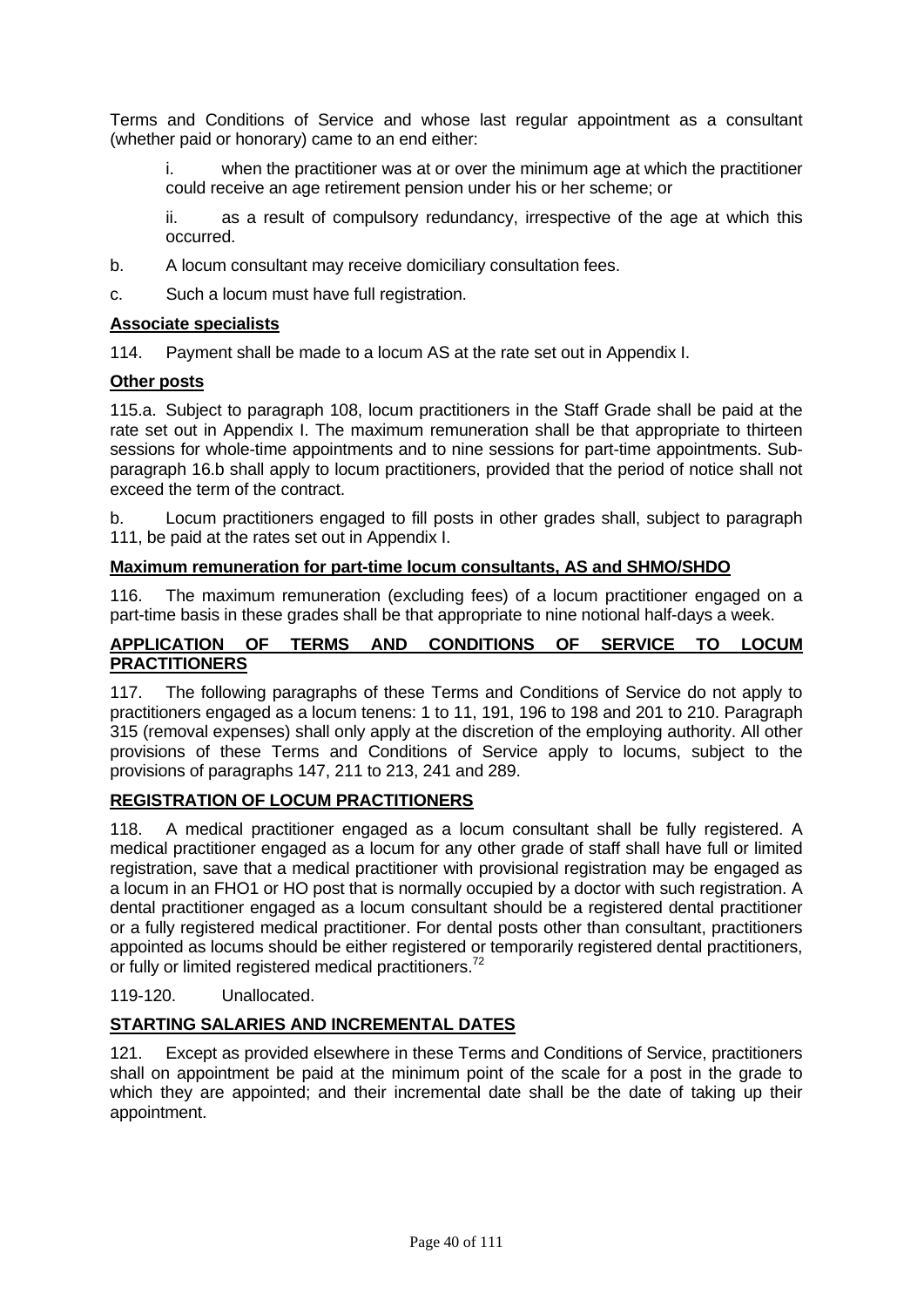# **COUNTING OF PREVIOUS SERVICE**

#### **Regular appointments**

122.a. Where practitioners are appointed to a post in a grade having already given regular service in one or more posts in that grade or a higher grade (measured in terms of the current maximum rate of whole-time or full-time salary), all such service shall be counted in full in determining their starting salary and their incremental date, provided that service:

i. in the consultant grade prior to 1 April 1975; or

ii. in the AS grade, or in grades treated as equivalent thereto, prior to 1 April 1978,

shall count at the rate of one half.

#### **General Practitioners**

122.b. On entry to a post under these terms and conditions of service a general practitioner who has been vocationally trained and has 4 years experience as a principal in general practice, or a general practitioner who has at least 8 years post-registration experience including at least 5 years as a principal in general practice, shall have entitlement to protection either of his or her pensionable income in his or her last complete year of practice uprated by the factor determined by the NHS Pension Scheme Regulations 1995 (as amended) or at the current rate of the second incremental point on the consultant scale, whichever is the lower. $118$ 

#### **Locum posts**

123.a. Where practitioners have held a regular appointment in a grade or higher grade, all subsequent locum service in that grade (or higher grade) shall count towards incremental credit as though it had been service in a regular post.

b. Except as provided for below, all locum service in other cases of three or more continuous months' duration (as defined in paragraph 213) in the same or a higher grade shall count towards incremental credit at the rate of one half on regular appointment to that grade.

c. Service before 1 April 1975 as a locum consultant or before 1 April 1978 in a locum capacity as an AS, or in a grade treated as equivalent thereto, shall, subject to the conditions in sub-paragraph b. above, count at the rate of one quarter.

#### **Counting of service while on leave**

124. Absence on leave with pay under paragraphs 205 to 211, 214 to 242 and 250 to 262, or absence on leave without pay in the circumstances referred to in paragraph 192, shall count for incremental purposes.

#### **Service outside NHS hospitals, public health and community health services**

125. Employing authorities will in determining the starting salaries of medical and dental staff employed under these Terms and Conditions of Service take into account equivalent service or service in a higher grade outside the NHS hospitals, public health and community health services, other than as locum tenens, subject to any guidance issued by the Department.

## **INCREMENTS ON FIRST APPOINTMENT TO A GRADE**

## **Consultants**

126. When a consultant is appointed, the starting salary shall be determined in accordance with paragraphs 121 to 125. Where a consultant with less than two years' equivalent service (paragraph 125) is first appointed to the grade, authorities shall have discretion to fix the starting salary at either of the two next incremental points above the minimum by reason of: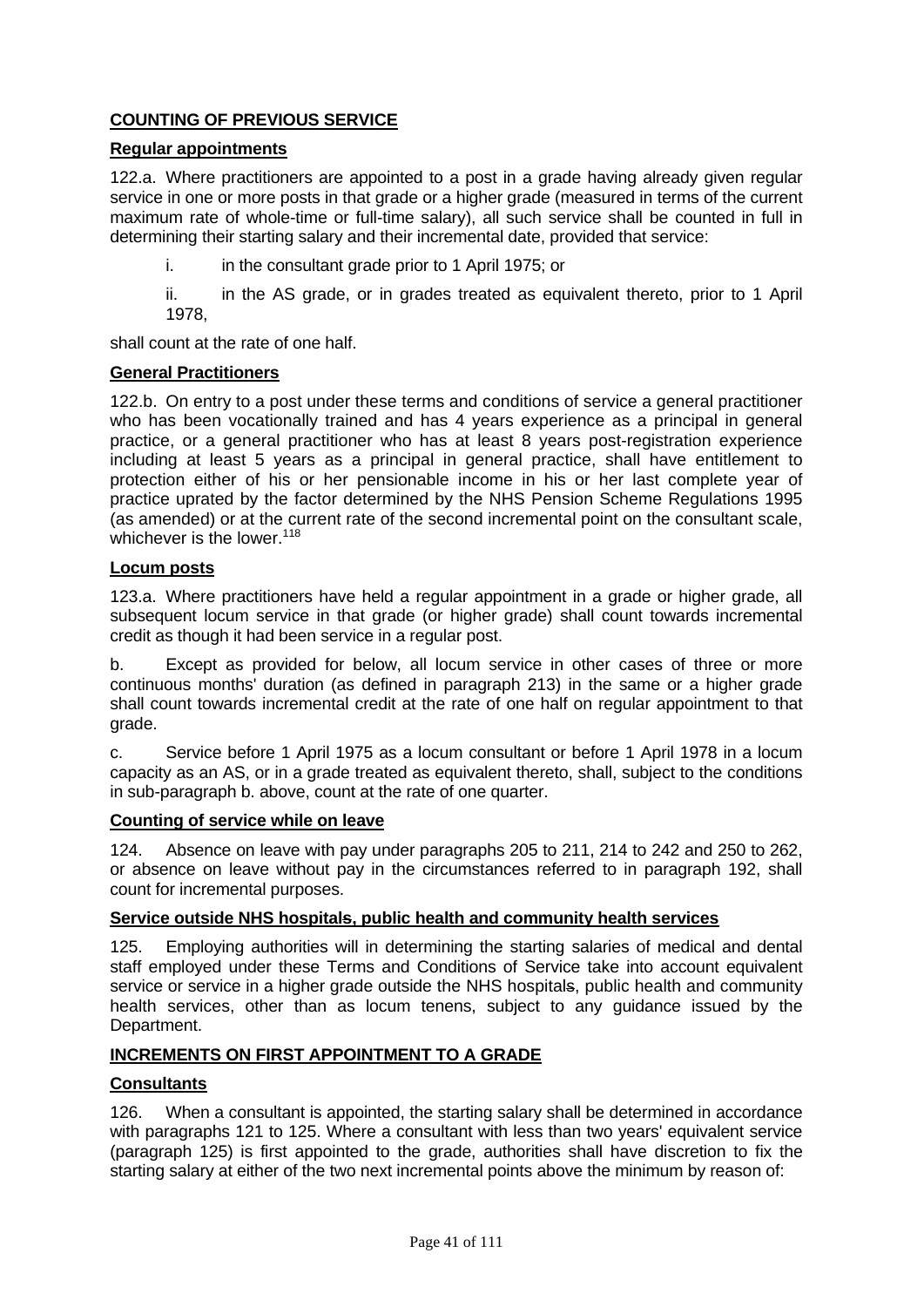- i. equivalent service; or
- ii. any or all of the following service in HM Forces, or in a developing country, age, special experience, qualifications,

provided the total salary does not exceed the second incremental point of the scale.

# **Associate specialist**

127. When an AS is appointed to the grade, the starting salary shall be determined in accordance with paragraphs 121 to 125, provided that:

i. all but the first two years of completed registrar service or service in a higher grade or their equivalent (paragraph 125) may be counted for incremental purposes, subject to paragraphs 122 to 124;

ii. where the starting salary so determined is at the minimum or first incremental point, the authority shall have discretion to fix the starting salary at the first or second incremental point by reason of age, special experience and qualifications taken as a whole.

# **Staff Grade**

128. Employing authorities may appoint a staff grade practitioner at any point on the scale, including the optional points. In determining the starting salary, the employing authority shall make reference to the appropriate guidance issued by the Department and take account of the skills, experience and qualifications of the practitioner including:

- i. time spent in NHS employment, including periods of locum appointment;
- ii. equivalent service outside the NHS;

iii. relevant qualifications obtained in postgraduate education and experience gained through research and teaching.

## 129. Unallocated<sup>73</sup>

## **Specialist / Specialty Registrar**

130. On first appointment as a SpR or StR, one increment and one only shall be given for any year or part of a year in excess of two spent previously in the SHO and/or FHO2 grade.

## **Hospital Practitioner**

131. Authorities shall have discretion to fix the starting salary of a hospital practitioner on first appointment to any of the three next incremental points above the minimum of the scale by reason of age, special experience and qualifications taken as a whole.

## **PROTECTION**

132.a. Where a practitioner in a career grade takes an appointment in a training grade which is recognised by the appropriate authority as being for the purpose of obtaining approved training (which may include training to enable the practitioner to follow a career in another specialty) and the practitioner has given continuous service in a career grade post or posts for at least 13 months immediately prior to re-entering training, the practitioner shall, while in the training grade, continue to receive a salary protected on the incremental point or threshold the practitioner had reached in his or her previous career grade appointment. Such a practitioner shall receive the benefit of any general pay awards. On reappointment to a career grade post, the practitioner's starting salary should be assessed as if the period spent in the approved training post had been continuing service in the previous career grade. Where a practitioner re-entering training from a career grade has held a recognised training post (or equivalent service overseas) in the 13 months of contracted employment prior to reentering training, the intervening period spent in the career grade shall be taken as continuing service in the training grade, and the practitioner will be re-appointed on the appropriate incremental point of the training grade scale. Where pay in the earlier training post was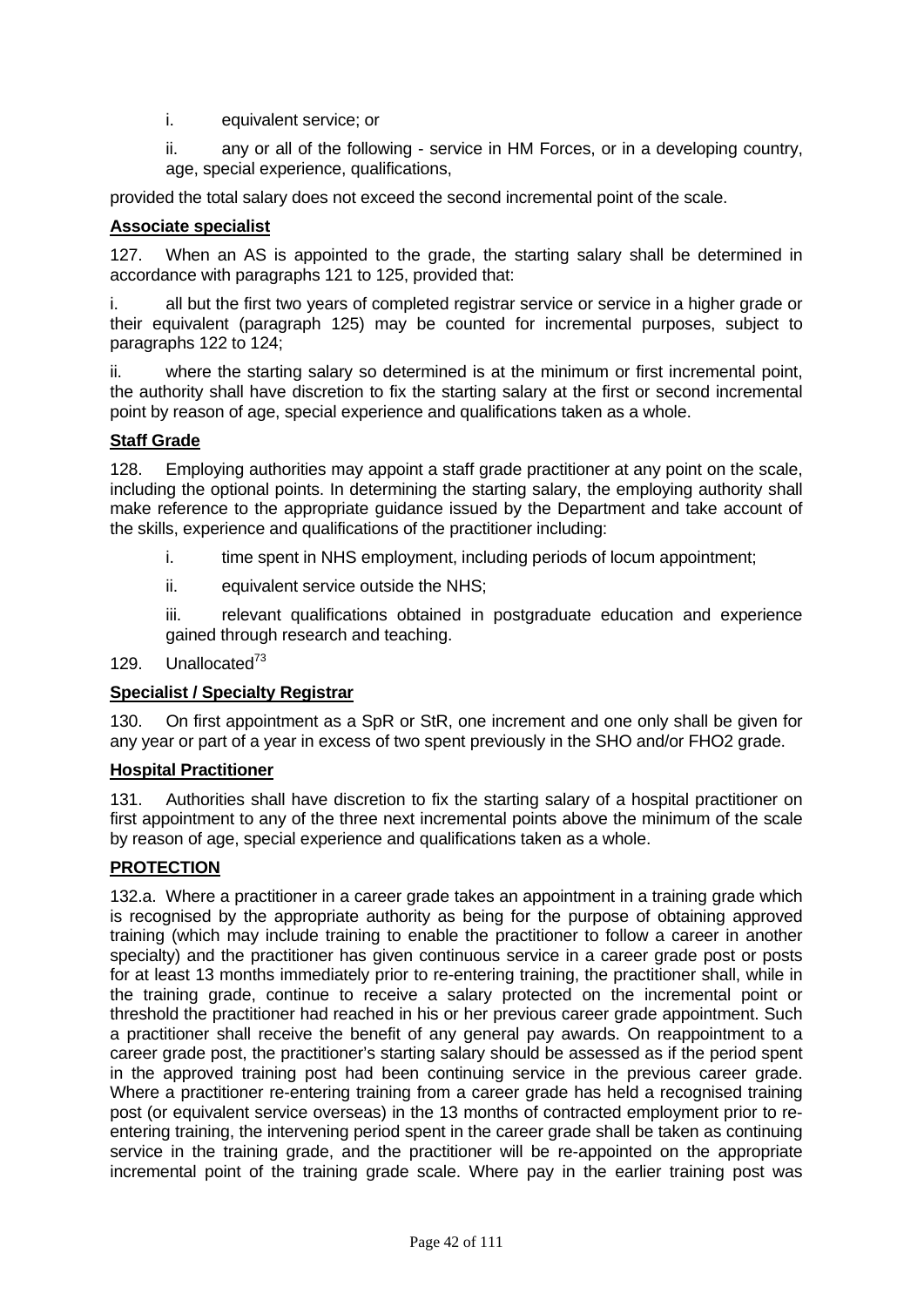already protected under these provisions, such protection shall continue. Practitioners whose previous appointment was in the England, Northern Ireland, Scotland, Wales, Isle of Man or Channel Islands hospital service are eligible for protection of pay point under the terms of this paragraph.75, 124

132.b. Where a practitioner moves directly from a higher training grade to a lower grade as determined by the maximum point of the basic pay scale, the practitioner shall, while in the lower grade, continue to be paid on the incremental point the practitioner had reached in his or her previous appointment. Such a practitioner shall receive the benefit of any general pay awards. On reappointment to the higher grade or on appointment to another higher grade, the practitioner's starting salary should be assessed as if the period spent in the approved training post had been continuing service in the previous higher grade.<sup>125</sup>

# **PROMOTION INCREASE**

133.a. Subject to sub-paragraph b. below, where practitioners have been paid in their previous regular appointment at a rate of salary higher than or equal to the rate at which they would (were it not for this provision) be paid on taking up their new appointment, then their starting salary in the new appointment shall be fixed at the point in the scale next above that previous rate, or at the maximum if that previous rate were higher.

b. Where the previous appointment was as a part-time medical or dental officer under paragraph 94 or 105, sub-paragraph a. shall apply only where that appointment has been held for twelve months or more.

c. Where a practitioner has been paid on one of Points 1, 2, 3, 4 or 5 of the Senior House Officer scale for a period of five months or more in their last appointment prior to promotion to Specialist Registrar their starting salary shall be determined as under subparagraph a. above and they shall retain their existing incremental date.<sup>7,34</sup>

d. Where a practitioner is appointed to the Specialty Registrar grade from the SHO grade transitional arrangements will be as set out in Pay Circular (Medical and Dental)  $4/2007.<sup>76</sup>$ 

## **HARD TO FILL CONSULTANTS POSTS**

134. If a consultant post has been vacant for at least a year and has been unsuccessfully advertised at least twice, an employing authority may advertise the post at the maximum of the salary scale excluding Discretionary Point(s). When such a post is filled, other consultants whose principal commitment is in the same hospital and specialty as the principal commitment of the advertised post shall be entitled to be advanced to the maximum of the salary scale from the date that their new colleague takes up post.

## **INTERPRETATION**

135. For the purposes of paragraphs 121 to 134:

a. the rate of salary for a part-time practitioner shall be taken to be the corresponding point in the salary scale, except for a practitioner employed as a part-time medical or dental officer under paragraphs 94 or 105, for whom it shall be the maximum amount appropriate to nine notional half-days.

b. service in a part-time or honorary appointment shall count in exactly the same way as service in a whole-time appointment;

c. the rate of salary in the previous post shall be taken to be the present rate of remuneration for such a post, whether or not this rate was in fact paid:

d. the rate of salary in the previous post of a practitioner shall be inclusive of any allowance paid for acting as Medical Superintendent and of the allowance to SHMOs or SHDOs occupying posts graded as consultants. It shall exclude London Weighting, extra duty allowance, or other fees payable by the health authority or allowances for junior doctors in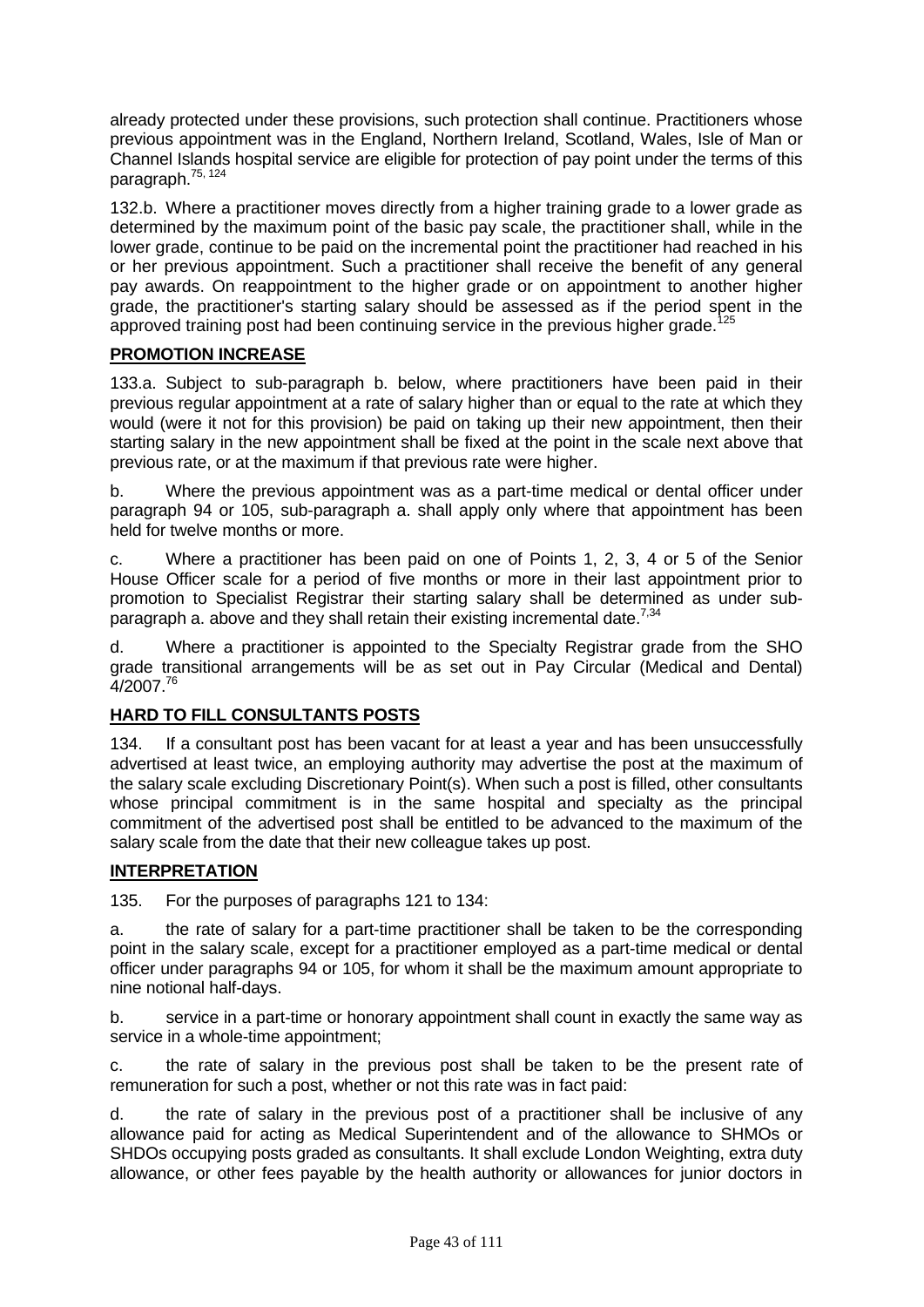peripheral hospitals;

e. A practitioner entitled to protection under paragraph 132 shall continue to receive the leave entitlement of his or her previous post and shall receive the appropriate training grade salary plus the supplement or his or her protected salary, whichever is the greater, except that where the salary is protected at a point on the training grade scales the supplement for the new post shall be paid in any case. The appropriate training grade salary shall be determined as the point on the training grade incremental scale previously reached, plus recognition of service in the same or a higher grade subject to the provisions of paragraph 123 and such guidance as may be published from time to time. For career grade practitioners entering a training grade, the basic salary paid in the previous appointment shall also, for protection purposes, not include any payments for an additional notional half-day under paragraph 14, additional sessions under paragraph 16, payments for additional Programmed Activities, out of hours or on-call, or a salary supplement, as appropriate, for which the practitioner was contracted in that career grade appointment. The practitioner will, however, be entitled to have total pay in the training post calculated as if the duties contracted for in the training post had been carried out under the relevant terms of the career grade contract held before re-entry to training. 77, 126

f. Not allocated.78

136. For the purposes of paragraphs 121 to 134, service in the hospital service of Northern Ireland, Scotland, Wales, the Isle of Man and the Channel Islands shall count as a service in the equivalent grade in an NHS hospital.<sup>127</sup>

137-139. Unallocated.

# **DOMICILIARY CONSULTATIONS**

#### **Definition**

140. A domiciliary consultation shall, for the purposes of these Terms and Conditions of Service, be understood to mean a visit to the patient's home, at the request of the general practitioner and normally in his or her company, to advise on the diagnosis or treatment of a patient who on medical grounds cannot attend hospital. Visits not falling within this definition include:

a. a visit made at the instance of a hospital or specialist to review the urgency of a proposed admission to hospital or to continue or supervise treatment initiated or prescribed at a hospital or clinic;

b. a visit for which a separate fee is payable as part of work undertaken in the community health services;

c. in the case of dental staff, a visit undertaken as part of a practitioner's responsibilities within the community dental services.

## **Fees**

141.a. Subject to the provisions of b. below and paragraphs 143 to 145 and 148, a fee shall be paid for each consultation at the standard rate set out in Appendix I.

b. Where a practitioner is called for domiciliary consultation and sees on the same occasion in the same residence or institution more than one clinically related case, a consultation fee shall be payable at the standard rate for the first such case seen, and at the intermediate rate for up to three such further cases. Where more than four clinically related cases are seen, no additional fees shall be payable for such subsequent cases.

#### **Additional fees**

142. An additional fee shall be payable: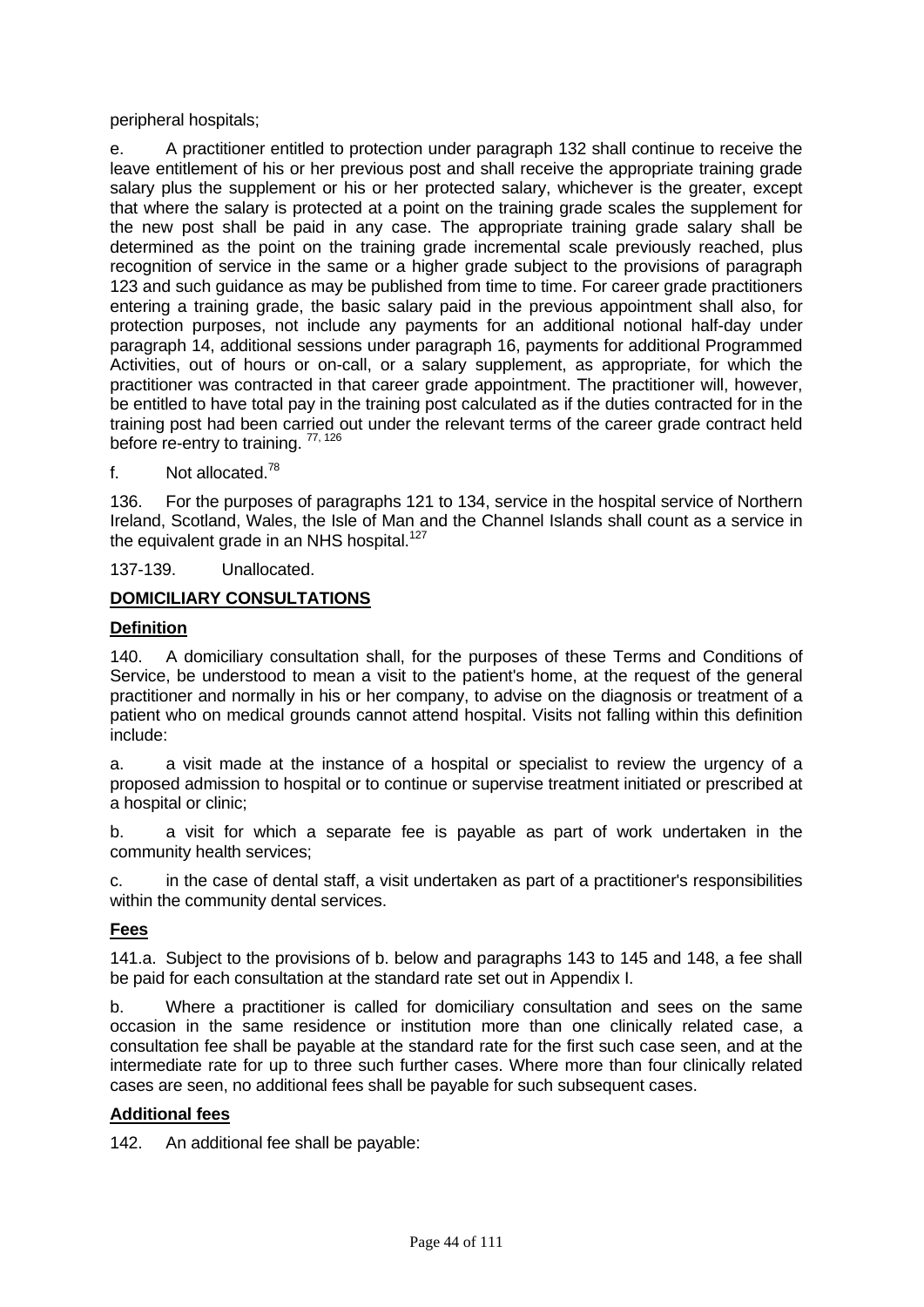a. at the intermediate rate where an operative procedure other than obstetrics is undertaken or where the practitioner uses his or her own electrocardiograph, portable x-ray or ultra-sonography apparatus, or portable audiometer;

b. at the standard rate for an obstetric operation, or for the administration of a general anaesthetic for any operative procedure.

#### **Series of consultations**

143. Where:

a. a pathologist carries out a series of domiciliary consultations in connection with anticoagulant therapy, or to supervise treatment with cytotoxic drugs; or

b. exceptionally, a psychiatrist and an anaesthetist jointly carry out a series of domiciliary consultations to administer electro-convulsive therapy,

fees at the standard rate (plus any additional fee or fees where appropriate) shall be payable for each consultation. Unless a general practitioner, for clinical reasons, considers that a patient requires more than three visits, the payment shall be limited to an overall maximum of three consultation fees during any one illness.

144. Unallocated.

#### **Ophthalmologists**

145. Where an ophthalmologist completes form BD8 under collaboration arrangements, in the course of or following a domiciliary visit for hospital purposes, ie. without a further visit being necessary, a combined fee shall be paid (by his or her employing authority).

#### **Long distance payment**

146. The authority shall make a payment in respect of travelling time, additional to the fees set out above and to the normal travelling and subsistence expenses, at the lower rate for a journey to a place over twenty and up to forty road miles distance, with an additional fee at the lower rate for every further twenty miles outward.

#### **Locum tenens**

147. Locum consultants shall receive fees for domiciliary consultations in the same way as consultants holding permanent appointments.

#### **Maximum number of visits**

148.a. A practitioner shall not receive fees for more than three hundred domiciliary consultations in a year.

b. Where a practitioner is called for domiciliary consultation and sees on the same occasion in the same residence or institution more than one clinically related case, this shall count as a single domiciliary consultation for the purpose of a. above.

#### **Replacement of drugs**

149. Where an anaesthetist provides his or her own consumable drugs in the course of domiciliary visits, he or she shall be entitled on request to secure replacement of these drugs free of charge through the hospital service, except where he or she is paid an additional fee.

150-154. Unallocated.

## **EXCEPTIONAL CONSULTATIONS**

#### **Consultants**

155. A consultant who has no contract with the employing authority but who is called in exceptionally for a special visit (eg. because of his or her unusual experience or interest) shall be paid a fee (see Appendix I), to include any operative work, etc. This, however, shall not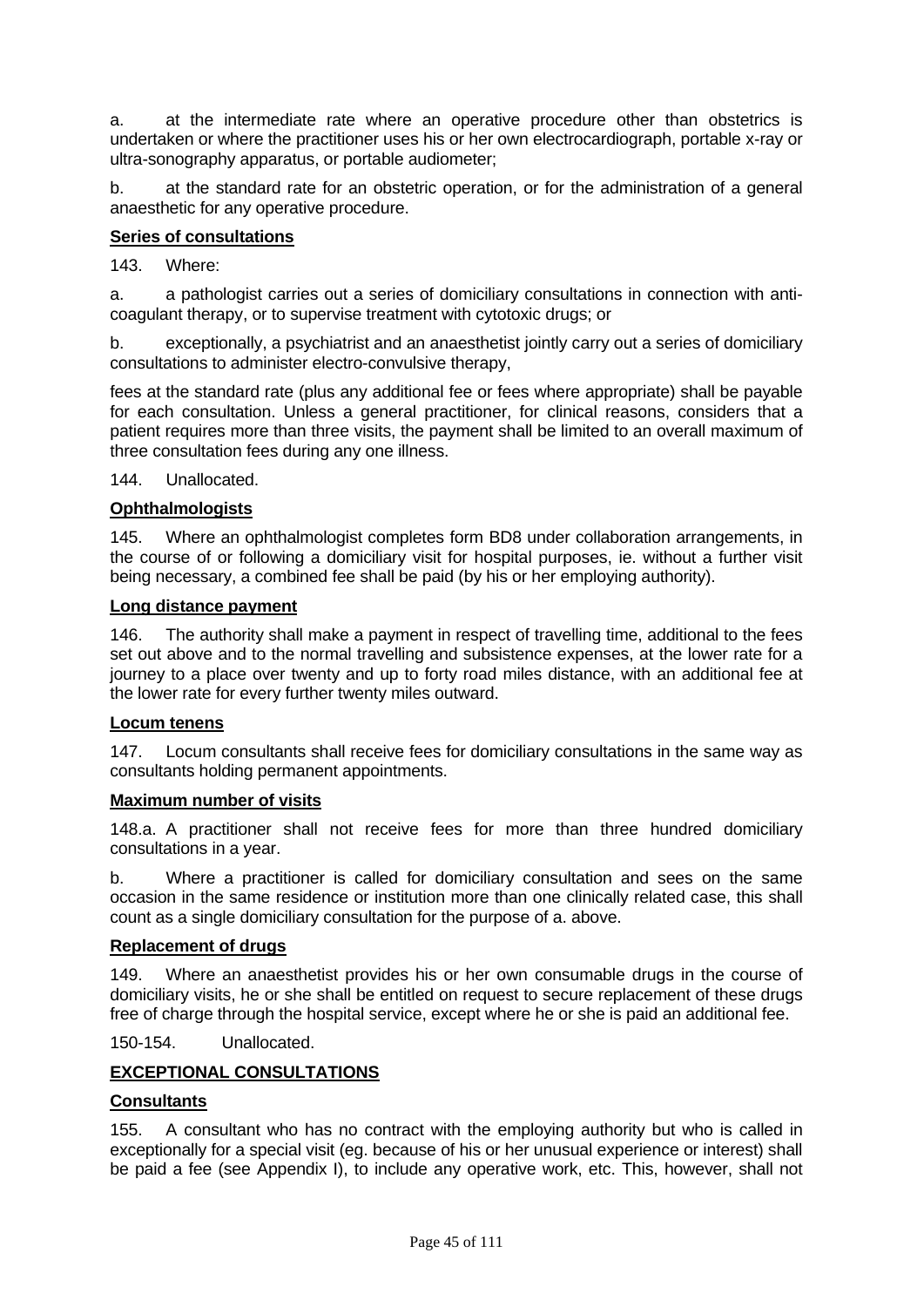apply in respect of calls of this kind made on the services of retired consultants who hold honorary (unpaid) appointments.

#### 156. Unallocated.

#### **General practitioners**

157. A general practitioner not on the staff of a hospital, but called in exceptionally to render a specific service in emergency, shall be paid a fee (see Appendix I), unless the service rendered falls within his or her terms of service under Part II of the National Health Service Act, 1977.

158-164. Unallocated.

#### **LECTURE FEES**

#### **Lectures to non-medical or non-dental staff**

165. Fees for lectures to nurses and other non-medical and non-dental staff shall be at the rates set out in Appendix 1. Any fees shall be limited to the number of lectures authorised for the subject in question.

#### **Lectures to doctors or dentists**

166. Where a practitioner gives a lecture on a professional subject to a group of doctors and/or dentists - whether or not general practitioners or other professional staff are present a fee shall be payable to the lecturer by the authority which employs the majority of the hospital staff expected to attend, or, where this does not apply, by the authority employing the lecturer, subject to the following conditions:

a. the lecture shall form part of a programme of postgraduate education approved by the authority; and

b. a fee shall not be payable by some other body in respect of the same lecture; and

c. a fee shall not be payable to a practitioner for teaching, during the course of the practitioner's clinical duties, other practitioners who are working under his or her clinical supervision.

Where a fee is payable, travelling and subsistence expenses may also be paid where appropriate.

167-172. Unallocated.

## **CHARGES FOR RESIDENCE**

#### **Compulsorily resident practitioners**

173.a. A practitioner who is required, whether as a condition of his/her appointment, or statutorily, to reside in a hospital shall be provided with accommodation without charge. Should the practitioner elect to occupy alternative accommodation for which a rent is payable, the employing authority shall abate the rental charge up to the cost of the accommodation which would otherwise have been provided.

b. Where any other practitioner, other than one to whom paragraphs 174 and 175 apply, is required to stay overnight in the hospital while as part of an on-call rota or partial shift system, no charge shall be made for his/her necessary accommodation.

#### **Voluntary resident practitioners**

174. Where a practitioner resides in hospital voluntarily a charge for the accommodation should be made and, provided consent is given, deducted from his/her remuneration. Lodging charges for existing accommodation will be increased at the same time, and by the same percentage, as increases in junior doctors pay. Lodging charges may, where appropriate, be further increased by reasonable amounts to be determined by local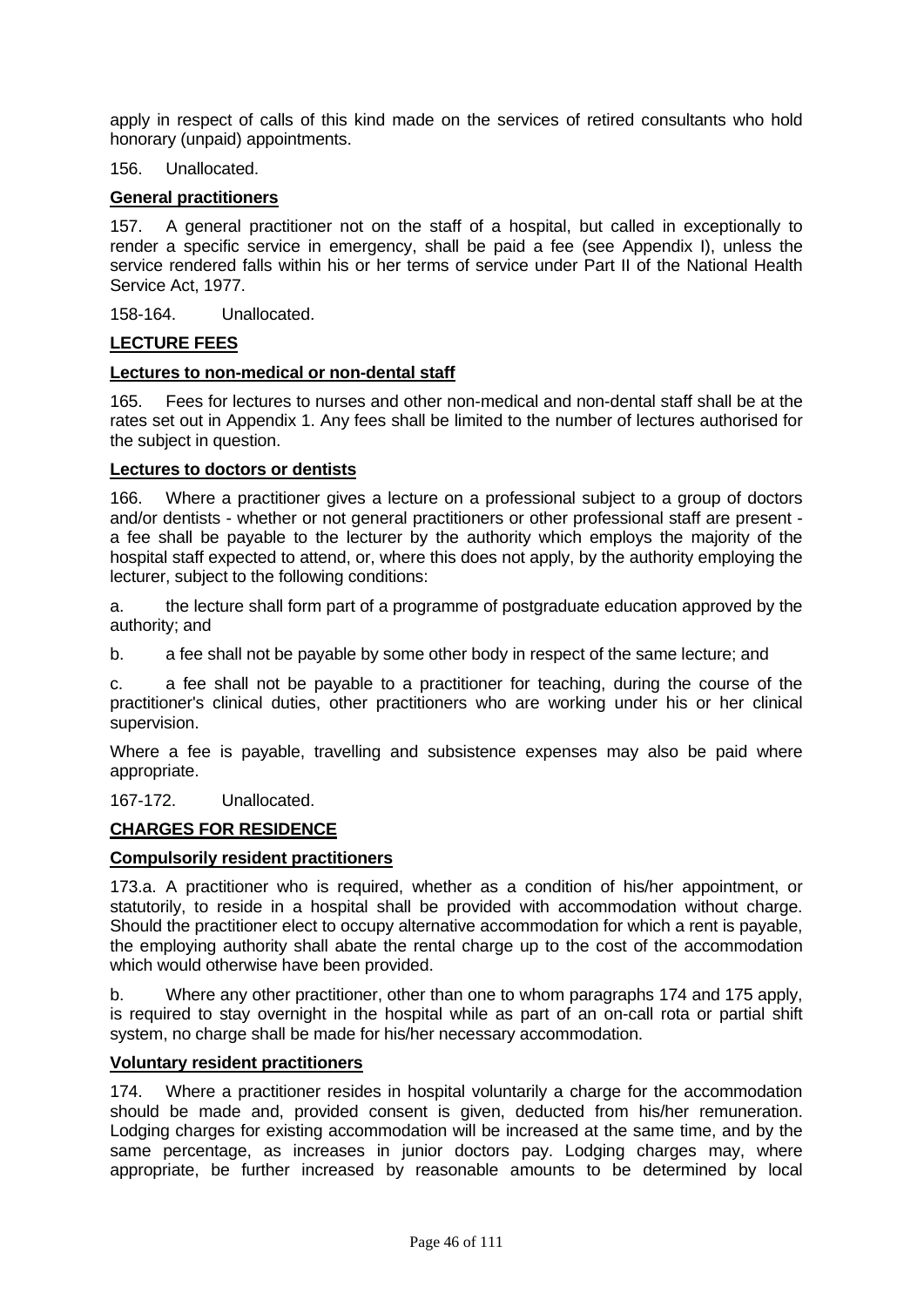negotiation and agreement, in order to phase a move towards charges which reflect the standard of accommodation provided and notional local market value. Lodging charges for new accommodation will be determined by local negotiation and agreement to reflect the standard of accommodation provided and notional market value.

## **Abatement of voluntary lodging charges**

175.a. Charges made for accommodation should reflect the standard and amenities provided. Should those standards fall below the minimum stipulated in Annex A of HSC 2000/036 employers must provide the accommodation free of charge until such time as improvements have been completed.

b. Practitioners who are required to stay overnight in hospital as part of an on-call rota or partial shift system one night in seven or more often, but who are not eligible for free accommodation under paragraph 173, shall pay the following proportion of the lodging charge:

| Required to stay overnight | Proportion |
|----------------------------|------------|
| One night in three         | $0\%$      |
| One night in four          | 35%        |
| One night in five          | 55%        |
| One night in six or seven  | 75%        |

## **Charges during annual leave**

176. The charges set out in paragraph 174 are calculated on the basis that the practitioner has the use of the accommodation for fifty-two weeks. Subject to paragraphs 177 and 178, the charges should be deducted pro rata from the practitioner's remuneration over the whole period during which the practitioner has the use of the accommodation. No charge should be made for any continuous period of seven days or more during which the accommodation is vacated.

# **Charges during sick leave**

177. Residence charges shall not be abated during the first week of sick leave, but thereafter, if a practitioner is suffering from an illness for which hospital treatment as an inpatient is required, or is absent from hospital accommodation on sick leave, no charge shall be made.

#### **Charges during study or special leave**

178. No charge shall be made when a practitioner is absent on study leave or special leave for more than a week and is not being paid any expenses in respect of his/her subsistence away from the hospital.

179-181. Unallocated.

## **Charges for meals**

182. All practitioners, whether resident or non-resident and whether on-duty or off-duty shall, other than in exceptional circumstances, pay for meals and other refreshments provided by the Employing Authority.

183-185. Unallocated.

#### **MEDICAL EXAMINATION ON APPOINTMENT**

186. The passing of a medical examination shall be a condition of appointment of all practitioners within the scope of the National Health Service Pension Scheme, other than those who were transferred under the National Health Service Act, 1946, or who held hospital appointments at 4 July 1948. The fee for examination shall be paid by the appointing authority, except that, where, at the instance of a candidate who has failed to pass the first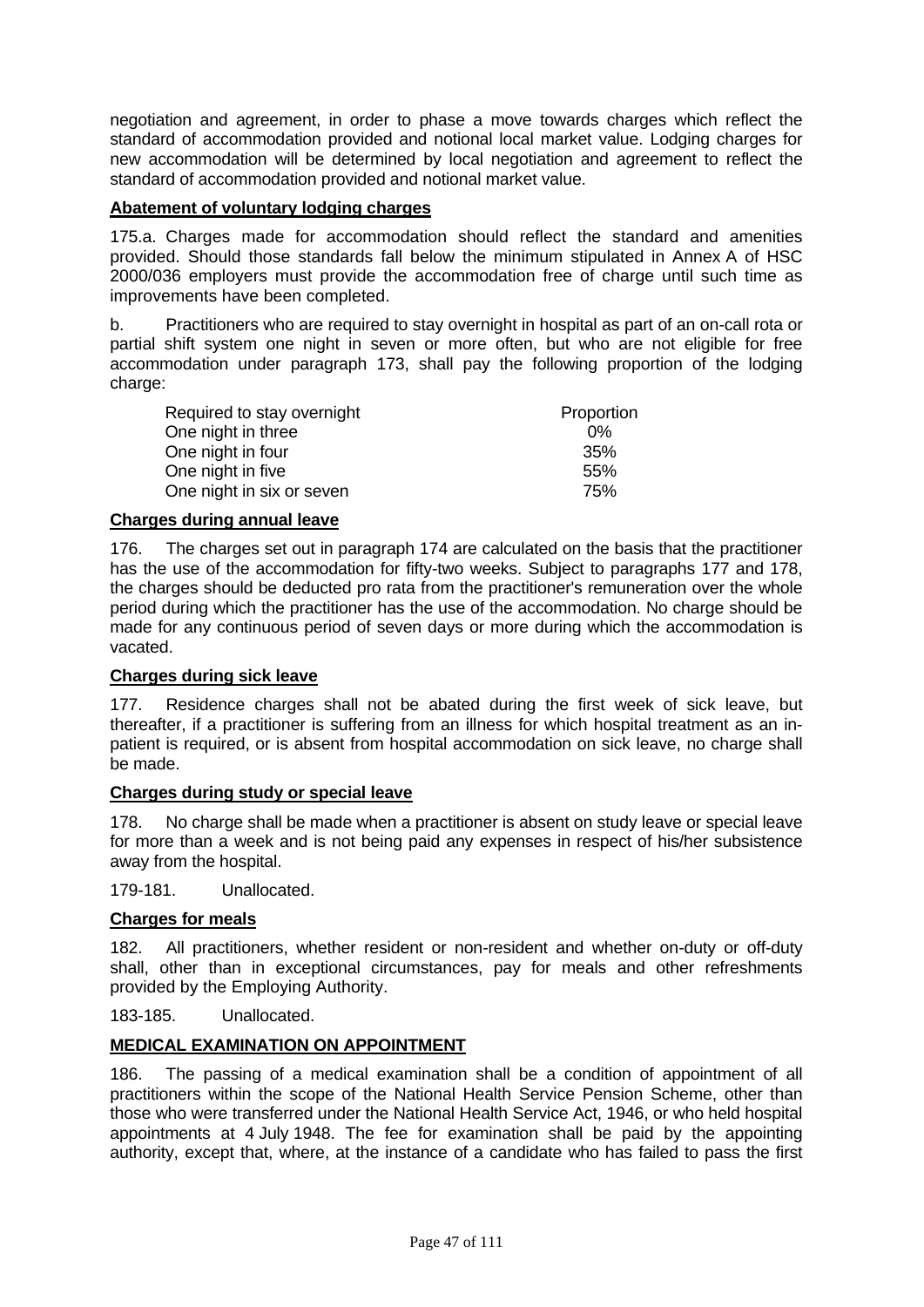examination, a second examination is carried out by one or more doctors approved by the appointing authority, any fee for such examination shall be paid by the candidate.

# **Form of certificate**

187. The examining doctor shall be asked to certify that the candidate is "free from any disease or physical defect which now impairs his or her capacity satisfactorily to undertake the duties of the post for which he or she is a candidate".

# **House Officers**

188. Despite the foregoing requirement, a medical or dental practitioner who fails to pass the medical examination shall not be refused an appointment as HO, FHO1 or FHO2 unless the practitioner's employment is likely to be prejudicial to the health of his or her patients or colleagues. In the case of practitioners so appointed, however, the passing of a medical examination shall be an essential condition of appointment to a post in any grade other than HO, FHO1 or FHO2.<sup>79</sup>

# **DISCIPLINARY PROCEDURES**

189. Wherever possible, any issues relating to conduct and capability should be identified and resolved without recourse to formal procedures. However, should an employing authority consider that a practitioner's conduct and capability may be in breach of the authority's code of conduct, or that the practitioner's professional competence has been called into question, the matter will be resolved through the authority's disciplinary or capability procedures (which will be consistent with the 'Maintaining High Professional Standards in Modern NHS' framework), subject to the appeal arrangements set out in those procedures. Any allegations of misconduct against, or capability concerns about, a doctor or dentist in a recognised training grade should be considered initially as a training issue and dealt with via the educational supervisor with close involvement of the postgraduate dean from the outset. $8,130$ 

190. Unallocated<sup>131</sup>

## **Alternative employment**

191. It is understood that, where a local change of organisation in the hospital and specialist services involves displacement or serious disturbance of the services of a practitioner in a regular appointment other than a training grade, the authority recognises that it has a moral obligation to render the greatest possible assistance to the practitioner with a view to his or her obtaining comparable work elsewhere in the NHS.<sup>132</sup>

## **Appointment for limited period**

192. Where an authority grants leave without pay to a practitioner to permit the practitioner to accept a short-term appointment of not more than three years in an overseas university or other position of similar standing, the vacancy so created may be filled by another appointment for a limited period. Paragraph 191 shall not apply to a practitioner appointed for a limited period in these circumstances in respect of the termination of his or her appointment at the end of that period.

193-194. Unallocated.

## **Statutory minimum period of notice**

195. An employing authority shall give as the minimum period of notice to terminate the employment of a practitioner (unless the period specified in paragraph 196 is longer) who has been continuously employed for at least four weeks:

a. one week's notice if the period of continuous employment is less than two years;

b. one week's notice for each year of continuous employment if the period of continuous employment is at least two but less than twelve years;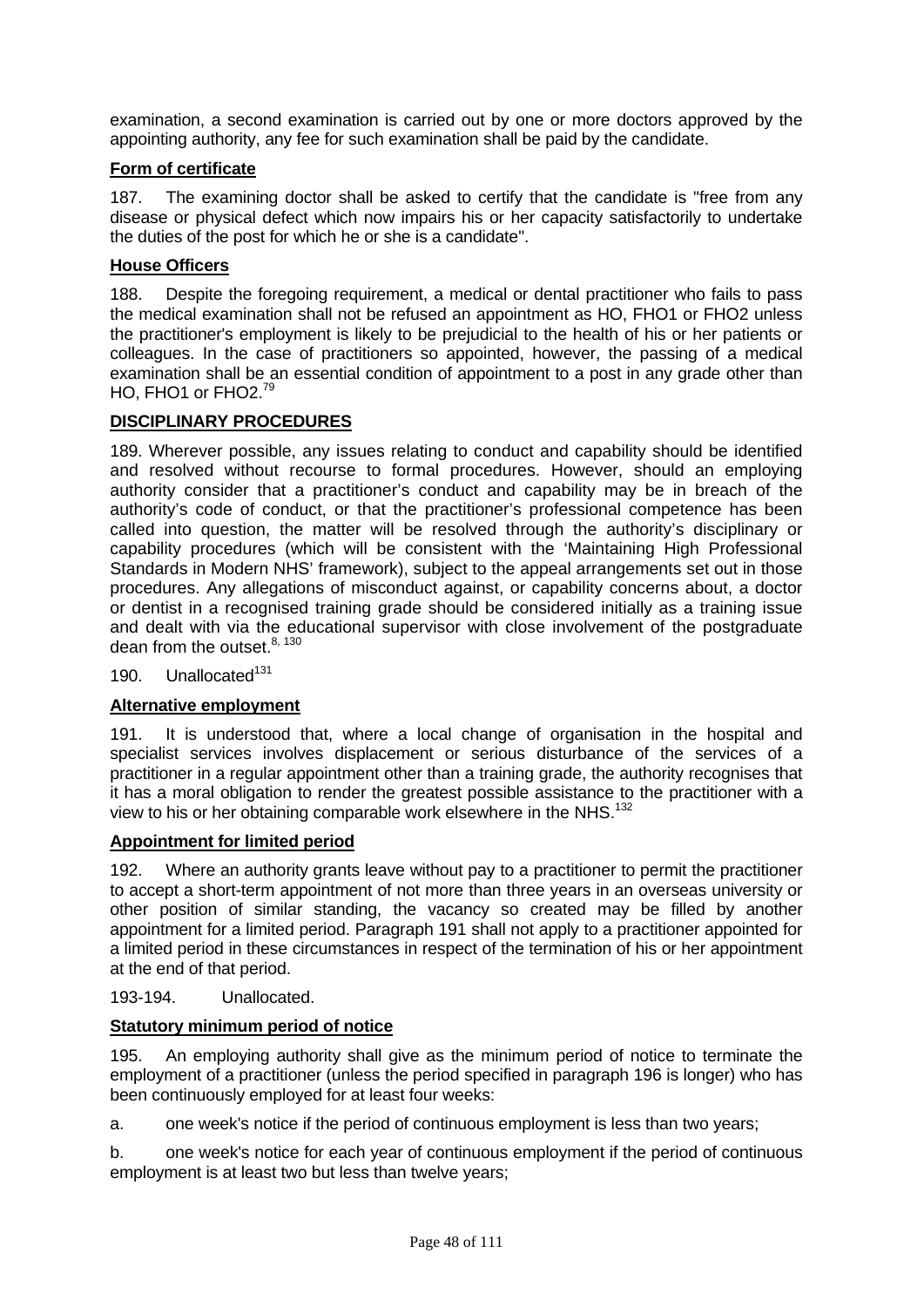c. twelve weeks' notice if the period of continuous employment is twelve years or more.

The minimum period of notice to be given to his or her employing authority by a practitioner who has been continuously employed for at least four weeks shall be one week.

The period of continuous employment shall be computed in accordance with Schedule 13 of the Employment Protection (Consolidation) Act 1978.

#### **Contractual minimum period of notice**

196. The agreed minimum period of notice by both sides for practitioners in regular appointments shall, unless the statutory minimum periods specified in paragraph 195 are longer, be as follows:

FHO1 or HO two weeks and two weeks and two weeks and two weeks are two weeks and two weeks are two weeks and two weeks are two weeks and two weeks are two weeks and two weeks are two weeks and two weeks are two weeks and t FHO2, StR (CT)<sup>133</sup>, StR(FT) or SHO one month SpR or StR three months Part-time medical or dental officer (paragraphs 94 and 105) two months All other practitioners three months

#### **Application of minimum periods**

197. These arrangements shall not prevent:

a. an employing authority or a practitioner from giving, or agreeing to give, a longer period of notice than the minimum set out in paragraph 195;

b. both parties to a contract agreeing to a period different from that set out in paragraph 196;

c. either party waiving its rights to notice on any occasion, or accepting payment in lieu of it; or

d. either party treating the contract as terminable without notice, by reason of such conduct by the other party as enables it so to treat it at law.

#### **Pay during notice**

198. For the minimum period of notice appropriate to the practitioner's case set out in paragraph 195, reference shall be made to the rights available to the practitioner under Schedule 3 of the Employment Protection (Consolidation) Act 1978. This applies whether the employing authority gives notice to the practitioner or whether the practitioner gives notice to his or her employing authority.

199. Unallocated.

#### **RETIRING AGE**

200. Unallocated.<sup>19</sup>

#### **Honorary or emeritus contracts**

201. In the case of a consultant or SHMO or SHDO who has been filling a post graded as consultant, the authority may on the practitioner's retirement allow him or her an honorary (unpaid) contract.

202-204. Unallocated.

## **ANNUAL LEAVE**

- 205. The following practitioners shall be entitled to leave at the rate of 6 weeks a year:
	- **Consultants SHMOs SHDOs**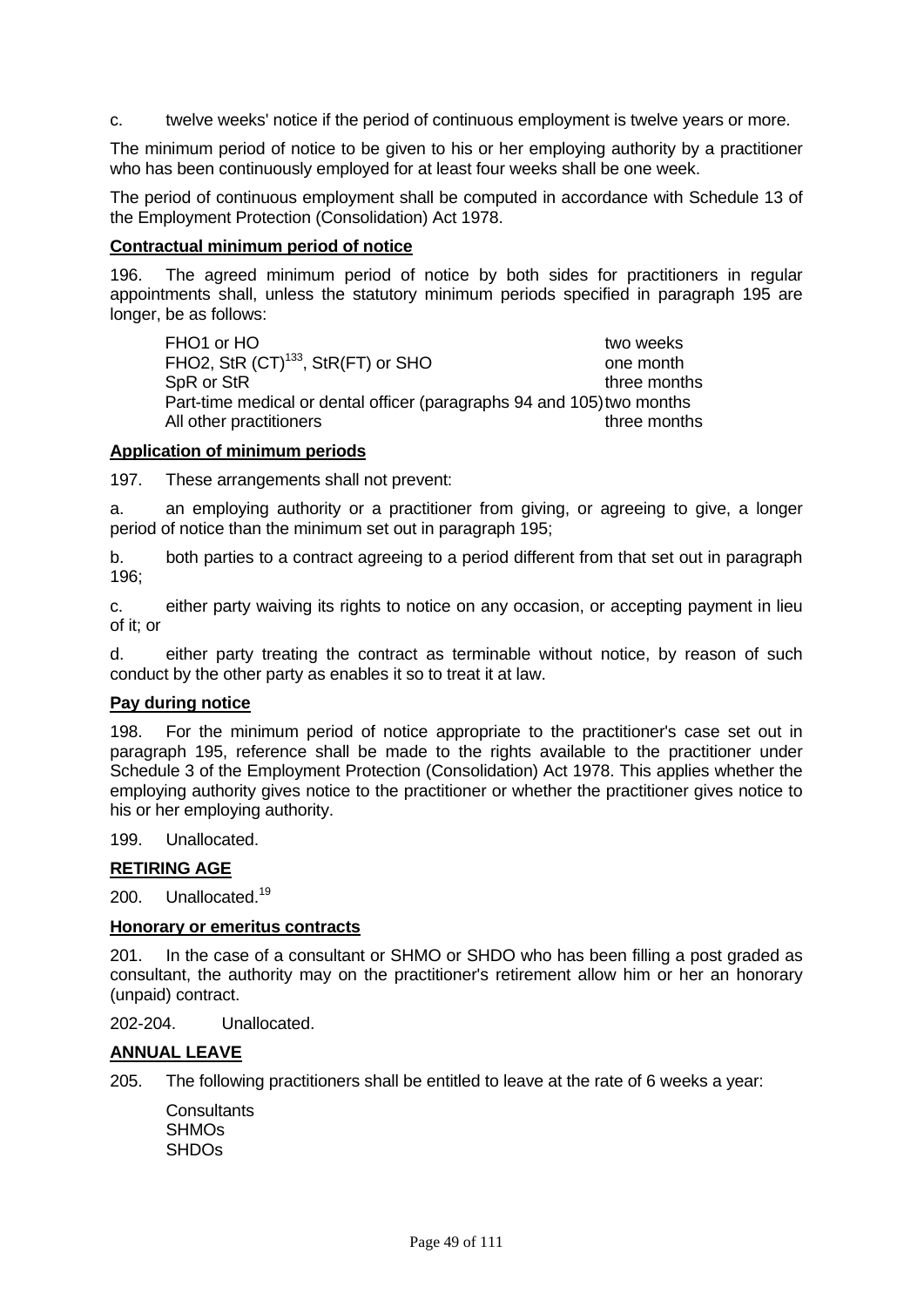SpRs, StRs, StRs (FT)s and StR (CT)s on the third or higher incremental points of their scale<sup>133</sup>

Practitioners appointed under the terms of paragraphs 94 or 105 **SCMOs** Senior medical officers (community medicine) CMOs on or above the 6th point of the salary scale Hospital Practitioners ASs

Practitioners in the staff grade who have completed two years' service in the grade or who had an entitlement to six weeks' leave a year in their immediately previous appointments

CMOs who have served 5 years in the grade before transfer to staff grade as part of the assimilation into a combined child health service between 1 February 1994 and 31 January 1995.<sup>82</sup>

206. The following practitioners shall be entitled to leave at the rate of 5 weeks a year:

SpRs, StRs, StR(FT)s and StR (CT)s on the minimum.  $1<sup>st</sup>$  or  $2<sup>nd</sup>$  incremental points of their payscale $133$ **SHO<sub>s</sub>** FHOs HOs CMOs on the first 5 points of the salary scale Practitioners in the staff grade other than those mentioned in paragraph 205.<sup>83</sup>

207. Unallocated.

# **Part-time staff**

208. Annual leave entitlements shall be the same for part-time as for whole-time staff, as set out in paragraphs 205 and 206 above.

## **Leave years**

209 With the exception of CMOs on the first five points of the salary scale and practitioners in the staff grade other than those mentioned in paragraph 205, whose leave year will run from 1 November to 31 October, the leave year of practitioners (other than locums) referred to in paragraphs 205 and 206 shall run from their incremental date for salary purposes, or its anniversary where the practitioners are on the maximum of the scale, or the anniversary of the date of the appointment where there is no incremental progression. Practitioners previously conditioned to a different leave year may retain existing arrangements for the duration of their current post.<sup>13</sup>

## **FHO1s and HOs**

210. FHO1s and HOs are entitled to leave at the rate of five weeks a year. The leave period of an FHO1 or HO shall correspond with the period of tenure of a post. Not more than four days' leave may be carried forward from one post into subsequent appointments, or may be anticipated from such subsequent appointments.<sup>84</sup>

## **Locum tenens: leave entitlement**

211. Subject to paragraph 212, practitioners acting as locums shall be entitled to leave at the rate applicable to the substantive grade of the acting post per twelve months' continuous locum service except that practitioners acting as locums in the run-through StR grade shall be entitled to leave at the rate of six weeks per twelve months' continuous locum service regardless of previous service in the substantive grade.<sup>85</sup>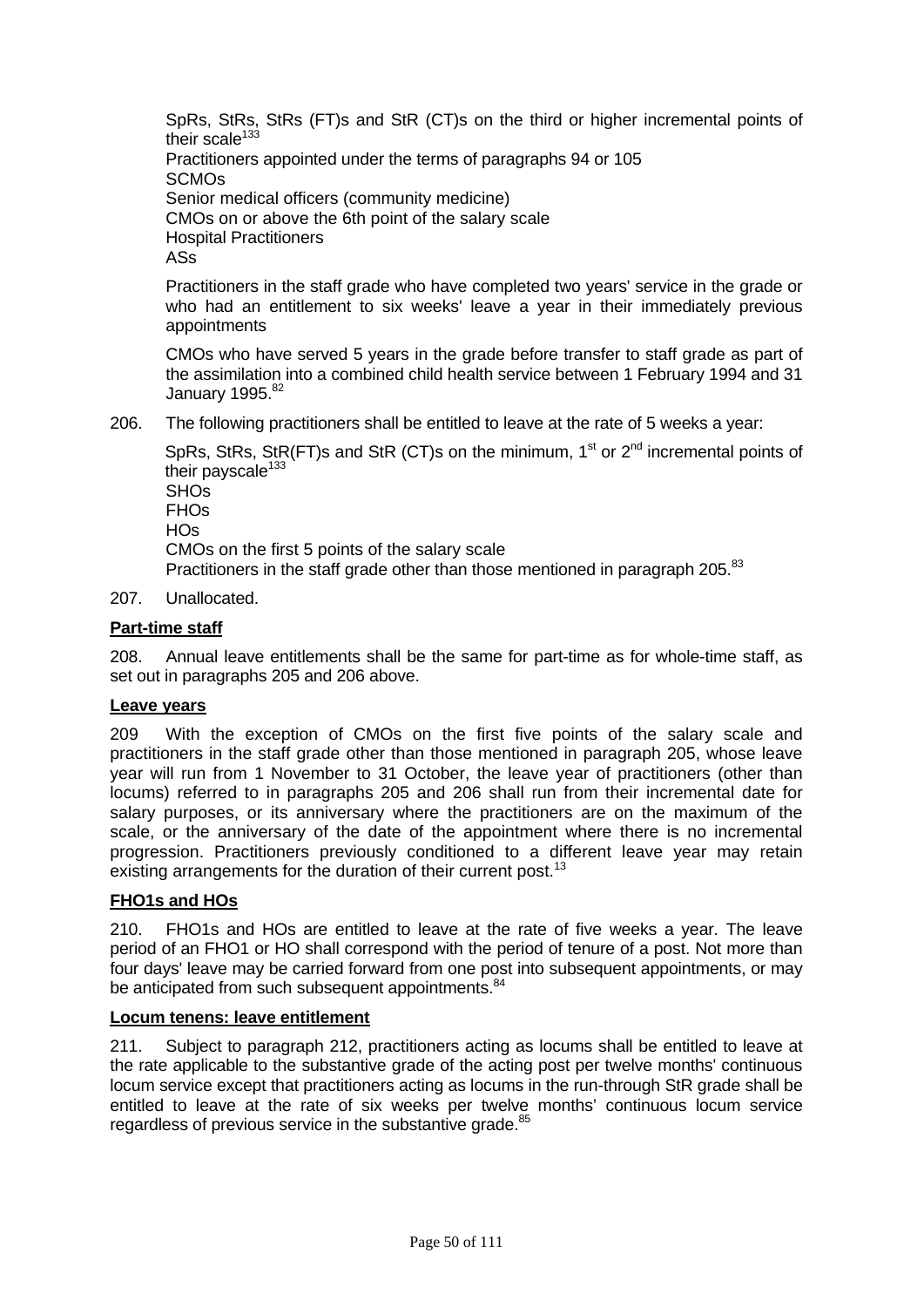## **Locum tenens: leave arrangements**

212. The following conditions shall govern the taking of leave by locums:

a. the taking of leave shall be subject to the needs of the employing authority;

b. wherever possible, leave shall be taken during the occupancy of the post. Where this is not possible, leave may be carried forward to the next succeeding appointment, or payment in lieu of leave earned and not taken may be made;

c. the total leave taken in any one period of twelve months shall not exceed the annual leave entitlement.

#### **Continuous locum service**

213. For the purposes of paragraphs 123, 211, 212 and 243, "continuous locum service" shall be taken to mean service as a locum in the employment of one or more authorities uninterrupted by the tenure of a regular appointment or by more than two weeks during which the practitioner was not employed in the NHS.

## **Public holidays**

214. The leave entitlements of practitioners in regular appointments are additional to eight public holidays and two statutory holidays or days in lieu thereof. The two statutory holidays may, by local agreement, be converted to a period of annual leave. In addition, a practitioner who in the course of his or her duty was required to be present in hospital or other place of work between the hours of midnight and 9 am on a statutory or public holiday should receive a day off in lieu. Where the needs of the service permit, locums should be allowed statutory and general national holidays or days in lieu in the same way as practitioners in regular appointments.20

## **General**

215. Practitioners shall notify their employing authority when they wish to take annual leave, and the granting of such leave shall be subject to approved arrangements having been made for their work to be done during their absence. Paragraphs 106 to 111 provide for the employment of locums where it is not possible for practitioners to deputise for an absent colleague. Subject, however, to suitable arrangements having been made, consultants, SHMOs and SHDOs may take short periods of up to two days of their annual leave without seeking formal permission beforehand, provided that they give notification when they take this leave.

#### **General Council Conditions**

216. The provisions of Section 1 of the General Council Conditions of Service shall apply to practitioners in regular appointments, save that, where a practitioner has arranged to go overseas on a rotational appointment or on an appointment which is considered by the Postgraduate Dean or College or Faculty Adviser in the specialty concerned (if necessary, with the advice of the consultant) to be part of a suitable programme of training, or to undertake voluntary service, the practitioner may carry forward any outstanding annual leave to the next regular appointment, provided that:

a. the next regular appointment is known in advance of the practitioner leaving the NHS to go overseas; and

b. the practitioner takes no other post outside the NHS during the break of service, apart from limited or incidental work during the period of the training appointment or voluntary service.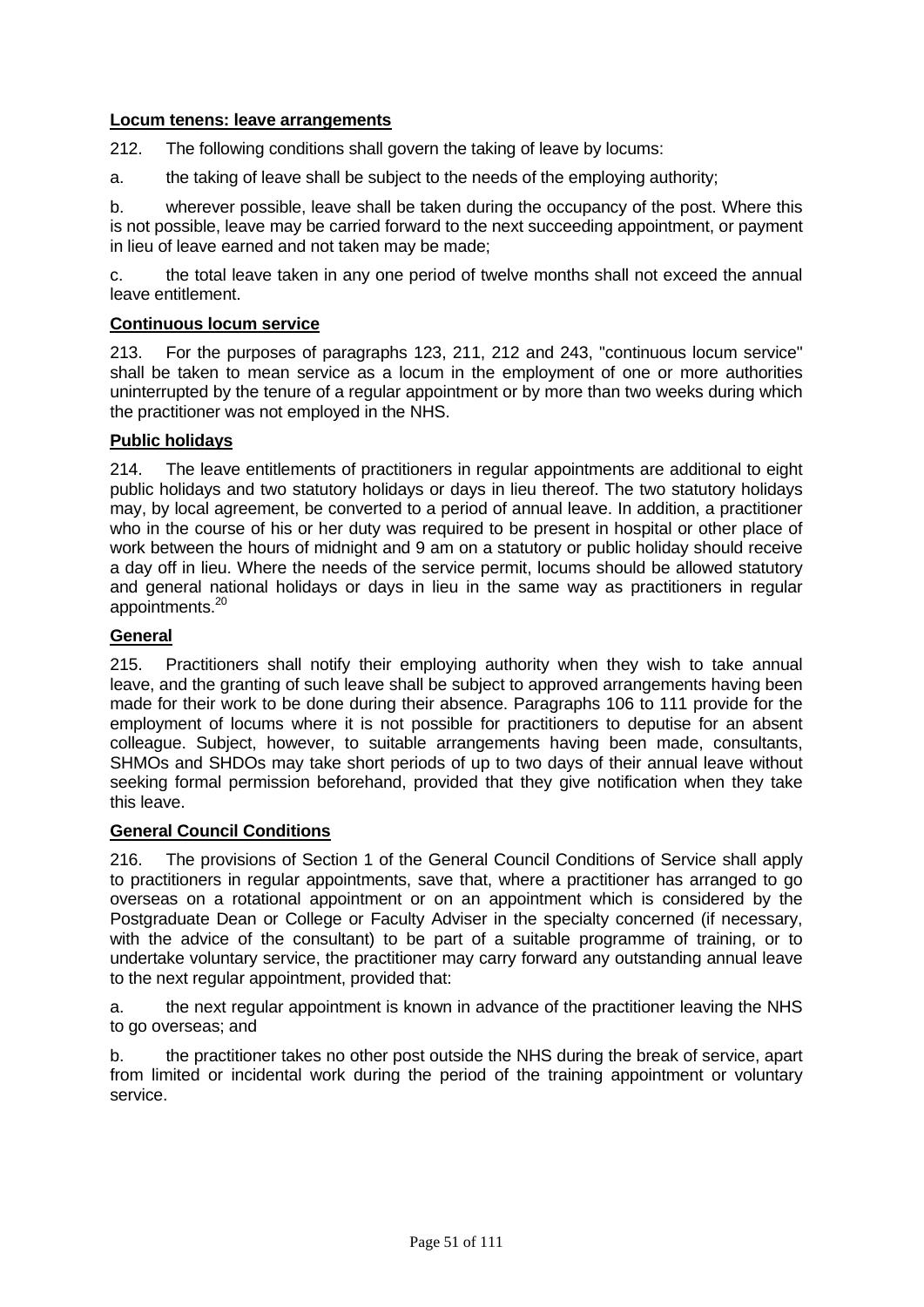# **Changes of grade**

217. Where a practitioner moves between grades carrying different leave entitlements, the leave allowance for the year in which the move occurs shall be determined on a proportionate basis.

218-224. Unallocated.

# **SICK LEAVE**

#### **Scale of allowances**

225. A practitioner absent from duty owing to illness, injury or other disability shall, subject to the provisions of paragraphs 226 to 244, be entitled to receive an allowance in accordance with the following scale:

During the first year of service: One month's full pay and (after completing four months' service) two months' half pay. During the second year of service: Two months' full pay and two months' half pay. During the third year of service:<br>
During the fourth and fifth vears of service: Five months' full pay and five months' half pay. During the fourth and fifth years of service: Five months' full pay and five months' half pay<br>After completing five years of service: Six months' full pay and six months' half pay. Six months' full pay and six months' half pay.

The authority shall have discretion to extend the application of the foregoing scale in an exceptional case. A case of a serious character, in which a period of sick leave on full pay in excess of the period of benefit stipulated above would, by relieving anxiety, materially assist a recovery of health, shall receive special consideration by the employing authority.

#### **House Officers who have not passed a medical examination**

226. The application of the above scale of allowances in the case of a practitioner appointed as FHO1, FHO2 or HO who has failed to pass the medical examination and has been employed under the terms of paragraph 188 shall be subject to an overriding maximum period of paid sick leave on the basis of one week for each completed month of service.<sup>86</sup>

#### **Calculation of allowances**

227. The rate of allowance, and the period for which it is to be paid in respect of any period of absence due to illness, shall be ascertained by deducting from the period of benefit (under paragraph 225) appropriate to the practitioner's service on the first day of absence the aggregate for the period of absence due to illness during the twelve months immediately preceding the first day of absence. In aggregating the periods of absence, no account shall be taken of any absence:

a. on unpaid sick leave; or

b. due to injury resulting from a crime of violence not sustained on duty but connected with or arising from the practitioner's employment or profession, where the injury has been the subject of payment by the Criminal Injuries Compensation Board; or

c. due to injury as at b. above which has not been the subject of payment by the Criminal Injuries Compensation Board on grounds that it has not given rise to more than three weeks' loss of earnings, or was one for which compensation of less than the minimum provided for under the Scheme would be given (subject in such cases to the provision of satisfactory proof that the injury was sustained as a result of a crime of violence).

The employing authority may at its discretion also take no account of the whole or part of the periods of absence due to injury (not on duty) resulting from a crime of violence not arising from or connected with the practitioner's employment or profession.

#### **Previous qualifying service**

228.a. For the purpose of ascertaining the appropriate allowance of paid sick leave under paragraph 225, all periods of service (without any break of twelve months or more, subject to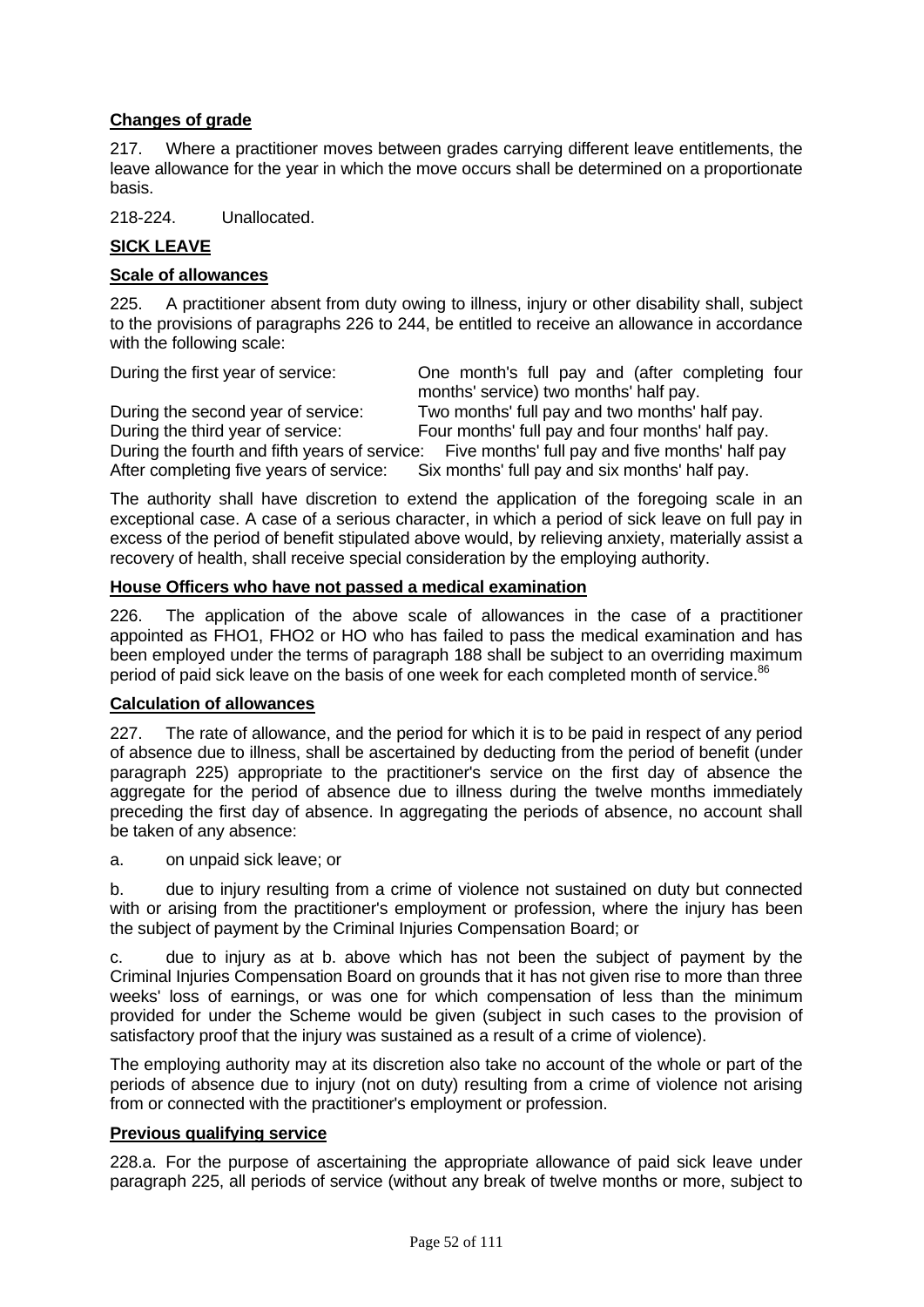sub-paragraph b. below) under any employing authority constituted under the National Health Service Act 1977, or any local authority, or in the Civil Service or the teaching service, or any other service approved by the Secretary of State for the purposes of the NHS Pension Scheme Regulations 1995 (as amended).<sup>119</sup>

b. Where a practitioner has broken his or her regular service in order to go overseas on a rotational appointment, or on an appointment which is considered by the Postgraduate Dean or College or Faculty Adviser in the specialty concerned (if necessary, with the advice of the consultant) to be part of a suitable programme of training, or to undertake voluntary service, the practitioner's previous NHS or approved service, as set out in sub-paragraph a. above, shall be taken fully into account in assessing entitlement to sick leave allowance, provided that:

i. the practitioner has not undertaken any other work outside the NHS during the break in service, apart from limited or incidental work during the period of the training appointment or voluntary service; and

ii. the authority considers that there has been no unreasonable delay between the training or voluntary service abroad ending and the commencement of the NHS post.

#### **Limitation of allowance when Insurance or other benefits are payable**

229. The allowance made to a practitioner during absence on sick leave when added to:

a. the amount of sickness benefit, severe disablement allowance, invalidity benefit or statutory sick pay receivable under the National Insurance and Social Security Acts;

b. compensation payments under the Workmen's Compensation Acts, where the right to compensation arises in respect of an accident sustained before 5 July 1948;

c. any element in compensation payments under any employers' liability acts or under common law which is attributable to immediate loss of remuneration; and

d. the dependency element of any amount received as a treatment allowance from the Department of Social Security (the personal element of this allowance will not be taken into account)

shall not exceed the practitioner's normal salary for the period, and the occupational sick leave allowance shall be restricted accordingly where necessary, except that no deduction shall be made under a. above in the case of a practitioner on whose behalf the employing authority makes no National Insurance contributions.

#### **Sums to be taken into account**

230. The benefits, compensation payments and allowances to be taken into account under paragraph 229 shall be those for the practitioner's own incapacity, including allowances for adult and child dependants.

#### **Practitioners on half pay**

231. Where a practitioner is entitled to an occupational sick pay allowance equivalent to half pay and to statutory sick pay, the occupational sick pay allowance shall be increased by an amount equivalent to the amount of statutory sick pay due, except that the sum of the occupational sick pay allowance and statutory sick pay payable shall not exceed the practitioner's normal pay for the period.

232. Unallocated.

#### **Married Women**

233. A married woman who chooses not to pay standard rate National Insurance contributions (ie., chooses to pay reduced Class 1 contributions) shall, for the purposes of this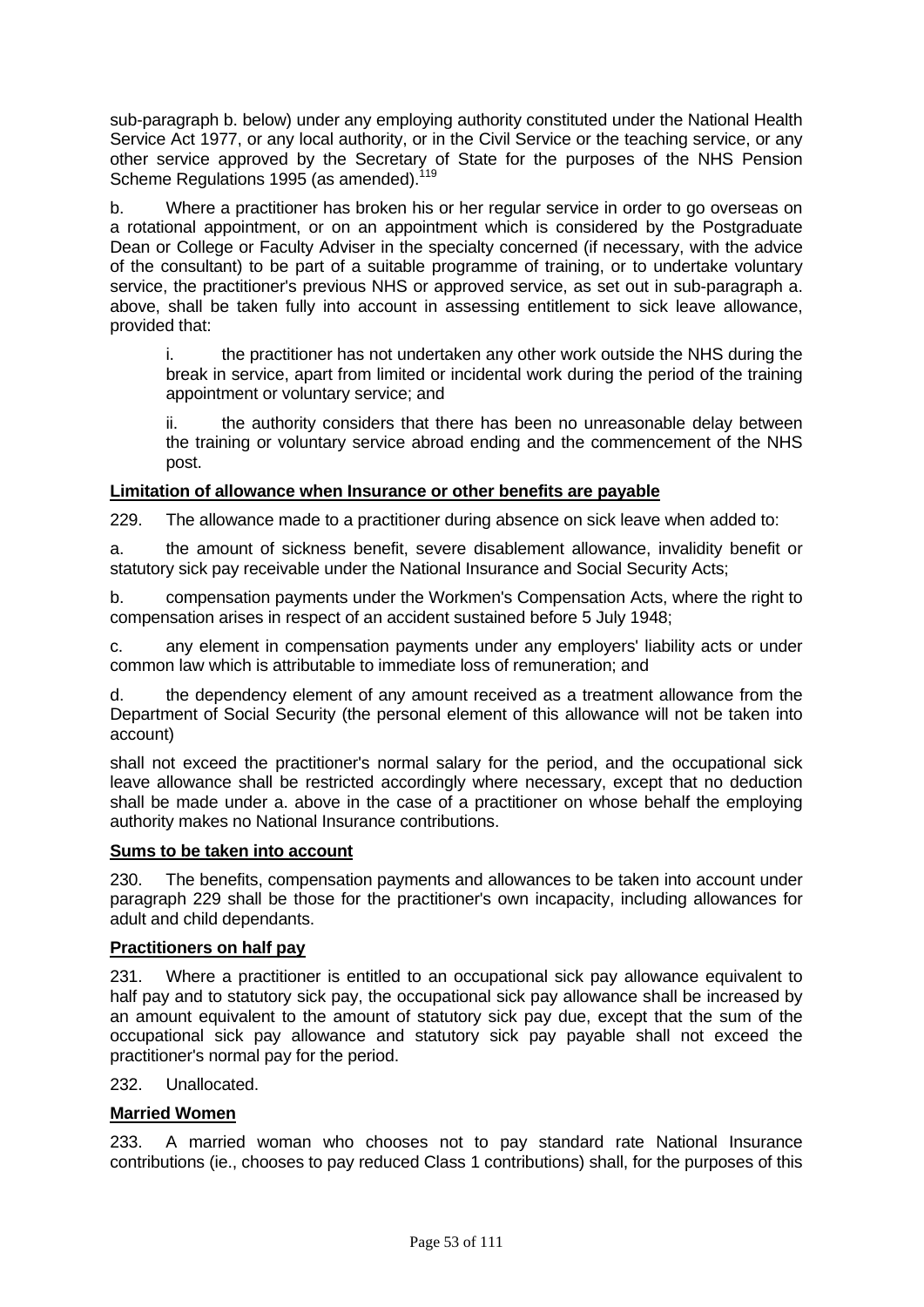agreement, be deemed to be receiving the full rate of social security benefits that would have been receivable had she chosen to pay standard rate National Insurance contributions.

# **Definition of "one month"**

234. For the purpose of calculation of allowance, twenty-six working days shall be deemed to be equivalent to "one-month".

## **Submission of doctor's statements**

235. A practitioner who is incapable of doing his or her normal work because of illness shall immediately notify the employing authority in the manner laid down by them. If an absence because of sickness continues beyond the third calendar day, the practitioner shall submit a statement of the nature of the illness within the first seven calendar days of absence. Further statements shall be submitted to cover any absence extending beyond the first seven calendar days. These further statements shall not normally be submitted more frequently than once every succeeding seven calendar days. Unless the authority otherwise prescribes, they shall take the form of medical certificates completed by a doctor other than the sick practitioner. Exceptionally, the authority may, in a particular case, require statements to be submitted at more frequent intervals.

# **Practitioners admitted to hospital**

236. A practitioner entering a hospital or similar institution shall submit a doctor's statement on entry and on discharge in substitution for periodical statements, unless the period of absence from duty does not exceed seven calendar days. If the period of absence is seven calendar days or less, the practitioner shall submit a self-certificate, as under paragraph 235.

## **Accident due to sport or negligence**

237. An allowance shall not be paid in a case of accident due to active participation in sport as a profession, or in a case in which contributory negligence is proved, unless the employing authority decide otherwise.

## **Injury sustained on duty**

238. a. A period of absence due to injury sustained by a practitioner in the actual discharge of his or her duty and without the practitioner's own default shall not be recorded for the purposes of this scheme.

b. The Injury Allowance provisions will apply as set out in Section 22 of the NHS Terms and Conditions of Service Handbook, and should be read alongside the accompanying guidance issued by NHS Employers.<sup>134</sup>

## **Recovering of damages from third party**

239. A practitioner who is absent as a result of an accident shall not be entitled to an allowance if damages are recoverable from a third party in respect of such accident. In this event, the employing authority may, having regard to the circumstances of the case, advance to the practitioner a sum not exceeding the sickness allowance which would have been payable under these provisions but for this condition, subject to the practitioner undertaking to refund to the authority the total amount of such allowance or a portion thereof corresponding to the amount in respect of loss of remuneration including the damages received. Any period of absence in such a case where a refund of the monies advanced is made in full shall not count against the practitioner's sick leave entitlement. Where, however, the refund is made in part only, the employing authority may, at its discretion, decide to what extent, if any, the period of absence may be taken into account. This paragraph does not apply to compensation awarded by the Criminal Injuries Compensation Board.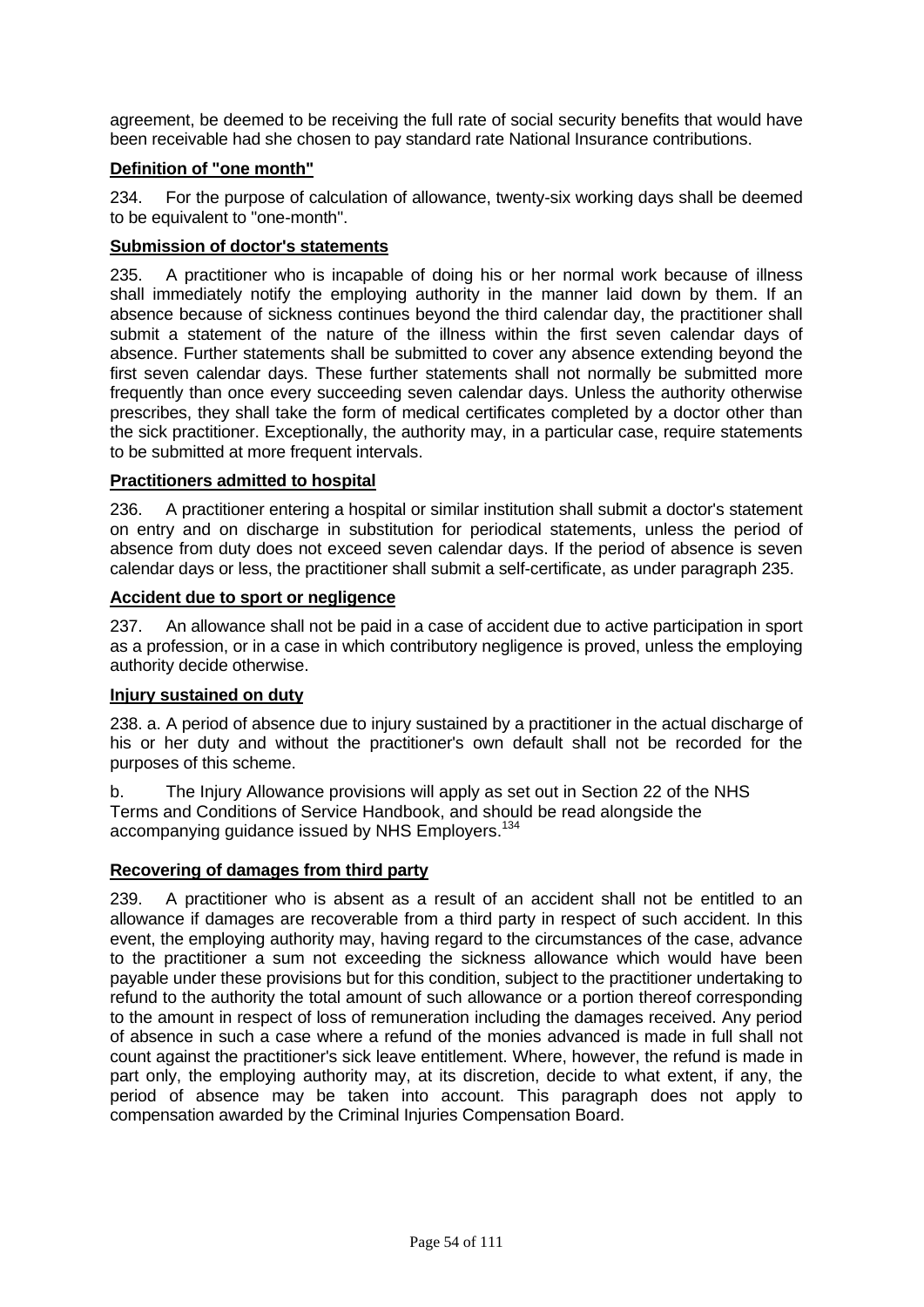# **Medical examination**

240. The employing authority may at any time require a practitioner who is unable to perform his or her duties as a consequence of illness to submit to an examination by a medical practitioner nominated by the authority. Any expense incurred in connection with such examination shall be met by the authority.

# **Termination of employment**

241. The sick leave provisions of these Terms and Conditions or Service shall cease to apply to a practitioner on the termination of employment by reasons of permanent ill-health or infirmity of mind or body, of resignation, of age, or any other reason; provided that, where a practitioner is in receipt of sick leave allowance at the time of expiry of a contract in a regular appointment in a training grade, that allowance shall be paid during the practitioner's illness, subject as a maximum to his or her entitlement to allowances under the provisions of paragraph 225 and 226.<sup>87</sup>

## **Forfeiture of rights**

242. If it is reported to the employing authority that a practitioner has failed to observe the conditions of this scheme, or has been guilty of conduct prejudicial to his or her recovery, and the authority is satisfied that there is substance in the report, the payment of the allowance shall be suspended until the authority has made a decision thereon, provided that, before making a decision, the employing authority shall advise the practitioner of the terms of the report, and shall afford the practitioner an opportunity of submitting his or her observations thereon and of appearing or being represented before the authority or its appropriate committee. If the employing authority decide that the practitioner has failed without reasonable excuse to observe the conditions relating to the granting of sick leave, or has been guilty of conduct prejudicial to his or her recovery, then the practitioner shall forfeit his or her right to any further payment of allowance in respect of that period of absence.

## **Locum tenens**

243. For the purpose of sick leave allowances, a practitioner's service shall be taken to include locum service. A practitioner who has reached age sixty-five, and who does not hold a contract under paragraph 200.a, shall not be entitled to sick leave allowance, unless immediately beforehand the practitioner has completed at least three months' continuous locum service; three months' continuous locum service having the meaning assigned to it in paragraph 213.

## **Appointments under paragraph 87 to 93**

244. Practitioners holding appointments under paragraphs 87 to 93 shall not be eligible to receive occupational sick pay under the terms of paragraphs 225 to 243. Section 57 of the General Council Conditions of Service shall not apply to these practitioners.

245-249. Unallocated.

# **STUDY LEAVE**

## **Definition**

250. Professional or study leave is granted for postgraduate purposes approved by the employing authority, and includes study (usually, but not exclusively or necessarily, on a course), research, teaching, examining or taking examinations, visiting clinics and attending professional conferences.

## **Recommended standard for professional and study leave in the United Kingdom**

251. Subject to the conditions in paragraph 254, professional or study leave will normally be granted to the maximum extent consistent with maintaining essential services in accordance with the recommended standards, or may exceptionally be granted under the provisions of paragraph 252. The recommended standards are: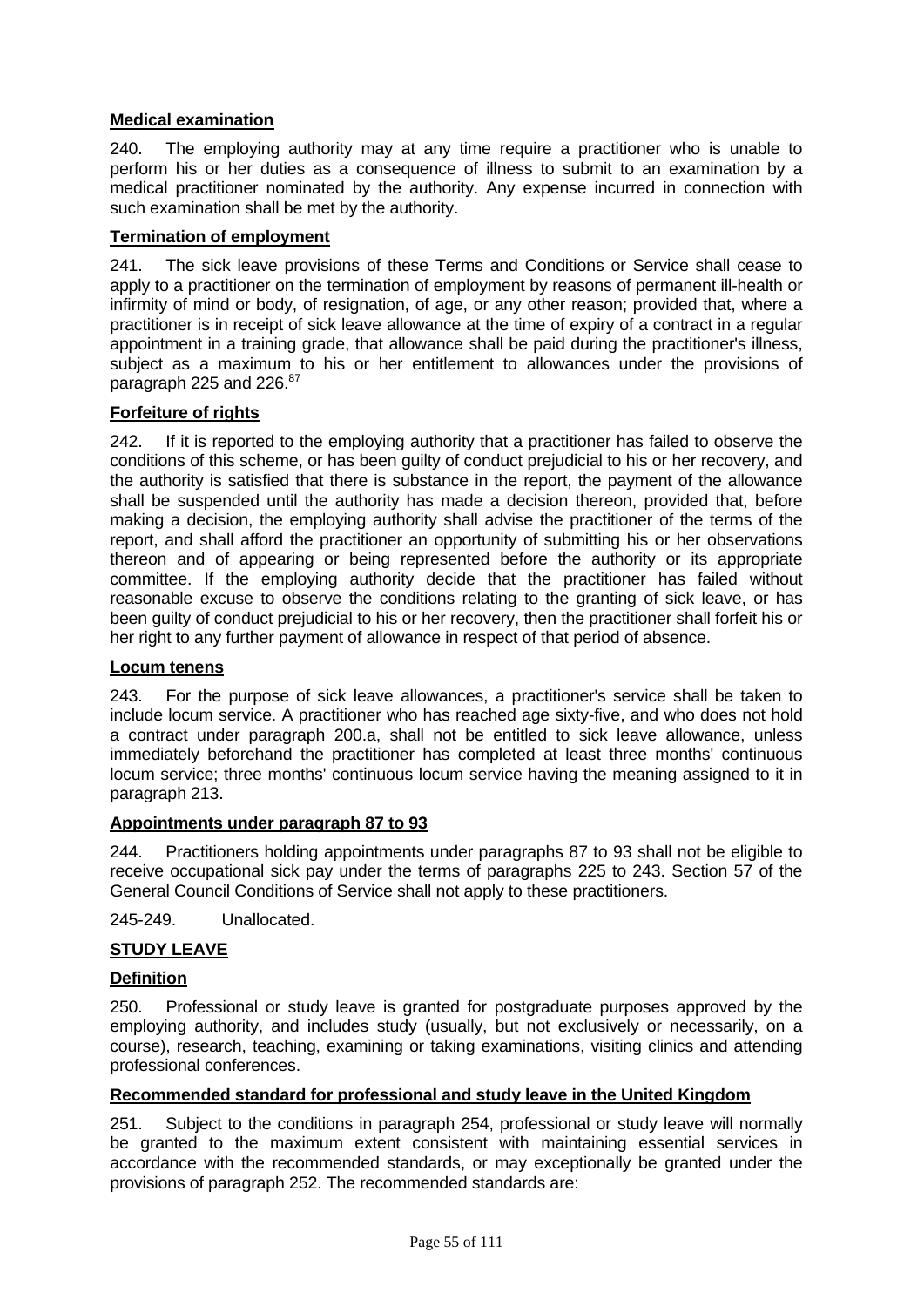a. Consultants SHMOs and SHDOs ASs Staff Grade Hospital practitioners **SCMO<sub>s</sub>** Senior medical officers (community medicine)

Leave with pay and expenses, within a maximum of thirty days (including off-duty days falling within the period of leave) in any period of three years for professional purposes within the United Kingdom.

- b. Not allocated.<sup>88</sup>
- c. SpRs
	- **StRs** StR(FT)s  $StR$  (CT) $s^{135}$ CMOs SHOs FHO2s  $HOS^{89}$

i. Either: day release with pay and expenses for the equivalent of one day a week during university terms; or leave with pay and expenses within a maximum calculated at the rate of thirty days in a year (the year for this purpose being counted from 1 October); or leave with pay and expenses to attend approved full or part-time academic courses; and payment of expenses for attendance at approved conferences or seminars (including those held in the evenings and weekends). This allowance may accumulate over the period of the appointment, provided that the total amount due in the period of the appointment is not taken until one year of the appointment has been served. Attainment of an MSc in public health medicine or other similar courses should form a separate part of the employment contract.

ii. Such practitioners should, for a maximum of two occasions, also receive leave with pay and expenses (other than examination fees) for the purpose of sitting an examination for a higher qualification where it is necessary as part of a structured training programme.

iii. Such practitioners may also receive leave with pay and expenses (other than examination fees) for the purpose of sitting other examinations for a higher qualification, except where the authority considers that this would be contrary to the interests of the individual or the service, leave may be refused (for example, repeated sitting and failing of the same examination could be held to be an unjustifiable use of the paid leave).

d. FHO1s and pre-registration HOs should be allowed reasonable time within working hours for attending, within the hospital, clinico-pathological conferences and ward rounds with other firms.90

## **Additional periods of professional and study leave in the United Kingdom**

252. Authorities may at their discretion grant professional or study leave in the United Kingdom above the period recommended in paragraph 251 with or without pay and with or without expenses or with some proportion thereof.

#### **Professional and study leave outside the United Kingdom**

253. Authorities may at their discretion grant professional or study leave outside the United Kingdom with or without pay and with or without expenses or with any proportion thereof.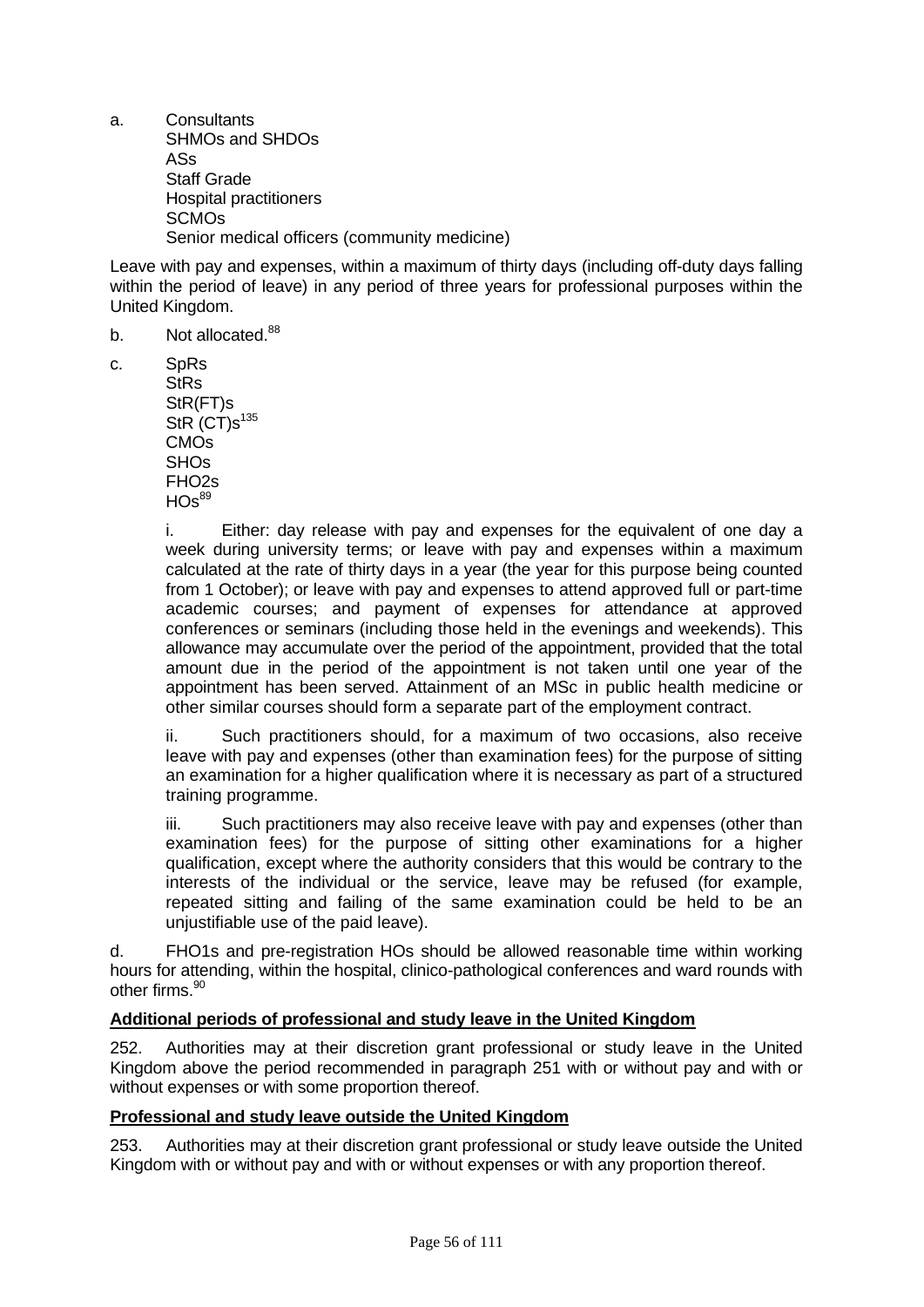# **Conditions**

254. The following conditions shall apply:

a. where a practitioner is employed by more than one authority, the leave and the purpose for which it is required must be approved by all the authorities concerned;

b. where leave with pay is granted, the practitioner must not undertake any remunerative work without the special permission of the leave-granting authority;

c. where an application is made under paragraphs 252 or 253 for a period of leave with pay, and this exceeds three weeks, it shall be open to the authority to require that one half of the excess over three weeks shall be counted against annual leave entitlement, the carry forward or anticipation of annual leave within a maximum of three weeks being permitted for this purpose (this condition shall not be applied to practitioners attending certain courses of specialist training notified to authorities for this purpose by the Department).

255-259. Unallocated.

## **SPECIAL LEAVE**

## **Special leave with and without pay**

260. Special leave for any circumstances may be granted (with or without pay) at the discretion of the employing authority, with the following qualifications: $^{21}$ 

a. Attendance at court as witness: For practitioners attending court as medical or dental witnesses such attendance is governed by paragraphs 30 to 37 and 40 to 42.

b. Not allocated.<sup>91</sup>

c. Contact with notifiable diseases: In general, the situation will not arise in the case of medical practitioners because of their professional position.

## **Maternity leave**

261. The provisions listed temporarily at Appendix VI(i) shall apply.<sup>22, 92</sup>

## **Special leave for domestic, personal and family reasons**

262. The provisions listed temporarily at Appendix VI(vi) shall apply. $93$ 

263 -274. Unallocated.

## **EXPENSES**

#### **General**

275. Travelling, subsistence, and other expenses shall be paid to meet actual disbursements of practitioners engaged in the service of authorities, and shall not be regarded as a source of emolument or reckoned as such for the purposes of pension.

#### **Submission of claims**

276. In preparing claims, practitioners shall indicate adequately the nature of the expenses involved; claims shall be submitted normally at intervals of not more than one month, and as soon as possible after the end of the period to which the claim relates.

## **TRAVELLING EXPENSES AND MILEAGE ALLOWANCES**

# **General Council Conditions Applied**

277. The provisions of Section 23 (except paragraphs 2.4 and 4) of the General Council Conditions of Service shall apply to all grades. In the General Conditions of Service and in paragraphs 278-308, 311 and 315 the terms "headquarters" and "principal hospital" shall be understood to mean "the hospital or other base from which the practitioner conducts his or her main duties" and the term "hospital" shall be understood to mean "hospital or other place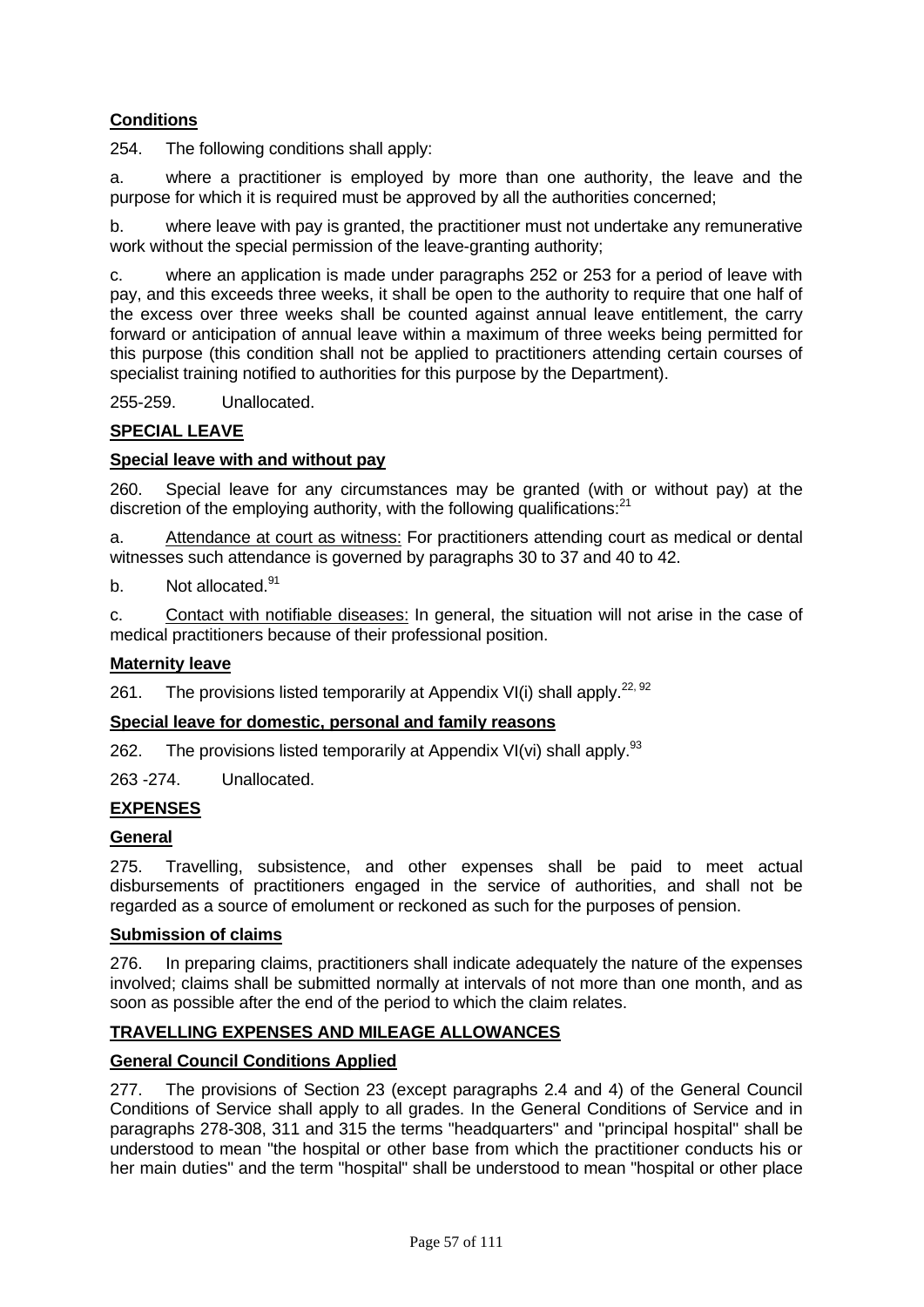to which the practitioner is required to make official journeys". Where a practitioner has a joint contract with more than one employing authority, the terms "headquarters" and "principal hospital" shall be interpreted as meaning the base from which the doctor conducts his or her main duties within that joint contract, irrespective of employing authority.

# **Mileage allowances payable to all practitioners**

278. Except where a practitioner has been allocated a Crown Car (paragraphs 304 to 308) and subject to sub-paragraph 304.d mileage allowances shall be payable in accordance with the rates specified in paragraphs 290 to 301, as appropriate, where practitioners use their private vehicle for any official journey on behalf of their employing authority, including travel in connection with domiciliary consultations. No allowance shall be payable for their normal daily journey between their home, or their practice premises, and their principal hospital, except as provided for in paragraphs 279 to 286 and 289, which also specify the rules for payment of allowances for journeys between their home and other places (including subsidiary hospitals).

## **Emergency visits**

279. Practitioners called out in an emergency shall be entitled to mileage allowance in respect of any journey they are required to undertake.

# **Home-to-Hospital Mileage: Practitioners in the grades of Consultant, SHMO, SHDO, SCMO and AS**

## **Official journeys beginning at home**

280.a. Mileage allowance will be paid for official journeys on behalf of the employing authority where practitioners in these grades travel by private car between their home or their practice premises and places other than their principal hospital, subject to a maximum of the distance between the practitioner's principal hospital and the place visited, plus ten miles, for each single journey (twenty miles for a return journey).

b. For consultants in public health medicine, for official journeys between 6pm and 8am and on Saturdays, Sundays, statutory and public holidays only between 8am and 6pm, the base for the calculation of mileage allowance shall be the doctor's own home.

## **Subsequent official journeys**

281. In addition, practitioners in these grades may claim mileage allowance for one return journey daily between their home or their practice premises and their principal hospital, up to a maximum of ten miles in each direction, on days when they subsequently use their car for an official journey.

#### **Liability to make emergency visits**

282. Practitioners in these grades with commitments under the same contract to visit more than one hospital which includes a liability to make emergency visits to subsidiary hospitals or other institutions, or a consultant or SHMO with a liability to make emergency domiciliary visits, may, if the employing authority decide that their liability is so extensive as to make it desirable that their car should always be available at their principal hospital, claim mileage allowances for normal daily journeys between their home and principal hospital up to a maximum of ten miles in each direction.

## **Scattered hospitals**

283. Where, in exceptional circumstances, consultants are required by their employing authority, as a condition of their contract, to live within a specified area at a distance of more than ten miles by road from their principal hospital in order to provide adequate emergency cover to a group of widely scattered hospitals or other institutions, mileage allowance at the approved rate shall be paid for the whole of the journey between their home and their principal hospital.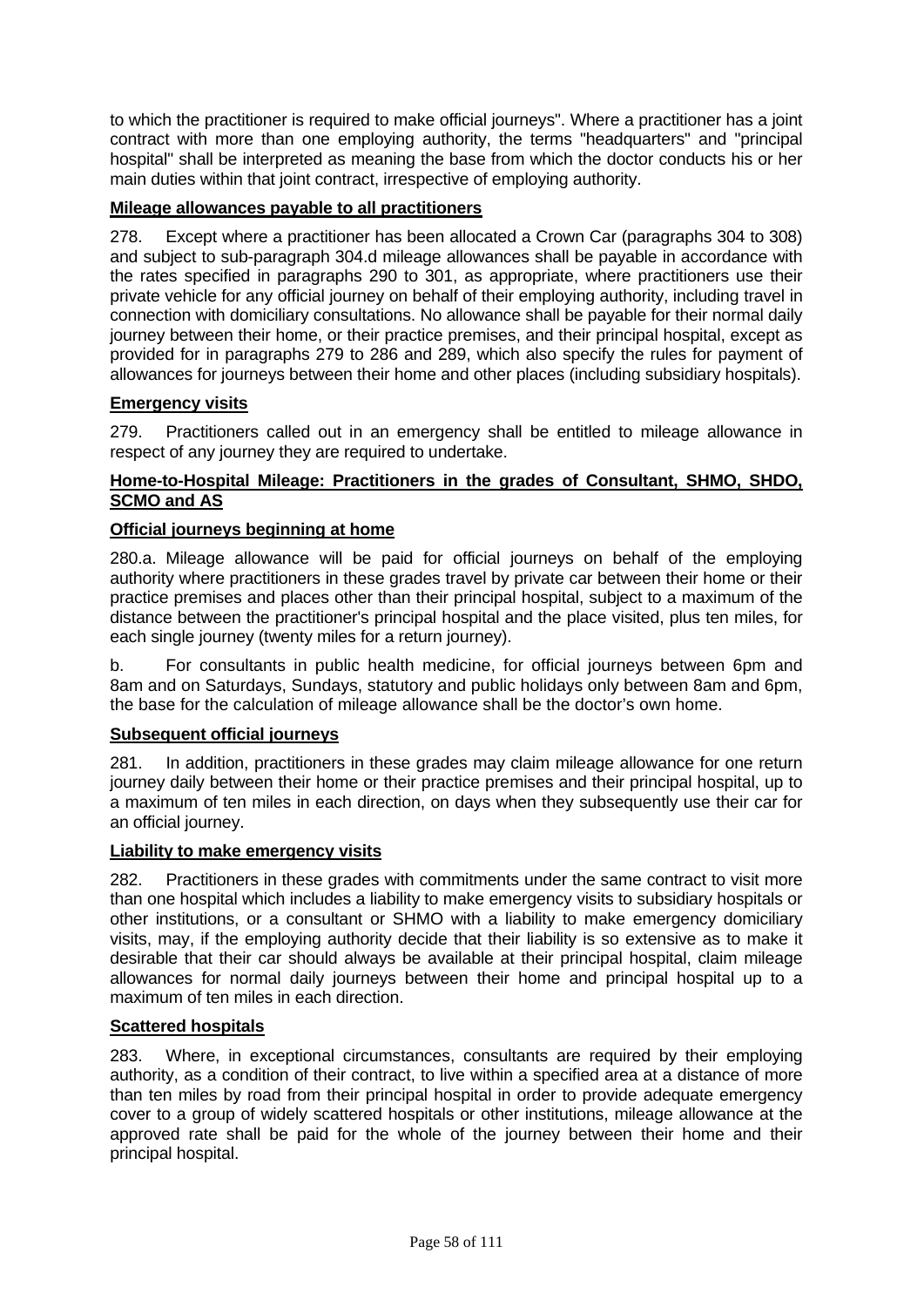# **Journeys Beginning or Ending at Home: Other Staff**

(ie. practitioners in the grades of SG, CMO, HP, or any training grade, or employed under paragraphs 94 or  $105$ <sup>94</sup>

# **Full-time staff**

284.a. Subject to sub-paragraph 284.b, where full-time practitioners in these grades travel between their home and principal hospital before and/or after an official journey, or journey direct from their home to the place visited and/or return direct to their home from the place visited, mileage allowance shall be payable for the whole distance travelled, subject to a maximum based on the return journey from their principal hospital to the place visited, plus twenty miles. Mileage allowance shall be paid for the distance equal to the return journey between the principal hospital and the place visited. The additional (maximum) twenty miles shall be paid for as follows:

i. if the practitioner is the holder of a current season ticket for travelling between their home and their principal hospital, mileage allowance in accordance with paragraphs 290 to 298.

ii. if the practitioner is not a season ticket holder, mileage allowance less the public transport rate.

b. No allowance shall be paid in respect of home to principal hospital mileage to full-time practitioners in these grades whose normal practice is to travel from their home to their principal hospital by private car even when the car is not required for the purpose of making an official journey.

c. For training grades in public health medicine, for official journeys between 6pm and 8am and on Saturdays, Sundays, statutory and public holidays only between 8am and 6pm, the base for the calculation of mileage allowance shall be the doctor's own home.<sup>95</sup>

## **Application of paragraph 284**

285. Paragraph 284 shall be applied as follows:

a. full-time practitioners in these grades who travel by car only on the days when they require it to make an official journey which attracts mileage allowance, other than at the public transport rate, shall be paid mileage allowance calculated in accordance with sub-paragraph 284.a;

b. except as provided in sub-paragraph 285.c, practitioners whose normal practice is to travel to their principal hospital by car shall, if they use it on any day to make an official journey, be paid mileage allowance by reference to the excess, if any, of the total distance travelled over the normal return journey between their home and their principal hospital;

c. practitioners whose normal practice is to use their car to travel to their principal hospital, but who satisfy both the following requirements, may, if the employing authority by resolution so decide, be treated as in sub-paragraph 285.a., ie. they may, in respect of the days on which they actually use the car to make an official journey which attracts mileage allowance, other than at the public transport rate, be paid mileage allowance in accordance with sub-paragraph 284.a. Practitioners to whom this arrangement apply are those who have a claim to special consideration because:

i. they have a definite commitment to make an official journey every day for which the use of their car is justified, or, alternatively, their duties are such that they are liable to be called upon to make official journeys by car which cannot be arranged in advance, and that liability is so extensive and the journeys in practice so frequent as to make it desirable that their car should always be available at their principal hospital; and

ii. they would not otherwise require to travel to their principal hospital by car;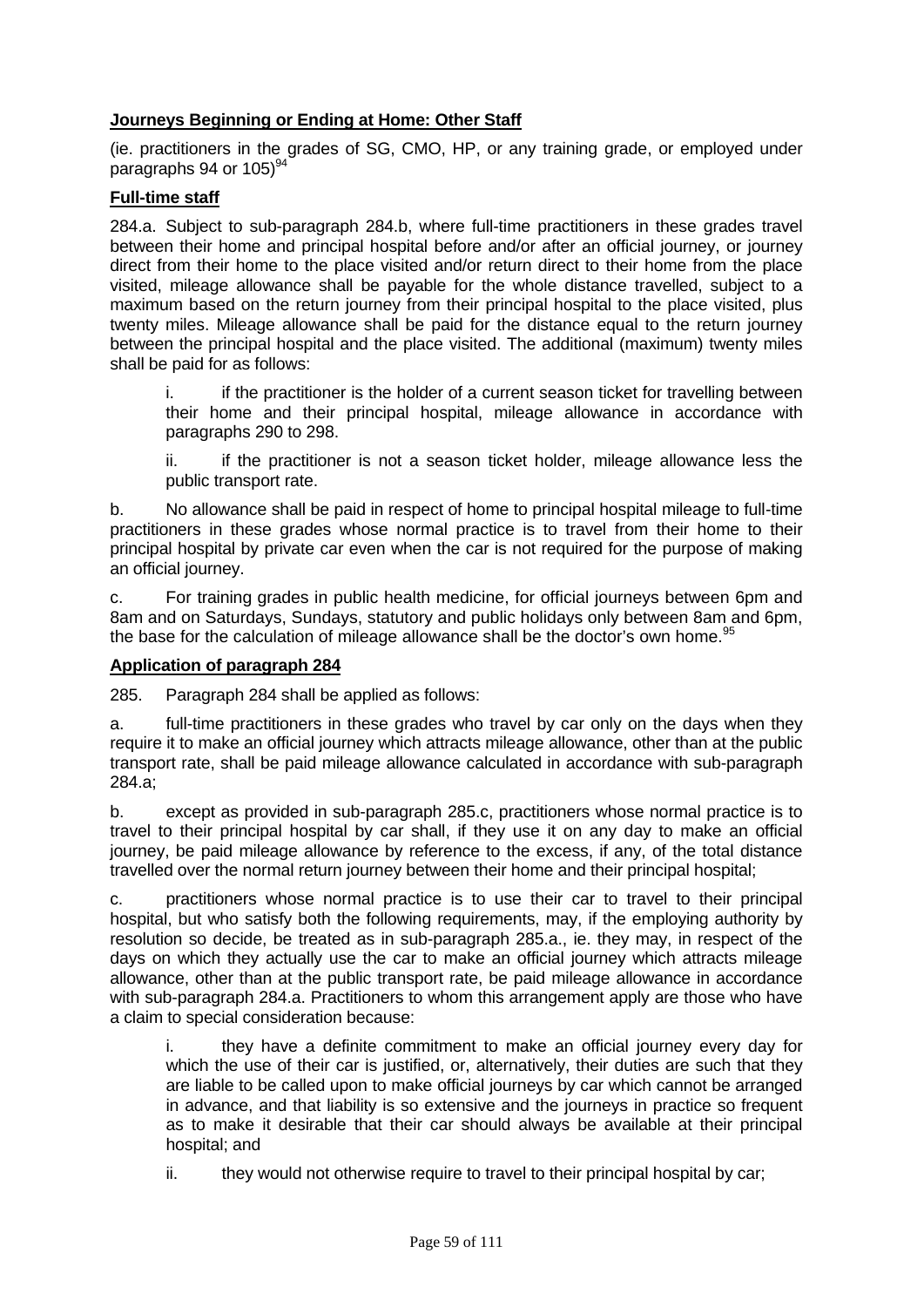d. in the foregoing, "car" means any private motor vehicle in respect of which mileage allowance is authorised;

e. subject to the agreement of the employing authority, the maximum of twenty miles (additional to the return journey from the practitioner's principal hospital to the place visited) referred to in sub-paragraph 284.a. shall not apply if:

i. the practitioner is in a training grade and owned the home before taking up the appointment; or<sup>96</sup>

ii. the home is within ten miles of one of the hospitals involved in a rotational appointment, or is conveniently situated for several of the hospitals in the rotation, but is more than ten miles from one or more of them.

#### **Part-time practitioners**

286.a. In the case of part-time practitioner to whom paragraphs 280 to 284 and 287 do not apply, journeys between their practice premises or place of residence and any hospital where they are employed, other than their principal hospital, shall be regarded as a journey in the service of the authority, provided that no expenses shall be allowed for any such journey or part of such journey which would have been undertaken by the practitioner, irrespective of their employment with the authority.

b. Where a part-time practitioner travels between their practice premises or place of residence and their principal hospital before and/or after an official journey, expenses shall be payable for the whole distance, provided that, for journeys to and from their principal hospital, no expenses shall be paid for any distance exceeding ten miles each way, unless the circumstances warrant exceptional treatment.

# **Part-time Practitioners in all grades: Reserved Rights**

287. A part-time practitioner who at 31 December 1959 was receiving expenses for journeys between their home or private consulting room and their principal hospital shall continue for the time being to receive expenses in accordance with the Terms and Conditions of Service then in force.

288. Unallocated.

#### **Locum Tenens**

289. Where practitioners engaged as locums tenens travel (including, where they take up temporary accommodation at or near the hospital, their initial and final journeys) between their practice premises or place of residence (whichever is the nearer) and their principal hospital, expenses shall be payable in respect of any distance by which the journey exceeds ten miles each way, unless the application of the rules in paragraphs 279 to 286 is more favourable.

#### **Rates of Mileage Allowance: Regular user allowances**

290. Allowances at regular user rates shall be paid to practitioners who at the date on which this agreement comes into operation:

a. are classified by the employing authority as regular or essential users and choose not, or are unable, to avail themselves of a Crown car in accordance with paragraph 304; or

b. are new appointees to whom the employing authority has deemed it uneconomic, or is unable, to offer a Crown car in accordance with paragraph 304; and

c. are required by their employing authority to use their own car on NHS business and, in so doing, either:

- i. travel an average of more than 3,500 miles a year; or
- ii. travel an average of at least 1,250 miles a year, and: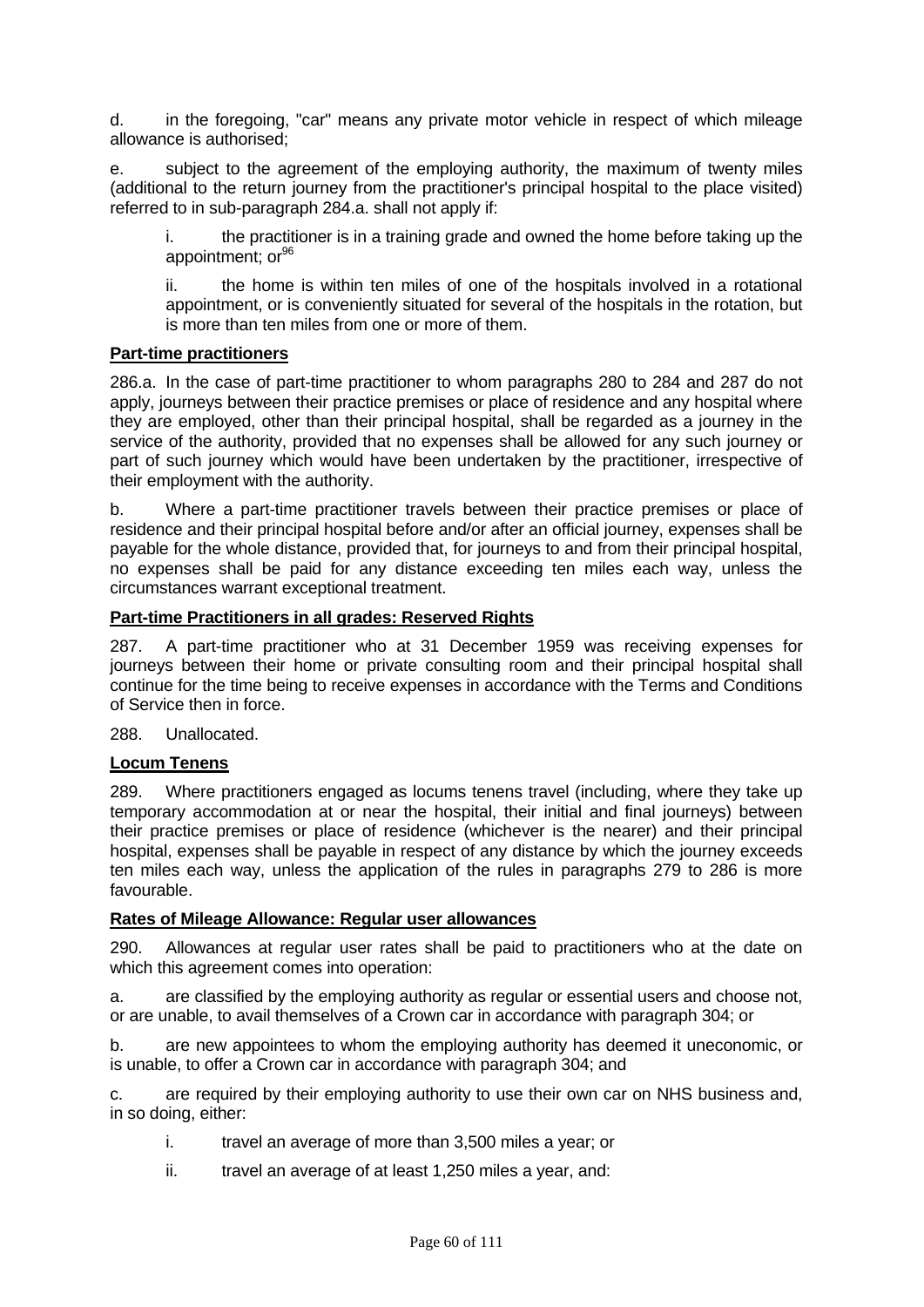- iii. necessarily use their car on an average of three days a week; or
- iv. spend an average of at least 50% of their time on such travel, including the duties performed during the visits; or
- d. are consultants who are classified as essential users.

# **Essential users (consultants)**

291. Essential users are consultants who:

a. travel on average at least 1,250 miles (other than normal travel between their home or their practice premises and their principal hospital) each year; and

b. either have ultimate clinical responsibility, or on-call responsibility normally controlled by a rota system, for the diagnosis and treatment of patients in hospital with emergency conditions which require them to be immediately available for recall; and are expected to be recalled to hospital in emergency at an average rate (taken over the year, but excluding period of leave) of twice or more during a working week;

c. or whose duties require them to pay frequent visits to places away from their principal place of work (eg. to clinics, schools, residential establishments and other places, for instance, in connection with the control of infectious diseases and food poisoning), or who are liable to be called out in an emergency in connection with statutory duties relating to the control of communicable disease and food poisoning or the compulsory removal to suitable premises of persons in need of care and attention.

## **Change in circumstances**

292. If there is a change in a practitioner's duties, or if the official mileage falls below that on which a regular or essential user classification was based and which is likely to continue, the application to the practitioner of the regular user agreement should be reconsidered. Any decrease in the annual official mileage or the frequency of travel, etc. which is attributable to circumstances such as prolonged sick leave or the temporary closure of one place of duty should be ignored for this purpose.

## **Non-classification as Regular User**

293. Where an authority does not consider that a practitioner, other than one to whom subparagraph 304.d applies, should be classified as a regular or essential user, and if this gives rise to any serious difficulty, the practitioner shall have the right to request that the Department should be consulted; they will seek the views of the Staff Side of the Joint Negotiating Committee on the appropriate solution.

## **Payment of lump sums**

294.a. Payment of the annual lump sum allowance shall be made in equal monthly instalments over a period from 1 April in any year to 31 March in the succeeding year.

b. In the case of a practitioner who takes up an appointment with an employing authority or leaves the employment of his or her authority after 1 April in any year, the total allowance payable should be so calculated that the amount payable is directly proportionate to a full year's allowance. The calculation of the mileage allowance should thus be in accordance with the following procedure:

The mileage allowance to be paid at the higher rate would, at 9,000 miles per annum, be equivalent to 750 miles per month of service. The excess over 750 miles per month of service would be paid at the intermediate, and, if appropriate, the lower rate. For example, where the total service in the period 1 April in any year to 31 March in the succeeding year is five months, then up to 3,750 miles would be paid at the higher rate and any excess at the intermediate, and, if appropriate, the lower rate. Similarly, the lump sum should be divided into twelve monthly payments.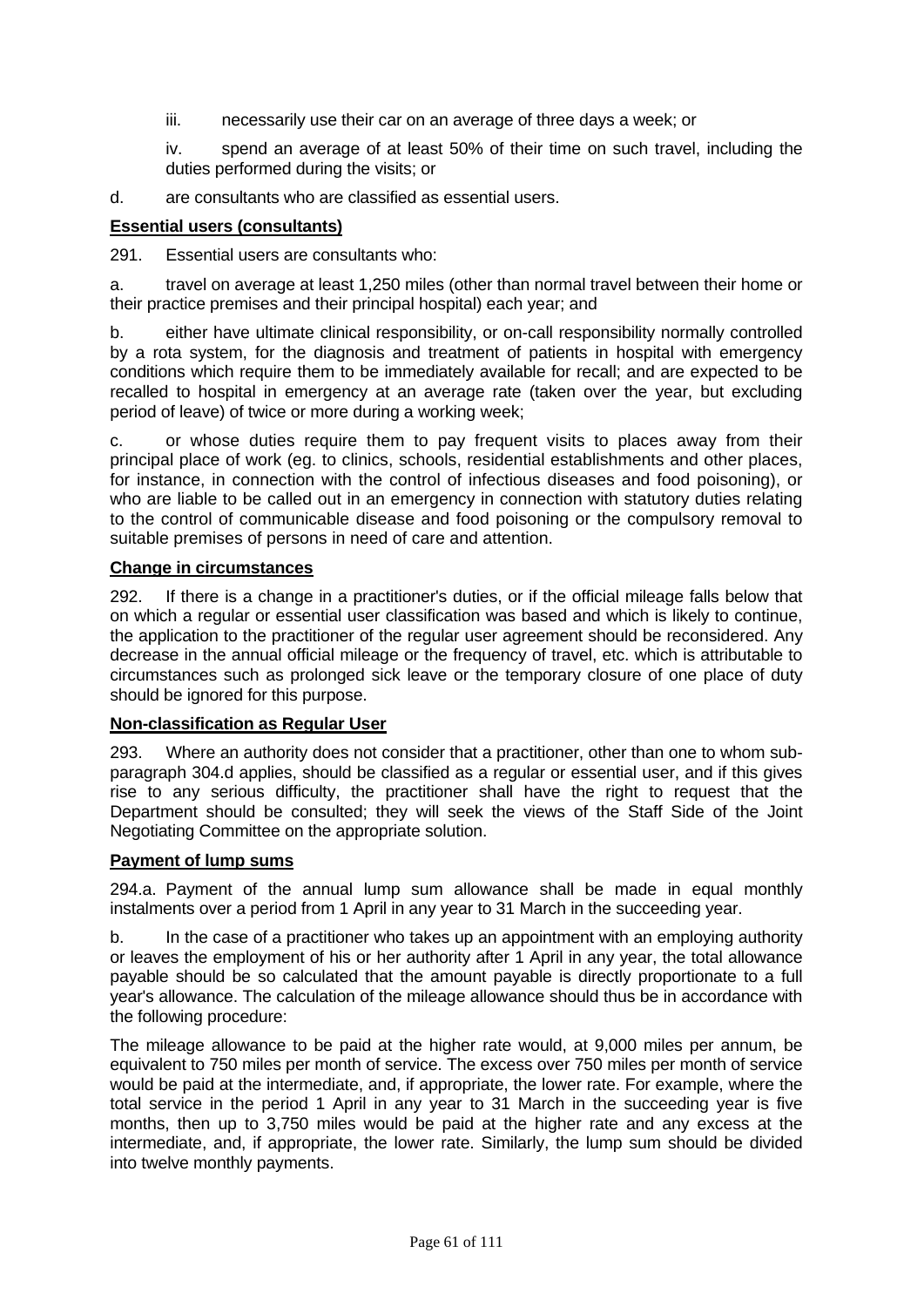When a practitioner leaves the employment of an employing authority, a calculation shall be made in respect of his or her entitlement for the portion of the year served with the authority and any adjustments made thereafter.

#### **Part months of service**

295. Part months of service shall be regarded as complete months for the purposes of paragraph 294. However, a regular user who leaves the service of one authority and enters the employment of another during the same month shall receive only one lump sum instalment for that month, payable by the former employing authority.

## **Cars out of use**

296. When a practitioner entitled to the regular user allowance does not use his or her car as a result of a mechanical defect or absence through illness:

a. the lump sum payment should be paid for the remainder of the month in which the car was out of use and for a further three months thereafter. For the following three months, payment should be made at the rate of 50% of the lump sum payment. No further payments should be made if the car is out of use for six months or longer;

b. during the period when the car is "off the road" for repairs, out-of-pocket expenses in respect of travel by other forms of transport should be borne by the employing authority, in accordance with the provisions of paragraph 2 of Section 23 of the General Council Conditions of Service.

#### **Protection of existing standard rates**

297.a. Practitioners referred to in paragraph 290 who prior to 30 May 1975<sup>[\\*](#page-61-0)</sup> received mileage allowance calculated by reference to the standard rate of allowance may continue to claim payment of their expenses in accordance with these arrangements, but at the following rates, for so long as they remain in the same grade and in the employment of the same employing authority as on 30 May 1975 $^{\star}$ ;<sup>10</sup>

|                   | up to   | 1,001 to | over    |
|-------------------|---------|----------|---------|
|                   | 1,000cc | 1.750cc  | 1,750cc |
| Rate per mile (p) | 14.2    | 16.5     | 18.8    |

b. In addition, where practitioners transferred under the National Health Service Reorganisation Act 1973 or the National Health Service (Scotland) Act 1972 and in post on 30 May 1975 (30 March 1976 for practitioners holding part-time appointments on 30 March 1976), other than in a training post, subsequently take up their first substantive post in the reorganised National Health Service, similar protection shall last for so long as they remain in the grade appropriate to that post and in the employment of the authority making that substantive appointment.

#### **Standard mileage rates**

-

298. Mileage allowances at standard rates will be paid to practitioners who use their own vehicles for official journeys, other than in the circumstances described in paragraphs 290, 297, 299 and 304.d; provided that a practitioner may opt to be paid mileage allowances at standard rates, notwithstanding his or her entitlement to payment at regular user rates.

#### **Public transport mileage rate**

299. The foregoing rates shall not apply if a practitioner uses a private motor vehicle in circumstances where travel by a public service (eg. rail, steamer, bus) would be appropriate. For such journeys, an allowance at the public transport rate shall be paid, unless this is higher than the rate that would be payable at the standard, regular user or special rate.

<span id="page-61-0"></span><sup>\*</sup> 30 March 1976 for practitioners holding part time appointments on 30 March 1976.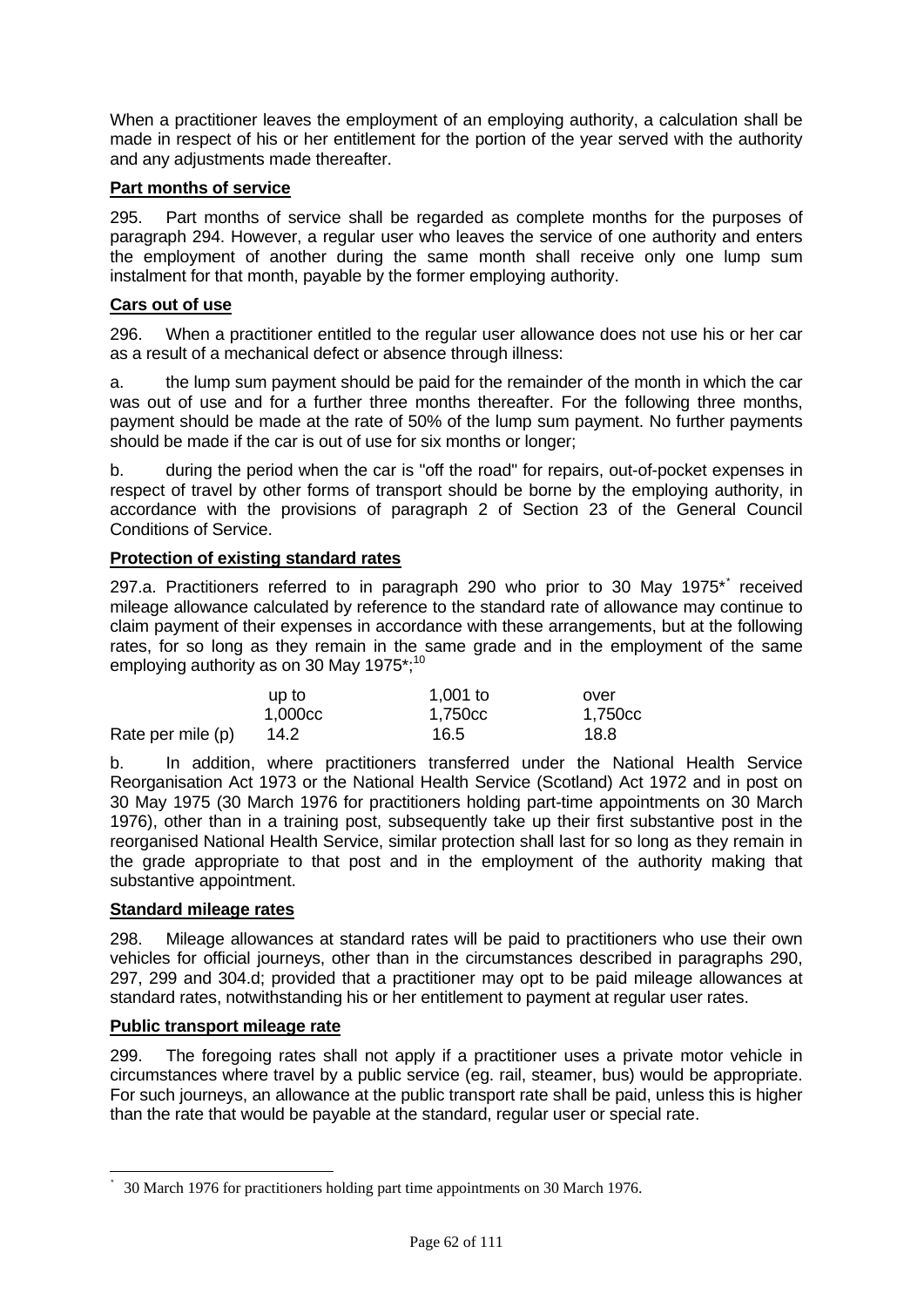# **Passenger allowances**

300. Where other employees or members of an employing authority are conveyed in the same vehicle, other than a Crown Car, on the business of the National Health Service and their fares by a public service would otherwise be payable by the authority, passenger mileage allowance shall be paid.

## **Garage expenses, tolls and ferries**

301. Subject to the production of vouchers wherever possible, practitioners using their private motor vehicles on an official journey at the standard, regular user or special rate of mileage allowance shall be refunded reasonable garage and parking expenses and charges for tolls and ferries necessarily incurred, except that charges for overnight garaging or parking shall not be reimbursed, unless the practitioner is entitled to night subsistence allowance for overnight absence. Similar expenses may also be refunded to practitioners only entitled to the public transport rate of mileage allowance, provided that the total reimbursement for an official journey does not exceed the cost which would otherwise have been incurred on public transport, including the fares of any official passengers.

## **Loans For Car Purchase**

302.a. The provisions of sub-paragraph 302.b apply to practitioners who qualify for the first time as regular car users in the NHS, other than those who are offered, or provided with, a suitable Crown Car or who, prior to 1 April 1980, have been paid the rates of mileage allowances which are protected under the provisions of paragraph 297.

b. Such practitioners are entitled to a loan at 2½ % flat rate of interest, provided that the request for the loan is made within three months of such classification, or of taking up the post (whichever is the later).

c. Loans shall be made in accordance with the provisions of paragraphs 22 to 27 of Section 24 of the General Council Conditions of Service.

d. In determining whether a car is "suitable" for the purposes of this paragraph, various factors may need to be taken into account, such as the total official mileage to be driven, reliability, the need to carry heavy or bulky equipment and local road conditions, etc.

## **Pedal cycles**

303. Employees using pedal cycles for official journeys may be reimbursed at the rate set out in Table 4 of Appendix I.

## **CROWN CARS**

## **Allocation**

304.a. For the purposes of paragraphs 304 to 308 and the Road Traffic Act, a "Crown Car" is any vehicle owned or contract-hired by an employing authority.

b. Employing authorities may offer Crown Cars for individual use on official business where they deem it economic (see also paragraph 307.b) or otherwise in the interest of the service to do so.

c. Practitioners in post who, at the date on which this agreement comes into operation, are required to travel on NHS business and have been classified by the employing authority as regular or essential Users may continue to receive the regular user lump sum payments and allowances set out in paragraph 2 of Table 4 of Appendix I for so long as they remain in the same post or until they voluntarily accept the offer of a Crown Car.

## **New Appointees**

d. A practitioner who is a new appointee after the date on which this agreement comes into operation (including a first time appointee, a practitioner who voluntarily moves to a different post with the same employing authority and a practitioner who moves to a new post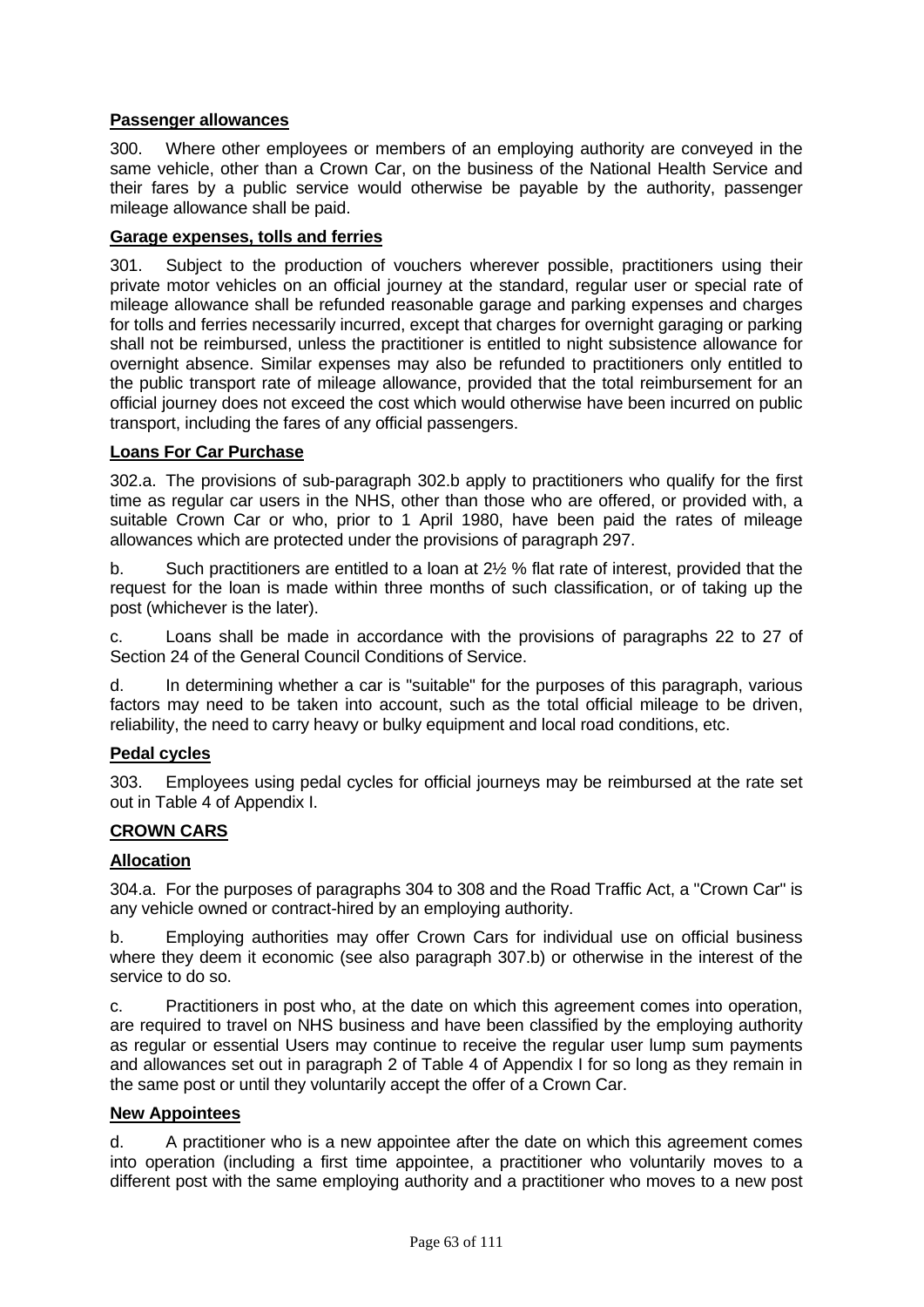with another employing authority) and who is required to travel on NHS business and who chooses to use his or her own car, rather than to accept the employing authority's offer of a Crown Car, shall not receive the allowances specified in sub-paragraph 304.c, but shall be reimbursed at the special rate. The special rate will be equivalent to the current 9,001 to 15,000 miles rate for over 2,000cc for regular and standard users, regardless of the vehicle's engine size.

e. A practitioner who initially refused an offer of a "Crown Car" will continue to be eligible for one, providing there has been no change in the practitioner's duties.

f. A practitioner who has been allocated a Crown Car for individual use on NHS business is entitled to private use of the car, subject to the conditions set out in paragraphs 305 to 308.

g. The offer of a Crown Car constitutes the offer of a base vehicle which should in no case exceed 1800cc. Unless the practitioner and the employing authority agree to the allocation of a smaller vehicle, it shall be at least 1500cc in the case of consultants or Associate Specialists and for others it shall be at least 1100cc or equivalent. In determining the operational needs of a post for assessing the base vehicle requirement, employing authorities shall have regard, in consultation with the practitioners concerned or their representatives, to :

i. the clinical commitments of the postholder, including the nature, frequency and urgency of the journeys to be undertaken;

- ii. the distances to be travelled;
- iii. the road, traffic and climatic conditions;
- iv. the physical requirements of the postholder;
- v. the need to transport equipment.

h. A Crown Car which is no longer required by one officer may be allocated to another for the remaining term of the contract (or notional contract). In that event, the charges for private use will be based on the fixed annual charges determined when the authority first obtained the vehicle.

i. Employing authorities shall ensure that proper arrangements are made for the economic servicing, repair, maintenance in a roadworthy condition and replacement of Crown Cars.

#### **Conditions of Use**

305. Following consultation with the representatives of the professions locally, an authority's conditions of use shall set the practitioner's obligations in respect of the Crown Car and shall state the effect of the following events on the contract and any subsequent financial liability on the practitioner:

- i. breach of conditions of use;
- ii. disqualification from driving:
- iii. wilful neglect;

iv. termination of the practitioner's contract of employment, on: disciplinary grounds; voluntary resignation; transfer to another employing authority (where practicable, reciprocal arrangements should be made);

v. change of duties resulting in the practitioner no longer being required to drive on official business;

- vi. substantial reduction in annual business mileage;
- vii. prolonged absence on annual, study, special or maternity leave.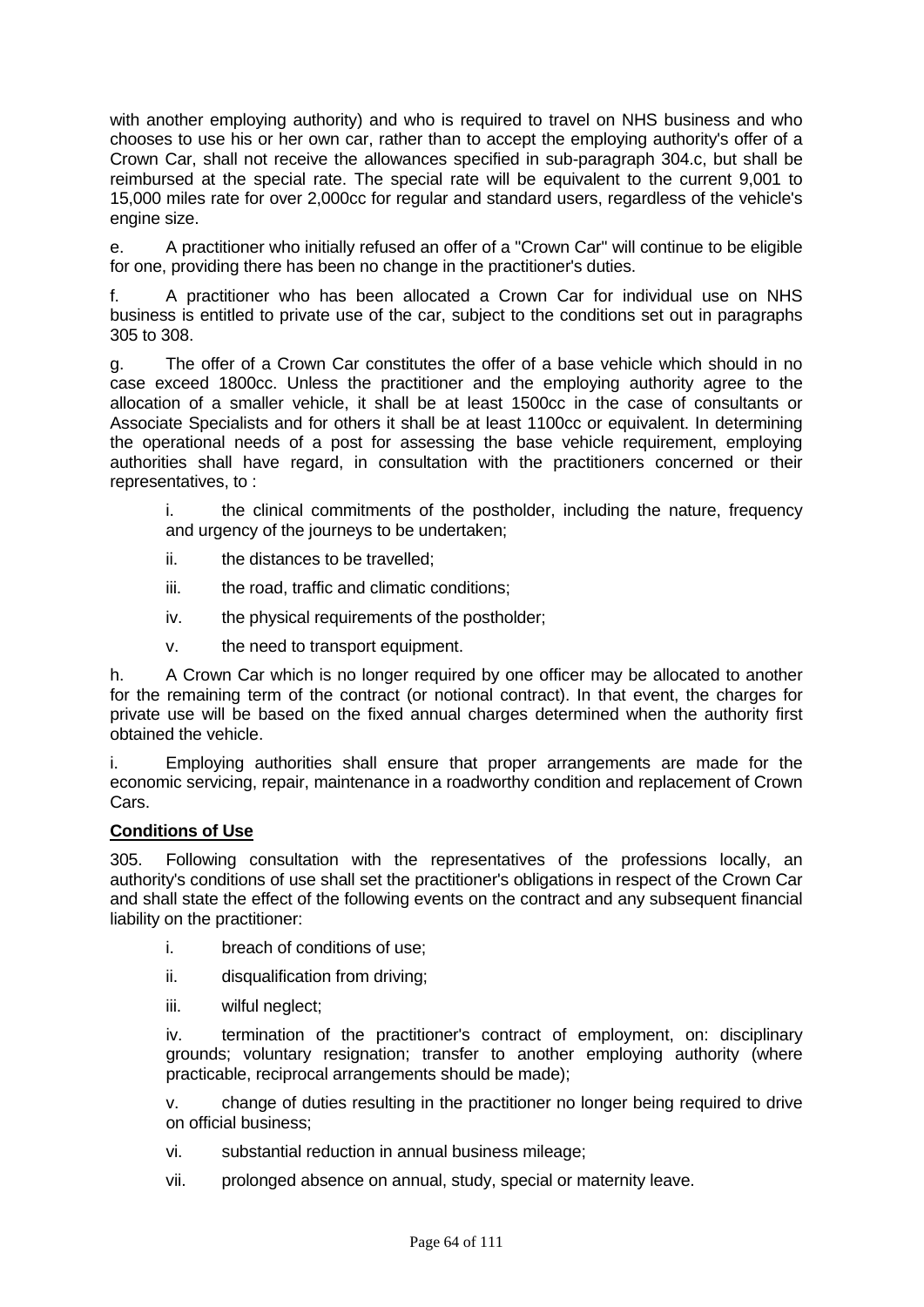# **Charges for Private Use**

306.a. The basis of charges for private use set out in this paragraph assumes that Crown Cars are provided on a contract-hire basis. Where this is not the case, charges for private use are to be based on the notional cost to the authority of providing Crown Cars on a contracthire basis. Notional contract-hire charges at current rates are to be used, and the fixed charge to the practitioner for agreed private mileage determined on this basis is to remain unaltered for the period for which the contract would have remained in force (eg. three years).

b. A practitioner will be required to pay one composite annual charge for private use. This will comprise the sum of the items listed in Table 5 of Appendix I. The composite annual charge will be paid by monthly deduction from salary of one twelfth of the total.

c. The basis of the fixed charge for agreed private mileage shall be the practitioner's estimate to the nearest thousand miles of his or her annual private mileage, as agreed by the authority and multiplied by the rate per thousand miles, determined in accordance with the formula set out in paragraph B of Table 5 of Appendix I.

d. In the event that a practitioner underestimates his or her annual private mileage, an excess charge will be levied by the authority, based on the contract-hirer's excess charge to the authority for the particular car hired to the practitioner. In the event that a practitioner overestimates his or her annual private mileage, any sum recoverable by the authority from the contract-hirer in respect of the overestimate will be refundable to the practitioner. If no recovery is available to the authority, no refund will be made to the practitioner.

e. A practitioner shall meet the cost to the authority of the fitting of any optional extras the practitioner requires, and the contract between the authority and the practitioner should specify whether such extras will become the property of the contract-hirer or the practitioner. In the latter case, the practitioner shall be liable for the cost of making good any damage caused to the car by the removal of such fittings at the end or on early termination of the contract.

f. In the event of a practitioner's death in service or an early termination of the practitioner's contract on the grounds of ill health, there shall be no financial penalty to the practitioner or the practitioner's estate on account of the early termination of the contract for private use of the Crown Car.

g. In the event of a practitioner's absence from work for an extended period on maternity, sick, study or special leave, a practitioner who has contracted for private use of a Crown Car may choose to continue the private use at the contracted charge or to return the vehicle to the authority. In the latter case, there shall be no financial penalty to the practitioner on account of early termination of the contract.

# **Alternative Vehicle**

h. Subject to the agreement of the employing authority, which shall not be unreasonably withheld, a practitioner who wishes to contract for private use of a Crown Car may choose a larger or more expensively equipped vehicle than that offered. In this event, the practitioner shall be responsible for meeting the additional costs to the authority by means of an addition to the composite annual charge, which shall be paid by monthly deduction from salary of one twelfth of the total determined. The rate for reimbursement of petrol used on official business shall be that of the appropriate base vehicle.

## **Reimbursement of Petrol and other Costs**

307.a. A practitioner who has been allocated a Crown Car will be responsible for purchasing all petrol, whether for business or private mileage.

b. NHS business mileage costs will be reimbursed by reference to a claim form or diary showing daily visits on NHS business signed by the practitioner. NHS business mileage costs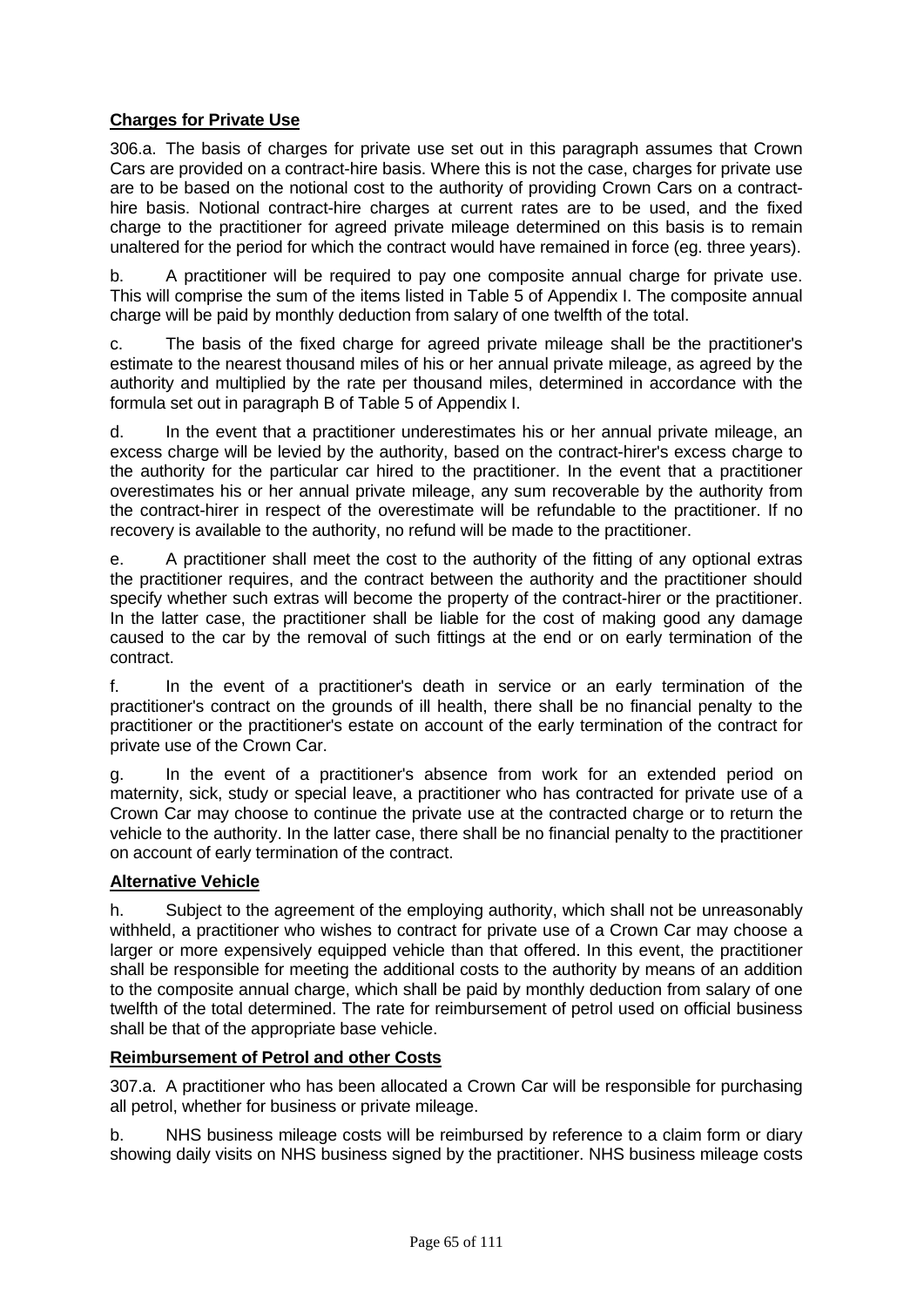include journeys for which a mileage allowance would be payable under paragraphs 280 to 284, 286 to 289 or 315.

c. The rate per mile will be determined according to the following formula:

Cost of one gallon of four star petrol\*

Base Vehicle's mileage on urban cycle

\* The price of petrol will be as notified from time to time by the Department. The mileage on the urban cycle will be as quoted by manufacturers from officially approved tests under the Passenger Car Fuel Consumption Order 1983.

d. The provisions of paragraph 301 shall apply to expenses incurred by a practitioner using a Crown Car on official business.

# **Carriage Of Passengers**

308. Liability for compensation of authorised official passengers injured while being carried in a Crown vehicle will be borne by the Crown. It is for each employing authority to reach a view and issue advice to practitioners on the carriage of official passengers.

309-310. Unallocated.

# **OTHER EXPENSES**

## **Subsistence allowances**

311. The provisions of Section 22 of the General Council Conditions of Service shall apply, with the following provisos:

a. The terms "headquarters" shall be understood to mean, "the hospital where the practitioner's principal duties lie", except in the case of practitioners who work occasional sessions with the Blood Transfusion Services (see c. below);

b. no day allowance shall be payable in respect of any period spent at a hospital as part of the regular duties of the practitioner concerned;

c. where a practitioner is engaged in accordance with paragraph 94 or paragraph 104 for the purpose of working occasional sessions in the Blood Transfusion Service, the practitioner's headquarters shall be regarded as being the Regional Headquarters of the Blood Transfusion Service.

## **Postage etc**

312. Any expenditure necessarily incurred by a practitioner on postage or telephone calls in the service of an authority shall be reimbursed, through the periodical claim for travelling and subsistence.

## **Expenses of candidates for appointments**

313.a. The provisions of this paragraph shall apply where an employing authority summons a practitioner to appear before a selection board or invites a shortlisted practitioner to attend in connection with an his or her application for appointment.

i. Reimbursement of eligible expenses shall be made by the prospective employing authority.

ii. Where a practitioner holds a paid or honorary appointment with an employing authority or is employed as a trainee in general practice, and applies for a new post with his or her own or another authority, the practitioner is entitled to travelling expenses in accordance with paragraph 277 and to subsistence allowance in accordance with paragraph 311 at the rate appropriate to the post the practitioner already holds.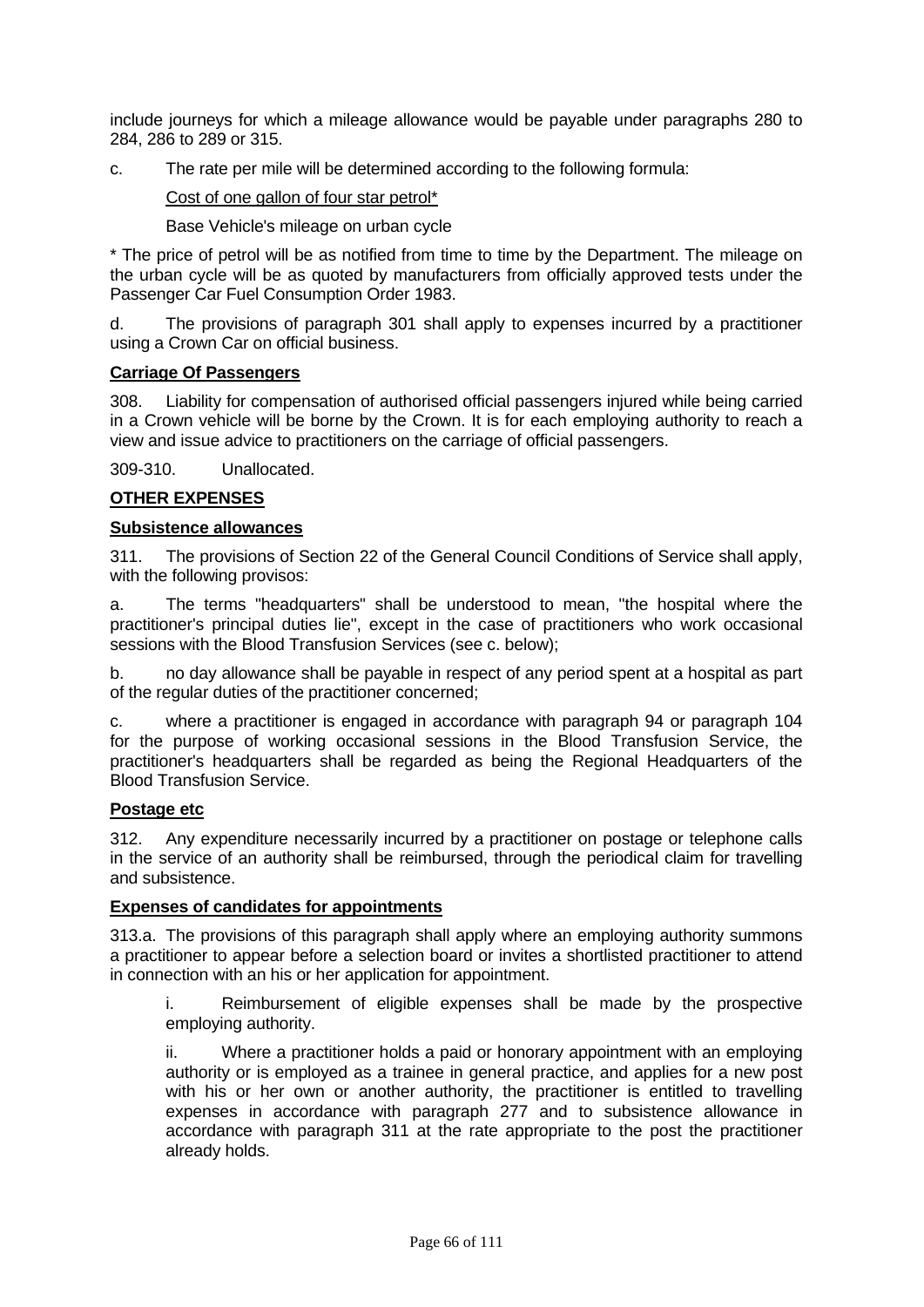iii. Where a practitioner to whom sub-paragraph 313.a.ii does not apply provides general medical or dental services under Part II of the National Health Service Act 1977, or is an assistant to such a practitioner, he or she is entitled to travelling expenses and subsistence allowance at the higher rate applicable under paragraph 311.

iv. A practitioner to whom sub-paragraphs 313.a.ii. and iii. do not apply may at the discretion of the authority be reimbursed travelling expenses and subsistence allowance, subject, unless the circumstances warrant exceptional treatment, to the maximum that would have been payable had those provisions applied.

v. A candidate for a consultant appointment shall not be reimbursed for more than three attendances. Where an authority invites such a candidate to attend prior to shortlisting, it may reimburse the candidate's expenses provided that he or she is subsequently shortlisted, but not otherwise.

vi. A candidate to whom sub-paragraph 313.a.v. does not apply shall not be reimbursed for more than two attendances unless they are seeking to enter a specialist registrar training programme (see d below) in which case further attendances may be reimbursed with the prior agreement of the authority.<sup>11</sup>

b. A practitioner to whom sub-paragraph 313 a.ii. applies and who is summoned to appear before a selection board while on holiday shall be reimbursed for:

i. travelling expenses from the practitioner's holiday address, but limited in the case of travel from abroad to expenses from the port of entry in Great Britain, provided that the practitioner returns to his or her holiday address after interview; for this purpose, travel from Northern Ireland, the Isle of Man and the Channel Islands shall not be regarded as travel from abroad;

ii. Subsistence allowance at the appropriate rate, unless the practitioner is able to stay at his or her own home and it is reasonable to expect the practitioner to do so.

c. Reimbursement shall not be made to a practitioner who refuses the offer of the appointment as advertised on grounds which the authority considers inadequate.

d. Where candidates intending to apply to enter a specialist registrar training programme make pre-interview or pre-application visits to placements in the training programme, they may, with the prior agreement of the employing authority, be reimbursed travelling expenses and subsistence allowance subject, unless the circumstances warrant exceptional treatment, to the maximum that would have been payable under sub-paragraph 313.a.ii or iii as appropriate.

# **REMOVAL EXPENSES**

314. The provisions of Section 26 of the General Council Conditions of Service shall apply.

315. Practitioners who are required to move house during a rotational training programme may receive reimbursement of removal expenses in accordance with Section 26 of the General Council Conditions of Service. Practitioners who might be reimbursed for moving house in such circumstances may, however, choose not to move home on taking up the second or subsequent posts in a rotation but to travel daily the greater distance between their home and the hospital. Similarly if the practitioner has a home convenient to the hospital in which the second or subsequent post in the rotational appointment is to be held the practitioner may elect to travel the extra distance to the hospital in which the previous post or posts are held. In such cases, the practitioner may be paid excess travelling expenses at the appropriate rate according to the circumstances in which the practitioner's vehicle is used.

316-329. Unallocated.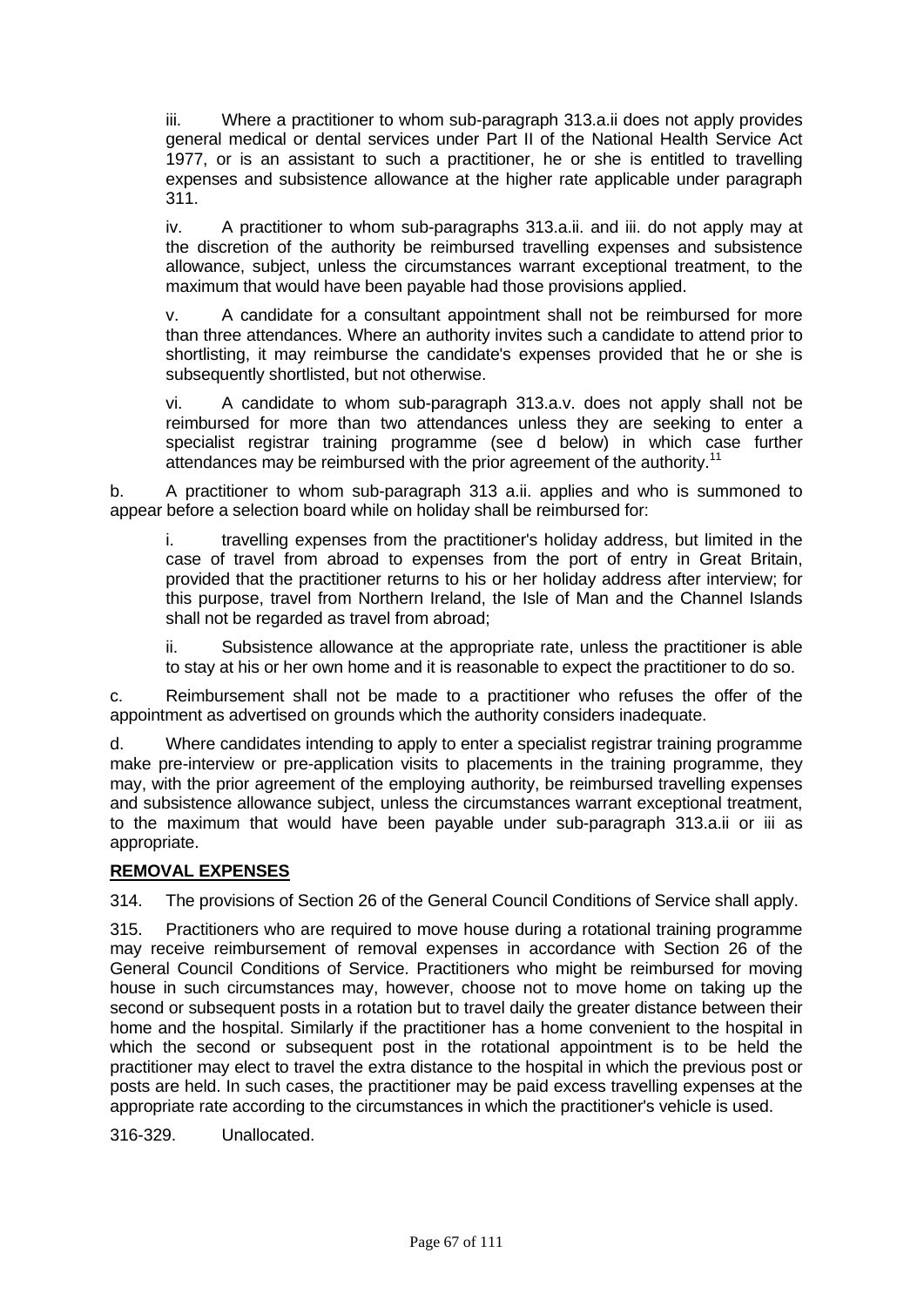# **MISCELLANEOUS**

#### **Publications, lectures, etc**

330. A practitioner shall be free, without prior consent of the employing authority, to publish books, articles, etc., and to deliver any lecture or speak, whether on matters arising out of his or her NHS service or not.

#### **Equal opportunities**

331. The provisions of Section 7A of the General Council Conditions of Service shall apply.<sup>97</sup>

#### **Dignity at work**

332. The provisions of Section 7C of the General Council Conditions of Service shall apply.98

#### **Child care**

333. The provisions of temporary Appendix VI(iv) shall apply.<sup>99</sup>

#### **Retainer schemes**

334. The general provisions of temporary Appendix VI(ii) shall apply.<sup>100</sup>

#### **Disputes procedures**

335. The provisions of Section 33 of the General Council Conditions of Service shall apply.

#### **Health awareness for NHS staff**

336. The provisions of Section 41 of the General Council Conditions of Service shall apply.

#### **Arrangements for redundancy payments**

337. The provisions listed temporarily at Appendix VI(iii) shall apply.<sup>37</sup>

## **Position of employees elected to Parliament**

338. The provisions of Section 52 of the General Council Conditions of Service shall apply.

#### **Membership of local authorities**

339. The provisions of Section 53 of the General Council Conditions of Service shall apply.

#### **Payment of annual salaries**

340. The provisions of Section 54 of the General Council Conditions of Service shall apply.

#### **NHS Trusts - continuity of service**

341. The provisions of Section 59 of the General Council Conditions of Service shall apply.

## **Annual leave and sick pay entitlements on re-entry and entry into NHS employment**

342. The provisions of Section 61 of the General Council Conditions of Service shall apply.

#### **APPLICATION**

343. All salary scales and conditions of service apply equally to men and women, and uniformly throughout England, provided that the practitioner has full, limited or provisional registration as a medical practitioner with the General Medical Council, or is registered as a dental practitioner with the General Dental Council.

#### **Former trainees in general practice**

344. Where a practitioner's immediately previous post was as a trainee in general practice, the practitioner should be treated for the purpose of these Terms and Conditions of Service as if the post had been a regular post in the hospital service. The practitioner's salary shall be taken to have been the point on the scale in Appendix I to which the salary payable under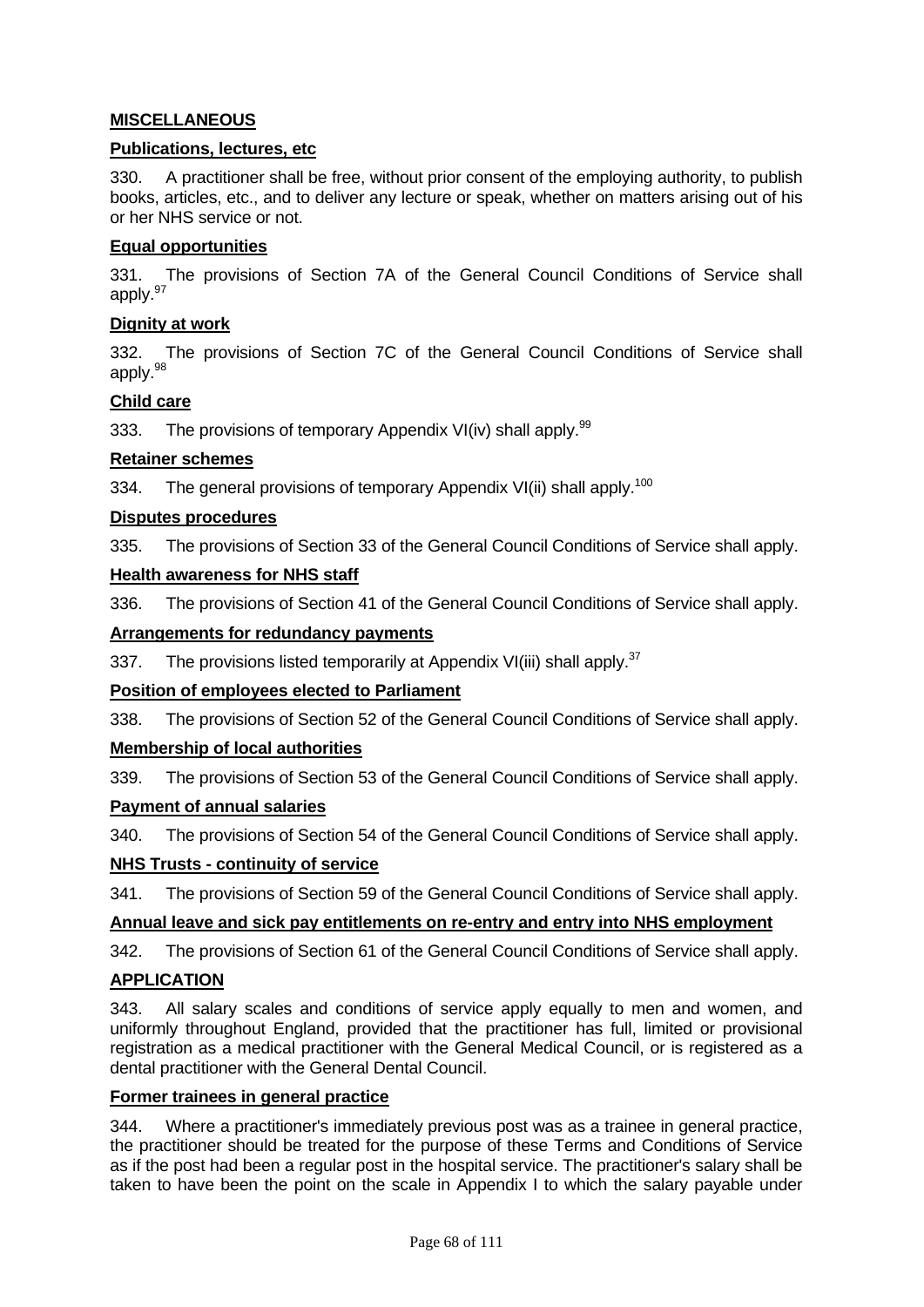paragraph 38.6(e) of the Statement of Fees and Allowances corresponds (ie. after deduction of the addition for out-of-hours commitments). This provision does not apply to practitioners who were Principals or Assistants in general practice.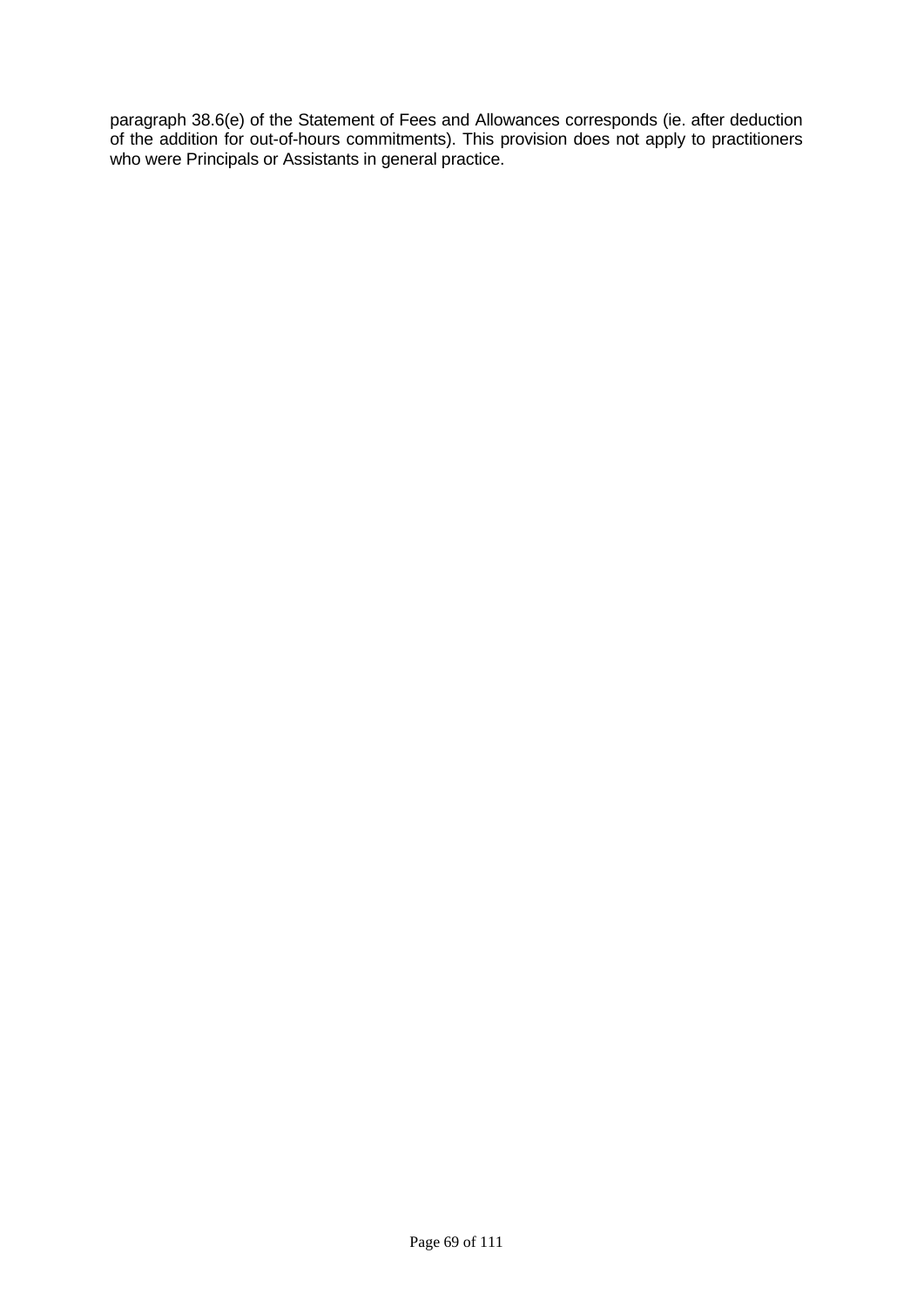# **SUPPLEMENT**

#### **TERMS AND CONDITIONS OF SERVICE FOR DOCTORS UNDERTAKING SESSIONAL WORK IN THE COMMUNITY HEALTH SERVICES, PROVIDING MEDICAL SERVICES TO LOCAL AUTHORITIES UNDER THE COLLABORATIVE ARRANGEMENTS AND UNDERTAKING MEDICAL EXAMINATIONS OF PROSPECTIVE NHS EMPLOYEES.**

1. These terms and conditions of service do not form part of the terms and conditions of service of hospital medical and dental staff and doctors and dentists in public health and the community health service. Doctors covered by the terms and conditions of service set out in this supplement are entitled only to the fees and allowances at the rates contained in the Schedule annexed to this Supplement.<sup>137</sup>

2. Where an Authority has requested a doctor to carry out a domiciliary visit for which a fee is payable and the examination cannot be carried out because the patient is not at home at the pre-arranged time, the doctor shall be reimbursed at the rate of 50% of the appropriate fee.

3. In the Schedule, unless otherwise indicated, "full session" means a session of normally  $1\frac{1}{2}$  to 2  $\frac{1}{2}$  hours, including, where necessary, allowance for travelling time, and "short session" means a session not normally exceeding one hour.

## **SESSIONAL FEES (Schedule paragraph 1)**

4. Doctors undertaking family planning sessions, including sessions concerned with birth control IUD insertions, sub-fertility and research, and interviewing doctors at vasectomy sessions, should be paid at the rates shown at paragraphs l.a.i, l.a.ii, l.d.i and l.d.ii of the Schedule.

5. Attendance at case conferences arranged by Social Services Departments (but not at the volition of the attending medical practitioner) should be treated as sessions, except where such attendance would be part of the practitioner's normal duties, e.g. as part of a multi-disciplinary team, and a fee paid in accordance with the length of the conference.

6. Sessional fees are also payable for emergency attendance. They are repeated for ease of reference at paragraphs 5.a.iv and 5.a.v of the schedule.

#### **EXAMINATIONS OF BLIND OR PARTIALLY-SIGHTED PERSONS FOR THE COMPLETION OF FORM CVI (Schedule paragraph 2)** <sup>10</sup>

7. These fees are payable if the doctor has taken steps to ascertain that the patient is not already registered, or where it is proposed to recommend that a registered patient be transferred from one category of register to another, and it has been decided in consultation with the local authority concerned (by telephone if necessary) that the examination should be carried out other than in the course of sessional arrangements.

The fees for re-examination should be paid if the previous CVI is available at the time of the re-examination

8. Where Form CVI is completed in the course of or following a domiciliary consultation for hospital purposes without a further visit being necessary, the combined fee should be paid by his employing authority at the rate shown in Appendix I (paragraph 145) to the Hospital Medical and Dental Staff Terms and Conditions of Service.

## **PSYCHIATRIC EXAMINATION UNDER SECTION 105 OF THE NHS ACT 1983 OR FOR THE PURPOSES OF THE MENTAL HEALTH ACT 1980 (Schedule paragraph 3)**

9. These fees should be paid in all cases where the practitioner has carried out the examination, whether or not a recommendation is made.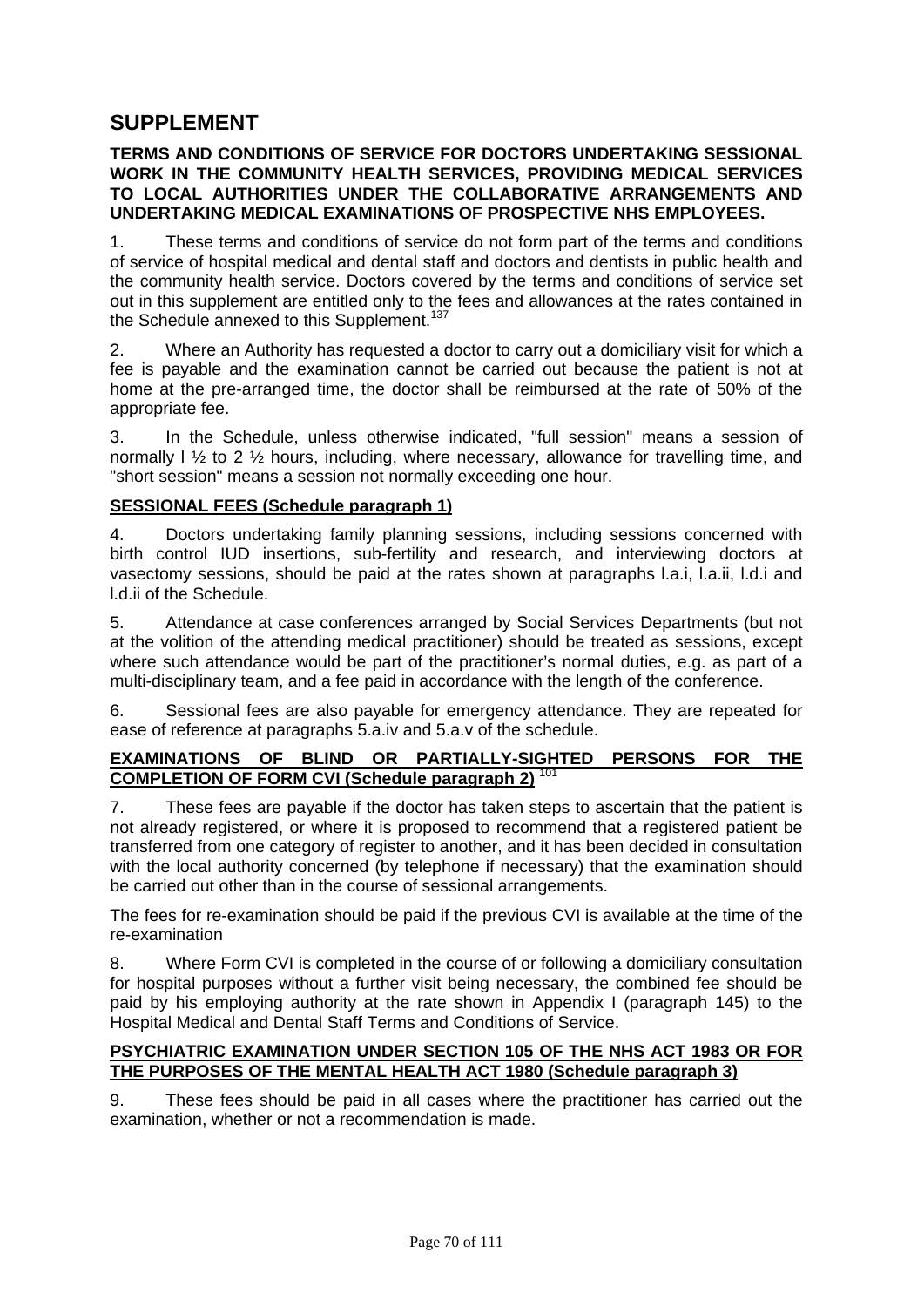# **CHILDREN IN CARE, ADOPTION AND FOSTERING (Schedule paragraph 4)**

10. Fees for completion of BAAF Forms 3-4 should be settled locally with the doctor concerned if their use is necessary.

# **OTHER EXAMINATIONS AND REPORTS (Schedule paragraph 5)**

11. Except where a fee for a particular service is specified elsewhere in the Schedule, the fees in paragraph 5.a of the Schedule will cover reports required under the collaborative arrangements by local authorities. Where an Authority is in doubt whether this is the appropriate fee for the service, the matter should be referred to the Regional Personnel Department, who will consult the Department if necessary.

# **VISITING MEDICAL OFFICERS TO ESTABLISHMENTS MAINTAINED BY LOCAL AUTHORITIES (Schedule paragraph 6)**

- 12. The types of establishment covered by this scale are as follows:
- a. Day nurseries accommodating children aged 5 years and under.
- b. Nursery schools accommodating children 2-5 years.

c. Residential special schools and boarding homes accommodating handicapped children of various types.

- d. Local authority boarding schools.
- e. Community homes.
- f. Mother and baby homes.

g. Residential accommodation provided under Part III of the National Assistance Act 1948.

h. Reception centres for accommodating person without a settled way of living.

i. Teacher training and other residential colleges.

13. Fees are payable only for work that is not covered by general medical services under Part H of the National Health Service Act 1977. Remuneration for regular and routine attendances or such non-GMS work shall be by annual salary or sessional fee at the discretion of the authority. Where the sessional basis is adopted, fees shall be paid in accordance with paragraph I of the Schedule. Where the salary basis is adopted the remuneration shall be based on the number of hours per week spent at the establishment and shall be in accordance with paragraph 6.a of the Schedule.

14. The number of hours per week to which the annual salary is related shall be a matter for agreement from time to time between the authority and the doctor concerned. Agreements embodying periods of half an hour or any other period of less than an hour (with proportionate rate of payment) are not precluded.

15. A doctor remunerated by annual salary shall be responsible for providing a locum, at his own expense, when he is unable to carry out the duties himself.

16. A visit carried out in an emergency at the special request of the establishment and outside the regular and routine attendance and which falls outside the provisions of general medical services shall be entitled to a fee in accordance with paragraph 6. b of the Schedule.

## **MISCELLANEOUS FEES (Schedule paragraph 7)**

17. The fee for the notification of infectious diseases or food poisoning (paragraph 7.b) is payable to all notifying doctors except for those serving in the Armed Forces of the Crown or in any Women's Service administered by the Defence Council.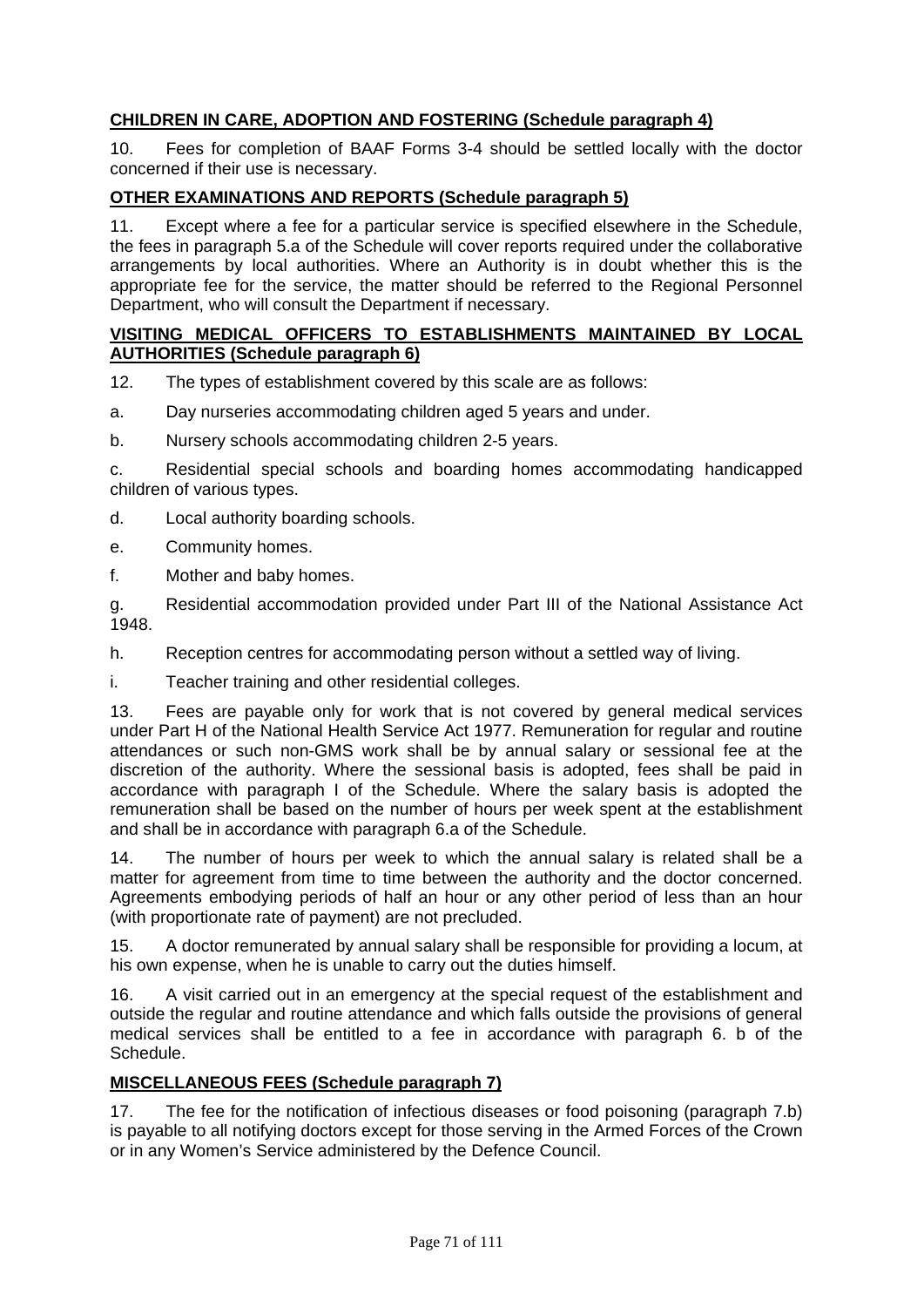18. The fee shown at paragraph 7.c of the schedule is for elementary lectures (normally of 60 minute duration) to the lay public on first aid to the injured, home nursing, childcare or hygiene. Where there is doubt whether the cost of such lectures should fall on the Health Authority or the Local Authority, the matter should be referred to the Regional Personnel Department, who will consult the Department if necessary.

# **MILEAGE ARRANGEMENTS**

19. A doctor whose principal employment is subject to the terms and conditions of service for hospital medical and dental staff and who is also remunerated by the same authority in respect of work referred to in the annex shall receive mileage allowances as if the work had been undertaken as part of his principal employment. All other doctors shall receive travelling expenses, and standard rate mileage allowances, and passenger allowances in accordance with Sections 23 and 24 of the General Council Conditions of Service provided that the doctor is entitled to allowances for travel between his practice Premises or his home, whichever is the nearer, and the clinic or other premises visited.

# **PENSIONABLE RENUMERATION**

20. Fees for work done under the collaborative arrangement will not normally be regarded as pensionable remuneration in the NHS Pension Scheme Regulations 1995 (as amended). Fees for work in the community health service will normally be pensionable under the scheme. Exceptions to these generalisations include where a previous agreement to the contrary exists.<sup>120</sup>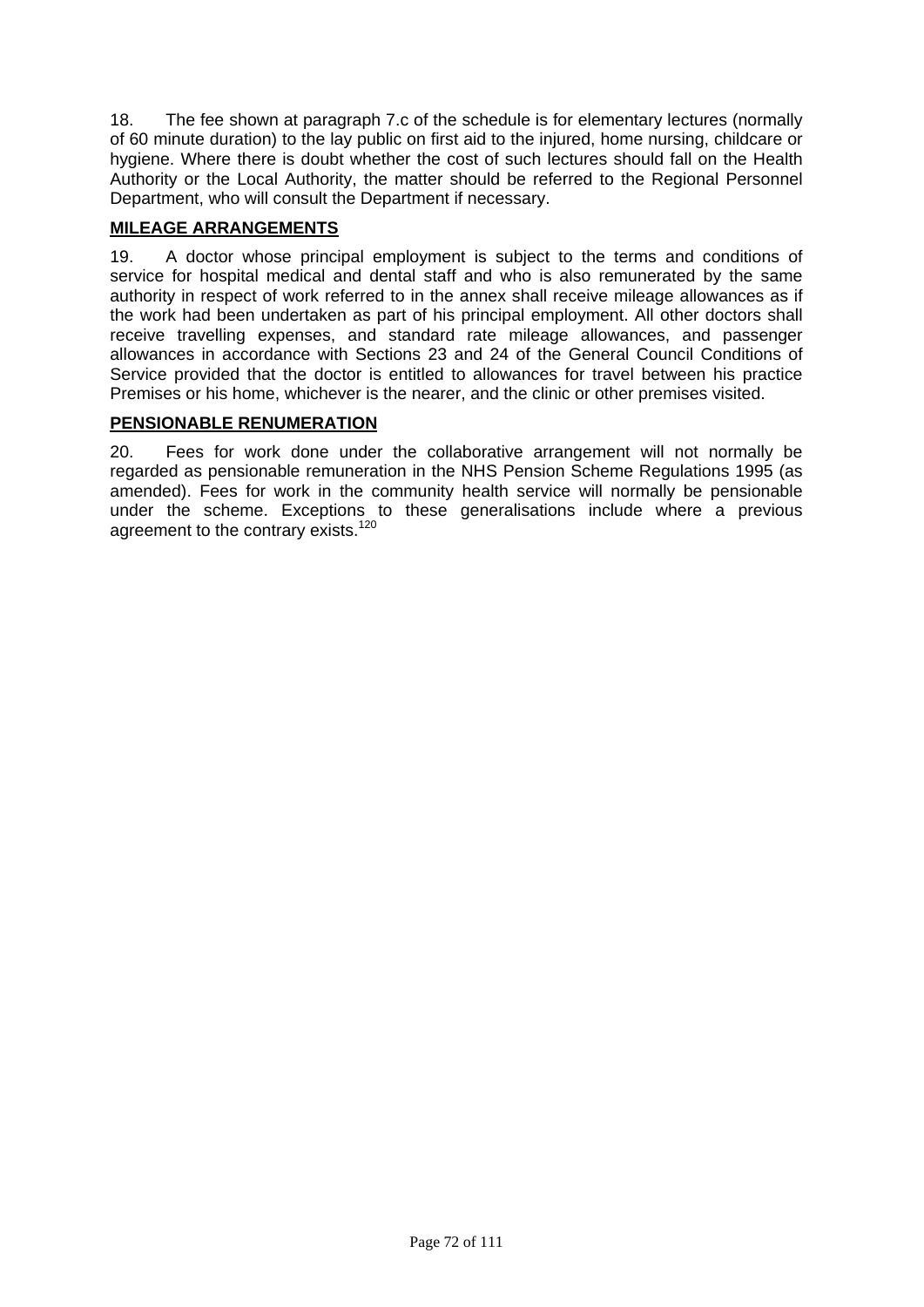## **APPENDIX I**

Please see the latest Pay Circular which deals with pay and conditions of service of hospital medical and dental staff and doctors and dentists in public health and the community health service. This is available on the NHS Employers website [http://www.nhsemployers.org.](http://www.nhsemployers.org/)<sup>102,</sup> 138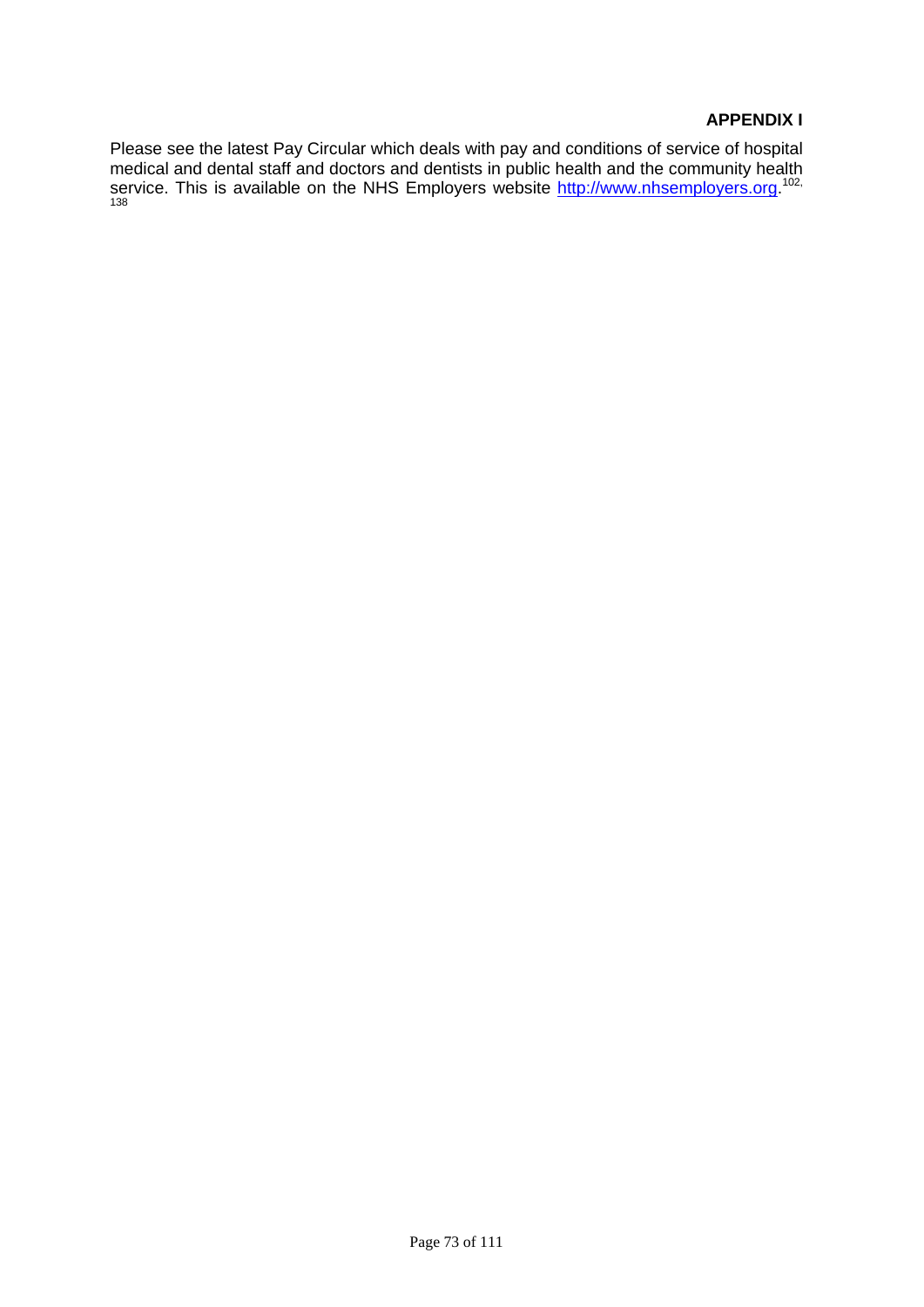# **APPENDIX II** <sup>38, 103, 139</sup>

This Appendix sets out by reference to the General Handbook which General Council agreements have been applied to hospital medical and dental staff and in what way.

| <b>Section</b><br><b>Subject</b><br>Paragraphs:                                                                                                                              |             |                                                                      |
|------------------------------------------------------------------------------------------------------------------------------------------------------------------------------|-------------|----------------------------------------------------------------------|
| <b>ANNUAL LEAVE ENTITLEMENT</b><br>(except that this Section does not apply to<br>subject<br>to<br>the further<br>locums,<br>and<br>qualifications set out in paragraph 216) | 216         |                                                                      |
| STATUTORY AND PUBLIC HOLIDAYS<br>(subject to the qualifications set out in paragraph 214)                                                                                    | 214         |                                                                      |
| <b>GENERAL STATEMENT</b>                                                                                                                                                     | 331         |                                                                      |
| RECRUITMENT, PROMOTION AND STAFF DEVELOPMENT                                                                                                                                 |             |                                                                      |
| <b>DIGNITY AT WORK</b>                                                                                                                                                       | 332         |                                                                      |
| <b>SUBSISTENCE ALLOWANCES</b><br>(subject to the qualifications set out in paragraph 311)                                                                                    | 311         |                                                                      |
| <b>TRAVELLING EXPENSES</b><br>(subject to the qualifications set out in paragraphs 277 to 303)                                                                               | 277 - 303   |                                                                      |
| REMOVAL EXPENSES AND ASSOCIATED PROVISIONS<br>(subject to the qualifications set out in paragraph 315)                                                                       | $314 - 315$ |                                                                      |
| <b>DISPUTES PROCEDURES</b>                                                                                                                                                   | 335         |                                                                      |
| ORGANISATIONAL CHANGE - APPEALS                                                                                                                                              |             |                                                                      |
| <b>FACILITIES FOR STAFF ORGANISATIONS</b>                                                                                                                                    |             |                                                                      |
| <b>JOINT CONSULTATION MACHINERY</b>                                                                                                                                          |             |                                                                      |
| <b>HEALTH AWARENESS FOR NHS STAFF</b>                                                                                                                                        | 336         |                                                                      |
| PAYMENT OF SUPERANNUATION AND COMPENSATION BENEFITS<br>ON PREMATURE RETIREMENT                                                                                               |             |                                                                      |
| PROTECTION OF PAY AND CONDITIONS OF SERVICE                                                                                                                                  |             |                                                                      |
| POSITION OF EMPLOYEES ELECTED TO PARLIAMENT                                                                                                                                  | 338         |                                                                      |
| MEMBERSHIP OF LOCAL AUTHORITIES                                                                                                                                              | 339         |                                                                      |
| <b>PAYMENT OF ANNUAL SALARIES</b>                                                                                                                                            | 340         |                                                                      |
| PREPERATION FOR RETIREMENT                                                                                                                                                   |             |                                                                      |
| <b>LONDON WEIGHTING</b><br>(Only paragraphs 4, 10 to 14 and 18 to 20 thereof apply)                                                                                          | $55 -$      | 60                                                                   |
| STATUTORY SICK PAY: QUALIFYING DAYS<br>(subject to the qualification set out in paragraph 244)                                                                               | 244         |                                                                      |
| NHS REORGANISATION 1974 - CONTINUITY OF EMPLOYMENT                                                                                                                           |             |                                                                      |
| NHS TRUSTS - CONTINUITY OF SERVICE                                                                                                                                           | 341         |                                                                      |
| ENTRY TO THE NHS EMPLOYMENT                                                                                                                                                  | 342         |                                                                      |
| NHS REORGANISATION - STAFFING ARRANGEMENTS (ENGLAND)                                                                                                                         |             |                                                                      |
|                                                                                                                                                                              |             | <b>See</b><br>ANNUAL LEAVE AND SICK PAY ENTITLEMENTS ON RE-ENTRY AND |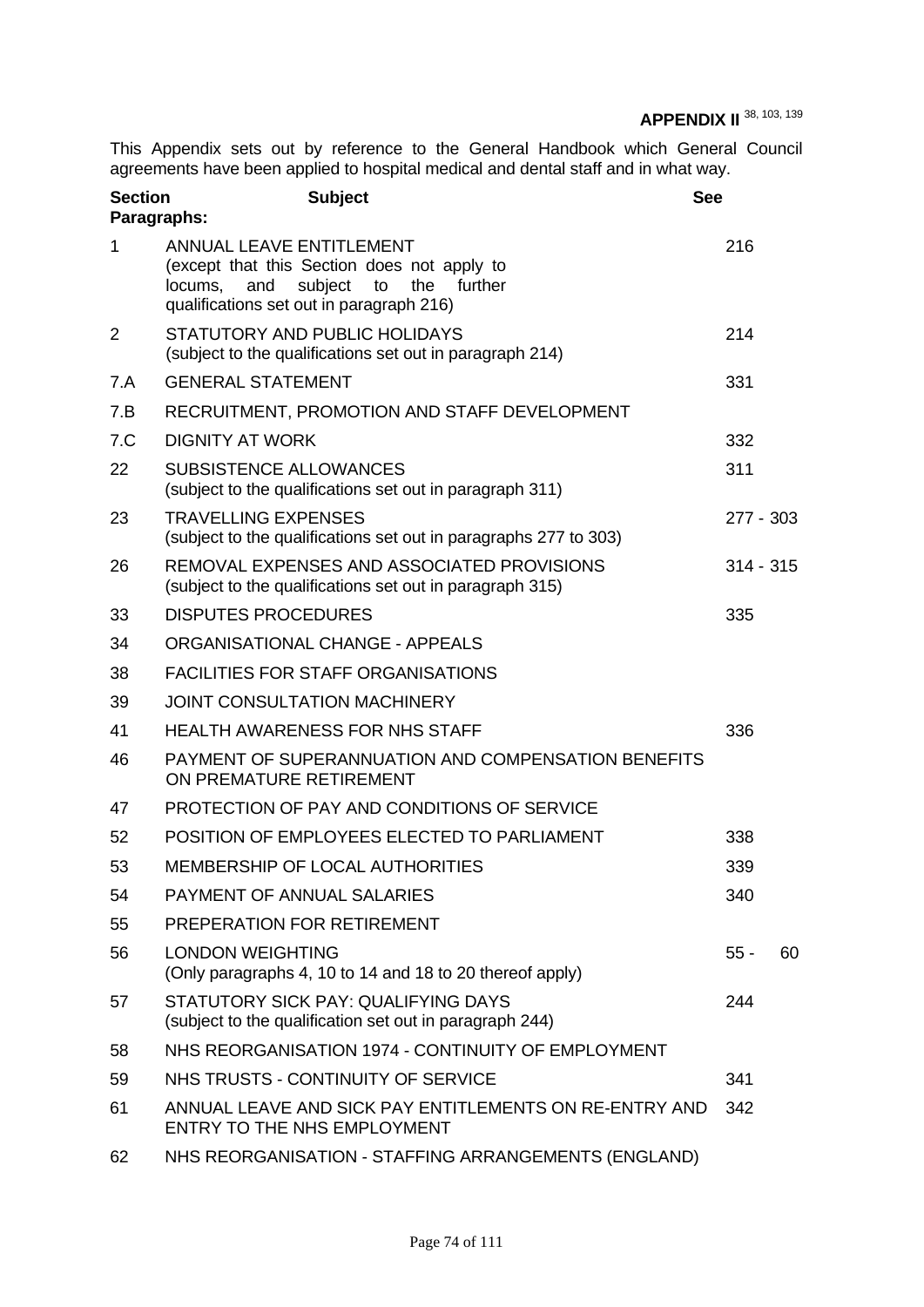#### 74 NHS REORGANISATION - PROTECTION OF PAY AND TERMS AND CONDITIONS OF SERVICE

NB - Please note that Maternity Leave and Pay arrangements are now covered in temporary Appendix VI(i).

 $NB - Information$  on the new doctor's and dentist's disciplinary framework can be found at:  $19$ 

http://webarchive.nationalarchives.gov.uk/+/www.dh.gov.uk/en/Publicationsandstatistics/Publications /PublicationsPolicyAndGuidance/Browsable/DH\_4103418<sup>24</sup>

NB – Please note that Employment Break Scheme arrangements are now covered by Temporary Appendix VI(ii)

NB – Please note that Redundancy Pay arrangements are now covered by Temporary Appendix VI(iii)  $38$ 

NB – Please note that Caring for Children and Adults is now covered by Temporary Appendix VI(iv)

NB – Please note that Flexible Working Arrangements are now covered by Temporary Appendix  $VI(v)$ 

NB - Please note that Balancing Work and Personal Life is now covered by Temporary Appendix VI(vi)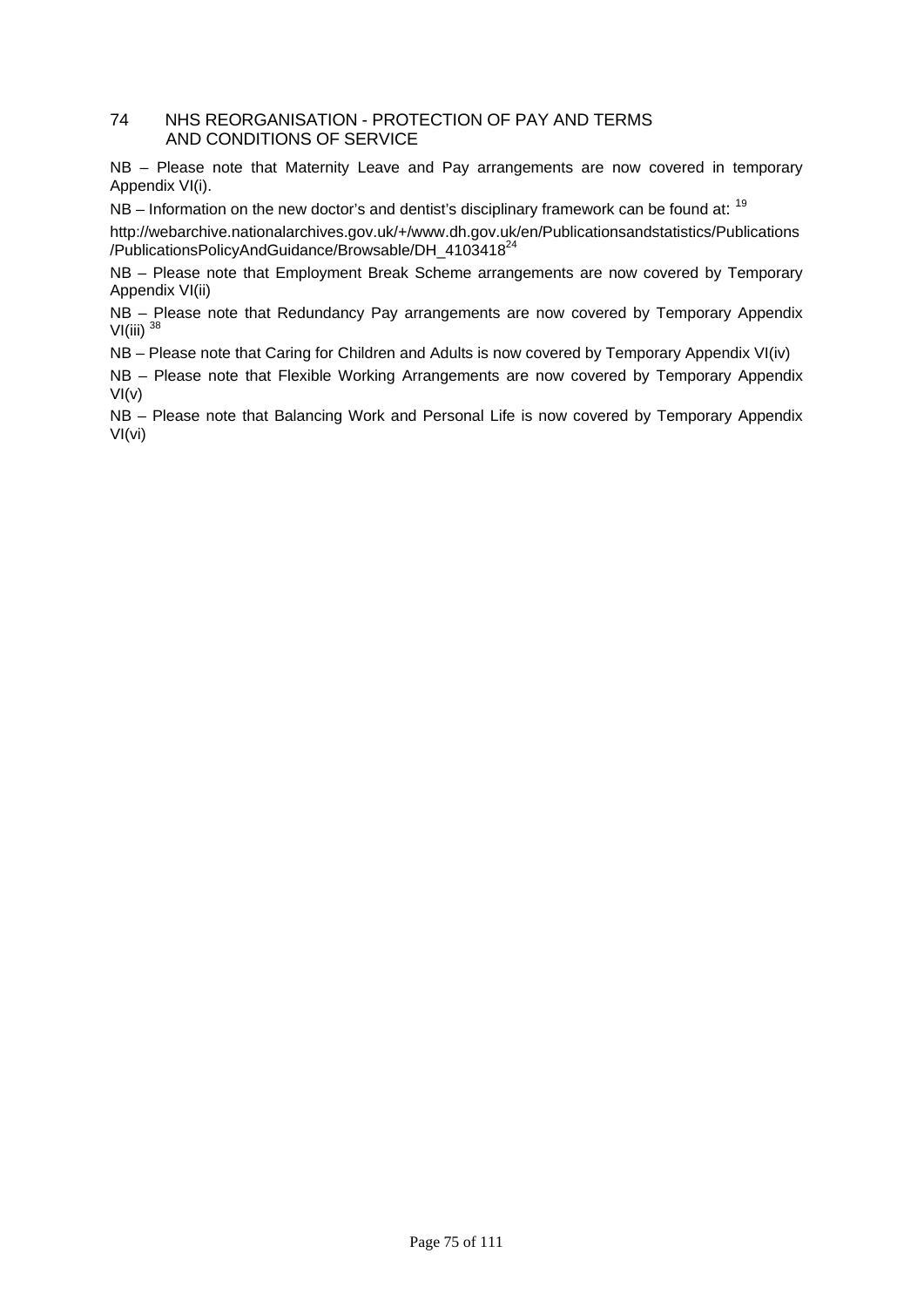This Appendix sets out by reference to the subject matter the General Council agreements which apply to hospital medical and dental staff

| <b>Subject</b>                                                                                                  | <b>Section (s) of General Council Handbook</b> |  |
|-----------------------------------------------------------------------------------------------------------------|------------------------------------------------|--|
| <b>ANNUAL LEAVE</b>                                                                                             | 1 *                                            |  |
| ANNUAL LEAVE AND SICK PAY ENTITLEMENTS<br>ON RE-ENTRY AND ENTRY TO NHS EMPLOYMENT<br><b>DISPUTES PROCEDURES</b> | 61<br>33                                       |  |
| <b>EQUAL OPPORTUNITIES</b>                                                                                      | 7.A                                            |  |
| <b>DIGNITY AT WORK</b>                                                                                          | 7.C                                            |  |
| <b>HEALTH AWARENESS FOR NHS STAFF</b>                                                                           | 41                                             |  |
| <b>JOINT CONSULTATION MACHINERY</b>                                                                             | 39                                             |  |
| LOCAL AUTHORITIES, MEMBERSHIP OF                                                                                | 53                                             |  |
| <b>LONDON WEIGHTING</b>                                                                                         | 56 *                                           |  |
| <b>MILEAGE ALLOWANCES</b>                                                                                       | $23*$                                          |  |
| <b>NHS REORGANISATION</b><br>NHS TRUSTS - CONTINUITY OF SERVICE                                                 | 58, 62,<br>74<br>59                            |  |
| ORGANISATIONAL CHANGE - APPEALS                                                                                 | 34                                             |  |
| PARLIAMENT, POSITION OF EMPLOYERS ELECTED TO                                                                    | 52                                             |  |
| PREMATURE RETIREMENT, PAYMENT OF                                                                                |                                                |  |
| PROTECTION OF PAY AND CONDITIONS OF SERVICE                                                                     | 47                                             |  |
| SUPERANNUATION AND COMPENSATION BENEFITS ON                                                                     | 46                                             |  |
| <b>REMOVAL EXPENSES</b>                                                                                         | $26*$                                          |  |
| RETIREMENT, PREPARATION FOR                                                                                     | 55                                             |  |
| SALARIES, PAYMENT OF                                                                                            | 54                                             |  |
| STAFF ORGANISATIONS, FACILITIES FOR                                                                             | 38                                             |  |
| STATUTORY AND PUBLIC HOLIDAYES                                                                                  | $2^*$                                          |  |
| STATUTORY SICK PAY, QUALIFYING DAYS                                                                             | $57*$                                          |  |
| <b>SUBSISTENCE ALLOWANCES</b>                                                                                   | $22*$                                          |  |
| <b>TRAVELLING EXPENSES</b>                                                                                      | $23*$                                          |  |
|                                                                                                                 |                                                |  |

\* but see note in Appendix II

NB – Please note that Maternity Leave and Pay arrangements are now covered in temporary Appendix VI(i).

 $NB - Information$  on the new doctor's and dentist's disciplinary framework can be found at:  $19$ 

http://webarchive.nationalarchives.gov.uk/+/www.dh.gov.uk/en/Publicationsandstatistics/Publications /PublicationsPolicyAndGuidance/Browsable/DH\_4103418 25

NB – Please note that Redundancy Pay arrangements are now covered by Temporary Appendix VI(iii) <sup>39</sup>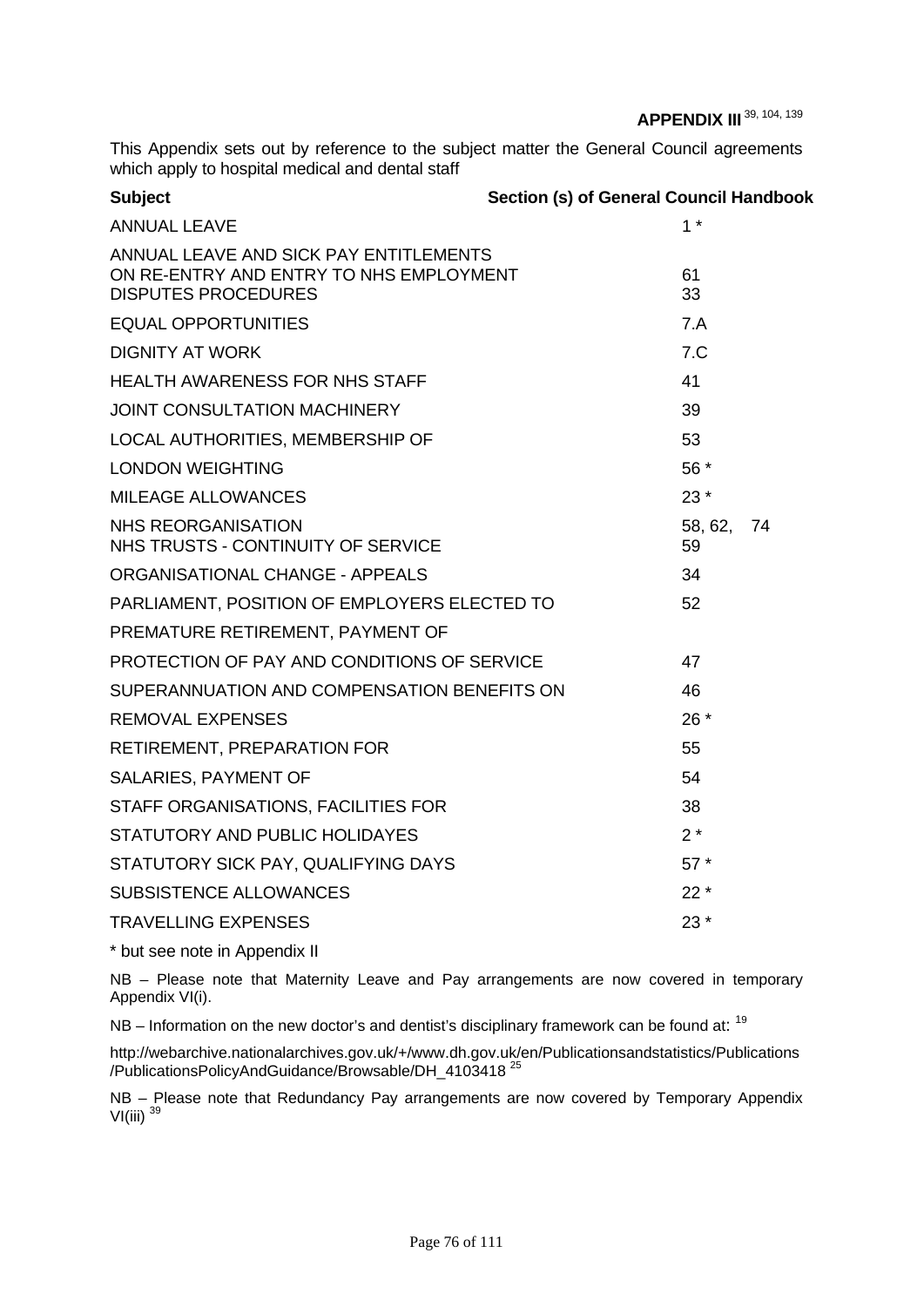## England

Please see the latest Pay Circular which deals with fees and allowances payable to doctors for sessional work in the community health services, medical services to local authorities (under collaborative arrangements), medical examinations of prospective National Health Service employees, and notification of infectious diseases and food poisoning. This is available on the NHS Employers website at [http://www.nhsemployers.org/.](http://www.nhsemployers.org/pay-conditions/pay-conditions-707.cfm)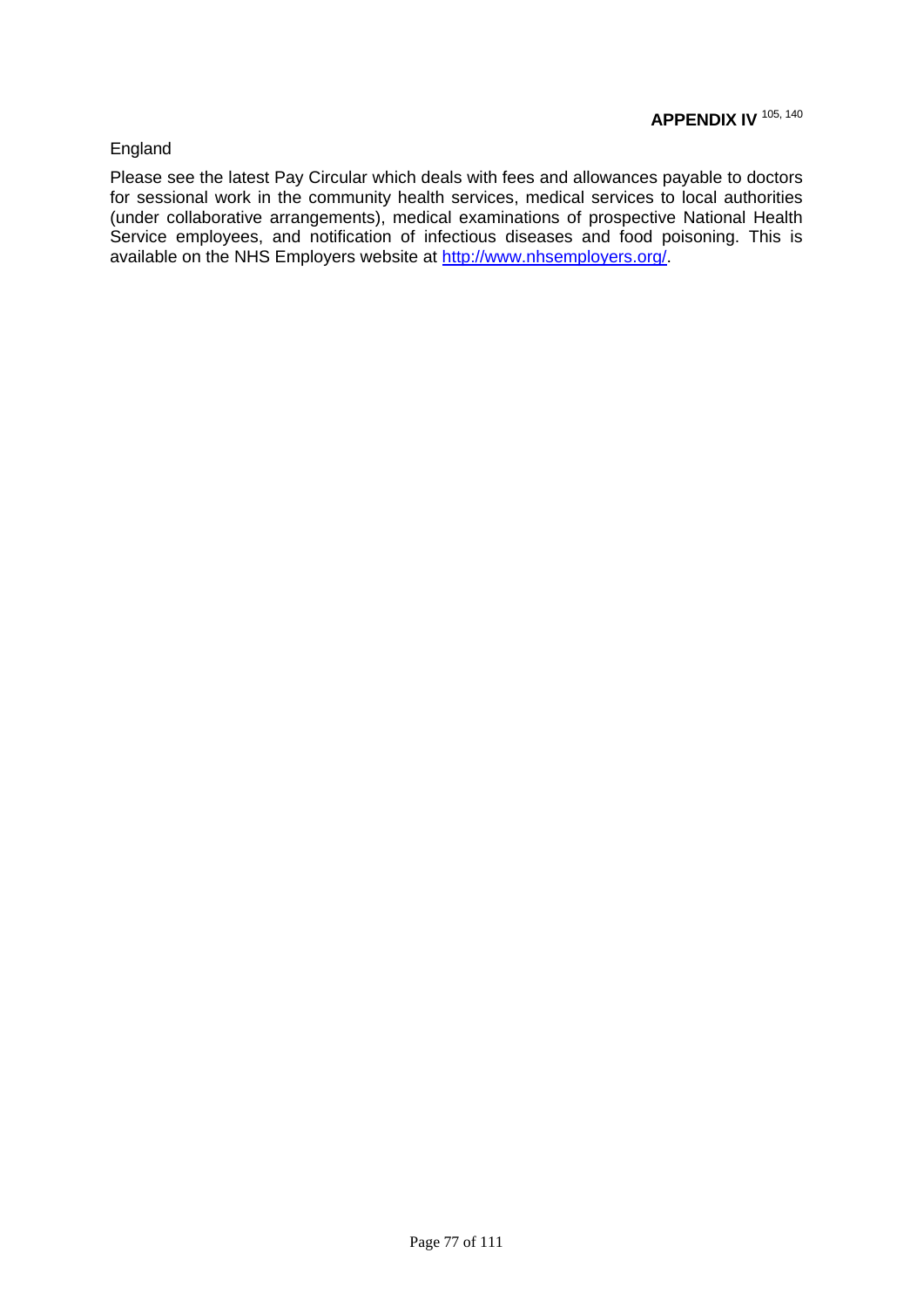## INDEX TO EXAMPLES OF CATEGORY 1 AND 2 ITEMS OF SERVICE

The following alphabetical index to the examples of Category 1 and 2 items of service set out in paragraphs 36 and 37 is provided for the convenience of users of these Terms and Conditions of Service. It is not a substitute for those Terms and Conditions, which should always be read before a decision is made as to which category item of service belongs.

| <b>Subject Reference</b>         |                                                                                    | Paragraph<br>(Category) | Sub<br>Paragraph |
|----------------------------------|------------------------------------------------------------------------------------|-------------------------|------------------|
| <b>Armed Forces</b>              |                                                                                    |                         |                  |
|                                  | Members of Armed Forces and<br>of overseas forces in the UK,<br>and their families | 36(1)                   | a.ii             |
|                                  | <b>Referrals from HM Armed Forces</b><br><b>Recruiting Organisation</b>            | 37(2)                   |                  |
| Cervical cytology, screening for |                                                                                    | 36(1)                   | c.iv             |
| Children, close contact with     |                                                                                    | 36(1)                   | c.ii             |
| <b>Referral form</b>             | Community Health Services practitioners,                                           | 36(1)                   | a.iii            |
|                                  | Court hearings, including at coroners'                                             |                         |                  |
| Courts                           |                                                                                    | 36(1)<br>37(2)          | e<br>h.i         |
| courts)                          | Courts, reports for (including coroners'                                           | 36(1)<br>37(2)          | b<br>g, h, i     |
| <b>Cremation certificates</b>    |                                                                                    | 37(2)                   | q                |
| referrals from                   | Criminal Injuries Compensation Board,                                              | 37(2)                   | C                |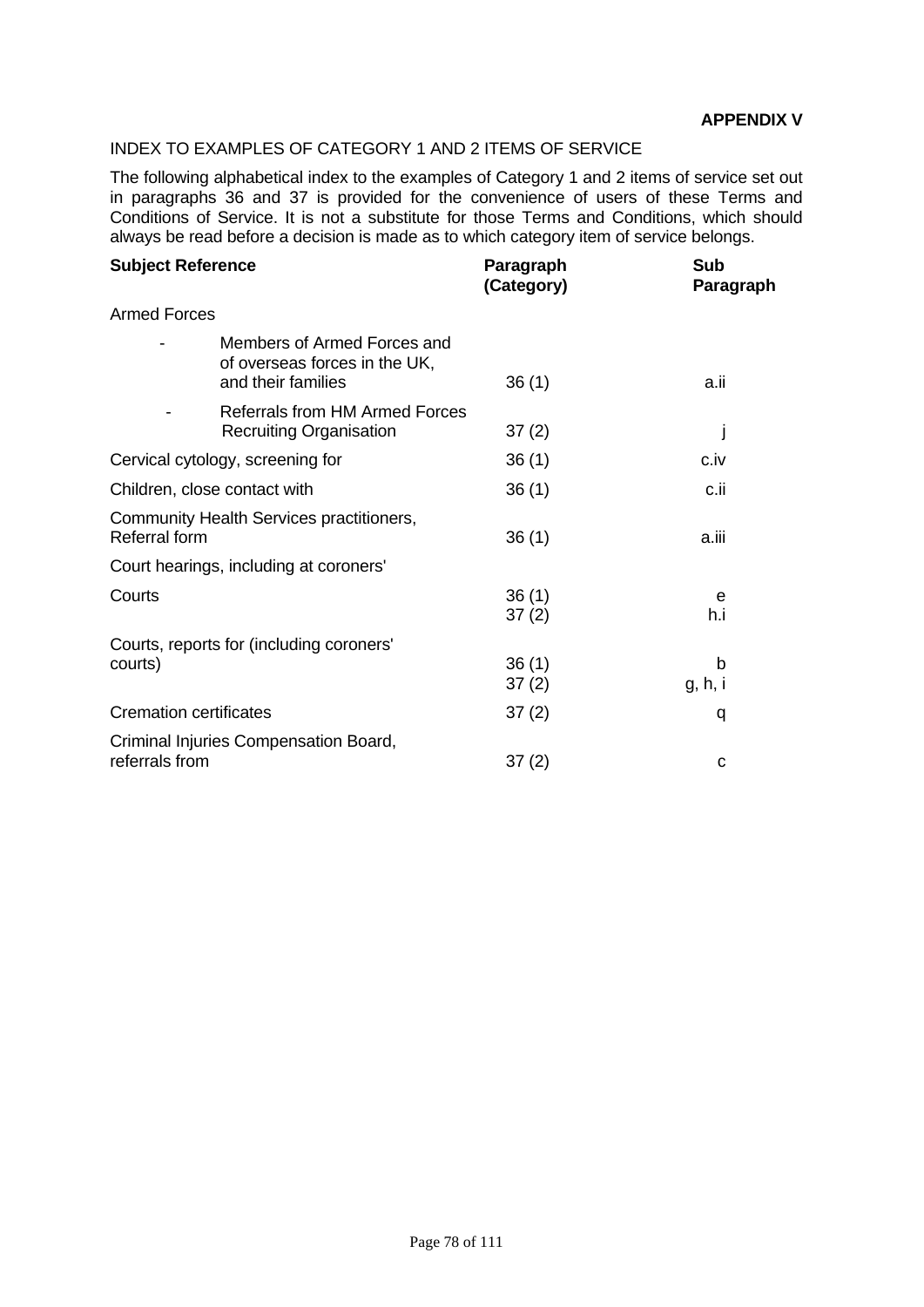|                                 |                                                                                                                              |                         | <b>APPENDIX V (Cont'd)</b> |
|---------------------------------|------------------------------------------------------------------------------------------------------------------------------|-------------------------|----------------------------|
| <b>Subject Reference</b>        |                                                                                                                              | Paragraph<br>(Category) | <b>Sub</b>                 |
| Paragraph                       |                                                                                                                              |                         |                            |
|                                 | Department of Social Security                                                                                                |                         |                            |
|                                 | statements or reports for social                                                                                             |                         |                            |
|                                 | security purposes                                                                                                            | 36(1)                   | b.i, b.ii                  |
|                                 |                                                                                                                              | 37(2)                   | b                          |
|                                 | referrals about disabled persons'<br>working capacity                                                                        | 36(1)                   | a.vi                       |
|                                 | referrals from Medical Boards<br>and Medical Appeal Tribunals                                                                | 36(1)                   | a.v                        |
|                                 | Disabled persons, working capacity of                                                                                        | 36(1)                   | a.vi                       |
|                                 | Disablement resettlement officers, reports for                                                                               | 36(1)                   | a.vi                       |
| Emigration                      |                                                                                                                              | 37(2)                   | d, f                       |
|                                 | Employees and prospective employees, reports on                                                                              |                         |                            |
|                                 | of NHS employing authorities<br>and local authority<br>education, social services<br>and environmental health<br>departments | 36(1)                   | c.ii, c.iii                |
|                                 | other employees of health and<br>local authorities, where<br>specified in contract                                           | 36(1)                   | C.V                        |
|                                 | routine screening of health and<br>local authority employees, where<br>specified in contract                                 | 36(1)                   | b.iv                       |
|                                 | routine screening of the<br>workforce                                                                                        | 37(2)                   | k                          |
|                                 | Employment Medical Adviser, referral from                                                                                    | 36(1)                   | a.iv                       |
| <b>Employment Service</b>       |                                                                                                                              | 36(1)                   | a.vi, b.iii                |
|                                 |                                                                                                                              | 37(2)                   | p                          |
|                                 | Epidemic disease, patient with an                                                                                            | 36(1)                   | c.i                        |
| <b>Extracts from case notes</b> |                                                                                                                              | 36(1)<br>37(2)          | b<br>а                     |
|                                 | Foreign travel, including inoculations                                                                                       | 37(2)                   | d                          |
|                                 | Form CVI (certificate of blindness)                                                                                          | 37(2)                   | S                          |
| secondopinion                   | General practitioner, referral from for                                                                                      | 36(1)                   | a.i                        |
|                                 | Insurance reports, including life insurance                                                                                  | 37(2)                   | d, e                       |
| <b>Legal Actions</b>            |                                                                                                                              | 36(1)<br>37(2)          | e<br>g,h,i                 |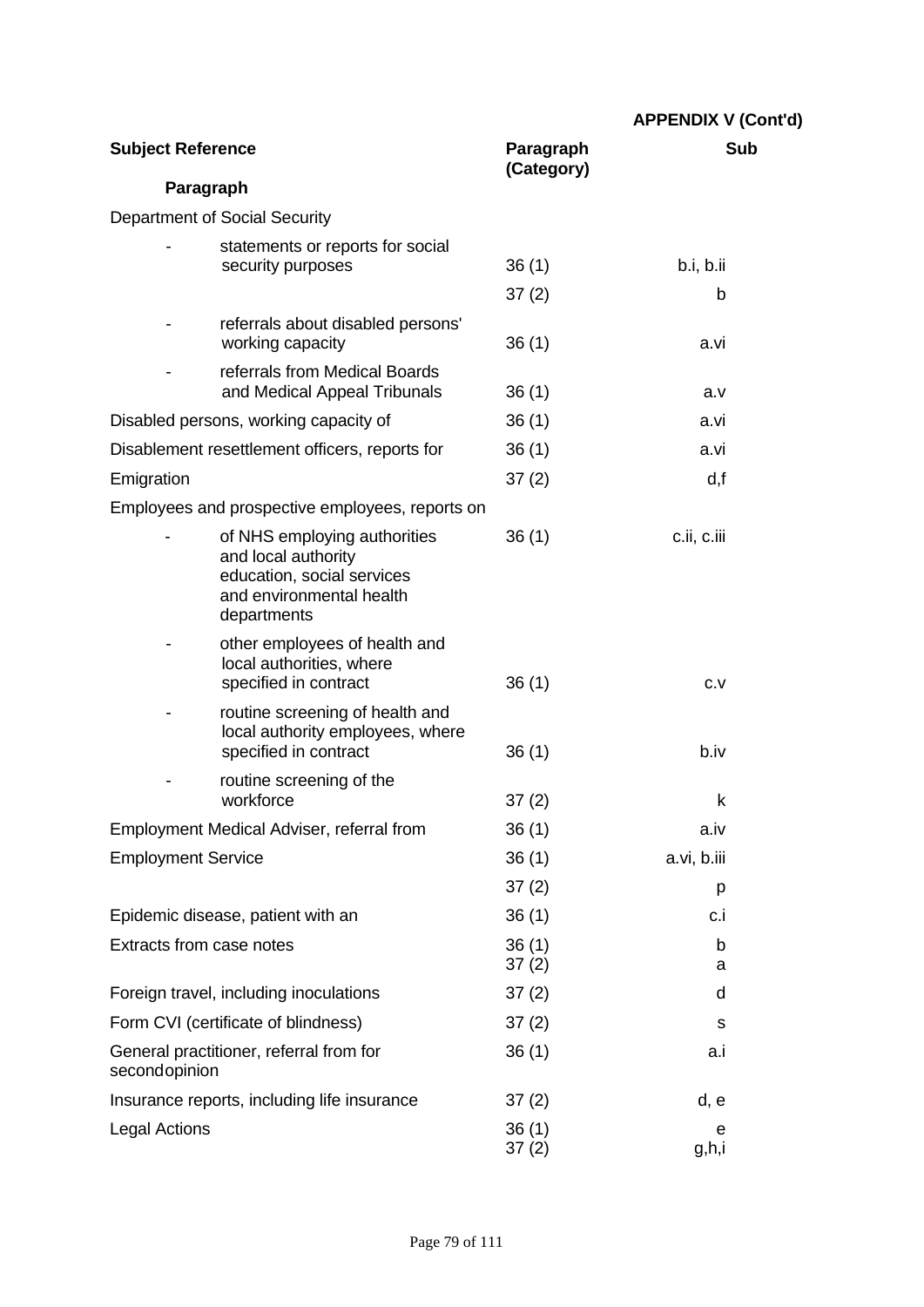# **APPENDIX V (Cont'd)**

| <b>Subject Reference</b>                                                           | Paragraph<br>(Category) | Sub<br>Paragraph    |
|------------------------------------------------------------------------------------|-------------------------|---------------------|
| <b>Medical Boards</b>                                                              |                         |                     |
| membership of                                                                      | 37(2)                   | O                   |
| -referral from, for a second opinion                                               | 36(1)                   | a                   |
| Mental Health Act 1983                                                             | 36(1)<br>37(2)          | d<br>n              |
| Occupational health physician, referral from                                       | 36(1)                   | a.iv                |
| Teachers, prospective teachers and trainee<br>teachers, in report of transmissible |                         |                     |
| disease                                                                            |                         | 36(1)               |
| Transmissible disease, patient with a                                              | 36(1)                   | c.i, c.ii,<br>c.iii |
| Venereal disease, patient with a                                                   | 36(1)                   | c.i.                |
| Voluntary workers and employees<br><b>Voluntary bodies</b>                         | 36(1)                   | c.iii.              |
| Workman's Compensation Act 1925, referral by<br>a medical referee                  | 37(2)                   |                     |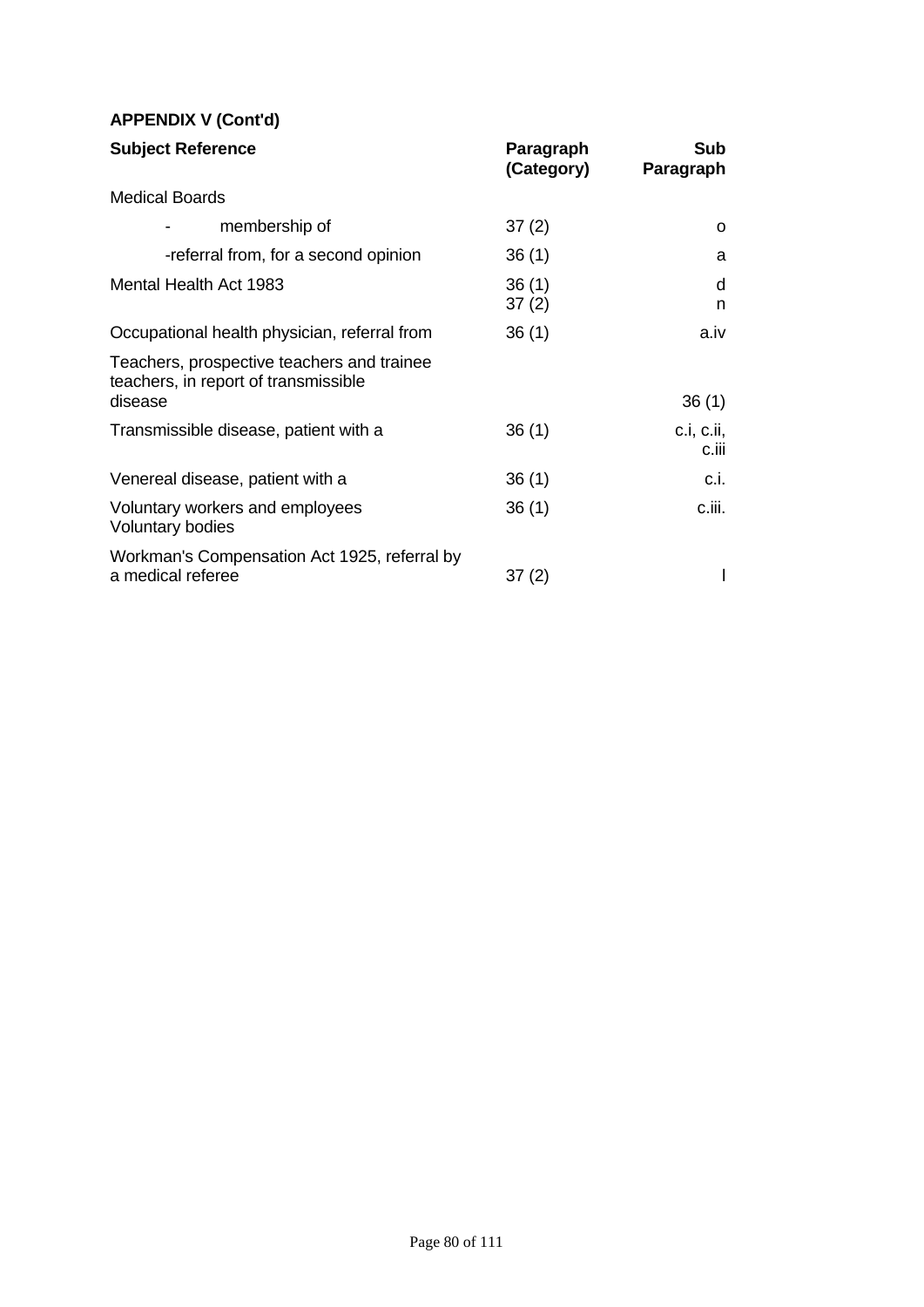## **MATERNITY LEAVE AND PAY**

#### **Introduction**

1. All employees will have the right to take 52 weeks of maternity leave

2. Paragraphs 7 to 54 of this Schedule set out the maternity leave and pay entitlements of NHS employees under the NHS contractual maternity leave scheme.

3. Paragraphs 55 to 59 give information about the position of staff who are not covered by this scheme because they do not have the necessary service or do not intend to return to NHS employment.

4. Paragraphs 60 to 64 define the service that can be counted towards the twelve month continuous service qualification set out in paragraph 7 (i) below and which breaks in service may be disregarded for this purpose.

5. Paragraph 65 explains how to get further information about employees' statutory entitlements.

6. Where locally staff and employer representatives agree arrangements which provide benefits to staff, beyond those provided by this section, those local arrangements will apply.

#### **Eligibility**

7. An employee working full-time or part-time will be entitled to paid and unpaid maternity leave under the NHS contractual maternity pay scheme if:

> she has twelve months continuous service (see paragraphs 60 to 64) with one or more NHS employers at the beginning of the eleventh week before the expected week of childbirth;

- $(iii)$  she notifies her employer in writing before the end of the 15<sup>th</sup> week before the expected date of childbirth (or if this is not possible, as soon as is reasonably practicable thereafter):
	- (a) of her intention to take maternity leave;
	- (b) of the date she wishes to start her maternity leave she can choose when to start her maternity leave – this can usually be any date from the beginning of the  $11<sup>th</sup>$  week before the baby is born (but see paragraph 8 below);
	- (c) that she intends to return to work with the same or another NHS employer for a minimum period of three months after her maternity leave has ended;
	- (d) and provides a MATB1 form from her midwife or GP giving the expected date of childbirth.

#### **Changing the Maternity Leave Start Date**

8. If the employee subsequently wants to change the date from which she wishes her leave to start she should notify her employer at least 28 days beforehand (or, if this is not possible, as soon as is reasonably practicable beforehand).

#### **Confirming Maternity Leave and Pay**

- 9. Following discussion with the employee, the employer should confirm in writing:
	- (i) the employee's paid and unpaid leave entitlements under this agreement (or statutory entitlements if the employee does not qualify under this agreement);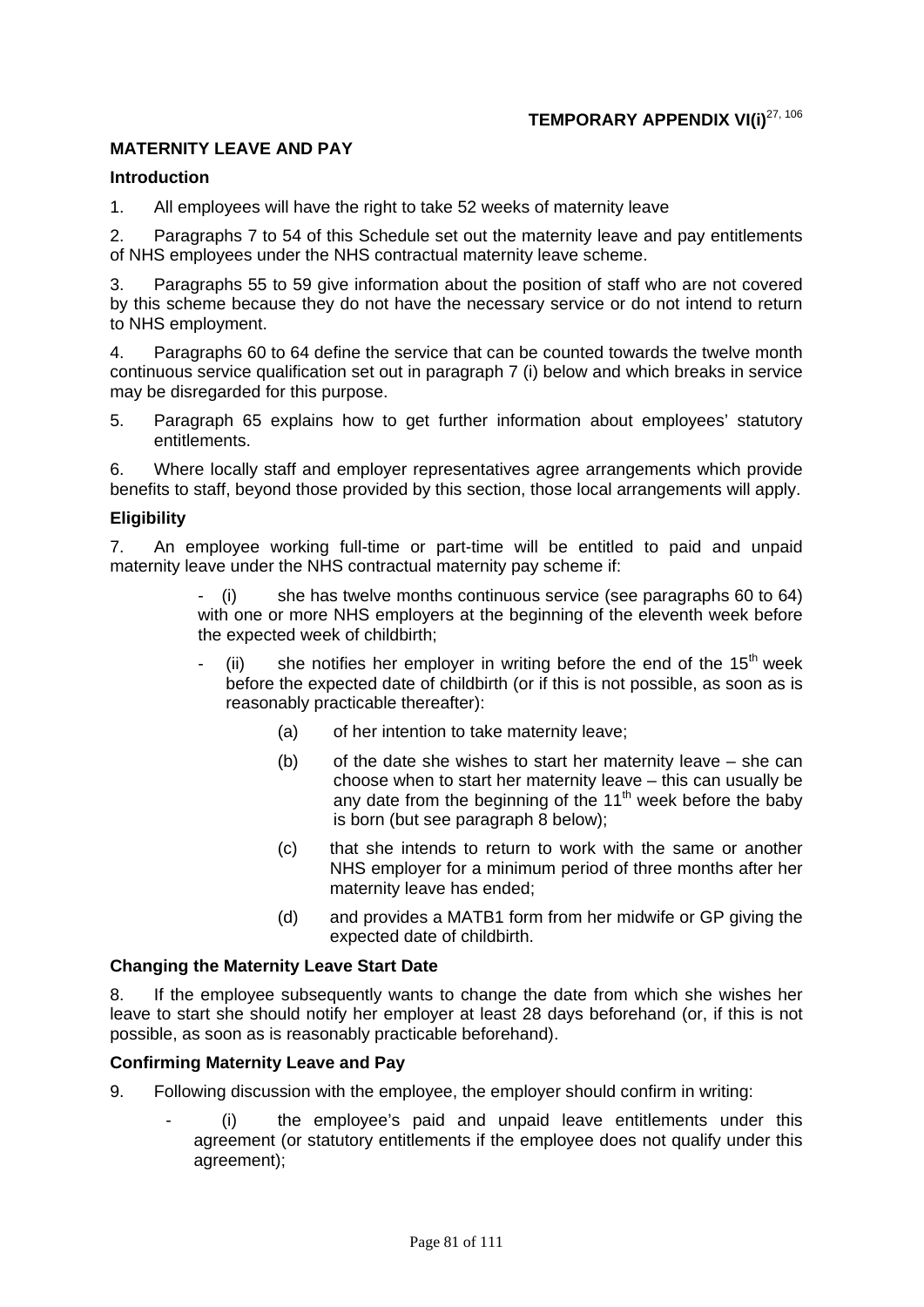- (ii) unless an earlier return date has been given by the employee, her expected return date based on her 52 weeks paid and unpaid leave entitlement under this agreement; and
- (iii) the length of any period of accrued annual leave which it has been agreed may be taken following the end of the formal maternity leave period (see paragraphs 49 and 50 below);
- $(iv)$  the need for the employee to give at least 28 days notice if she wishes to return to work before the expected return date.

#### **Keeping in Touch**

10. Before going on leave, the employer and the employee should also discuss and agree any voluntary arrangements for keeping in touch during the employee's maternity leave including:

- (i) any voluntary arrangements that the employee may find helpful to help her keep in touch with developments at work and, nearer the time of her return, to help facilitate her return to work;
- (ii) keeping the employer in touch with any developments that may affect her intended date of return.

#### **Work During the Maternity Leave Period**

#### **Keeping in Touch Days**

11. To facilitate the process of Keeping in Touch Days (KIT days) it is important that the employer and employee have early discussion to plan and make arrangements for KIT days before the employee's maternity leave takes place.

12. To enable employees to take up the opportunity to work KIT days employers should consider the scope for reimbursement of reasonable childcare costs or the provision of childcare facilities.

13. KIT days are intended to facilitate a smooth return to work for women returning from maternity leave.

14. An employee may work for up to a maximum of 10 KIT days without bringing her maternity leave to an end. Any days of work will not extend the maternity leave period.

15. An employee may not work during the two weeks of compulsory maternity leave immediately after the birth of her baby

16. The work can be consecutive or not and can included training or other activities which enable the employee to keep in touch with the workplace.

17. Any such work must be by agreement and neither the employer nor the employee can insist upon it.

18. The employee will be paid at their basic daily rate, for the hours worked less appropriate maternity leave payment for KIT days worked.

19. Working for part of any day will count as one KIT day

20. Any employee who is breastfeeding must be risk assessed and facilities provided in accordance with paragraph 34

#### **Paid Maternity Leave**

#### **Amount of Pay**

21. Where an employee intends to return to work the amount of contractual maternity pay receivable is as follows: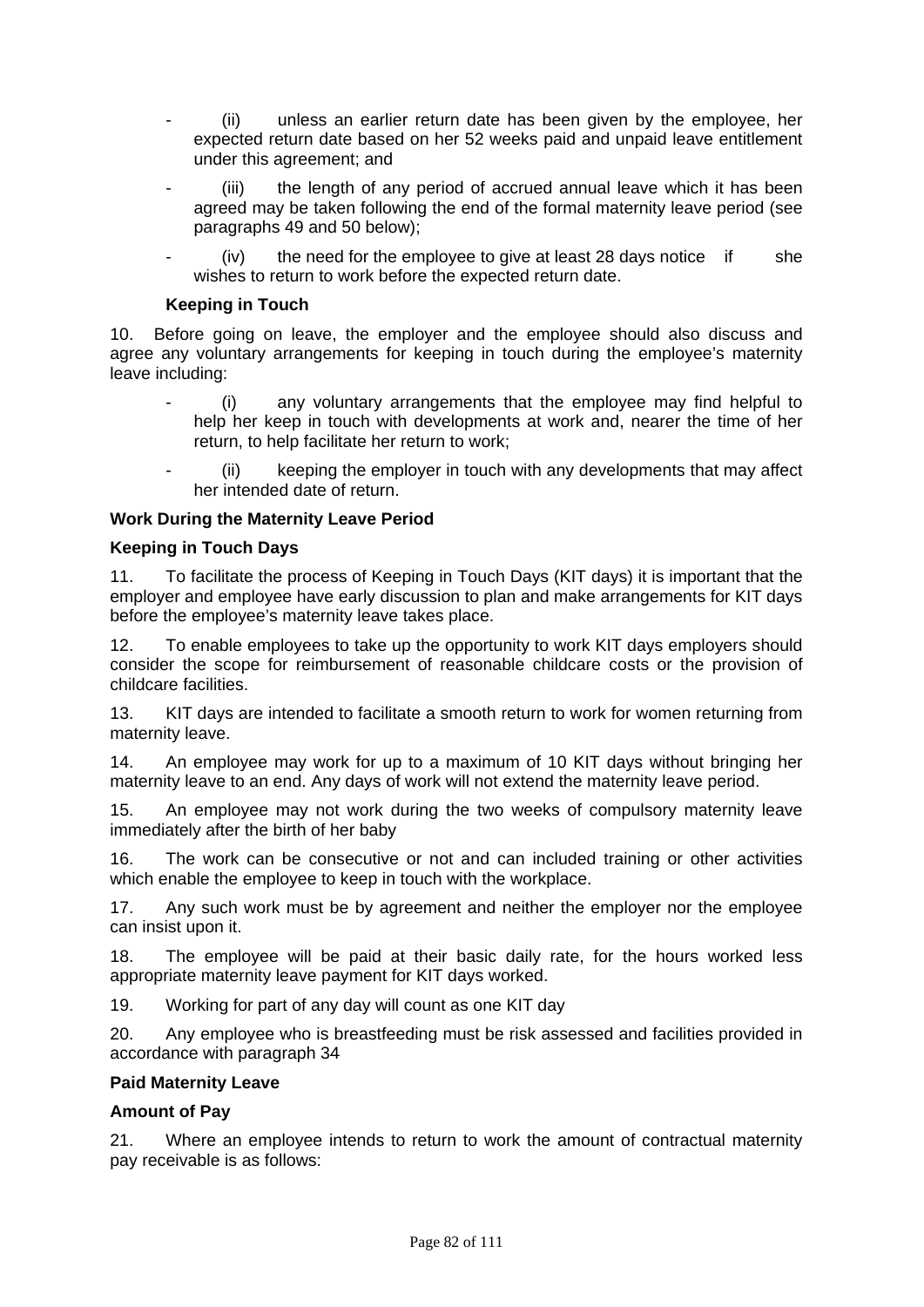- (i) for the first eight weeks of absence, the employee will receive full pay, less any Statutory Maternity Pay or Maternity Allowance (including any dependants'allowances) receivable;
- (ii) for the next 18 weeks, the employee will receive half of full pay plus any Statutory Maternity Pay or Maternity Allowance (including any dependants' allowances)receivable, providing the total receivable does not exceed full pay.
- (iii) for the next 13 weeks, the employee will receive any Statutory Maternity Pay or Maternity Allowance that they are entitled to under the statutory scheme

22. By prior agreement with the employer occupational maternity pay may be paid in a different way, for example a combination of full pay and half pay or a fixed amount spread equally over the maternity leave period.

## **Calculation of Maternity Pay**

23. Full pay will be calculated using the average weekly earnings rules used for calculating Statutory Maternity Pay entitlements, subject to the following qualifications:

- $(i)$  in the event of a pay award or annual increment being implemented before the paid maternity leave period begins, the maternity pay should be calculated as though the pay award or annual increment had effect throughout the entire Statutory Maternity Pay calculation period. If such a pay award was agreed retrospectively, the maternity pay should be re-calculated on the same basis;
- (ii) in the event of a pay award or annual increment being implemented during the paid maternity leave period, the maternity pay due from the date of the pay award or annual increment should be increased accordingly. If such a pay award was agreed retrospectively, the maternity pay should be re-calculated on the same basis;

- (iii) in the case of an employee on unpaid sick absence or on sick absence attracting half pay during the whole or part of the period used for calculating average weekly earnings in accordance with the earnings rules for Statutory Maternity Pay purposes, average weekly earnings for the period of sick absence shall be calculated on the basis of notional full sick pay.

## **Unpaid Contractual Leave**

24. Employees are also entitled to take a further 13 weeks as unpaid leave to bring the total of leave to 52 weeks. However, this may be extended by local agreement in exceptional circumstances for example, where employees have sick pre-term babies or multiple births.

## **Commencement and Duration of Leave**

25. An employee may begin her maternity leave at any time between eleven weeks before the expected week of childbirth and the expected week of childbirth provided she gives the required notice.

## **Sickness Prior to Childbirth**

26. If an employee is off work ill, or becomes ill, with a pregnancy related illness during the last four weeks before the expected week of childbirth, maternity leave will normally commence at the beginning of the fourth week before the expected week of childbirth or the beginning of the next week after the employee last worked, whichever is the later. Absence prior to the last four weeks before the expected week of childbirth, supported by a medical statement of incapacity for work, or a self-certificate, shall be treated as sick leave in accordance with normal leave provisions.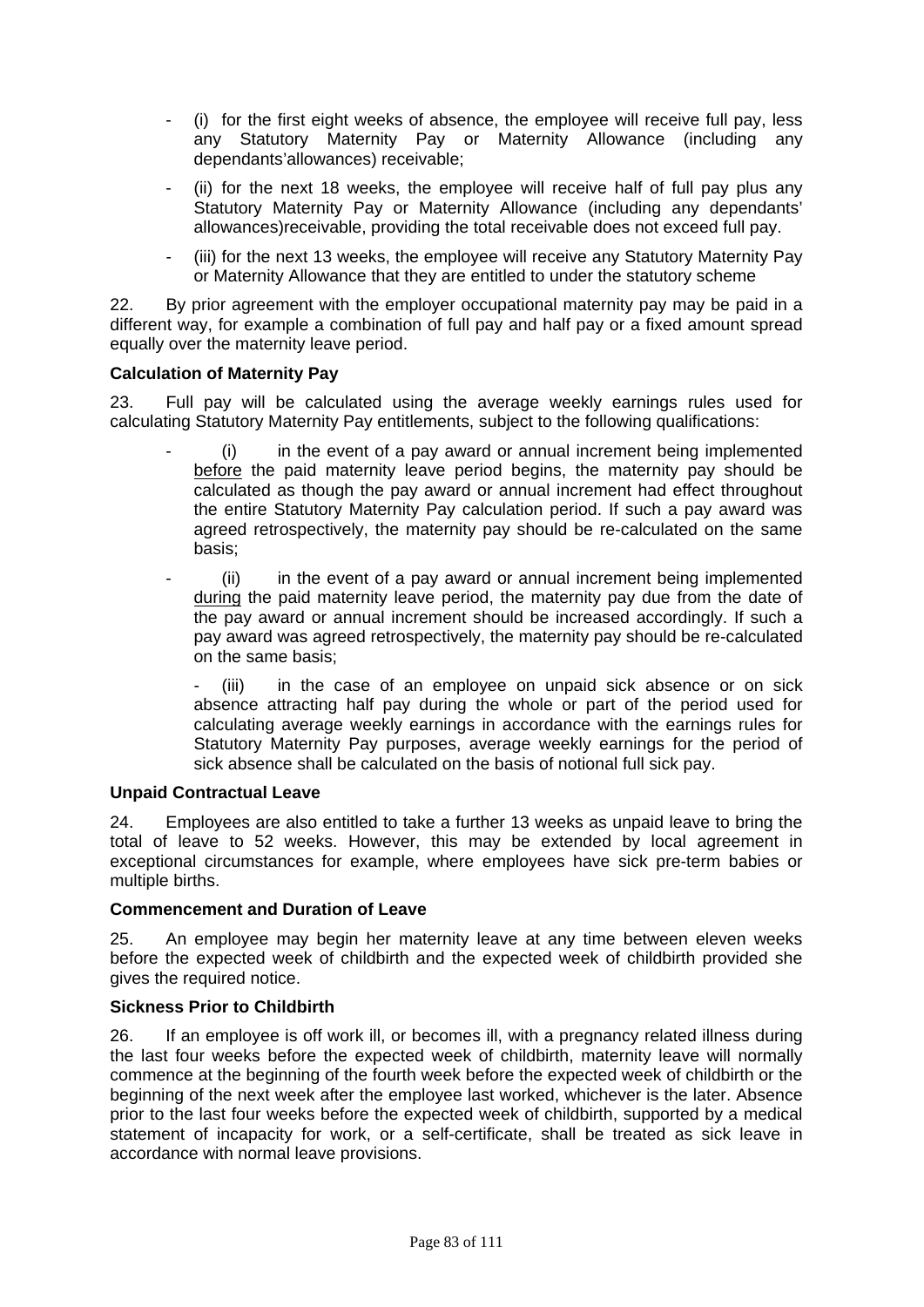27. Odd days of pregnancy related illness during this period may be disregarded if the employee wishes to continue working till the maternity leave start date previously notified to the employer.

## **Pre-term Birth**

28. Where an employee's baby is born alive prematurely the employee will be entitled to the same amount of maternity leave and pay as if her baby was born at full term.

29. Where an employee's baby is born before the eleventh week before the expected week of childbirth and the employee has worked during the actual week of childbirth, maternity leave will start on the first day of the employee's absence.

30. Where an employee's baby is born before the eleventh week before the expected week of childbirth and the employee has been absent from work on certified sickness absence during the actual week of childbirth, maternity leave will start the day after the day of birth.

31. Where an employee's baby is born before the eleventh week before the expected week of childbirth and the baby is in hospital the employee may spilt her maternity leave entitlement, taking a minimum period of two weeks' leave immediately after childbirth and the rest of her leave following her baby's discharge from hospital.

## **Still Birth**

32. Where an employee's baby is born dead after the  $24<sup>th</sup>$  week of pregnancy the employee will be entitled to the same amount of maternity leave and pay as if her baby was born alive.

## **Miscarriage**

33. Where an employee has a miscarriage before the  $25<sup>th</sup>$  week of pregnancy normal sick leave provisions will apply as necessary.

## **Health and Safety of Employees Pre and Post Birth**

34. Where an employee is pregnant, has recently given birth or is breastfeeding, the employer must carry out a risk assessment of her working conditions. If it is found, or a medical practitioner considers, that an employee or her child would be at risk were she to continue with her normal duties the employer should provide suitable alternative work for which the employee will receive her normal rate of pay. Where it is not reasonably practicable to offer suitable alternative work the employee should be suspended on full pay.

35. These provisions also apply to an employee who is breastfeeding if it is found that her normal duties would prevent her from successfully breastfeeding her child.

#### **Return to Work**

36. An employee who intends to return to work at the end of her full maternity leave will not be required to give any further notification to the employer, although if she wishes to return early she must give at least 28 days' notice.

37. An employee has the right to return to her job under her original contract and on no less favourable terms and conditions.

#### **Returning on Flexible Working Arrangements**

38. If at the end of maternity leave the employee wishes to return to work on different hours the NHS employer has a duty to facilitate this wherever possible, with the employee returning to work on different hours in the same job. If this is not possible the employer must provide written, objectively justifiable reasons for this and the employee should return to the same grade and work of a similar nature and status to that which they held prior to their maternity absence.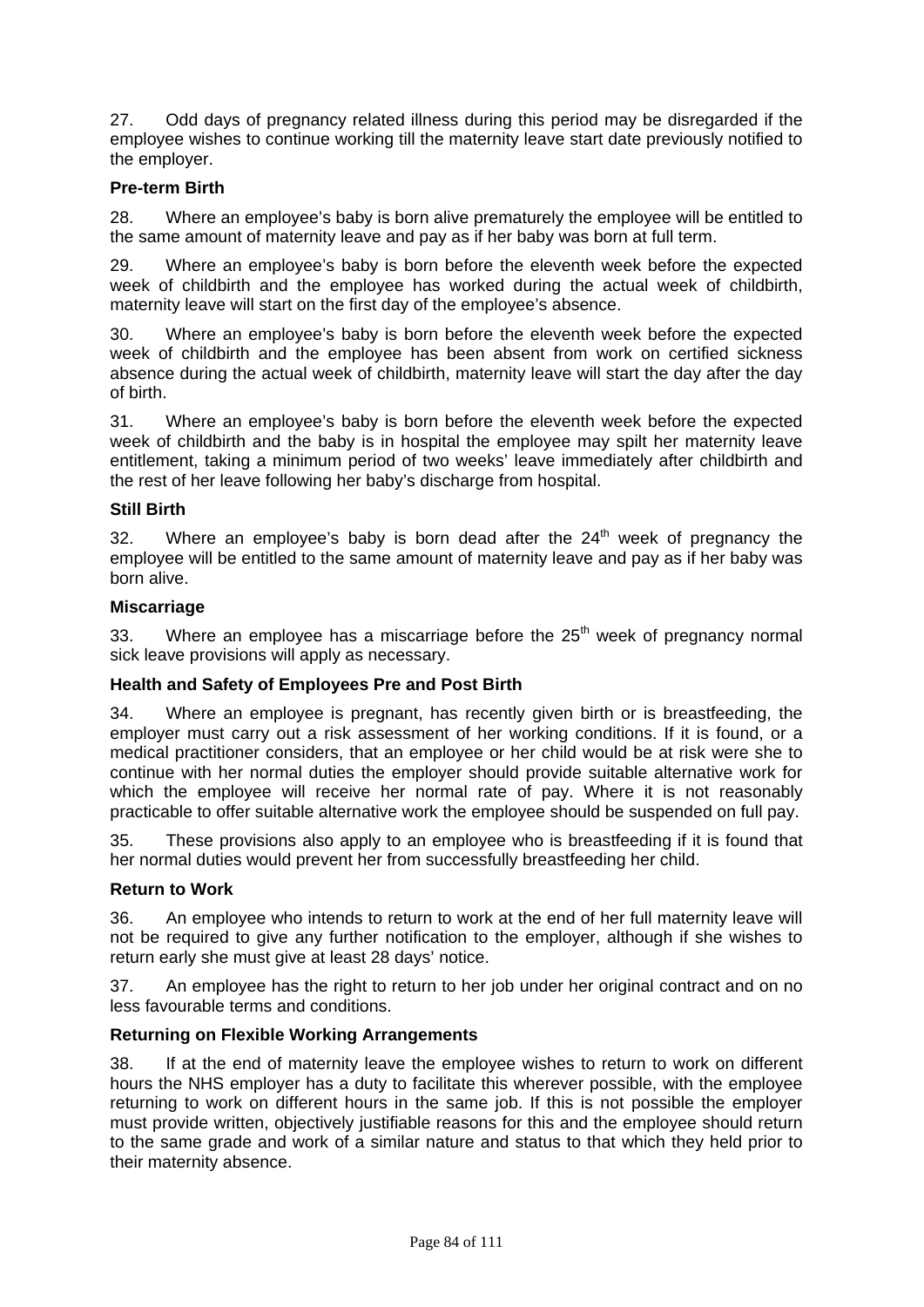39. If it is agreed that the employee will return to work on a flexible basis, including changed or reduced hours, for an agreed temporary period this will not affect the employee's right to return to her job under her original contract at the end of the agreed period.

## **Sickness Following the End of Maternity Leave**

40. In the event of illness following the date the employee was due to return to work normal sick leave provisions will apply as necessary.

## **Failure to Return to Work**

41. If an employee who has notified her employer of her intention to return to work for the same or a different NHS employer in accordance with paragraph 7 (ii) (c) above fails to do so within 15 months of the beginning of her maternity leave she will be liable to refund the whole of her maternity pay, less any Statutory Maternity Pay, received. In cases where the employer considers that to enforce this provision would cause undue hardship or distress the employer will have the discretion to waive their rights to recovery.

#### **Miscellaneous Provisions**

## **Fixed – Term Contracts or Training Contracts**

42. Employees subject to fixed-term or training contracts which expire after the eleventh week before the expected week of childbirth and who satisfy the conditions in paragraphs 7 (i), 7 (ii) (a), 7 (ii) (b) and 7 (ii) (d) shall have their contracts extended so as to allow them to receive the 52 weeks which includes paid contractual and statutory maternity pay and the remaining 13 weeks of unpaid maternity leave.

43. Absence on maternity leave (paid and unpaid) up to 52 weeks before a further NHS appointment shall not constitute a break in service.

44. If there is no right of return to be exercised because the contract would have ended if pregnancy and childbirth had not occurred the repayment provisions set out in paragraph 41 above will not apply.

45. Employees on fixed-term contracts who do not meet the twelve months continuous service condition set out in paragraph 7 (i) above may still be entitled to Statutory Maternity Pay.

#### **Rotational Training Contracts**

46. Where an employee is on a planned rotation of appointments with one or more NHS employers as part of an agreed programme of training, she shall have the right to return to work in the same post or in the next planned post irrespective of whether the contract would otherwise have ended if pregnancy and childbirth had not occurred. In such circumstances the employee's contract will be extended to enable the practitioner to complete the agreed programme of training.

## **Contractual rights**

47. During maternity leave (both paid and unpaid) an employee retains all of her contractual rights except remuneration.

#### **Increments**

48. Maternity leave, whether paid or unpaid, shall count as service for annual increments and for the purposes of any service qualification period for additional annual leave.

#### **Accrual of Annual Leave**

49. Annual leave will continue to accrue during maternity leave, whether paid or unpaid, provided for by this agreement.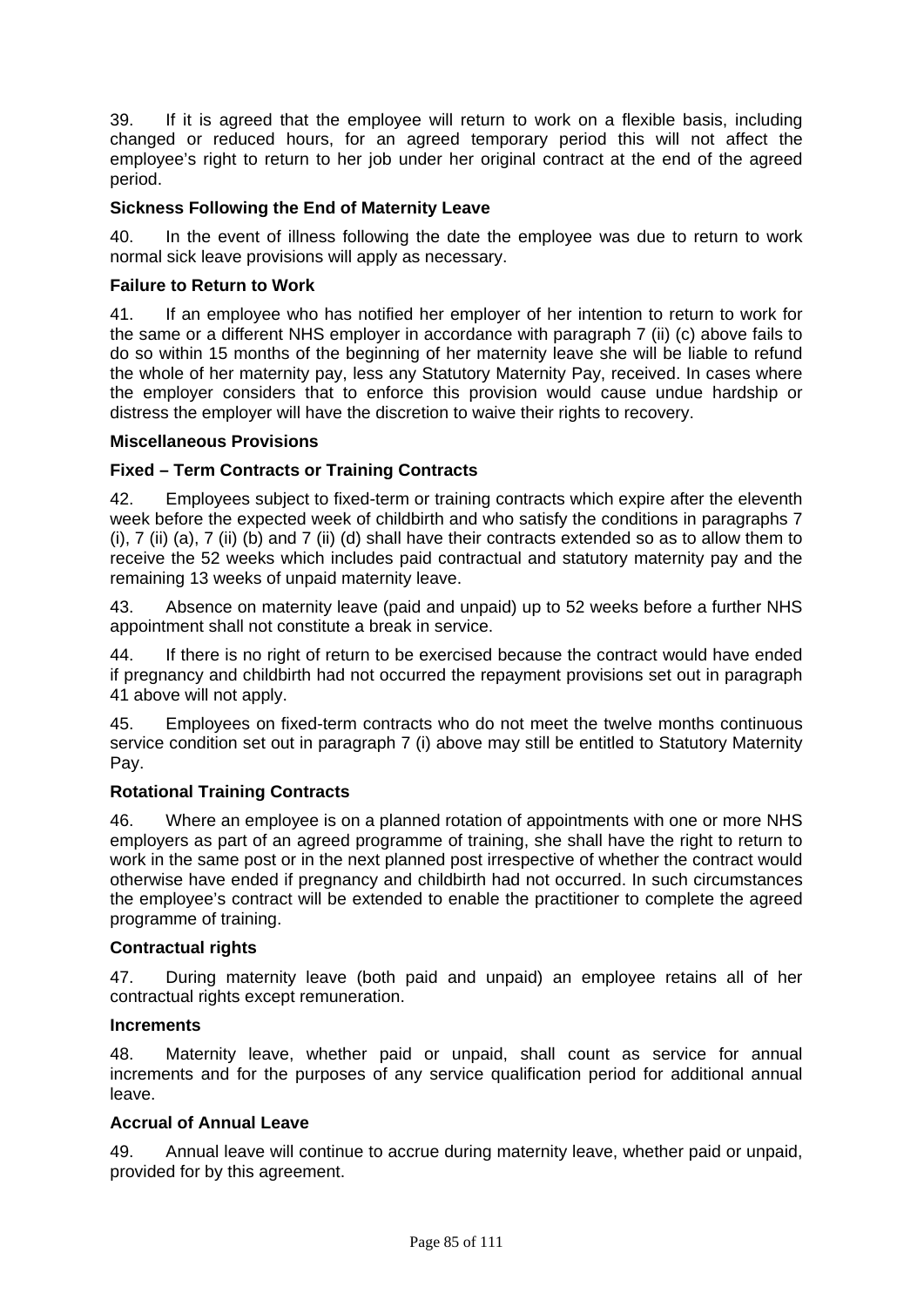50. Where the amount of accrued annual leave would exceed normal carry over provisions, it may be mutually beneficial to both the employer and employee for the employee to take annual leave before and/or after the formal (paid and unpaid) maternity leave period. The amount of annual leave to be taken in this way, or carried over, should be discussed and agreed between the employee and employer. Payment in lieu may be considered as an option where accrual of annual leave exceeds normal carry over provisions.

#### **Pensions**

51. Pension rights and contributions shall be dealt with in accordance with the provisions of the NHS Superannuation Regulations.

#### **Antenatal Care**

52. Pregnant employees have the right to paid time off for antenatal care. Antenatal care includes relaxation and parent-craft classes as well as appointments for antenatal care.

#### **Post-natal Care and Breastfeeding Mothers**

53. Women who have recently given birth should have paid time off for post-natal care e.g. attendance at health clinics.

54. Employers are required to undertake a risk assessment and to provide breastfeeding women with suitable private rest facilities. The Health and Safety Executive Guidance recommends that employers provide:

- $\circ$  a clean, healthy and safe environment for women who are breastfeeding.
- o suitable access to a private room to express and store milk in an appropriate refrigerator.

Employers are reminded that they should consider requests for flexible working arrangements to support breastfeeding women at work

#### **Employees Not Returning to NHS Employment**

55. An employee who satisfies the conditions in paragraph 7, except that she does not intend to work with the same or another NHS employer for a minimum period of three months after her maternity leave is ended, will be entitled to pay equivalent to Statutory Maternity Pay, which is paid at 90% of her average weekly earnings for the first six weeks of her maternity leave and to a flat rate sum for the following 33 weeks.

#### **Employees With Less Than Twelve Months Continuous Service**

56. If an employee does not satisfy the conditions in paragraph 7 for occupational maternity pay she may be entitled to Statutory Maternity Pay. Statutory Maternity Pay will be paid regardless of whether she satisfies the conditions in paragraph 7.

57. If her earnings are too low for her to qualify for Statutory Maternity Pay, or she does not qualify for another reason, she should be advised to claim Maternity Allowance from her local Job Centre Plus or social security office.

58. All employees will have a right to take 52 weeks of maternity leave whether they return to NHS Employment or not.

59. Paragraph 65 contains further information on statutory maternity entitlements.

#### **Continuous Service**

60. For the purposes of calculating whether the employee meets the twelve months continuous service with one or more NHS employers qualification set out in paragraph 7 (i) the following provisions shall apply: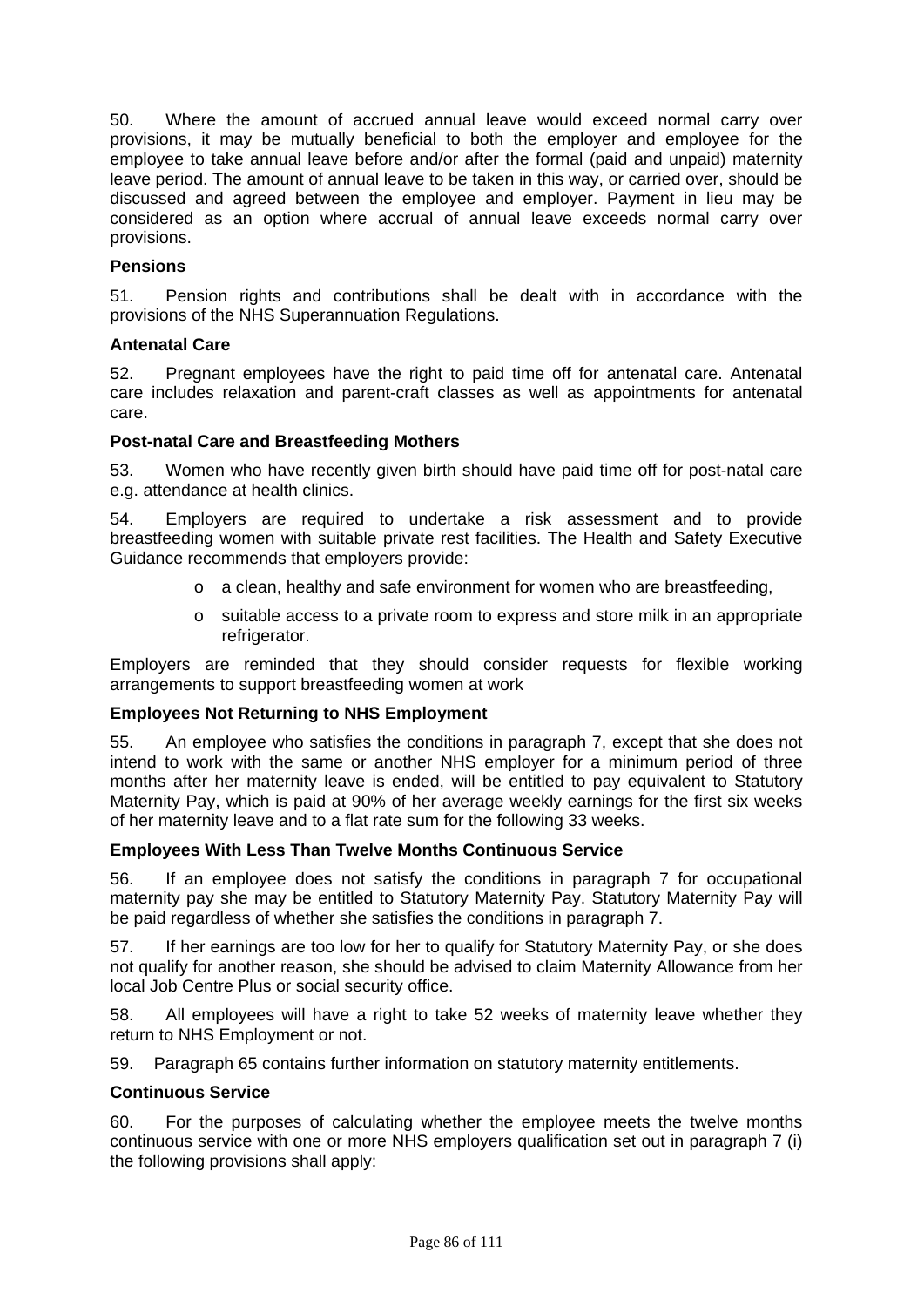- (i) NHS employers includes health authorities, NHS Boards, NHS Trusts, Primary Care Trusts and the Northern Ireland Health Service;

(ii) a break in service of three months or less will be disregarded (though not count as service).

61. The following breaks in service will also be disregarded (though not count as service);

- (i) employment under the terms of an honorary contract;
- (ii) employment as a locum with a general practitioner for a period not exceeding twelve months;
- (iii) a period of up to twelve months spent abroad as part of a definite programme of postgraduate training on the advice of the Postgraduate Dean or College or Faculty Advisor in the speciality concerned;
- (iv) a period of voluntary service overseas with a recognised international relief organisation for a period of twelve months which may exceptionally be extended for twelve months at the discretion of the employer which recruits the employee on her return;
- (v) absence on a employment break scheme in accordance with the provisions of Schedule 25;
- (vi) absence on maternity leave (paid or unpaid) as provided for under this agreement.

62. Employers may at their discretion extend the period specified in paragraphs 60 (ii) and 61.

63. Employment as a trainee with a General Medical Practitioner in accordance with the provisions of the Trainee Practitioner Scheme shall similarly be disregarded and count as service.

64. Employers have the discretion to count other previous NHS service or service with other employers.

## **Information about Statutory Maternity/Adoption and Paternity Maternity Leave and Pay**

65. There are occasions when employees are entitled to other statutory benefits/allowances and information about all statutory maternity/adoption and paternity rights can be found using the following links:

**[http://www.dti.gov.uk/employment/workandfamilies/maternity-leave](http://www.dti.gov.uk/employment/workandfamilies/maternity-leave-pay/guidance/page21116.html)[pay/guidance/page21116.html](http://www.dti.gov.uk/employment/workandfamilies/maternity-leave-pay/guidance/page21116.html)**

**[http://www.dwp.gov.uk/lifeevent/benefits/statutory\\_maternity\\_pay.asp](http://www.dwp.gov.uk/lifeevent/benefits/statutory_maternity_pay.asp)**

**[http://jobcentreplus.gov.uk/JCP/Customers/WorkingAgeBenefits/Dev\\_008115.x](http://jobcentreplus.gov.uk/JCP/Customers/WorkingAgeBenefits/Dev_008115.xml.html) [ml.html](http://jobcentreplus.gov.uk/JCP/Customers/WorkingAgeBenefits/Dev_008115.xml.html)**

Information about Health and Safety for new and expectant mothers at work can be found using the following link:-

[www.hse.gov.uk](http://www.hse.gov.uk/)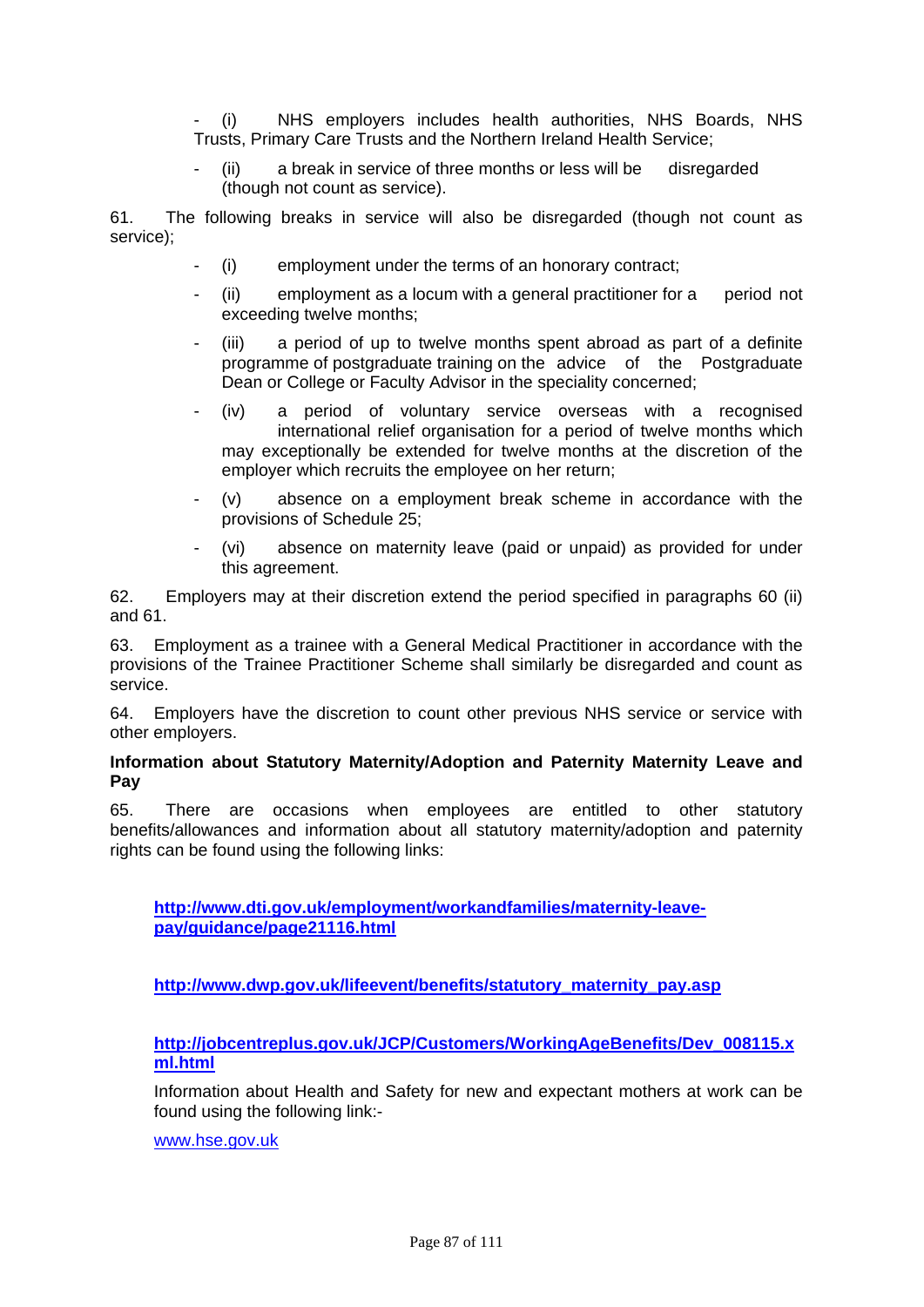## **TEMPORARY APPENDIX VI(ii)28**

## **EMPLOYMENT BREAK SCHEME**

## **General**

1. NHS employers should provide all staff with access to an employment break scheme.

2. The scheme should be agreed between employers and local staff representatives.

3. The scheme should be viewed with others, particularly those relating to flexible working, balancing work and personal life, and provisions for carers, as part of the commitment to arrangements which enable employees to balance paid work with their other commitments and responsibilities.

4. The scheme should also enable employers to attract and retain the experience of staff consistent with the NHS commitment to the provision of high quality healthcare.

5. The scheme should provide for people to take a longer period away from work than that provided for by the parental leave and other leave arrangements.

#### **Scope**

6. The scheme should explicitly cover the main reasons for which employment breaks can be used, including childcare, eldercare, care for another dependant, training, study leave or work abroad. It should also indicate that other reasons will be considered on their merits.

7. People on employment breaks will not normally be allowed to take up paid employment with another employer except where, for example, work overseas or charitable work could broaden experience. In such circumstances written authority from the employer would be necessary.

## **Eligibility**

8. The employment break scheme should normally be open to all employees who have a minimum of twelve months' service.

9. Applications should be submitted in writing and notice periods should be clearly stated in an agreement between the employee and employer.

#### **Length of Break**

10. The maximum length of break should be five years.

11. Breaks should be able to be taken either as a single period or as more than one period.

12. The minimum length of break should be three months.

13. The length of any break should balance the needs of the applicant with the needs of the service.

14. The scheme should have provision for breaks to be extended with appropriate notice, or for early return from breaks.

15. All breaks should be subject to an agreement between the employer and applicant before the break begins. The agreement should cover:

- the effect of the break on various entitlements related to length of service;
- a guarantee that, if the applicant returns to work within one year, the same job will be available, as far as is reasonably practicable;
- if the break is longer than one year, the applicant may return to as similar a job as possible;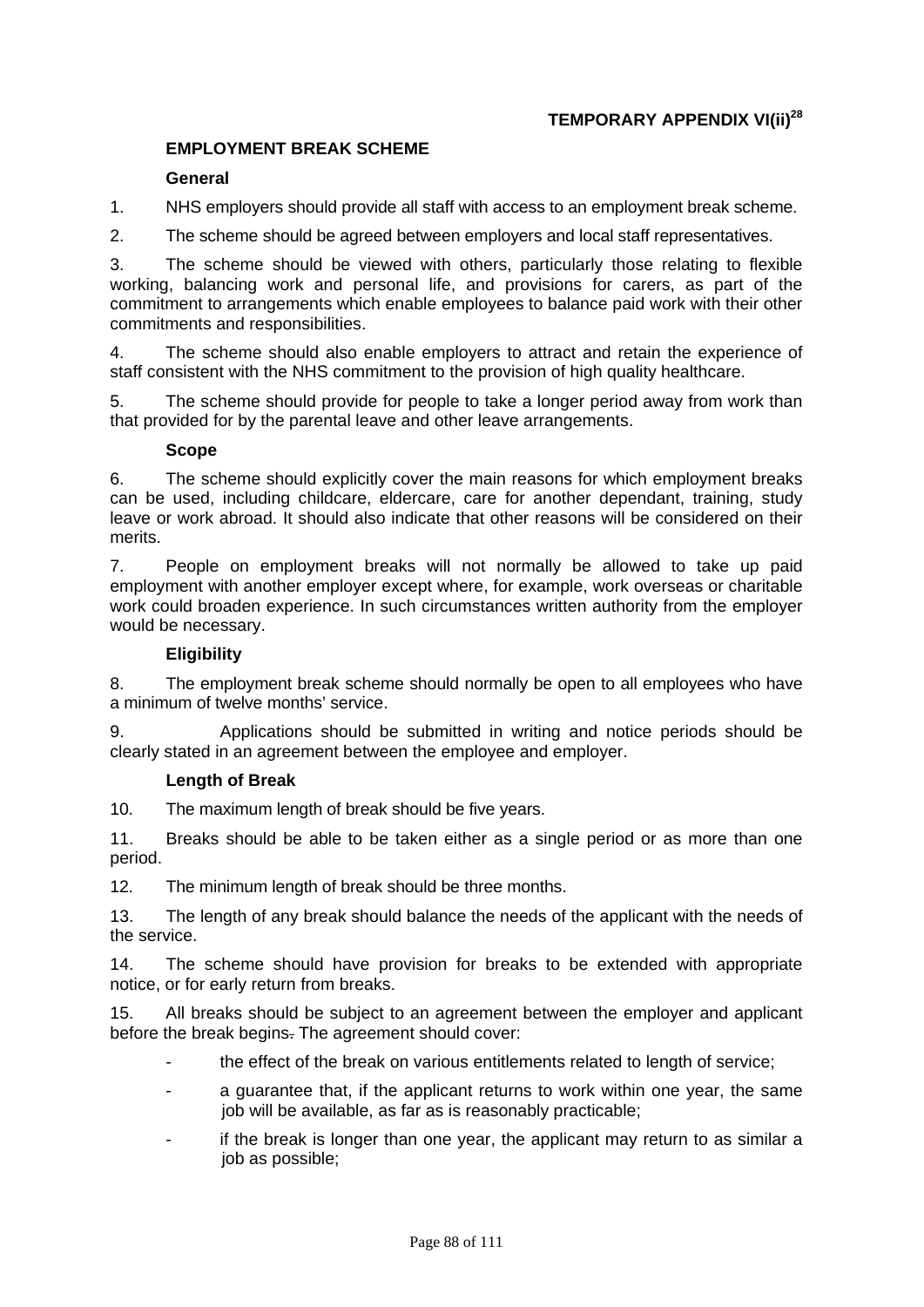- return to work at the equivalent salary level, reflecting increases awarded during the break;
- the notice period required before the return to work should be two months if the break is less than a year and six months if the break is more than a year;
- arrangements for keeping in touch during the break;
- requirements on the applicant to keep up to date with their relevant professional registration needs, including attendance at specified training courses and conferences, and any assistance the employer may give in the support of this;
- training arrangements for re-induction to work;
- any other conditions required either by the employer or the applicant.

#### **Return to Work**

16. Applicants should not have to resign to take an employment break, although there will be a change to the contract of employment.

17. The period of the break should count toward continuous employment for statutory purposes.

18. Other provisions depending upon length of service, i.e. pensions, contractual redundancy payments, leave entitlements etc, should be suspended for the period of the break.

#### **Appeals**

- 19. Applicants should be entitled to a written reason for the refusal of any application.
- 20. Applicants may resort to the grievance procedure if a request for a break is refused.

#### **Monitoring and Review**

21. All records of applications and decisions should be kept for a minimum of twelve months.

22. The operation of the scheme should be monitored annually by employers in partnership with local staff representatives. This will include consideration of diversity data.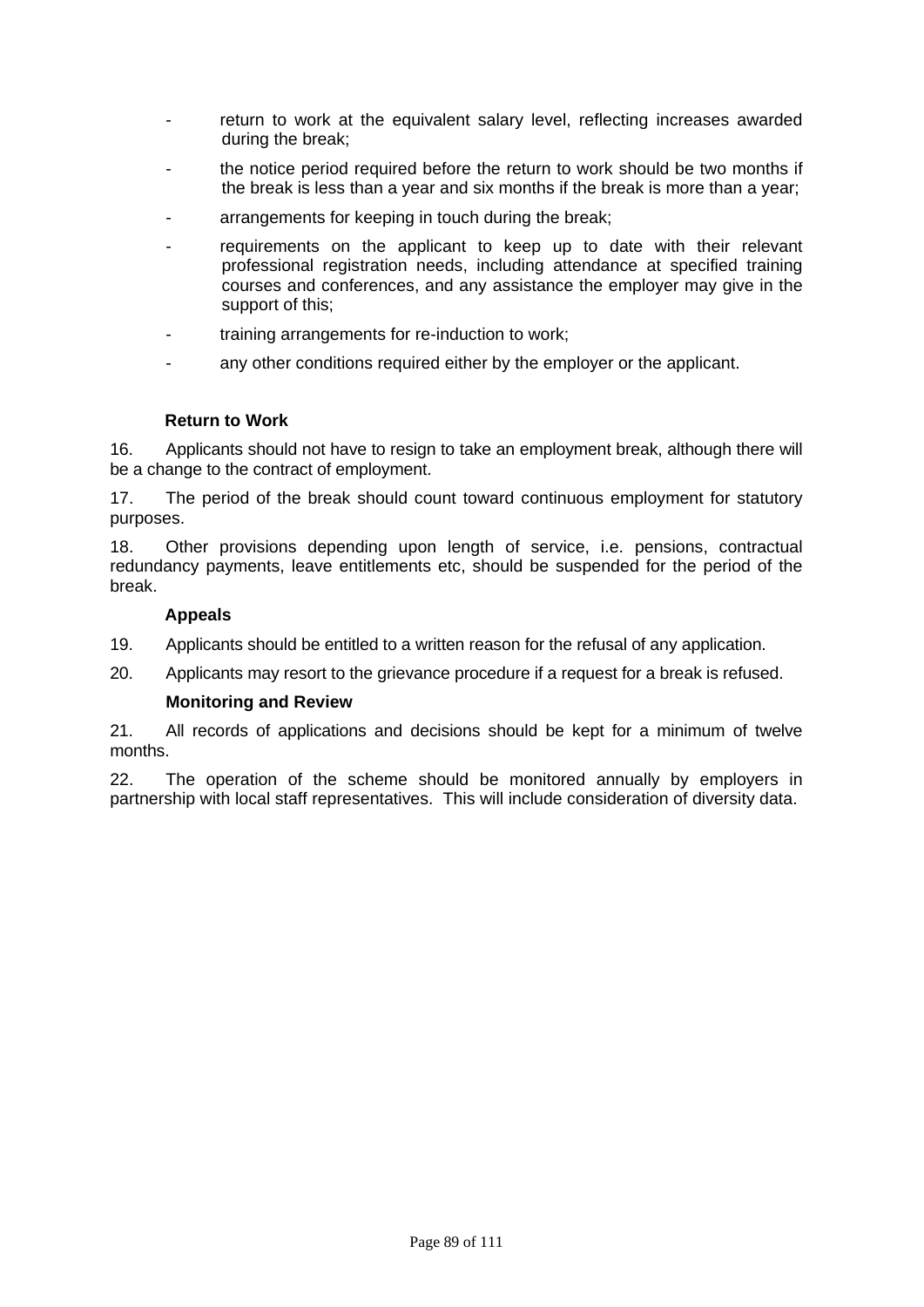# **TEMPORARY APPENDIX VI(iii)<sup>40, 141</sup>**

#### **REDUNDANCY PAY**

1. This section sets out the arrangements for redundancy pay for employees dismissed by reason of redundancy who, at the date of termination of their contract, have at least 104 weeks of continuous full-time or part-time service. These take effect from 1 October 2006. It also sets out the arrangements for early retirement on grounds of redundancy and in the interests of the service for those who are members of the NHS pension scheme and have at least two years continuous full time or part time service and two years qualifying membership in the NHS pension scheme. Pension changes take effect from 1 December 2006.

## **Definition of Redundancy**

2. The Employment Rights Act 1996 Section 139 states that redundancy arises when employees are dismissed in the following circumstances:

- "where the employer has ceased, or intends to cease, to carry on the business for the purposes of which the employee was employed; or where the employer has ceased, or intends to cease, to carry on the business in the place where the employee was so employed; or
- where the requirements of the business for employees to carry out work of a particular kind, in the place where they were so employed, have ceased or diminished or are expected to cease or diminish".

#### **Qualification for a Redundancy Payment**

3. To qualify for a redundancy payment, the member of staff must be an employee, working under a contract of employment for an NHS employer. 'NHS employer' means NHS trusts, primary care trusts, strategic health authorities and special health authorities and any predecessor or successor body. Non executive directors of NHS organisations do not qualify. Contracts of employment may be written or verbal, and can be for a fixed period or be continuous. In law, employees have a contract as soon as they start work and in accepting and undertaking the work required they accept the terms and conditions offered by the employer. To qualify for a redundancy payment the employee must also have at least 104 weeks of continuous full time or part time service.

#### **Definition of Continuous Service**

4. "Continuous service" means full-time or part-time employment with the present or any previous NHS Employer. If with more than one NHS employer, there must not have been a break of more than a week (measured Sunday to Saturday) between employments.

#### **Definition of Reckonable Service**

5. "Reckonable service" for the purposes of an NHS redundancy payment, which is calculated on the basis of the service up to the date of termination of the contract, means continuous full-time or part-time employment with the present or any previous NHS employer but with the following additions:

- where there has been a break in service of 12 months or less the period of employment prior to the break will count as reckonable service;
- periods of employment as a trainee with a general medical practitioner in accordance with the provisions of the Trainee Practitioner Scheme will count as reckonable service;
- at employer discretion, any period or periods of employment with employers outside the NHS where these are judged to be relevant to NHS employment can be included in reckonable service.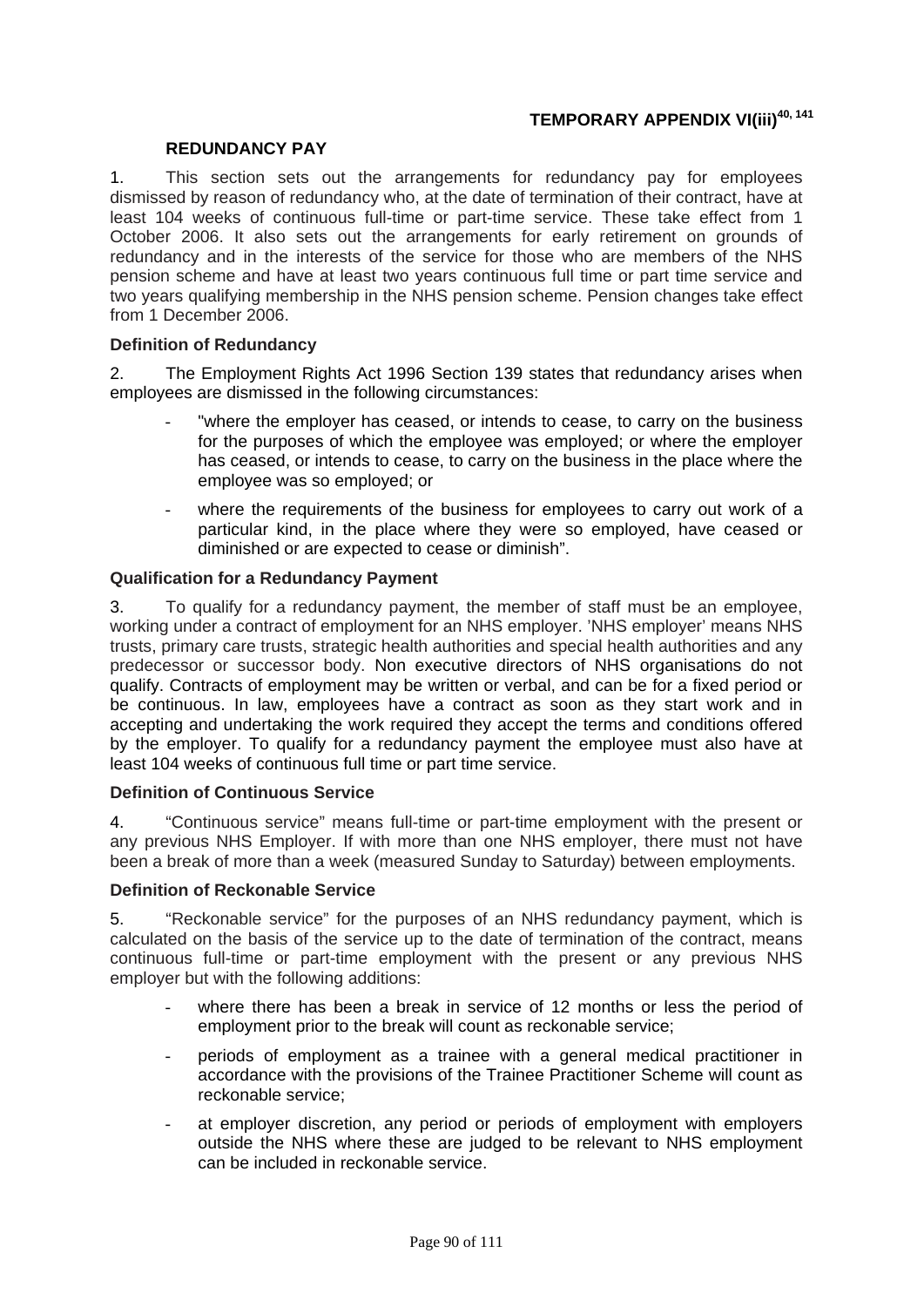- 6. The following employment will not count as reckonable service:
	- employment that has been taken into account for the purposes of a previous redundancy, or loss of office payment by an NHS employer;
	- where the employee has previously been given pension benefits, any employment that has been taken into account for the purposes of those pension benefits.

## **Definition of a Months Pay**

- 7. "Months pay" means whichever is the more beneficial of the following calculations:
	- 4.35 times a week's pay calculated in accordance with the provisions of Section 221 to 229 of the Employment Rights Act 1996;
	- an amount equal to 1/12th of the annual salary in payment at the date of termination of employment.

## **Calculation of Redundancy Paymen**t

8. The redundancy payment will take the form of a lump sum, dependent on the employee's reckonable service at the date of termination of employment. The lump sum will be calculated on the basis of one month's pay for each complete year of reckonable service subject to a minimum of two years (104 weeks) continuous service and a maximum of 24 year's reckonable service being counted.

9. Fractions of a year of reckonable service will not be taken into account.

#### **Early Retirement on Grounds of Redundancy for Employees entitled to pension benefits**

## **Qualification Criteria**

10. Members of the NHS Pension Scheme who are made redundant and meet the conditions set out above in paragraphs 3 to 6, may choose to retire early without reduction in the value of pension benefits as an alternative to receiving the full lump sum benefit set out in paragraph 8. To qualify for early retirement the member of staff must:

- Be a member of the NHS Pension Scheme;
- Have at least two years' continuous service and two years' qualifying membership;
- Have reached the minimum pension age. The Finance Act 2004 allows for protection of a minimum pension age of 50 for members who had the right to take reduced benefits at that age on 5 April 2006. This protection may continue as long as members retiring early after 6 April 2010 take all their benefits payable under scheme rules. In the NHS Scheme, for those without this protection, members who first joined and some who returned to the scheme after 6 April 2006, minimum pension age will change from 50 to 55 from 6 April 2010.[∗](#page-90-0)

## **Definition of Qualifying Membership**

<span id="page-90-0"></span>-

11. 'Qualifying membership' is membership that counts towards entitlement for benefits. Pensionable membership is membership that counts when benefits are calculated. This may be different from reckonable service for the purposes of a redundancy payment as it can include pensionable service from previous periods of employment with the NHS or another employer and periods of part time working.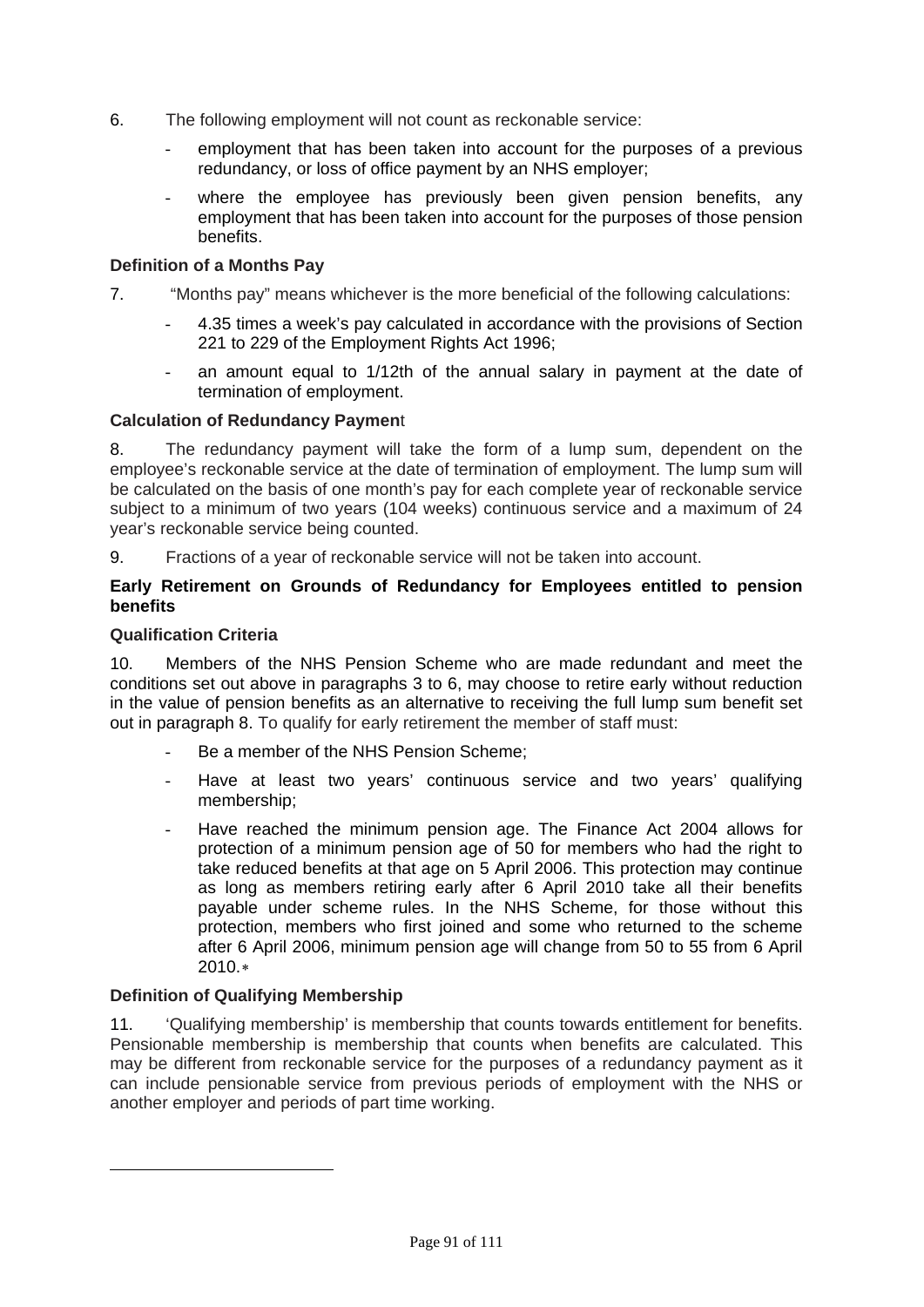## **Use of Redundancy Payment to pay for Early Retirement**

12. If the redundant member of staff chooses to take early retirement with an unreduced pension under these arrangements, they will receive immediately the full value of their qualifying pension benefits at the point of redundancy without the actuarial reduction that would occur with voluntary early retirement. Their employer will pay the relevant NHS pension scheme a sum equivalent to the capitalised cost of paying the pension and lump sum early; either as one payment or in five instalments.<sup>[1](#page-91-0)</sup>

13. This sum will be paid from the lump sum redundancy payment that otherwise would have been paid to the employee. If the cost to the employer of paying by single payment for early retirement is less than the value of the redundancy payment that the member would have received under paragraph8 then the redundant employee will also receive from the employer a redundancy payment equivalent to the difference between the two sums. The cost to the employer would therefore normally be the same as if the employee had chosen to take a redundancy payment without unreduced early retirement. However, if the cost of early retirement is more than the redundancy payment due, the employer will pay the additional cost. If the employer chooses to pay in five instalments, the employer is responsible for the additional interest charge.

## **Treatment of Concurrent Pensionable Employment**

14. Where there is concurrent pensionable employment, members may choose between:

- Ceasing all pensionable employment and taking early retirement on the terms set out below in respect of each employment in which case they cannot be pensionable again in the current scheme (normal pension age of 60). (An employment may continue if it is not more than 16 hours a week, without affecting the payment of enhanced benefits, but it will not be pensionable in the scheme) and:
- Taking benefits only in respect of the employment that is being terminated, in which case they can continue being pensionable in other employments. After 6 April 2010, this will not apply if taking benefits under the age of 55.

15. Members with concurrent practitioner and non-practitioner employments, who choose to cease all pensionable employments, will receive only their non-practitioner benefits on redundancy grounds. Where appropriate, benefits for practitioner membership may be taken on an early retirement basis with an actuarial reduction or preserved for payment at age 60.  $2,3$  $2,3$  $2,3$ 

16. The employer who authorises early retirement will be responsible for the pension costs accruing from other terminating employment. If a member returns to work after taking their pension, their pension will be abated, if the combined value of their pension and salary is greater than they earned prior to retirement. This will continue until they reach their normal pension age.

## **Exclusion from eligibility**

-

17. Employees shall not be entitled to redundancy payments or early retirement on grounds of redundancy if:

<span id="page-91-0"></span><sup>&</sup>lt;sup>1</sup> It is open to qualifying members to take early retirement under the normal scheme arrangements for voluntary early retirement or normal age retirement.

<span id="page-91-1"></span><sup>&</sup>lt;sup>2</sup> Where practitioner membership ended 12 months or more before the date of non-practitioner retirement on redundancy, and all other posts have ceased, practitioner benefits will be paid at the same time as the redundancy benefits and associated pension costs will be met by the NHS employer authorising retirement.

<span id="page-91-2"></span><sup>&</sup>lt;sup>3</sup> Practitioners are general medical and general dental practitioners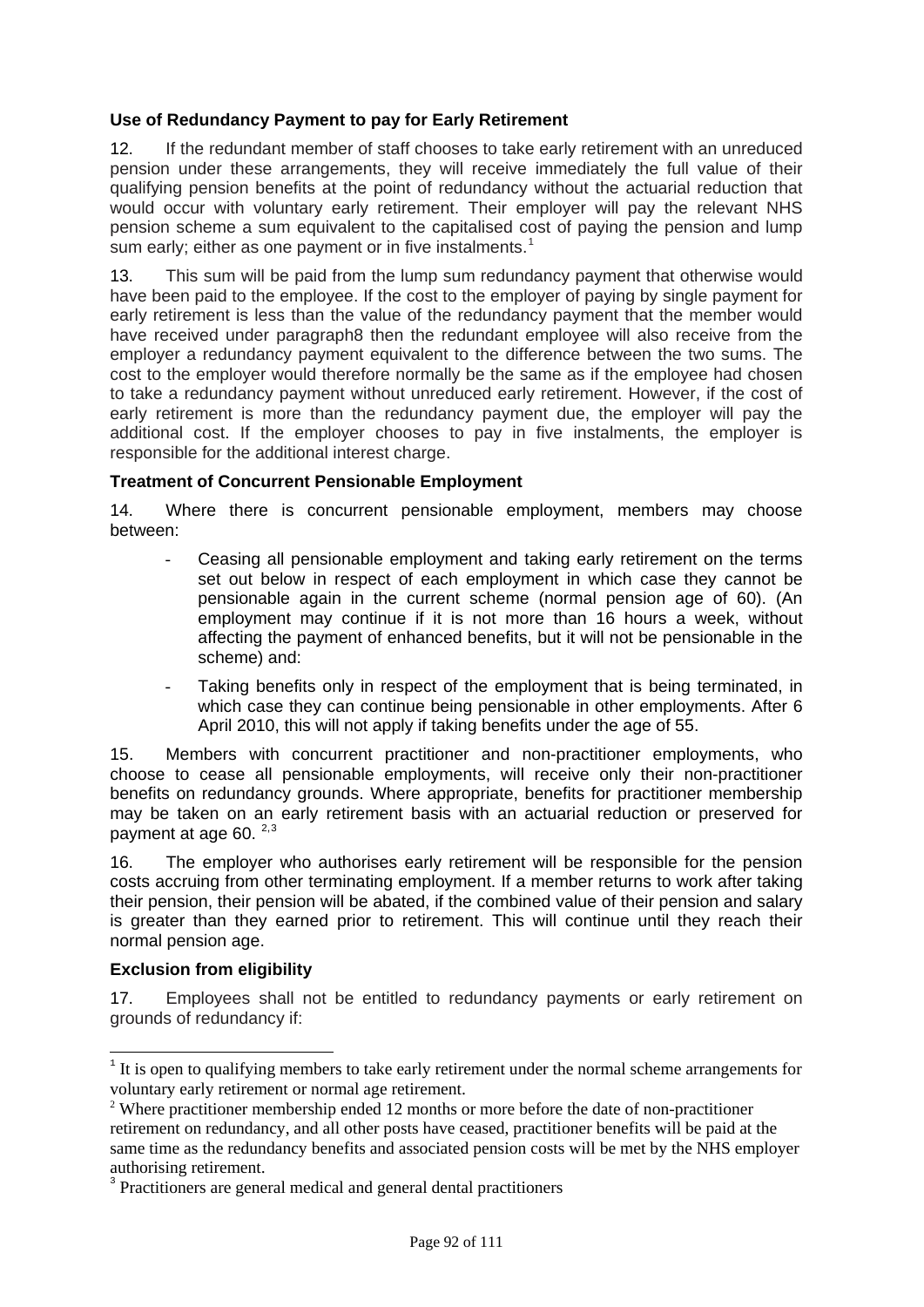- they are dismissed for reasons of misconduct, with or without notice; or
- at the date of the termination of the contract have obtained without a break, or with a break not exceeding four weeks, suitable alternative employment with the same or another NHS employer; or
- unreasonably refuse to accept or apply for suitable alternative employment with the same or another NHS employer; or
- leave their employment before expiry of notice, except if they are being released early (see paragraphs 20 to 21 below); or
- are offered a renewal of contract (with the substitution of the new employer for the previous NHS one);
- where their employment is transferred to another public service employer who is not an NHS employer.

#### **Suitable alternative employment**

18. Employers have a responsibility before making a member of staff redundant or agreeing early retirement on grounds of redundancy to seek suitable alternative employment for that person, either in their own organisation or through arrangements with another NHS employer. Employers should avoid the loss of staff through redundancy wherever possible to retain valuable skills and experience where appropriate within the local health economy.

19. 'Suitable alternative employment', for the purposes of paragraph 17, should be determined by reference to Sections 138 and 141 of the Employment Rights Act 1996. In considering whether a post is suitable alternative employment, regard should be had to the personal circumstances of the employee. Employees will, however, be expected to show some flexibility.

20. For the purposes of this scheme any suitable alternative employment must be brought to the employee's notice in writing or by electronic means agreed with the employee before the date of termination of contract and with reasonable time for the employee to consider it. The employment should be available not later than four weeks from that date. Where this is done, but the employee fails to make any necessary application, the employee shall be deemed to have refused suitable alternative employment. Where an employee accepts suitable alternative employment the 'trial period' provisions in Section 138 (3) of the Employment Rights Act 1996 will apply.

#### **Early release of redundant employees**

21. Employees who have been notified of the termination of their employment on grounds of redundancy, and for whom no suitable alternative employment in the NHS is available, may, during the period of notice, obtain other employment outside the NHS.

22. If they wish to take this up before the period of notice of redundancy expires the employer will, unless there are compelling reasons to the contrary, release such employees at their request on a mutually agreeable date. That date will become the revised date of redundancy for the purpose of calculating any entitlement to a redundancy payment under this agreement.

#### **Claim for redundancy payment**

23. Claims for redundancy payment or retirement on grounds of redundancy must be submitted within six months of date of termination of employment. Before payment is made the employee will certify that:

they had not obtained, been offered or unreasonably refused to apply for or accept suitable alternative Health Service employment within four weeks of the termination date;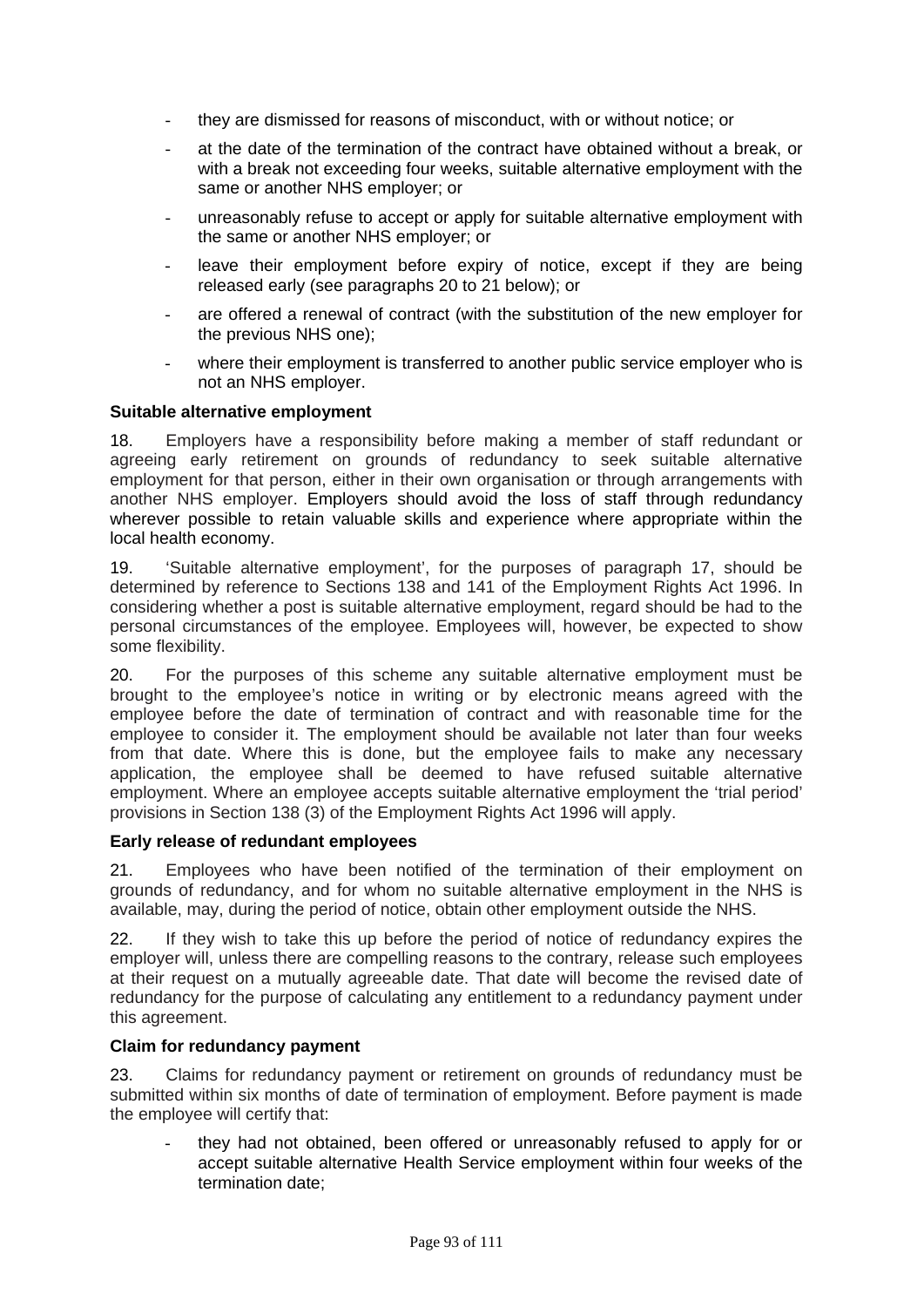they understand that payment is made only on this condition and undertake to refund it if this condition is not satisfied.

## **Retrospective Pay Awards**

24. If a retrospective pay award is notified after the date of termination of employment then the redundancy payment and/or pension will be recalculated, and any arrears due paid.

## **Disputes**

25. An employee who disagrees with the employer's calculation of the amount of redundancy payment or the rejection of a claim for redundancy payment should make representations to the employer via local grievance procedures. See also paragraph 22 about making a claim for a redundancy payment.

## **Early Retirement in the Interests of the Efficiency of the Service**

26. Members of the NHS Pension Scheme will receive payment of benefits without reduction if they retire early in the interests of the efficiency of the service, and they satisfy the qualifying conditions set out in paragraph 10. Retiring early in the interests of the service is a flexibility available at employer discretion. In these cases, no redundancy payment is due. In agreeing to retirement in the interests of the service, the employer undertakes to pay the costs of paying the pension and lump sum early. Employers will need to ensure that they exercise this discretion appropriately and will be conscious of the implications of any potential discrimination on grounds of age, gender, gender identity or gender expression, pregnancy or maternity, marriage or civil partnership, race, religion or belief, disability, or sexual orientation.<sup>141</sup>

27. These arrangements are aimed at employees who have given valuable NHS service in the past but are no longer capable of doing so. This might be because of new or expanded duties or a decline in the ability to perform existing duties efficiently but not so as to qualify them for ill health retirement. Employers would be expected to consider alternatives before agreeing to early retirement, including reasonable adjustments to an existing role or potential suitable alternatives.<sup>141</sup>

28. The relevant NHS pension scheme certifies the grounds on which early retirement is taking place. The scheme does so on the basis of the information provided by the employer. In each case, therefore, an appropriate senior manager should authorise the early retirement, ensuring that the relevant criteria have been met.

## **Employer Responsibilities**

29. Employer contributions to the NHS pension scheme do not cover the costs of early retirement benefits. There is a requirement for NHS employers to pay these costs if they retire staff early on grounds of redundancy or in the interests of the service.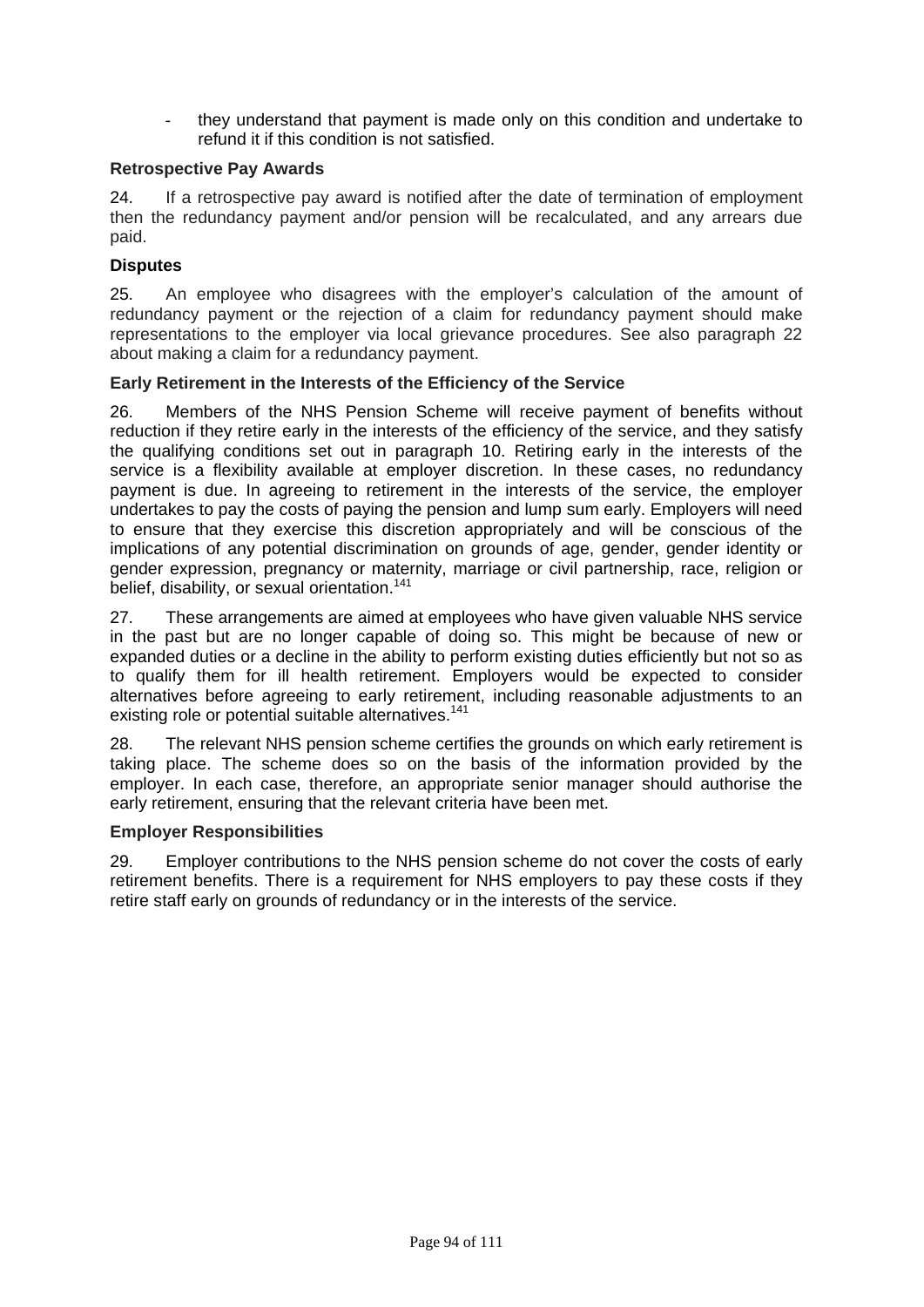# **TEMPORARY APPENDIX VI(IV)** 107, 142

## **CARING FOR CHILDREN AND ADULTS**

#### **General**

1. All NHS employers must have a carer's policy to address the needs of people with caring responsibilities and to meet the requirements of the "right to request" flexible working legislation for carers of children and dependant adults (see Employment Relations Act for definition of "carer"). This policy should emphasise the benefits of employment breaks, flexible working arrangements and balancing work and personal life as set out in Temporary Appendices VI(ii), (v) and (vi).

2. The policy should seek to balance the requirements of delivering a first class service with the needs of employees, to find the most effective means of supporting those with carer responsibilities as part of a wider commitment by the NHS to improve the quality of working life.

3. Many of the policies related to child and dependant care will have relevance to other forms of care. For example the planning process for checking out what would help eligibility criteria and ensuring equality of access. These should be considered when drawing up a carers policy

#### **Child and Dependant Care**

4. Childcare covers a range of care choices for children from birth up to age 14 years.

5. Dependant care covers a range of options to meet the needs of dependant adults including the needs of dependant young people over the age of 14, where an employee is involved in substantial and regular care sufficient for them to seek a change in their permanent contract of employment

6. The policy should be drawn up jointly between employers and local staff side representatives. This should cover:

- the child and dependant care needs of people relative to matters such as place of work, working patterns (including shift patterns) and hours worked;
- policy on child and dependant care support particularly related to specific difficulties in recruiting and retaining people in certain job categories;
- equality of access to child and dependant care and affordability, respecting the diversity of personal domestic circumstances;
- quidelines on eligibility;
	- how the policy relates to other Appendices, in particular those covering leave and flexible working arrangements;
	- the range of options open to carers, i.e. crèche facilities, childminders, workplace nurseries, allowances, school and holiday play schemes, term-time contracts etc. The policy should be clear as to why certain options are available;
	- partnership options with other employers and trade unions;
	- allocation of senior management responsibility for the operation and monitoring of the policy

7. Where a decision is taken not to offer particular forms of support, the policy should indicate where other arrangements are available to help people with caring responsibilities, and what alternative ways of working exist.<sup>142</sup>

8. Applications and outcomes should be monitored annually, in partnership with local staff representatives.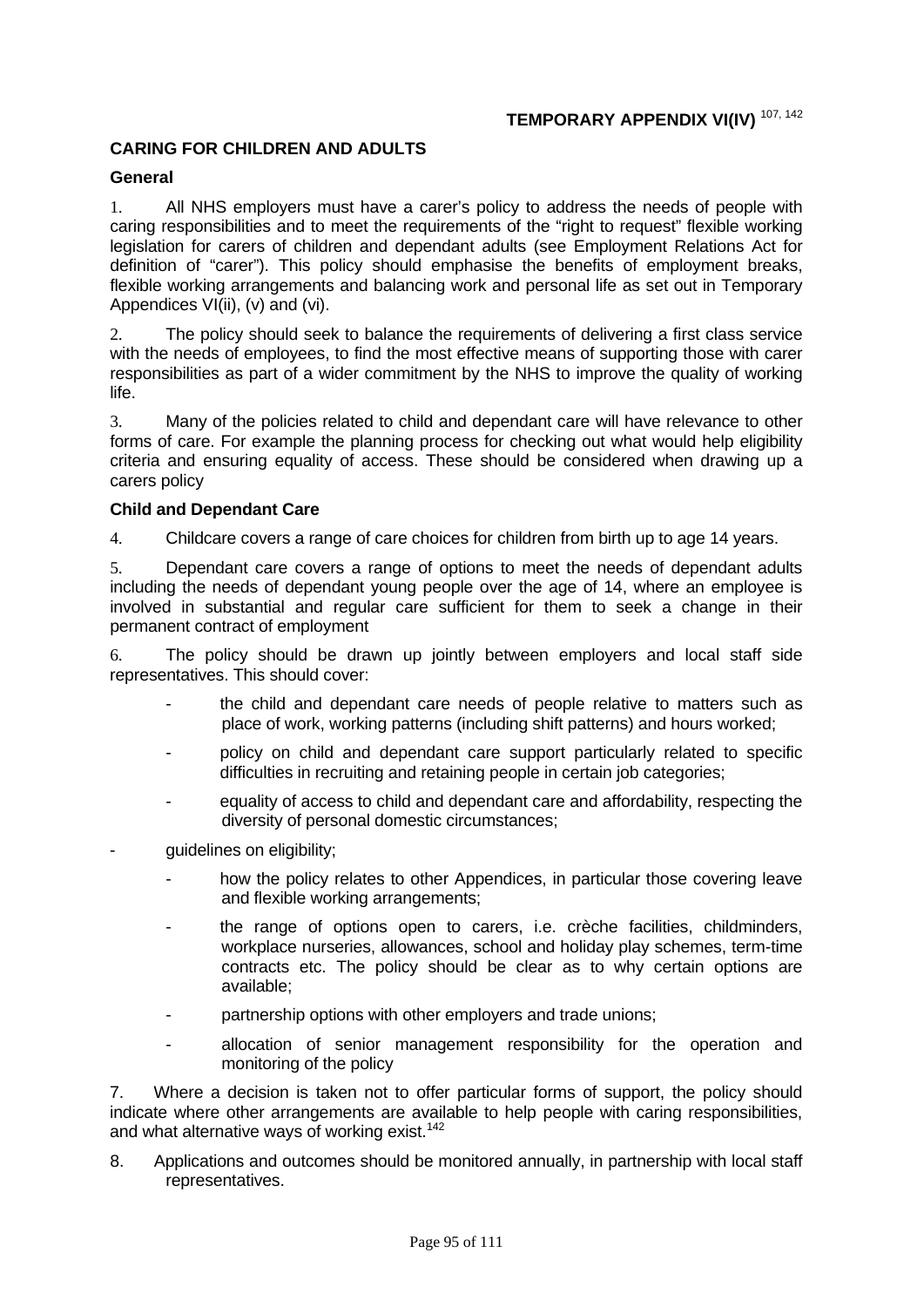9. Monitoring information should be analysed and used to review and revise policies and procedures to ensure their continuing effectiveness.

10. Applications and outcomes, from both employer and employees should be recorded and kept for a minimum of one year.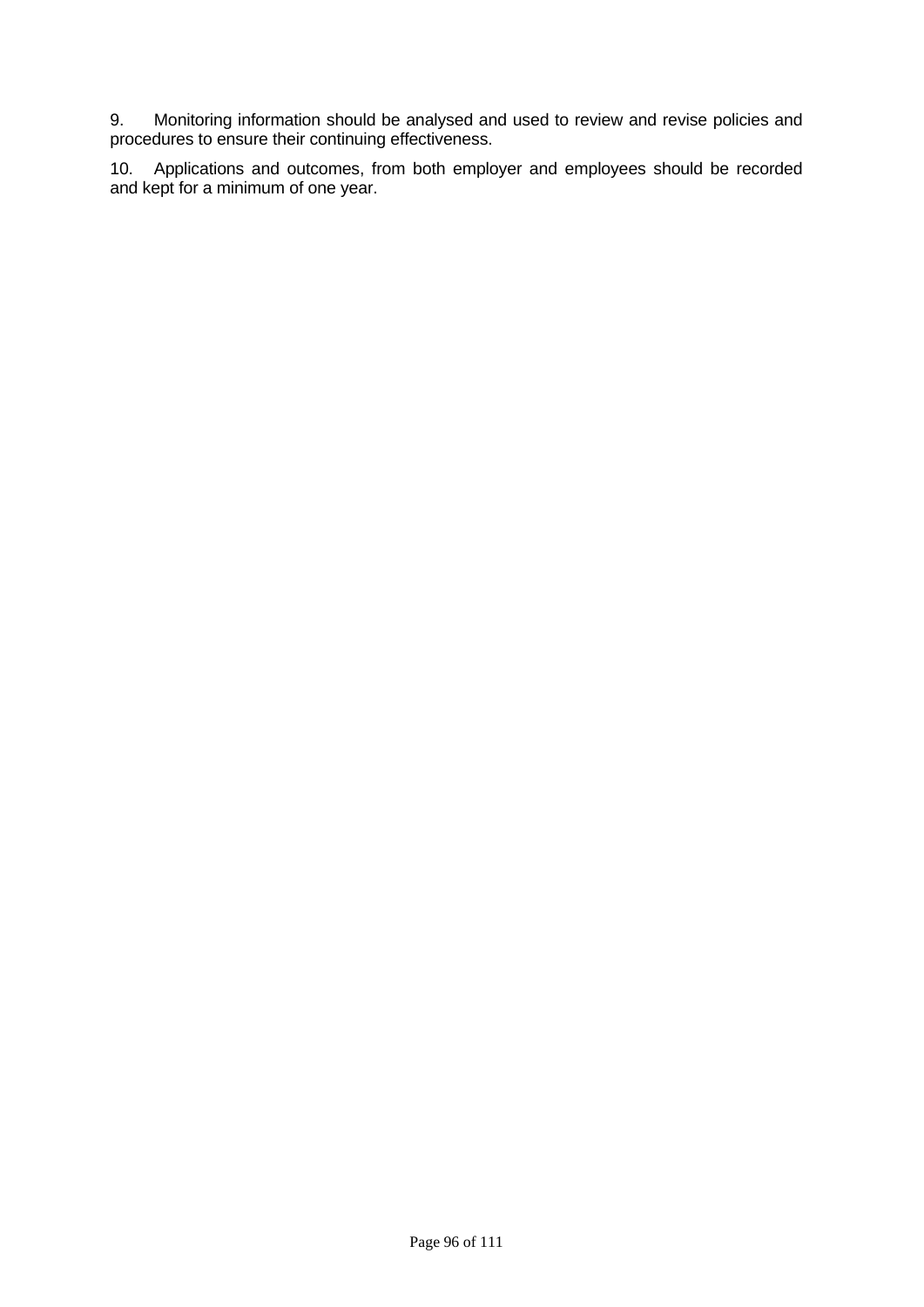# **TEMPORARY APPENDIX VI(V)** 108, 143

#### **FLEXIBLE WORKING ARRANGEMENTS**

#### **General**

1. NHS employers in partnership with staff organisations will develop positive flexible working arrangements which allow people to balance work responsibilities with other aspects of their lives.

2. Employers are required to consider flexible working options as part of their duty to make reasonable adjustments for disabled staff, staff with dependants and job applications under the Equality Act, and staff who are returning from maternity leave (see Appendix  $VI(i)$ ).  $143$ 

3. New working arrangements should only be introduced by mutual agreement, whether sought by the employee or the employer.

4. Flexible working should be part of an integrated approach to the organisation of work and the healthy work/life balance of staff.

- 5. Policies for flexible working should be made clear to all employees.
- 6. Employers should develop policies on flexible working which, as far as is practicable, should include:
	- part-time working, where a person works to a pattern and number of hours by mutual agreement;
	- job sharing, where two or more people share the responsibilities of one or more full-time job(s), dividing the hours, duties and pay between them;
	- flexi-time, where employees can choose their own start and finish time around fixed core hours;
	- annual hours contracts, where people work a specific number of hours each year, with the hours being unevenly distributed throughout the year;
	- flexible rostering, using periods of work of differing lengths within an agreed overall period;
	- term-time working, where people work during the school term but not during school holidays;
	- school-time contracts;
	- teleworking, where people work from home for all or part of their hours with a computer or telecommunication link to their organisation;
	- voluntary reduced working time, where people work reduced hours by agreement at a reduced salary;
	- fixed work patterns, where, by agreement, days off can be irregular to enable, for example, access by separated parents to their children and flexible rostering.
	- Flexible retirement
- 7. Flexible working arrangements should be available to all employees.
- 8. All jobs should be considered for flexible working. If this is not possible the employer must provide written, objectively justifiable reasons for this and give a clear, demonstrable operational reason why this is not practicable.
- 9. There should be a clear procedure for application for flexible working, agreed by employers and local staff representatives.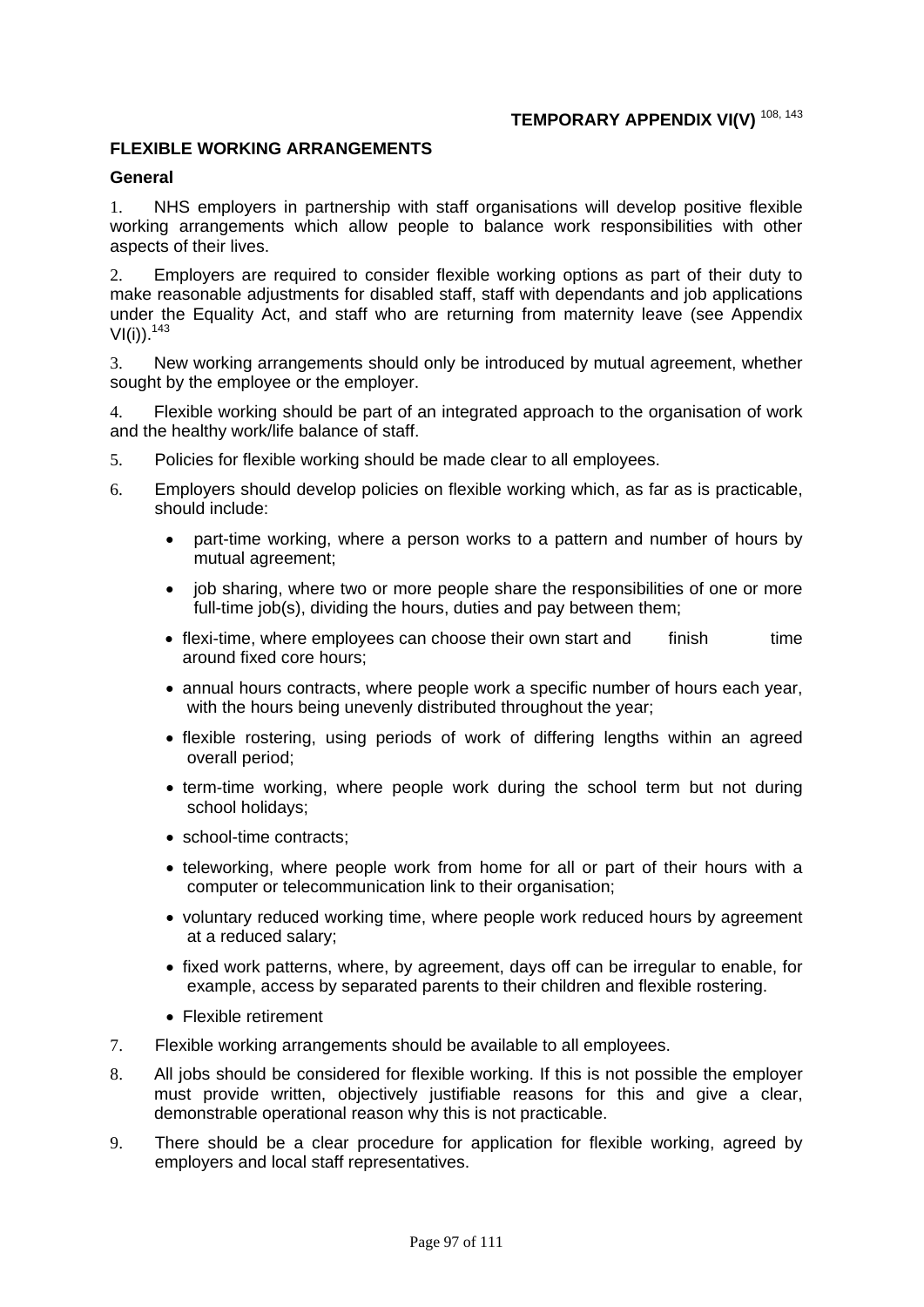10. All people with flexible working arrangements should have access to standard terms and conditions of employment, on an equal or pro-rata basis, unless different treatment can be justified for operational reasons.

#### **Monitoring and Review**

- 11. Applications and outcomes should be monitored annually, in partnership with local staff representatives.
- 12. Monitoring information should be analysed and used to review and revise policies and procedures to ensure their continuing effectiveness.
- 13. Applications and outcomes, from both employer and employees, should be recorded and kept for a minimum of one year.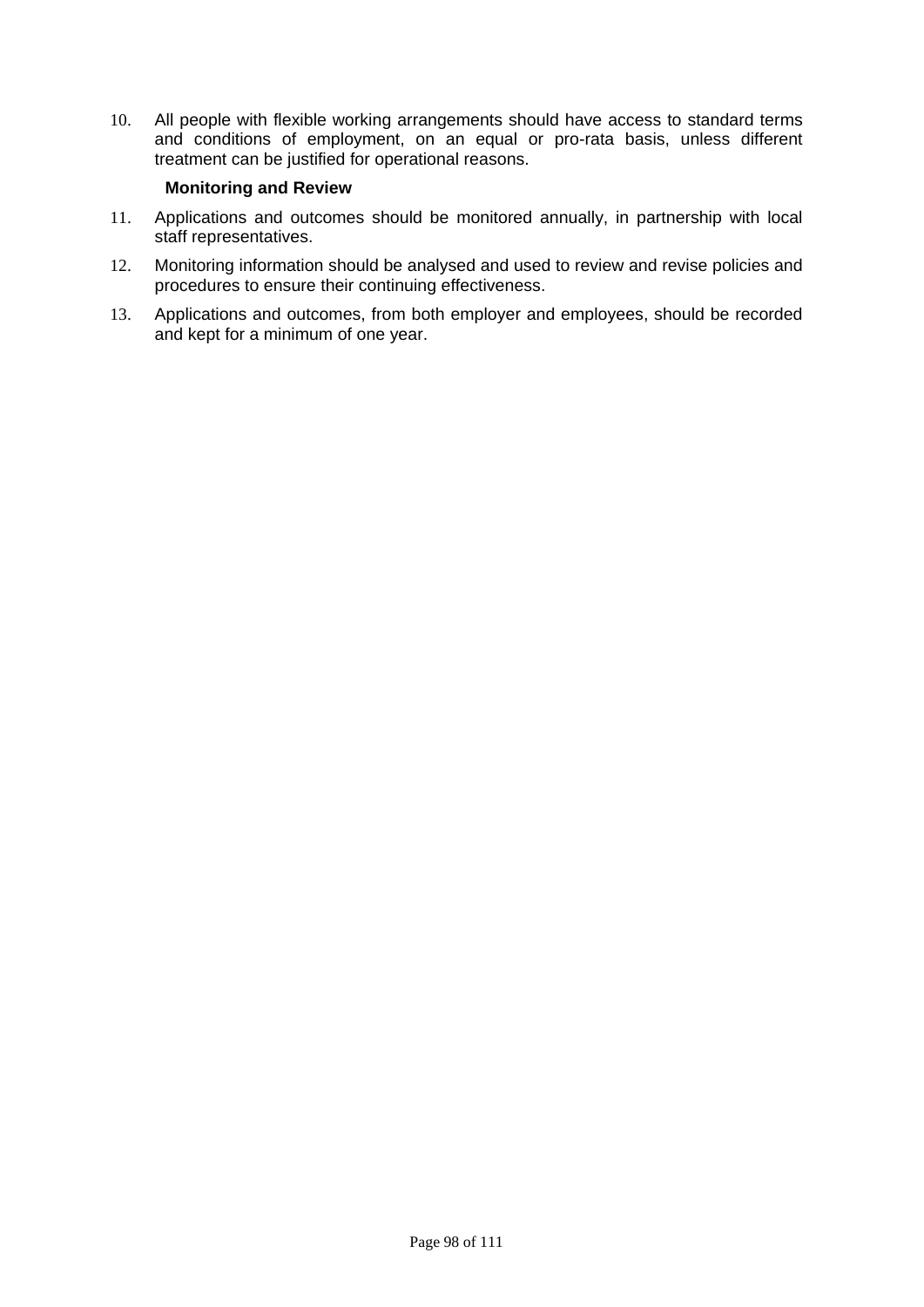## **BALANCING WORK AND PERSONAL LIFE**

## **GENERAL**

1. NHS employers should provide employees with access to leave arrangements which support them in balancing their work responsibilities with their personal commitments.

2. Leave arrangements should be part of an integrated policy of efficient and employee friendly employment practices, and this Schedule should be seen as operating in conjunction with other provisions particularly the Employment Break Scheme, Flexible Working Arrangements and the Caring for Children and Adults Appendices.

3. Arrangements should be agreed between employers and local staff representatives.

4. A dependant is someone who is married to, is a civil partner, or a partner (whether opposite or same sex), "a near relative" or someone who lives at the same address as the employee. A relative for this purpose includes: parents, parents-in-law, adult children, adopted adult children, siblings (including those who are in-laws), uncles, aunts, grandparents and step relatives or is someone who relies on the employee in a particular emergency.<sup>144</sup>

## **FORMS OF LEAVE**

## **Parental Leave**

5. This should be a separate provision from either maternity or maternity support leave and should provide a non-transferable individual right to at least 18 weeks' leave. Leave is normally unpaid, but may be paid by local agreement.

6. Parental leave should be applicable to any employee in the NHS who has nominated caring responsibility for a child under age 14 (18 in cases of adoption or disabled children).

7. Leave arrangements need to be as flexible as possible, so that the leave may be taken in a variety of ways by local agreement. Parental leave can be added to periods of maternity support or maternity leave.

8. Notice periods should not be unnecessarily lengthy and should reflect the period of leave required. Employers should only postpone leave in exceptional circumstances and give written reasons. Employees may also postpone or cancel leave that has been booked with local agreement.

9. During parental leave the employee retains all of his or her contractual rights, except remuneration and should return to the same job after it. Pension rights and contributions shall be dealt with in accordance with NHS Superannuation Regulations. Periods of parental leave should be regarded as continuous service.

10. It is good practice for employers to maintain contact (within agreed protocols) with employees while they are on parental leave.

## **Maternity Support (Paternity) Leave and Pay and Ante-Natal Leave**

- 11. This will apply to the father of the child (including adoptive fathers), the mother's husband or partner (whether opposite or same sex), or nominated carer.
- 12. NHS organisations have scope for agreeing locally more favourable arrangements where they consider it necessary, or further periods of unpaid leave.

#### **Maternity support (paternity) leave**

13. All employees are entitled to two weeks' of ordinary maternity support (paternity) leave which can be taken around the time of the birth or the placement of the child for adoption.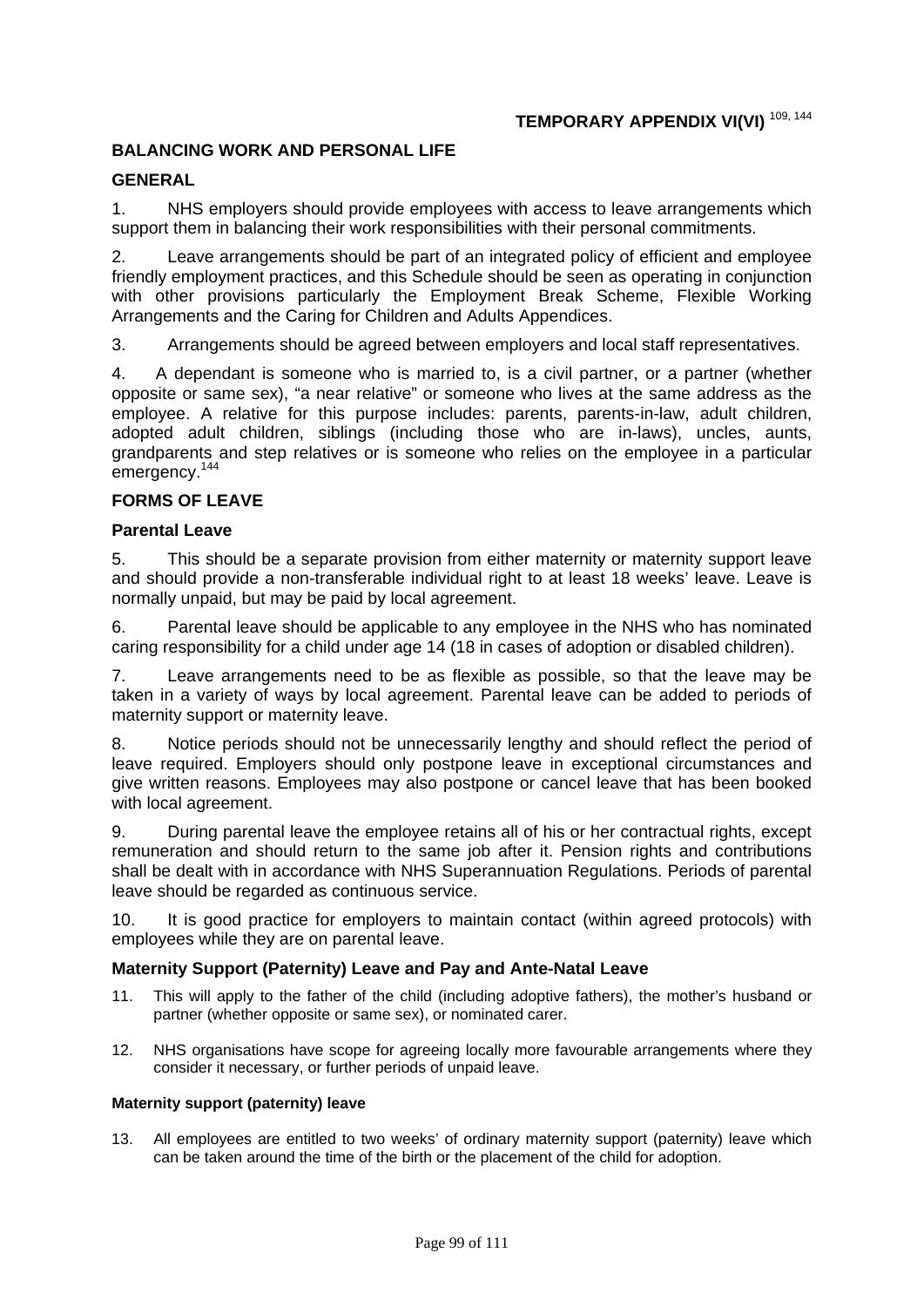- 14. In addition, employees may be entitled to take up to twenty six weeks of additional maternity support (paternity) leave if their partner has returned to work, the leave can be taken between 20 weeks and one year after the child is born or placed for adoption.
- 15. To qualify for additional maternity support (paternity) leave the employee and their partner must first meet certain qualification criteria. Details of the qualifying conditions and the notification requirements can be found at http://www.direct.gov.uk/en/employment/index.htm

#### **Occupational pay during maternity support (paternity) leave**

- 16. There will be an entitlement to two weeks' occupational ordinary maternity support (paternity) pay. Full pay will be calculated on the basis of the average weekly earnings rules used for calculating occupational maternity pay entitlements. The employee will receive full pay less any statutory paternity pay receivable. Only one period of occupational maternity support (paternity) pay is ordinarily available when there is a multiple birth.
- 17. Eligibility for the two weeks of occupational maternity support (paternity) pay will be 12 months' continuous service with one or more NHS employer at the beginning of the week in which the baby is due.
- 18. Employees who are not eligible for the two weeks of occupational maternity support (paternity) pay may still be entitled to statutory paternity pay subject to meeting the qualifying conditions. Details of the qualifying conditions can be found at http://www.direct.gov.uk/en/employment/index.htm

#### **Statutory pay during maternity support (paternity) leave**

19. To qualify for statutory pay in the additional maternity support (paternity) leave period, the employee and their partner must first meet certain qualifying conditions. Details of the criteria<br>and the notification requirements can be found at requirements can be found at http://www.direct.gov.uk/en/employment/index.htm

#### **Rights during additional maternity support (paternity) leave**

- 20. Employees who are entitled to additional maternity support (paternity) leave/pay will be entitled to take up to 10 keeping in touch days during the course of the additional maternity support (paternity) leave period. The criteria for keeping in touch days is set out in Section 15 and is based on those used for statutory maternity leave and pay.
- 21. Employees who have taken additional maternity support (paternity) leave will have the right to return to the same job under their original contract and on no less favourable terms and conditions.

#### **Ante-natal leave**

22. Reasonable paid time off to attend ante-natal classes will also be given.

#### **Adoption Leave and Pay**

23. All employees are entitled to take 52 weeks adoption leave.

24. There will be entitlement to paid occupational adoption leave for employees wishing to adopt a child who is newly placed for adoption.

25. It will be available to people wishing to adopt a child who has primary carer responsibilities for that child.

26. Where the child is below the age of 18 adoption leave and pay will be in line with the maternity leave and pay provisions as set out in this agreement.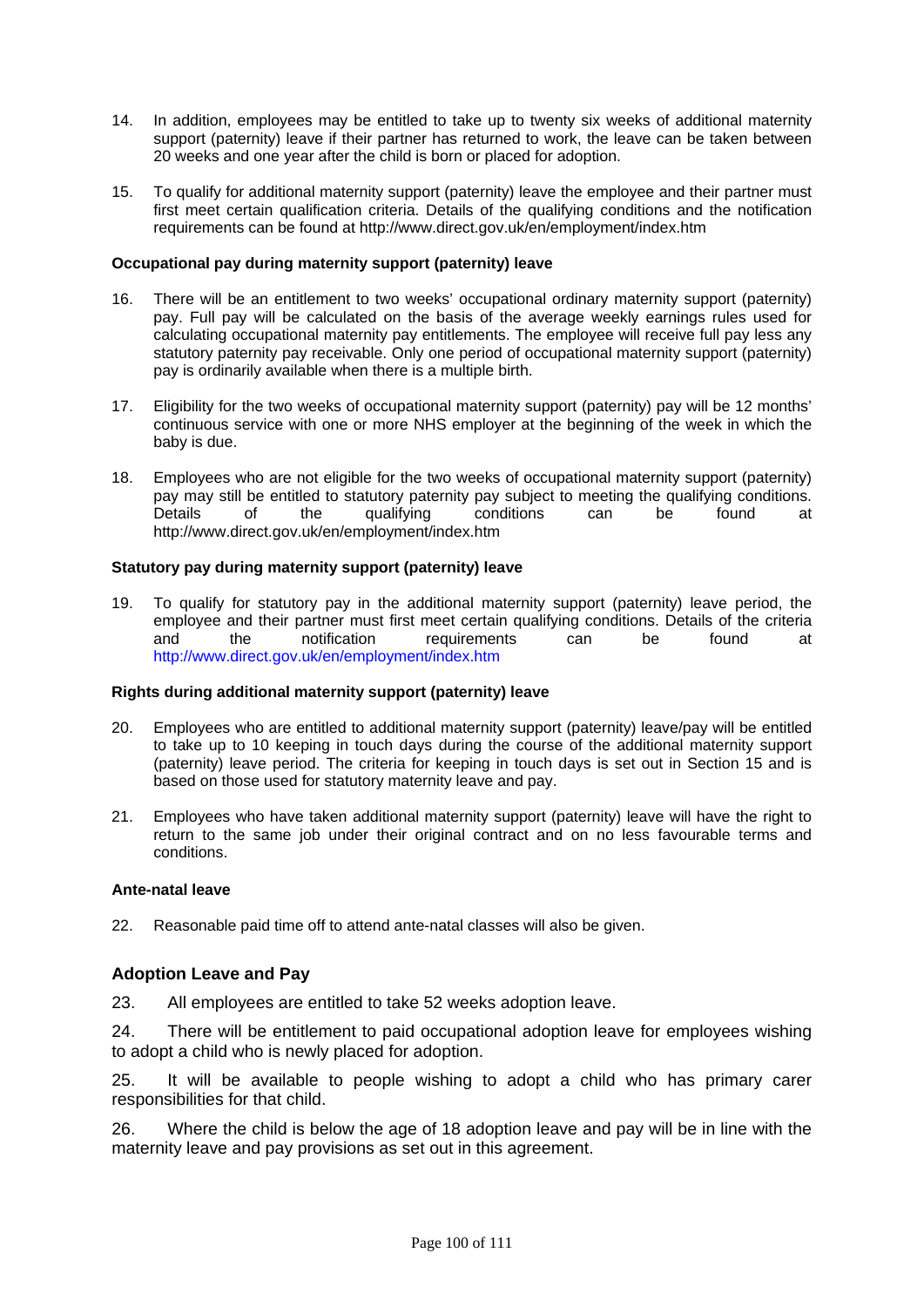27. Eligibility for occupational adoption pay will be twelve months' continuous NHS service ending with the week in which they are notified of being matched with the child for adoption. This will cover the circumstances where employees are newly matched with the child by an adoption agency.

28. If there is an established relationship with the child, such as fostering prior to the adoption, or when a step-parent is adopting a partner's children there is scope for local arrangements on the amount of leave and pay in addition to time off for official meetings.

29. If the same employer employs both parents the period of leave and pay may be shared. One parent should be identified as the primary carer and be entitled to the majority of the leave. The partner of the primary carer is entitled to occupational paternity leave and pay.

30. Reasonable time off to attend official meetings in the adoption process should also be given.

31. Employees who are not eligible for occupational adoption pay, may still be entitled to Statutory Adoption Pay (SAP) subject to the qualifying conditions. The rate of SAP is the same as for Statutory Maternity Pay.

## **Keeping in Touch**

## **Work during the Adoption Leave Period**

## **Keeping in Touch Days**

32. Employees will be entitled to Keep in Touch Days (KIT) in line with the maternity leave and pay provisions as set out in Appendix VI(i).

#### **Leave/Time Off for Domestic Reasons**

33. This form of leave should cover a range of needs, from genuine domestic emergencies through to bereavement.

34. These provisions should cover all employees.

35. Payment may be made by local agreement, but the expectation is that relatively short periods of leave for emergencies will be paid.

36. If the need for time off continues, other options may be considered, such as a career break.

37. Applicants for the above forms of leave should be entitled to a written explanation if the application is declined.

38. Appeals against decisions to decline an application for leave should be made through the Grievance Procedure.

#### **Monitoring and Review**

39. All applications and outcomes should be recorded, and each leave provision should be annually reviewed by employers in partnership with local staff representatives

40. Applications and outcomes should be monitored annually, in partnership with local staff representatives.

41. Monitoring information should be analysed and used to review and revise policies and procedures to ensure their continuing effectiveness

42. Applications and outcomes, from both employer and employees should be recorded and kept for a minimum of one year.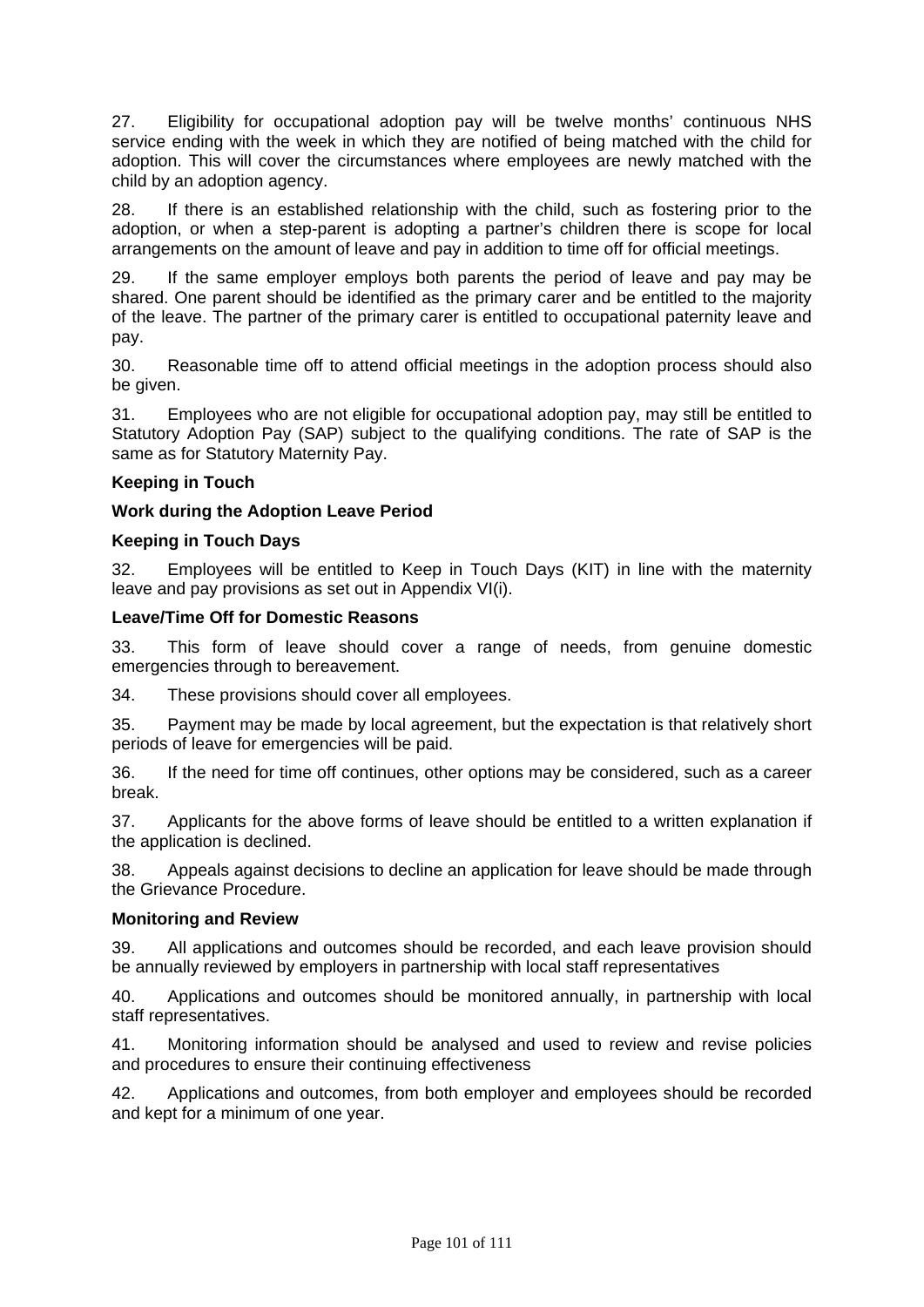**INDEX** <sup>110, 145</sup>

## **ITEM PARAGRAPH** ACTING-UP ALLOWANCES 112 ALLOCATION OF BANDING 18 - 23 ALLOWANCES: Mileage 277 - 308 Sick Leave 225 - 244 Subsistence 311 ALTERNATIVE EMPLOYMENT 191 ANNUAL LEAVE Entitlement: 205 - 207 Six weeks per year 205 Five weeks per year 206<br>Change of Grade 217 Change of Grade General 215 - 216 House Officer 210 Leave Years 209<br>
Locum Tenens 2009<br>
2001 - 213 Locum Tenens Part-Time Staff 208 Public Holidays 214 Re-entry and entry into NHS employment 342 (Residence) charges during Annual Leave 176 Voluntary Service Overseas 216 APPLICATION OF TERMS AND CONDITIONS OF SERVICE: Locum Practitioners<br>
General provisions<br>
343 General provisions Former Trainees in General Practice 344 APPOINTMENT TO AND TENURE OF POSTS: Appointment as Consultant 3 Appointment as Hospital Practitioner 6 and 100 km  $\,$  6 Appointment as Associate Specialist 5 Appointment as Specialist Registrar (Appointment as Specialist Registrar (Appointment as Specialist Registrar (Appointment as Specialist Registrar (Appointment as Specialist Registrar (Appointment as Specialist Registrar ( Appointment as Specialist Registrar<br>Appointment as House Officer / Foundation House Officer 1 12 Appointment as House Officer / Foundation House Officer 1 Appointment as Senior House Officer / Foundation House Officer 2 11 Appointment to Staff Grade 7 and 7 Closed grades 4 Tenure of Posts 8 Appointment for a limited period 192 Appointments held only by Part-time Practitioners 94, 105 ARRANGEMENTS FOR COVER DURING ABSENCES AND LOCUM TENENS: Acting-Up Allowances 2002 112 **Consultant, SHMO, SHDO and AS** 106 Hospital Practitioner<br>
Locum Practitioner: basis of contract<br>
111, 113-118 Locum Practitioner: basis of contract Training grades 110 Staff Grade 2008 108 ASSESSMENT OF DUTIES FOR PART-TIME APPOINTMENTS 61 - 62 ASSESSMENT OF PAY SUPPLEMENTS 22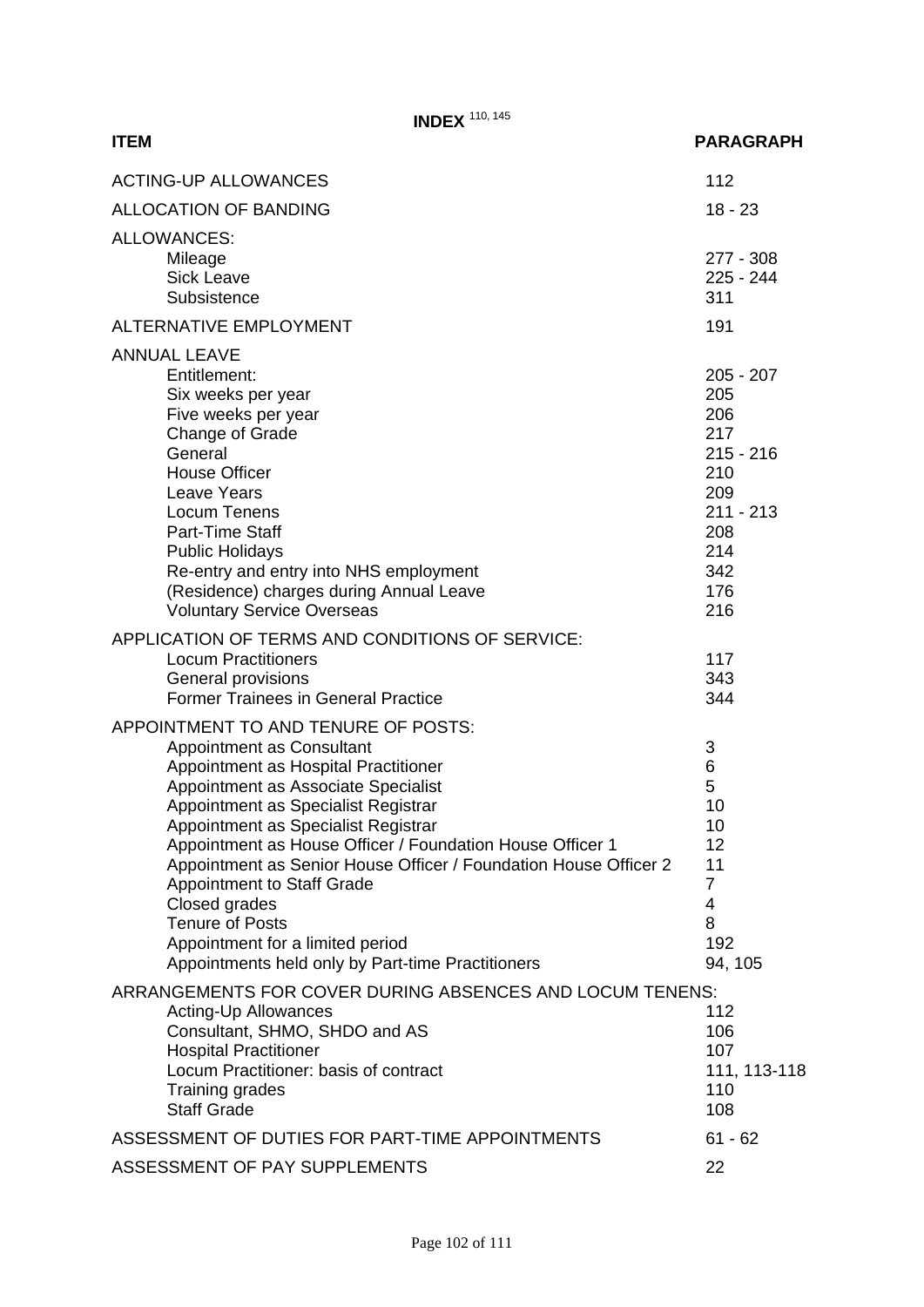| <b>ASSOCIATE SPECIALIST:</b><br><b>Additional Session</b><br><b>Annual Leave</b><br>Appointment as<br>Basis of contract<br>Increments on first appointment<br><b>Locum Remuneration</b><br>Minimum time off-duty and Extra Duty Allowance<br><b>Remuneration of Part-timers</b>                         | 14<br>$205 - 206$<br>5<br>$13 - 14$<br>127<br>114<br>$26 - 28$<br>63 |
|---------------------------------------------------------------------------------------------------------------------------------------------------------------------------------------------------------------------------------------------------------------------------------------------------------|----------------------------------------------------------------------|
| ATTENDANCE AT COURT AS WITNESS - SPECIAL LEAVE                                                                                                                                                                                                                                                          | 260                                                                  |
| <b>BASIS OF CONTRACT:</b><br>Consultant, SHMO/SHDO & AS<br><b>Temporary Additional Session</b><br><b>Staff Grade</b><br>Practitioners in the training grades<br>Locum Practitioners: Training grades                                                                                                    | 13<br>14<br>$15 - 17$<br>$18 - 24$<br>111                            |
| BED FUND - SEE GENERAL PRACTITIONER HOSPITAL UNITS                                                                                                                                                                                                                                                      |                                                                      |
| <b>BLOOD TRANSFUSION SERVICE - OCCASIONAL WORK</b>                                                                                                                                                                                                                                                      | 104                                                                  |
| CANDIDATES FOR APPOINTMENT, EXPENSES OF                                                                                                                                                                                                                                                                 | 313                                                                  |
| CAR PURCHASE, LOANS FOR                                                                                                                                                                                                                                                                                 | 302                                                                  |
| <b>CASUALTY WORK (STAFF FUND)</b>                                                                                                                                                                                                                                                                       | $90 - 93$                                                            |
| <b>CARRIAGE OF PASSENGERS</b>                                                                                                                                                                                                                                                                           | 308                                                                  |
| <b>CATEGORIES 1 AND 2</b>                                                                                                                                                                                                                                                                               | $30 - 39$                                                            |
| CHANNEL ISLANDS - COUNTING OF PREVIOUS SERVICE                                                                                                                                                                                                                                                          | 132, 136                                                             |
| CHARGES FOR PRIVATE USE (CROWN CARS)                                                                                                                                                                                                                                                                    | 306                                                                  |
| <b>CHARGES FOR MEALS</b>                                                                                                                                                                                                                                                                                | 182                                                                  |
| <b>CHARGES FOR RESIDENCE:</b><br>Compulsorily resident practitioners<br>Voluntarily resident practitioners<br>Abatement of voluntary lodging charges<br>Charges during annual leave<br>Charges during sick leave<br>Charges during special or study leave                                               | 173<br>174<br>175<br>176<br>177<br>178                               |
| CHILD PSYCHIATRISTS - (HC(79)7)                                                                                                                                                                                                                                                                         | 4                                                                    |
| <b>CLOSED GRADES</b>                                                                                                                                                                                                                                                                                    | $\overline{4}$                                                       |
| CONDITIONS OF USE (CROWN CARS)                                                                                                                                                                                                                                                                          | 305                                                                  |
| <b>CONSULTANT:</b><br><b>Additional session</b><br><b>Annual Leave</b><br>Appointment to<br>Basis of contract<br><b>Domiciliary Consultations</b><br><b>Exceptional Consultations</b><br>Hard-to-fill posts<br>Increments on first appointment<br>Locum Remuneration<br><b>Part-timers Remuneration</b> | 14<br>205<br>3<br>13<br>140 - 149<br>155<br>134<br>126<br>113<br>63  |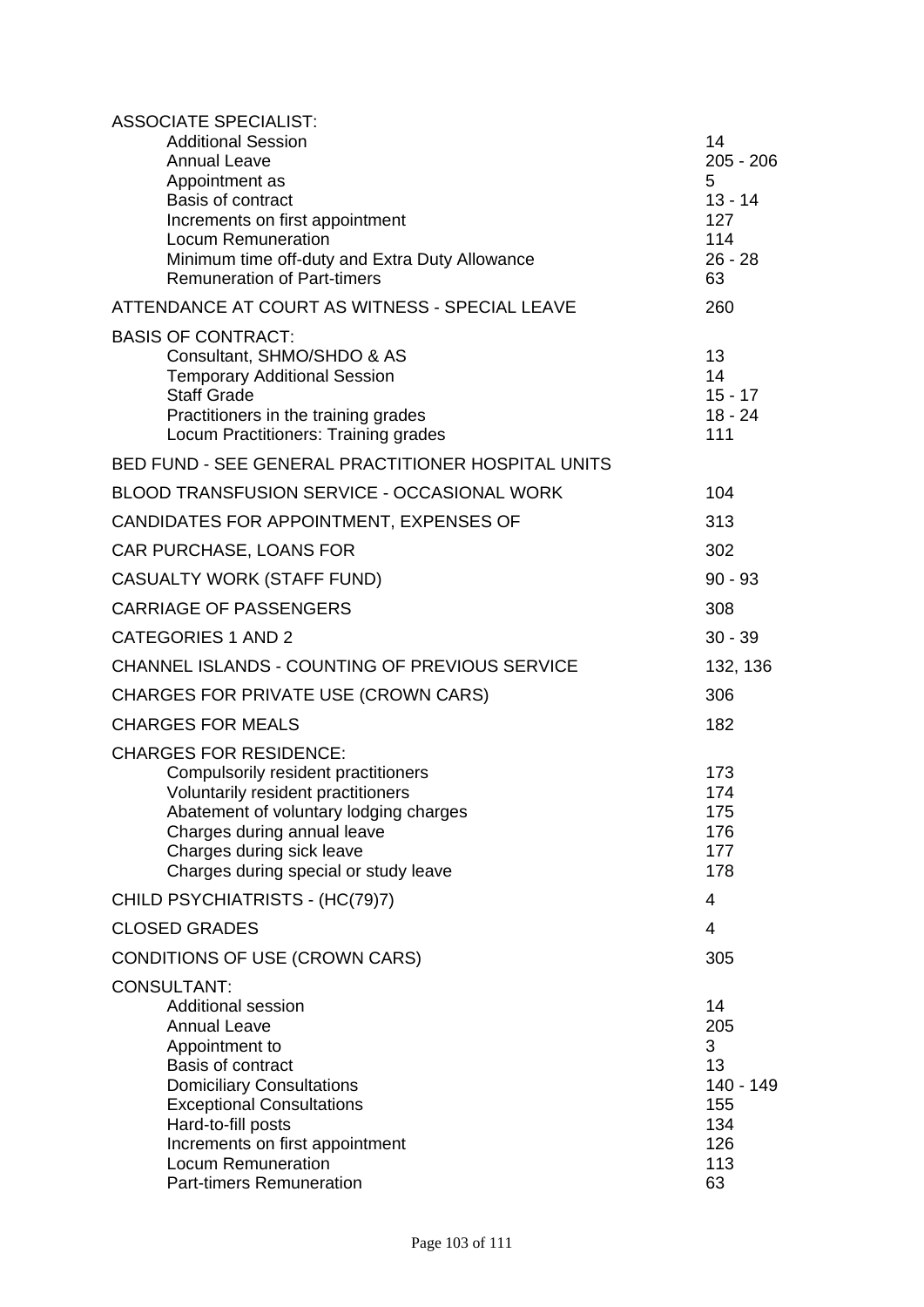| Practitioners appointed before 1 January 1960; preserved rights                                                                                                                                                                                                                                                                                                                                                                                                                   | 66                                                                       |
|-----------------------------------------------------------------------------------------------------------------------------------------------------------------------------------------------------------------------------------------------------------------------------------------------------------------------------------------------------------------------------------------------------------------------------------------------------------------------------------|--------------------------------------------------------------------------|
| CONTINUITY OF SERVICE - NHS TRUSTS                                                                                                                                                                                                                                                                                                                                                                                                                                                | 341                                                                      |
| CONTRACTUAL DUTIES OF PRACTITIONERS                                                                                                                                                                                                                                                                                                                                                                                                                                               | $30 - 39$                                                                |
| <b>COUNTING OF PREVIOUS SERVICE:</b><br><b>Locum Appointments</b><br><b>Regular Appointments</b><br>Service outside NHS hospitals<br>Counting of Service while on leave                                                                                                                                                                                                                                                                                                           | 123<br>122<br>125, 132, 136<br>124                                       |
| <b>CROWN CARS, ALLOCATION OF</b>                                                                                                                                                                                                                                                                                                                                                                                                                                                  | 304                                                                      |
| <b>DISCIPLINARY PROCEDURES</b>                                                                                                                                                                                                                                                                                                                                                                                                                                                    | 189                                                                      |
| DISMISSAL: SEE TERMINATION OF EMPLOYMENT                                                                                                                                                                                                                                                                                                                                                                                                                                          |                                                                          |
| <b>DISTINCTION AWARDS:</b><br>General<br>Payment to maximum part-time practitioners<br>Counting for gross earnings for purposes of 10% limit on<br>private practice earnings<br>10% limit on private practice earnings<br>Proportional payment for part-time practitioners<br>Practitioners appointed before 1 January 1960<br>Calculation for staff holding more than one contract of employment<br>in the NHS<br>Honorary appointments<br>Joint appointments<br>Rates of awards | 1<br>13<br>42<br>42<br>63<br>66<br>76<br>$81 - 84$<br>86<br>Appendix I   |
| <b>DOMICILIARY CONSULTATIONS:</b><br><b>Additional Fees</b><br>Series of consultations - anti-coagulant therapy<br>Definition<br>Fees<br>Locum Tenens<br>Long Distance Payment<br>Maximum number of visits<br>Ophthalmologists<br>Replacement of drugs                                                                                                                                                                                                                            | 140 - 149<br>142<br>143<br>140<br>141<br>147<br>146<br>148<br>145<br>149 |
| <b>EMERGENCY VISITS: MILEAGE ALLOWANCE</b>                                                                                                                                                                                                                                                                                                                                                                                                                                        | 279                                                                      |
| <b>EQUAL OPPORTUNITIES IN EMPLOYMENT</b>                                                                                                                                                                                                                                                                                                                                                                                                                                          | 331                                                                      |
| <b>EXCEPTIONAL CONSULTATIONS:</b><br>Consultants<br><b>General Practitioners</b>                                                                                                                                                                                                                                                                                                                                                                                                  | 155, 157<br>155<br>157                                                   |
| <b>EXPENSES:</b><br>Candidates for appointments<br>General<br>Postage<br>Submission of claims<br><b>Travel and Mileage</b><br>Removal                                                                                                                                                                                                                                                                                                                                             | $275 - 315$<br>313<br>275<br>312<br>276<br>277 - 308<br>$314 - 315$      |
| FEES:                                                                                                                                                                                                                                                                                                                                                                                                                                                                             |                                                                          |
| <b>Domiciliary Consultations</b><br>General                                                                                                                                                                                                                                                                                                                                                                                                                                       | 140 - 149<br>38                                                          |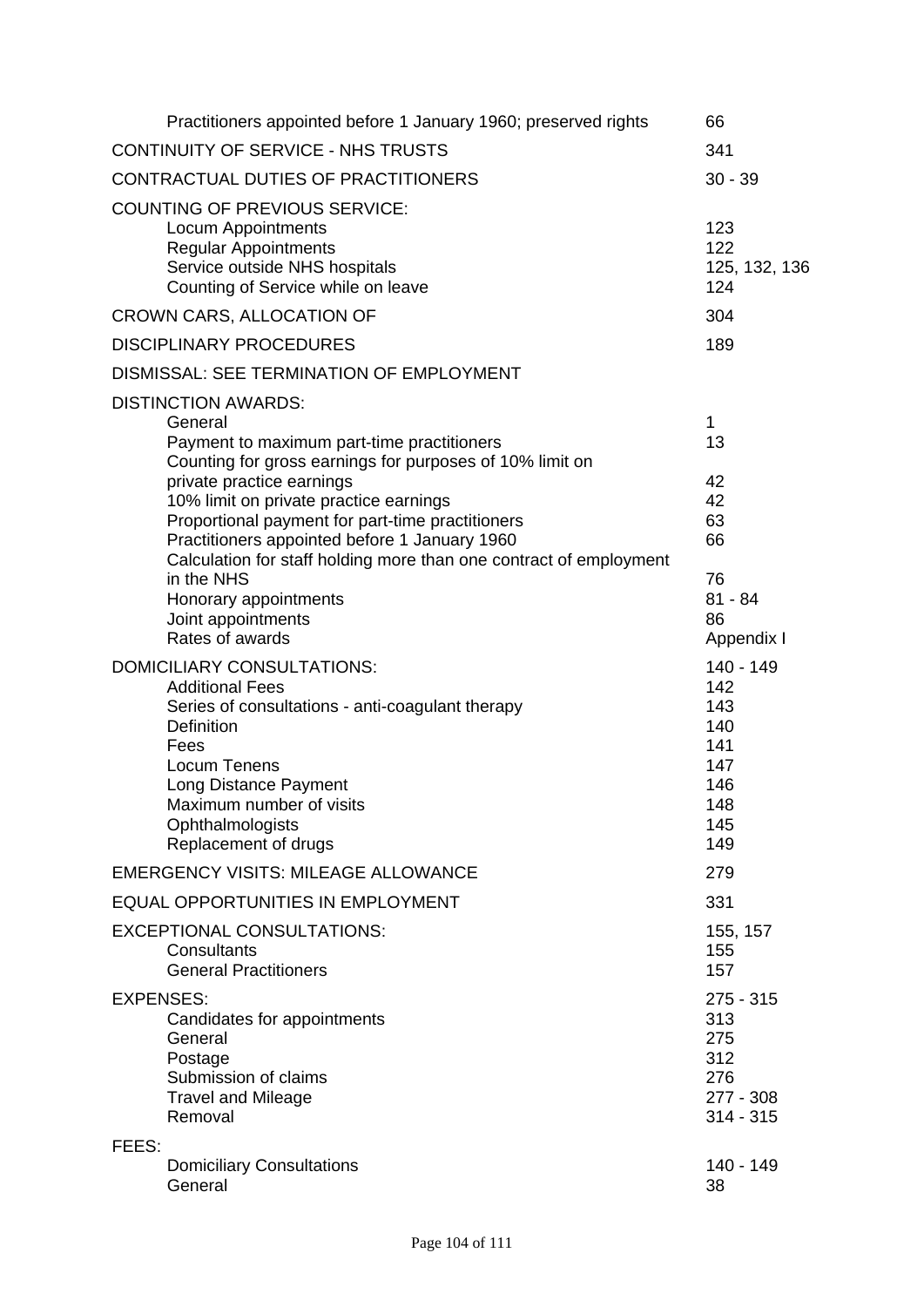| Lectures<br>Payable by Employing Authorities                                                                                                                                                                                       | 165 - 166<br>32                                                  |
|------------------------------------------------------------------------------------------------------------------------------------------------------------------------------------------------------------------------------------|------------------------------------------------------------------|
| <b>FORMER TRAINEES IN GENERAL PRACTICE</b>                                                                                                                                                                                         | 344                                                              |
| FULL PAY (Training grades)                                                                                                                                                                                                         | 23                                                               |
| <b>GENERAL PRACTITIONERS</b><br><b>Exceptional Consultations</b><br><b>Former Trainees</b>                                                                                                                                         | 157<br>344                                                       |
| <b>GENERAL PRACTITIONER HOSPITAL UNITS</b><br>Staff fund<br>In-patients<br>Beds under the control of a consultant<br>Casualty work<br>Basis of payment - casualty work<br>Limit on number of sessions<br>Very small casualty units | $87 - 93$<br>87<br>88<br>89<br>90<br>91<br>92<br>93              |
| <b>HARASSMENT AT WORK</b>                                                                                                                                                                                                          | 332                                                              |
| HOME TO HOSPITAL MILEAGE: SEE "MILEAGE ALLOWANCES"                                                                                                                                                                                 |                                                                  |
| <b>HEALTH AWARENESS FOR NHS STAFF</b>                                                                                                                                                                                              | 336                                                              |
| <b>HONORARY APPOINTMENTS</b><br>Appointments and distinction awards<br><b>Retired practitioners</b>                                                                                                                                | 81, 82 - 86<br>201                                               |
| <b>HOSPITAL PRACTITIONER GRADE:</b><br><b>Annual Leave</b><br>Appointments to<br>Increments on first appointment<br>Locum tenens                                                                                                   | 205<br>6<br>131<br>107                                           |
| HOUSE OFFICER GRADE / FOUNDATION HOUSE OFFICER 1 GRADE:<br><b>Annual Leave</b><br>Appointment to<br>Basis of contract<br>Medical examination on appointment<br>Sick leave: HOs who have not passed a medical examination           | 210<br>12<br>$18 - 24$<br>188<br>226                             |
| <b>INCREMENTAL DATES: SEE "STARTING SALARIES &amp; INCREMENTAL DATES"</b>                                                                                                                                                          |                                                                  |
| <b>ISLE OF MAN - COUNTING OF PREVIOUS SERVICE</b>                                                                                                                                                                                  | 132, 136                                                         |
| JOURNEYS BEGINNING OR ENDING AT HOME: SEE "MILEAGE ALLOWANCES"                                                                                                                                                                     |                                                                  |
| <b>JOB SHARING</b>                                                                                                                                                                                                                 | 70                                                               |
| JUNIOR DOCTORS: SEE "PRACTITIONERS IN TRAINING GRADES"                                                                                                                                                                             |                                                                  |
| <b>JURY SERVICE - SPECIAL LEAVE</b>                                                                                                                                                                                                | 260                                                              |
| <b>JOINT APPOINTMENTS</b>                                                                                                                                                                                                          | 86                                                               |
| LEAVE:<br>Annual<br>Counting of service while on leave<br><b>Maternity Leave</b><br><b>Sick</b><br>Special<br>Study                                                                                                                | $205 - 217$<br>124<br>261<br>225 - 244<br>260 - 262<br>250 - 254 |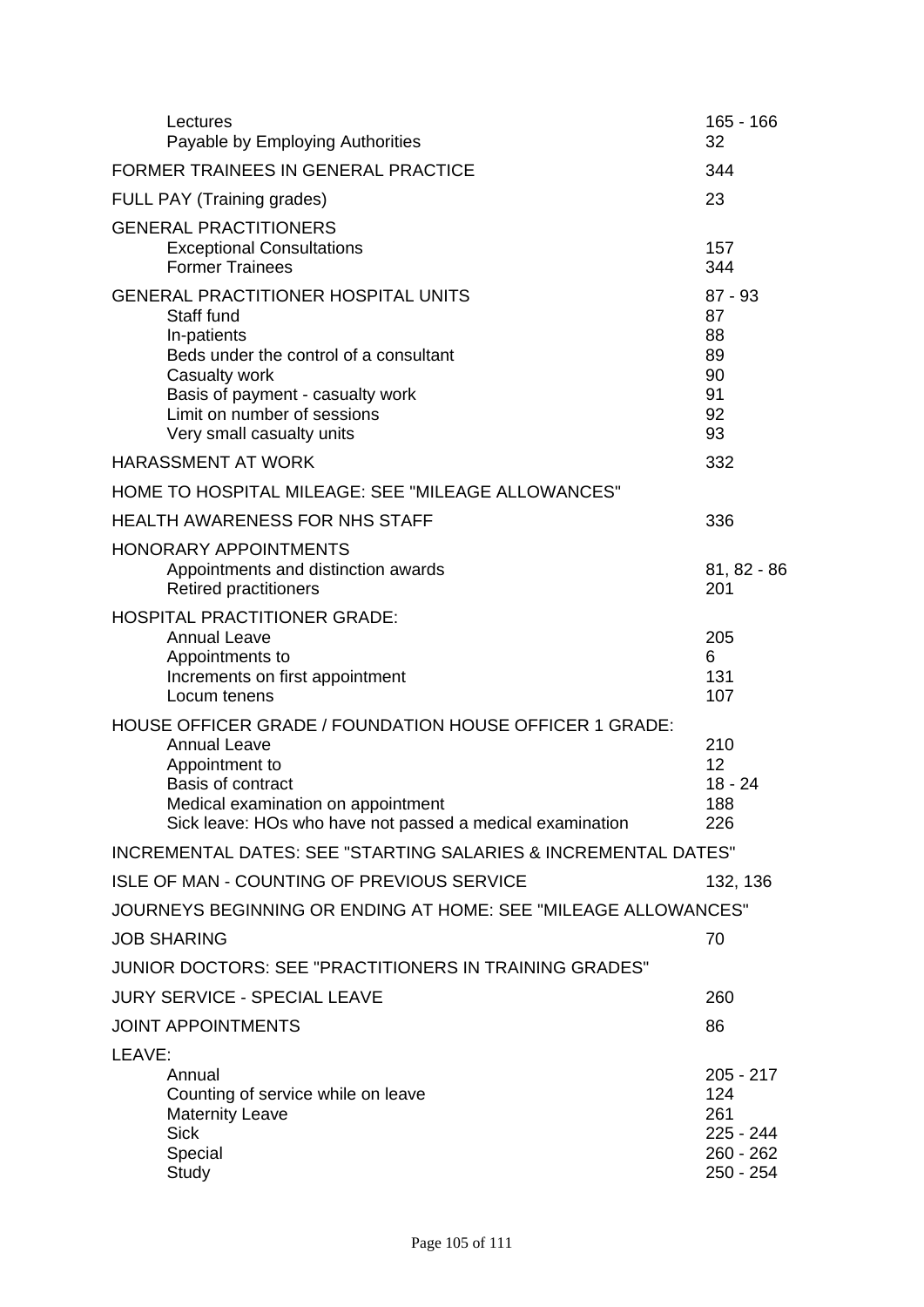| <b>LECTURE FEES</b><br>Lectures to Doctors or Dentist<br>Lectures to non-medical or non-dental staff                                                                                                                                                                                                                                                                                                                                       | $165 - 166$<br>166<br>165                                                                   |
|--------------------------------------------------------------------------------------------------------------------------------------------------------------------------------------------------------------------------------------------------------------------------------------------------------------------------------------------------------------------------------------------------------------------------------------------|---------------------------------------------------------------------------------------------|
| <b>LIMITATION OF PRIVATE PRACTICE</b>                                                                                                                                                                                                                                                                                                                                                                                                      | 42                                                                                          |
| LIMITATION OF SICKNESS AND OTHER BENEFITS                                                                                                                                                                                                                                                                                                                                                                                                  | 229 - 230                                                                                   |
| <b>LOCAL AUTHORITIES - MEMBERSHIP OF</b>                                                                                                                                                                                                                                                                                                                                                                                                   | 339                                                                                         |
| <b>LOCUM TENENS</b><br><b>Annual Leave</b><br>Application of Terms and Conditions of Service<br>Basis of contract (Training grades)<br>Counting of previous service<br><b>Domiciliary Consultations</b><br><b>Hospital Practitioners</b><br>London Weighting<br>Maximum remuneration (part-time consultant, SHMO, SHDO, AS)<br><b>Mileage Allowances</b><br>Registration<br>Removal expenses                                               | $211 - 213$<br>117<br>111<br>123<br>147<br>107<br>59<br>116<br>289<br>118<br>117            |
| Remuneration of<br>Consultants<br><b>Associate Specialists</b><br>Other posts<br><b>Sick Leave</b><br><b>Staff Grade</b>                                                                                                                                                                                                                                                                                                                   | $113 - 116$<br>113<br>114<br>115<br>243<br>108                                              |
| <b>LONDON WEIGHTING:</b><br>Fringe Zone<br>Locum Tenens<br>London and extra-territorially managed units<br>Part-time appointments<br><b>Resident Staff</b><br><b>Rotational Appointments</b>                                                                                                                                                                                                                                               | $55 - 60$<br>56<br>59<br>55<br>58<br>57<br>60                                               |
| <b>MATERNITY LEAVE</b>                                                                                                                                                                                                                                                                                                                                                                                                                     | 261                                                                                         |
| <b>MEAL CHARGES</b>                                                                                                                                                                                                                                                                                                                                                                                                                        | 182                                                                                         |
| <b>MEDICAL CERTIFICATION OF SICKNESS</b>                                                                                                                                                                                                                                                                                                                                                                                                   | 235 - 236                                                                                   |
| <b>MEDICAL EXAMINATION ON APPOINTMENT</b><br>Form of Certificate<br><b>House Officers</b>                                                                                                                                                                                                                                                                                                                                                  | 186 - 188<br>187<br>188                                                                     |
| <b>MEDICAL SUPERINTENDENTS &amp; DEPUTY MEDICAL SUPERINTENDENTS 49</b>                                                                                                                                                                                                                                                                                                                                                                     |                                                                                             |
| MILEAGE ALLOWANCES AND TRAVEL EXPENSES<br>Allowances payable to all practitioners<br><b>Emergency visits</b><br>Home to hospital mileage - (Consultants, SHMO, SHDO, SCMO, AS)<br>Liability to make emergency visits<br>Official journeys beginning at home<br><b>Scattered hospitals</b><br>Subsequent official journeys<br>Journeys beginning or ending at home: other staff<br><b>Full-time Staff</b><br><b>Part-time Practitioners</b> | 277 - 308<br>278<br>279<br>280 - 283<br>282<br>280<br>283<br>281<br>284 - 287<br>284<br>286 |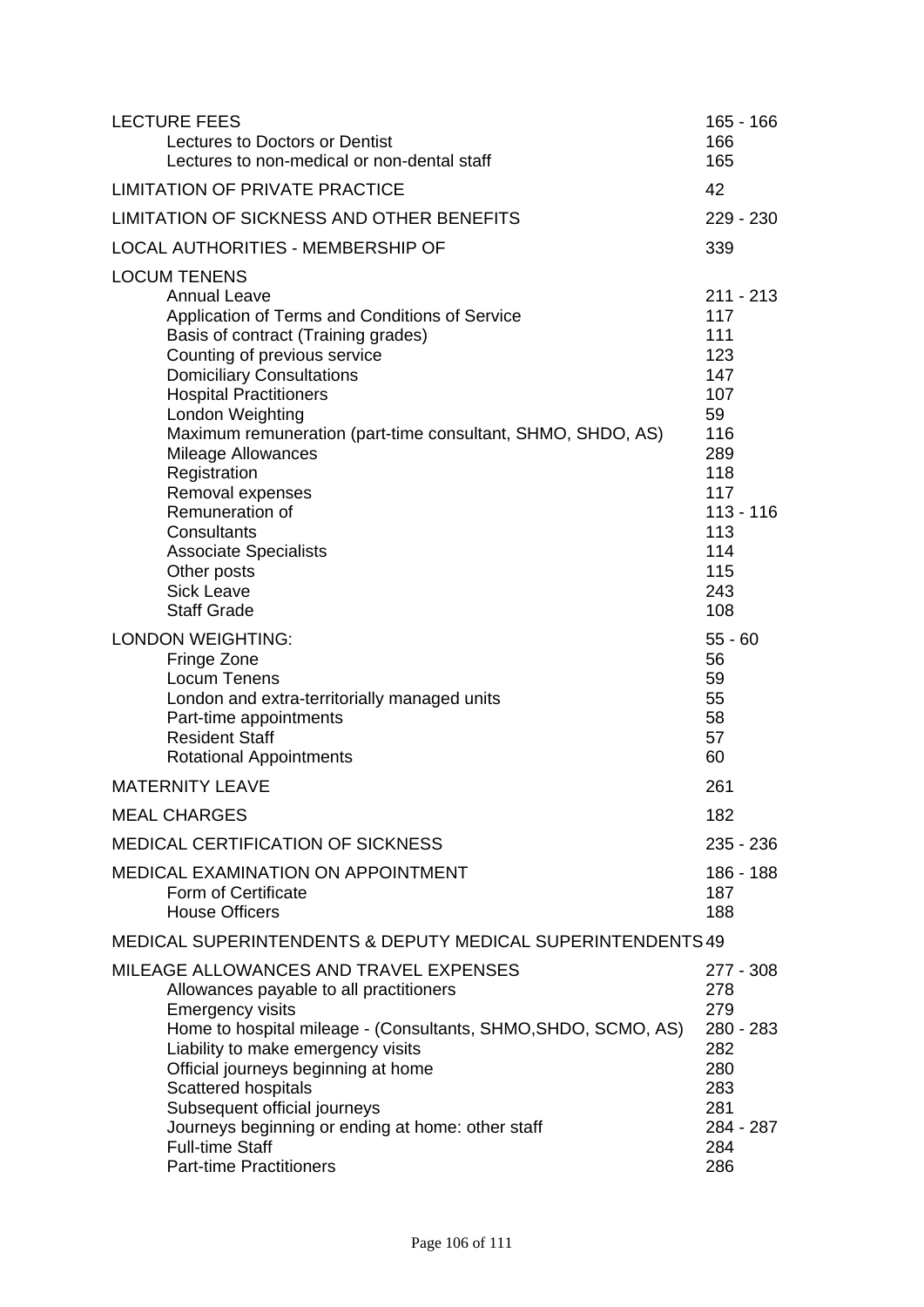| Part-time Practitioners in all grades - reserved rights<br><b>Locum Tenens</b><br>Rates of mileage allowance<br>Cars out of use<br>Change in circumstances<br><b>Essential Users (Consultants)</b><br>Garage Expenses, Tolls and Ferries<br>Loans for car purchase<br>Non-classification as regular user<br>Part months of service<br>Passenger Allowances<br><b>Pedal Cycle Allowances</b><br>Payment of Lump sums<br><b>Protection of existing Standard Rates</b><br><b>Public Transport Mileage Rate</b><br><b>Regular User Allowances</b><br><b>Standard Mileage Rates</b> | 287<br>289<br>291 - 304<br>296<br>292<br>291<br>301<br>302<br>293<br>295<br>300<br>303<br>294<br>297<br>299<br>290<br>298, Appendix |
|--------------------------------------------------------------------------------------------------------------------------------------------------------------------------------------------------------------------------------------------------------------------------------------------------------------------------------------------------------------------------------------------------------------------------------------------------------------------------------------------------------------------------------------------------------------------------------|-------------------------------------------------------------------------------------------------------------------------------------|
|                                                                                                                                                                                                                                                                                                                                                                                                                                                                                                                                                                                |                                                                                                                                     |
| <b>MINIMUM PERIOD OF NOTICE</b>                                                                                                                                                                                                                                                                                                                                                                                                                                                                                                                                                | 195                                                                                                                                 |
| MINIMUM TIME OFF-DUTY<br>Practitioners in training grades<br>Practitioners in grade of AS                                                                                                                                                                                                                                                                                                                                                                                                                                                                                      | $20 - 21$<br>26                                                                                                                     |
| MISCELLANEOUS:<br>Annual leave and sick pay on re-entry and entry into NHS employment 342<br>Arrangements for Redundancy Payment<br><b>Child Care</b><br>Disputes procedures<br>Employees who are elected to Parliament<br>Equal opportunities in employment<br>Harassment at work<br>Health awareness for NHS staff<br>Membership of local authorities<br><b>NHS Trusts - Continuity of Service</b><br>Payment of annual salaries<br>Publications, lectures, etc.<br><b>Retainer Schemes</b>                                                                                  | 330 - 342<br>337<br>333<br>335<br>338<br>331<br>332<br>336<br>339<br>341<br>340<br>330<br>334                                       |
| <b>MULTIPLE APPOINTMENTS</b><br>Appointments in more than one grade<br>Appointments in one grade<br>Discounting of notional half-days in excess of limit<br>Medical and Dental Staff holding more than one contract of<br>employment in the NHS<br>Paragraph 66 appointments<br><b>Teaching and Research</b>                                                                                                                                                                                                                                                                   | 71-78, 81-86<br>73<br>72<br>75<br>76<br>74<br>78, 84 - 86                                                                           |
| <b>NOTICE</b>                                                                                                                                                                                                                                                                                                                                                                                                                                                                                                                                                                  |                                                                                                                                     |
| Application of minimum periods<br>Contractual minimum period of notice<br>Pay during notice<br>Statutory minimum period                                                                                                                                                                                                                                                                                                                                                                                                                                                        | 197<br>196<br>198<br>195                                                                                                            |
| NORTHERN IRELAND - COUNTING OF PREVIOUS SERVICE                                                                                                                                                                                                                                                                                                                                                                                                                                                                                                                                | 132, 136                                                                                                                            |
| NOTIFIABLE DISEASE - CONTACT WITH, SPECIAL LEAVE                                                                                                                                                                                                                                                                                                                                                                                                                                                                                                                               | 260                                                                                                                                 |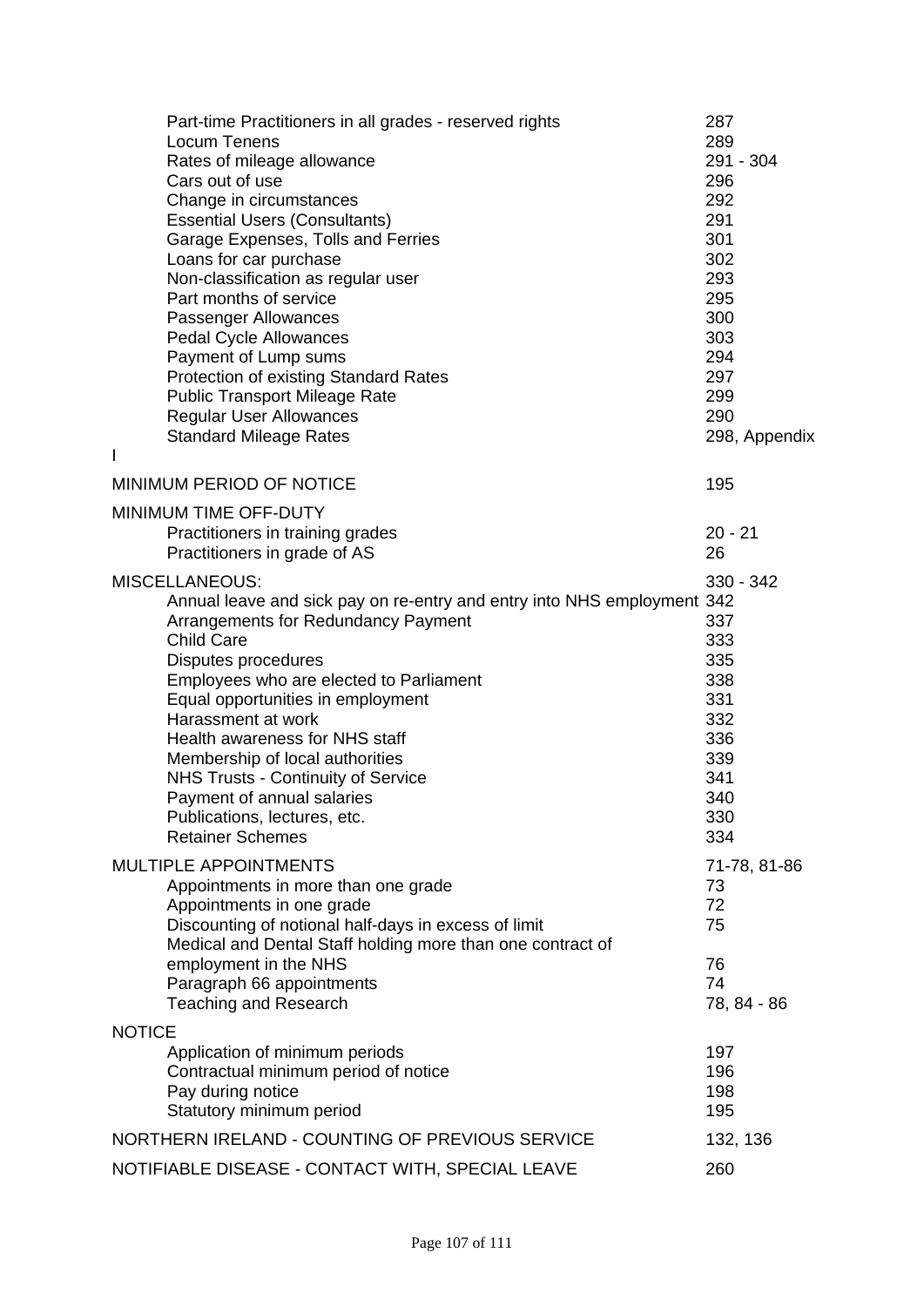| OCCASIONAL WORK IN THE BLOOD TRANSFUSION SERVICE                                                                                                                                                                                                                                                                                                                                                                                                                                                                                              | 104                                                                                                              |
|-----------------------------------------------------------------------------------------------------------------------------------------------------------------------------------------------------------------------------------------------------------------------------------------------------------------------------------------------------------------------------------------------------------------------------------------------------------------------------------------------------------------------------------------------|------------------------------------------------------------------------------------------------------------------|
| PARLIAMENT, POSITION OF EMPLOYEES ELECTED TO                                                                                                                                                                                                                                                                                                                                                                                                                                                                                                  | 338                                                                                                              |
| <b>PART-TIME APPOINTMENTS:</b><br><b>Annual Leave</b><br>Assessment of duties<br>London Weighting<br><b>Maximum Remuneration</b><br>Multiple appointments<br>Occasional work in Blood Transfusion Service<br><b>Part-time General Dental Practitioners</b><br><b>Part-time Medical Officer</b><br>Practitioner appointed before 1.1.60: reserved rights<br><b>Remuneration of Part-timers</b><br>Practitioners in training grades<br><b>Staff Grade</b><br>Teaching and Research posts<br>Teaching duties undertaken by part-time consultants | 208<br>$61 - 62$<br>58<br>69<br>$71 - 75$<br>104<br>105<br>94<br>66<br>63<br>65<br>64,69<br>84<br>85             |
| <b>PAY RATES:</b><br>Pay during notice<br>Payment of annual salary                                                                                                                                                                                                                                                                                                                                                                                                                                                                            | 1, Appendix I<br>198<br>340                                                                                      |
| <b>PRACTITIONERS IN TRAINING GRADES:</b><br>Appointment as House Officer / Foundation House Officer 1<br>Appointment as Senior House Officer / Foundation House Officer 2<br>Appointment as Specialist Registrar / Specialty Registrar /<br>Appointment as Specialty Registrar (Fixed-term)<br>Arrangement for cover during absences<br>Assessment of Remunerable Time<br>Basis of contract<br>Full Pay<br><b>Notice Period</b><br>Part-time Appointments<br><b>Retention of Existing Contracts</b>                                           | 12 <sup>2</sup><br>11<br>10<br>10<br>$106 - 112$<br>$22 - 24$<br>$13 - 18$<br>23<br>195 - 198<br>$61 - 69$<br>24 |
| PRE-REGISTRATION HOUSE OFFICERS (SEE ALSO HOUSE OFFICERS)<br>/ FOUNDATION HOUSE OFFICER 1<br><b>Medical Examination on Appointment</b><br><b>Sick Leave</b>                                                                                                                                                                                                                                                                                                                                                                                   | 188<br>226                                                                                                       |
| <b>PRIVATE PRACTICE</b><br>By clinical teachers<br><b>Definition</b><br>Entitlement to undertake private practice<br>Limitation of private practice                                                                                                                                                                                                                                                                                                                                                                                           | 83<br>40<br>41<br>42                                                                                             |
| PROMOTION INCREASES                                                                                                                                                                                                                                                                                                                                                                                                                                                                                                                           | 133                                                                                                              |
| PROTECTION OF SALARY                                                                                                                                                                                                                                                                                                                                                                                                                                                                                                                          | 132                                                                                                              |
| <b>PUBLIC HOLIDAYS</b>                                                                                                                                                                                                                                                                                                                                                                                                                                                                                                                        | 214                                                                                                              |
| PUBLICATIONS, LECTURES, ETC.                                                                                                                                                                                                                                                                                                                                                                                                                                                                                                                  | 330                                                                                                              |
| <b>RATES OF MILEAGE ALLOWANCES</b>                                                                                                                                                                                                                                                                                                                                                                                                                                                                                                            | 290 - 303<br>Appendix I                                                                                          |
| <b>RATES OF PAY</b><br><b>REDUNDANCY PAYMENTS</b>                                                                                                                                                                                                                                                                                                                                                                                                                                                                                             | 1, Appendix I<br>337, 191                                                                                        |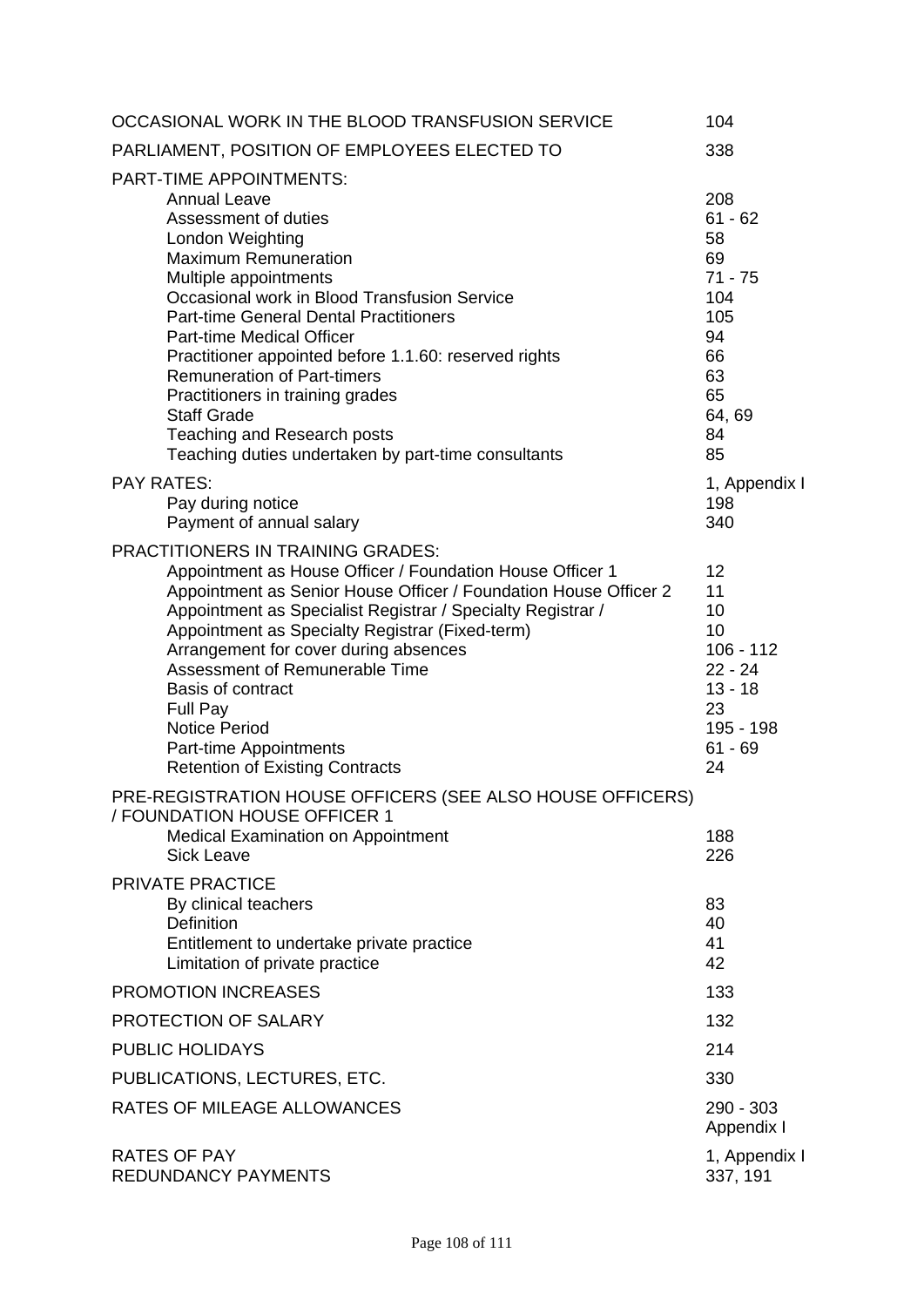|                                                                                                                                                                                                                                                                                                                                                                                                                                                                                                                                                                                                                         | 307                                                                                                                                    |
|-------------------------------------------------------------------------------------------------------------------------------------------------------------------------------------------------------------------------------------------------------------------------------------------------------------------------------------------------------------------------------------------------------------------------------------------------------------------------------------------------------------------------------------------------------------------------------------------------------------------------|----------------------------------------------------------------------------------------------------------------------------------------|
| <b>REMOVAL EXPENSES:</b>                                                                                                                                                                                                                                                                                                                                                                                                                                                                                                                                                                                                | 314                                                                                                                                    |
| General<br><b>Rotational Appointment</b>                                                                                                                                                                                                                                                                                                                                                                                                                                                                                                                                                                                | 315                                                                                                                                    |
| <b>REMUNERATION OF PART-TIMERS</b>                                                                                                                                                                                                                                                                                                                                                                                                                                                                                                                                                                                      | 63                                                                                                                                     |
| REMUNERATION OF LOCUM PRACTITIONERS<br>Consultants<br>Maximum Remuneration of Part-time Locum Consultants, AS                                                                                                                                                                                                                                                                                                                                                                                                                                                                                                           | $113 - 117$<br>113                                                                                                                     |
| and SHMO/SHDO<br>Application of Terms and Conditions of Service to Locum Practitioners<br><b>Registration of Locum Practitioners</b><br><b>Associate Specialists</b><br><b>Other Posts</b>                                                                                                                                                                                                                                                                                                                                                                                                                              | 116<br>117<br>118<br>114<br>115                                                                                                        |
| <b>RETAINER SCHEMES</b>                                                                                                                                                                                                                                                                                                                                                                                                                                                                                                                                                                                                 | 334                                                                                                                                    |
| RETENTION OF EXISTING CONTRACTS (Training grades)                                                                                                                                                                                                                                                                                                                                                                                                                                                                                                                                                                       | 24                                                                                                                                     |
| <b>RETIRING AGE</b><br>General provisions<br>Honorary or emeritus contracts                                                                                                                                                                                                                                                                                                                                                                                                                                                                                                                                             | 200<br>201                                                                                                                             |
| <b>RESIDENCE CHARGES</b>                                                                                                                                                                                                                                                                                                                                                                                                                                                                                                                                                                                                | $173 - 178$                                                                                                                            |
| ROTATIONAL APPOINTMENTS<br>London Weighting<br><b>Overseas Appointments</b><br><b>Removal Expenses</b>                                                                                                                                                                                                                                                                                                                                                                                                                                                                                                                  | 60<br>216, 228<br>315                                                                                                                  |
| <b>SECTION 7 SERVICES</b>                                                                                                                                                                                                                                                                                                                                                                                                                                                                                                                                                                                               | 31                                                                                                                                     |
| SENIOR HOUSE OFFICER GRADE / FOUNDATION HOUSE OFFICER 2<br><b>Annual Leave</b><br>Appointment to<br>Basis of contract                                                                                                                                                                                                                                                                                                                                                                                                                                                                                                   | 206<br>11<br>$18 - 24$                                                                                                                 |
| SENIOR HOSPITAL MEDICAL AND DENTAL OFFICER GRADE                                                                                                                                                                                                                                                                                                                                                                                                                                                                                                                                                                        | 4 A                                                                                                                                    |
| SERVICE OUTSIDE NHS                                                                                                                                                                                                                                                                                                                                                                                                                                                                                                                                                                                                     | 125, 132, 136                                                                                                                          |
| <b>SICK LEAVE:</b>                                                                                                                                                                                                                                                                                                                                                                                                                                                                                                                                                                                                      |                                                                                                                                        |
| Accident due to sport or negligence<br><b>Calculation of allowances</b><br>Definition of "one month"<br>Forfeiture of rights<br>Injury on duty<br>Limitation of allowance when Insurance or other benefits are payable<br>Locum Tenens<br><b>Married Women</b><br><b>Medical Examination</b><br>Practitioners admitted to hospital<br>Pre-registration house officers<br>Previous qualifying service<br>Recovering of damages from third party<br>Residence charges during sick leave<br><b>Scale of Allowances</b><br><b>Staff Fund Appointments</b><br>Submission of doctors' statements<br>Termination of employment | 237<br>227<br>234<br>242<br>238<br>229 - 230<br>243<br>233<br>240<br>236<br>226<br>228<br>239<br>177<br>225<br>244<br>235 - 236<br>241 |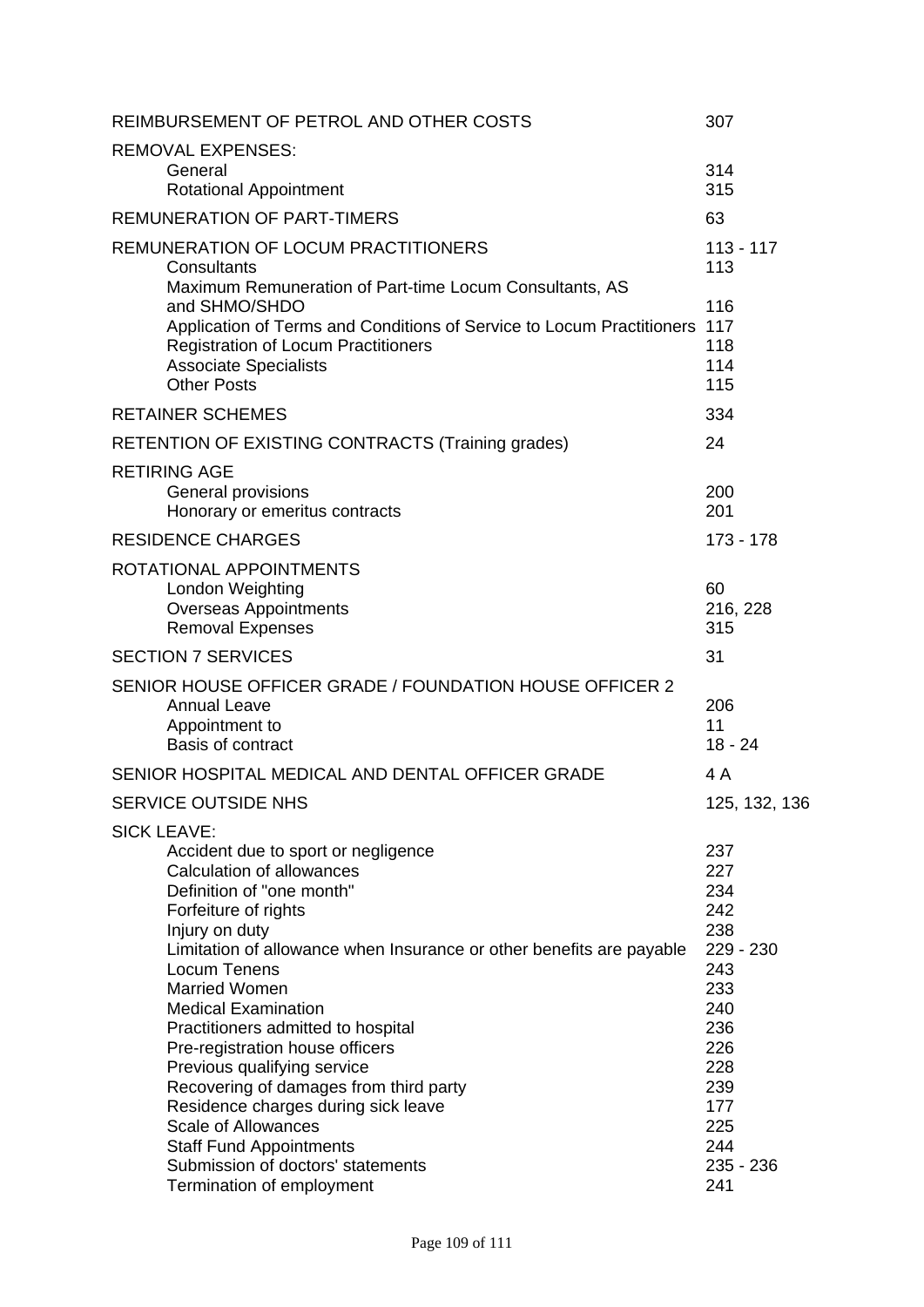| Voluntary service overseas                                                                                                                                                                                                                                                                                                                                                                                                                                                                            | 228                                                                                                                   |
|-------------------------------------------------------------------------------------------------------------------------------------------------------------------------------------------------------------------------------------------------------------------------------------------------------------------------------------------------------------------------------------------------------------------------------------------------------------------------------------------------------|-----------------------------------------------------------------------------------------------------------------------|
| <b>SPECIAL LEAVE:</b><br>Attendance at Court as Witness<br><b>Contact with Notifiable Diseases</b><br>Domestic, personal and family reasons<br>Jury service<br>Maternity leave<br>Residence charges during special leave                                                                                                                                                                                                                                                                              | $260 - 262$<br>260<br>260<br>262<br>260<br>261<br>178                                                                 |
| <b>STAFF FUND</b>                                                                                                                                                                                                                                                                                                                                                                                                                                                                                     | $87 - 93$                                                                                                             |
| <b>STAFF GRADE:</b><br>Appointment to<br>Arrangements for cover during absences and locum tenens<br><b>Basis of Contract</b><br><b>Starting Salary</b><br><b>Remuneration of Locum Practitioners</b><br><b>Remuneration of Part-timers</b>                                                                                                                                                                                                                                                            | $\overline{7}$<br>108<br>15<br>128<br>115<br>64, 69                                                                   |
| <b>STARTING SALARIES AND INCREMENTAL DATES:</b><br>Counting of previous services:<br>Locum posts<br><b>Regular Appointments</b><br>Service While on Leave<br><b>Service Outside NHS Hospitals</b><br>Increments on appointment to grade:<br>Consultants<br><b>Hard-to-fill Consultants Posts</b><br><b>Hospital Practitioner</b><br><b>Associate Specialist</b><br><b>Specialist Registrar/Specialty Registrar</b><br><b>Staff Grade</b><br>Interpretation<br><b>Promotion increase</b><br>Protection | 121<br>$122 - 125$<br>123<br>122<br>124<br>125<br>126<br>134<br>131<br>127<br>130<br>128<br>$135 - 136$<br>133<br>132 |
| STATUTORY MINIMUM PERIOD OF NOTICE                                                                                                                                                                                                                                                                                                                                                                                                                                                                    | 195                                                                                                                   |
| <b>STUDY LEAVE:</b><br>Additional periods of leave (UK)<br>Conditions<br><b>Definition</b><br>Outside the UK<br>Recommended Standard (UK)<br>Residence Charges during Study Leave                                                                                                                                                                                                                                                                                                                     | 250 - 254<br>252<br>254<br>250<br>253<br>251<br>178                                                                   |
| <b>SUBSISTENCE ALLOWANCES</b>                                                                                                                                                                                                                                                                                                                                                                                                                                                                         | 311                                                                                                                   |
| <b>TEACHING AND RESEARCH:</b><br><b>Honorary Appointments</b><br><b>Joint Appointments</b><br><b>Part-time Posts</b><br><b>Private Practice</b><br><b>Whole-time Posts</b><br>Teaching duties undertaken by part-time consultants                                                                                                                                                                                                                                                                     | 78, 81 - 86<br>81<br>86<br>84<br>83<br>82<br>85                                                                       |
| TEMPORARY ADDITIONAL SESSION                                                                                                                                                                                                                                                                                                                                                                                                                                                                          | 14                                                                                                                    |
| TENURE OF POSTS                                                                                                                                                                                                                                                                                                                                                                                                                                                                                       | $8 - 12$                                                                                                              |